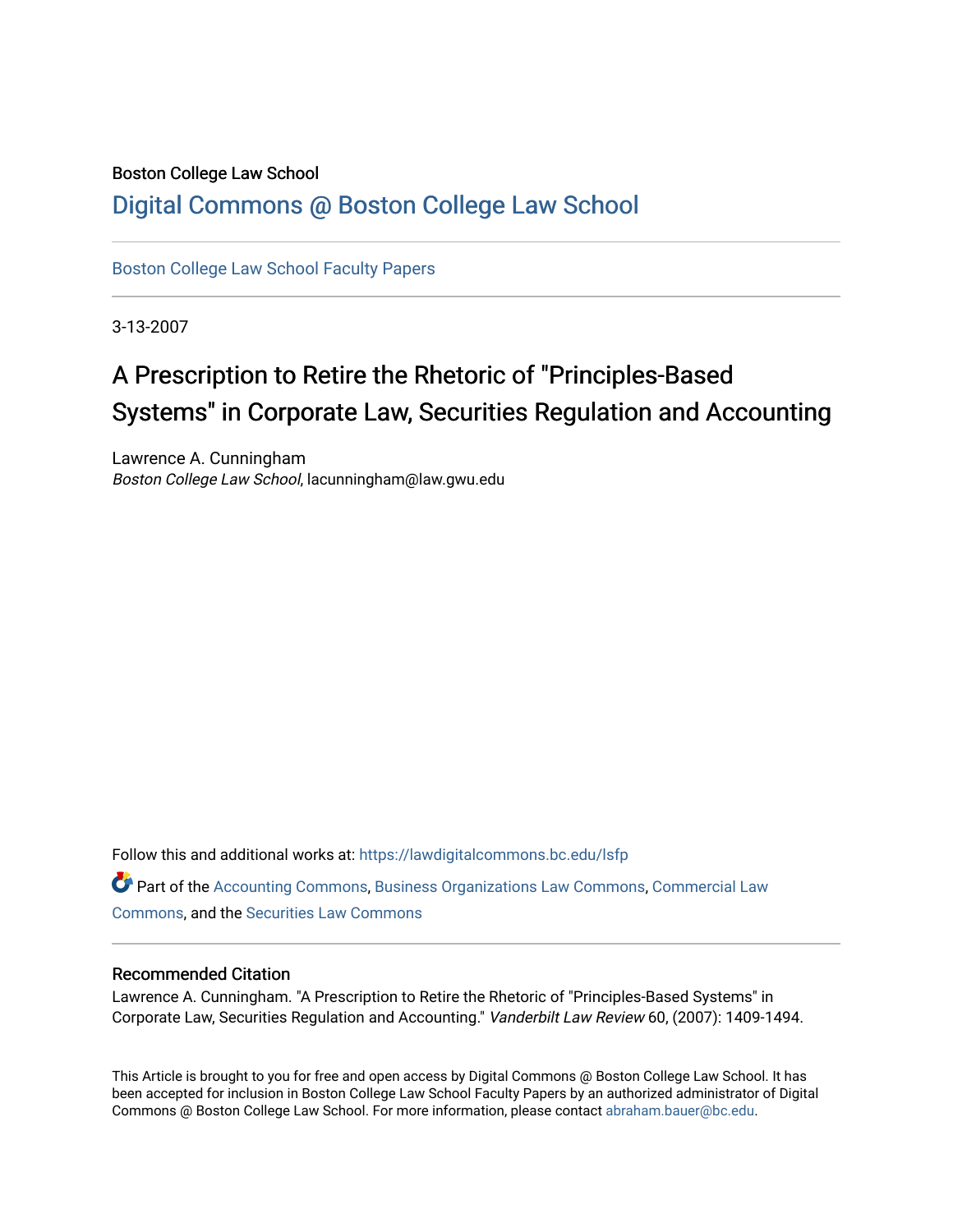# **A PRESCRIPTION TO RETIRE THE RHETORIC OF "PRINCIPLES-BASED SYSTEMS" IN CORPORATE LAW, SECURITIES REGULATION AND ACCOUNTING**

# *Lawrence A. Cunningham[\\*](#page-1-0)*

# 60 VANDERBILT LAW REVIEW \_\_\_ (Oct.-Nov. 2007)

#### Abstract

 *This Article corrects widespread misconception about whether complex regulatory systems can be fairly described as either "rules-based" or "principles-based" (also called "standards-based"). Promiscuous use of these labels has proliferated in the years since the implosion of Enron Corp., with users exhibiting an increasing habit of celebrating systems dubbed principles-based and scorning those called rules-based. While the concepts of rules and principles (or standards) are useful to classify individual provisions, they are not scalable to the level of complex regulatory systems. The Article uses examples from corporate law, securities regulation and accounting to illustrate this problematic phenomenon. To describe or design systems as principles-based or rulesbased, analysis must account for the application and interaction of all provisions. Once these features are accounted for, the labels become facile. The Article thus concludes that it is neither possible nor desirable to fashion such systems to be "principles-based" or "rules-based" and that such misleading labels should be retired.* 

 *The Article then explores why the rhetoric extolling "principles-based systems" is flourishing. It considers three hypotheses: (1) a regulatory emphasis on discretionary enforcement to induce cautious compliance, (2) a quest to rejuvenate ethical principles in the practice of corporate law, securities regulation and accounting and (3) a deflective political strategy in jurisdictional competition to signal product differentiation. The first and second hypotheses are credible but suffer from both descriptive and normative weaknesses, including how they can backfire by leading to overzealous enforcement. The third is the strongest descriptively but is most troubling normatively. Political effort to differentiate regulatory products using these labels is a form of misleading advertising. This deflection not only underscores the need to retire these labels, it also reveals a routinely overlooked limitation of jurisdictional competition in corporate law, securities regulation and accounting.* 

Approximate Word Count: 30,000

<span id="page-1-0"></span><sup>\*</sup> Professor of Law, Boston College (through 2006-07) and George Washington University (effective 2007- 08). Thanks to Bernard Black, William Bratton, Phyllis Goldfarb, Joan Heminway, Renée Jones, Doreen McBarnet, Judith McMorrow, Lawrence Mitchell, Frederick Schauer and Lawrence Solum; and to participants in faculty workshops at Boston College Law School, George Washington University Law School, University of Illinois College of Law, and University of Tennessee College of Law.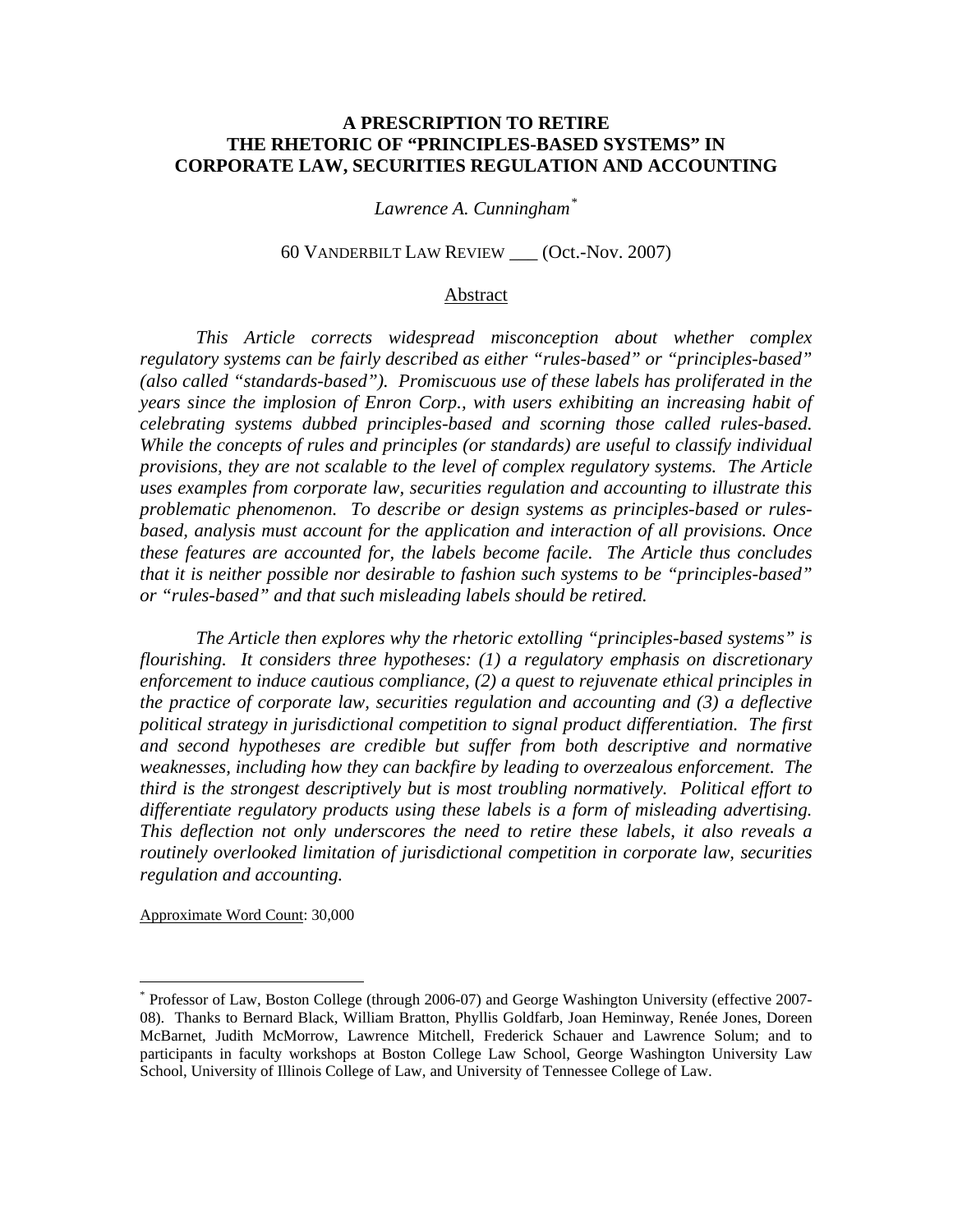# A PRESCRIPTION TO RETIRE THE RHETORIC OF "PRINCIPLES-BASED SYSTEMS" IN CORPORATE LAW, SECURITIES REGULATION AND ACCOUNTING

Lawrence A. Cunningham

| Ι.             |  |
|----------------|--|
| А.             |  |
|                |  |
| 2.             |  |
| 3 <sub>1</sub> |  |
| В.             |  |
| $1_{-}$        |  |
| 2.             |  |
| $\mathcal{E}$  |  |
|                |  |
|                |  |
|                |  |
| 1.             |  |
| 2.             |  |
|                |  |
|                |  |
| $1_{-}$        |  |
| 2.             |  |
|                |  |
|                |  |
|                |  |
| $1_{-}$        |  |
| 2.             |  |
| B.             |  |
| 1.             |  |
| 2.             |  |
|                |  |
| $1_{-}$        |  |
|                |  |
|                |  |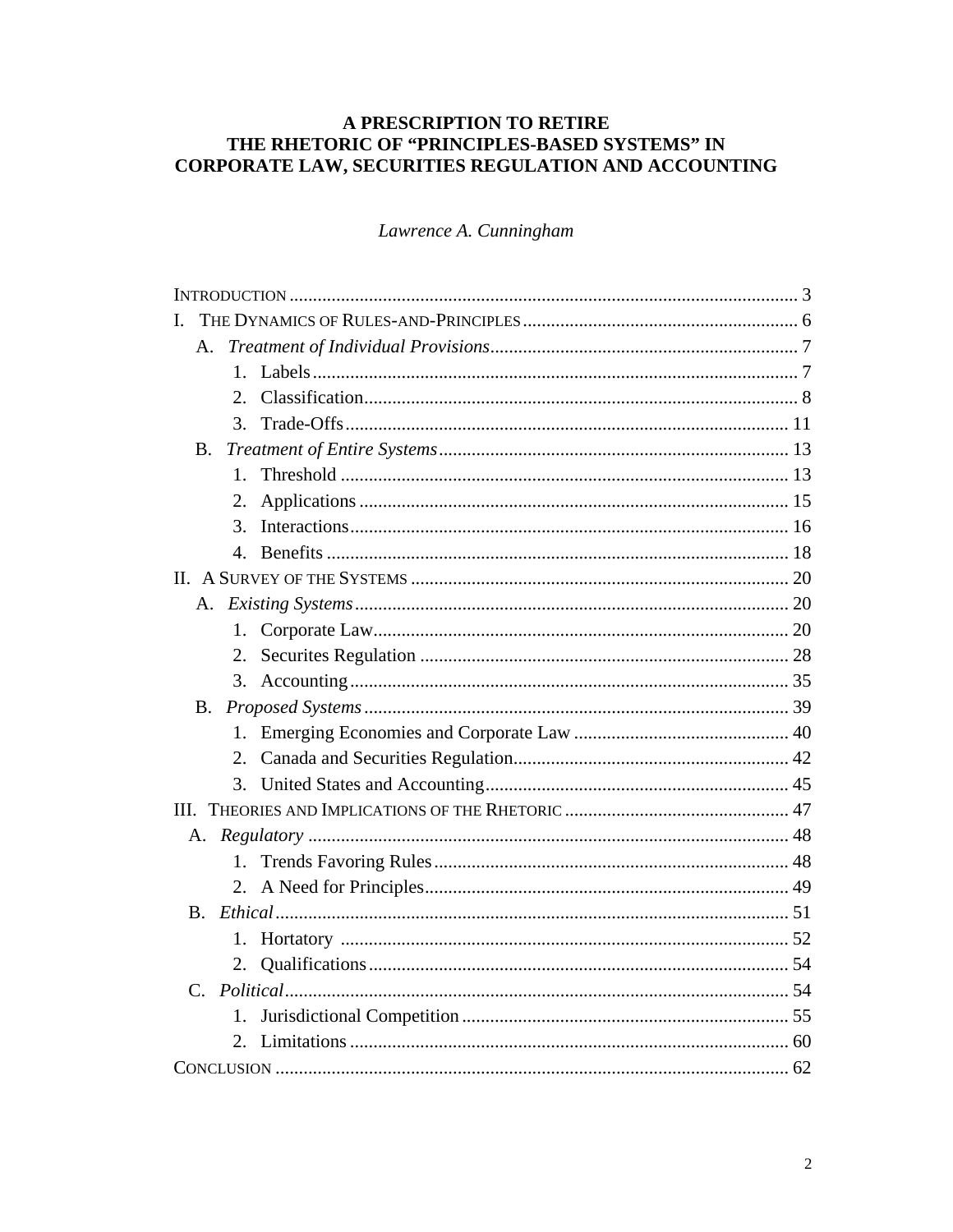#### **INTRODUCTION**

 Many people seem to believe that legal or accounting systems can be either "rules-based" or "principles-based."<sup>[1](#page-3-0)</sup> The numerous debacles epitomized by Enron Corp. drew worldwide attention to these labels. Many attributed the debacles to weaknesses in the United States accounting system, which they classified as "rules-based."[2](#page-3-1) The Sarbanes-Oxley Act directed the Securities and Exchange Commission (SEC) to study this claim.<sup>[3](#page-3-2)</sup> Within and outside the United States, policymakers seize on these categories to self-classify their legal and accounting systems and use these labels as grounds for promotion, reform or prescription.<sup>[4](#page-3-3)</sup> This Article contends that this regulatory enthusiasm for analysis positioned across the rules/principles axis is misplaced.

 These classifications are too crude to describe or guide the design of corporate law, securities regulation or accounting systems. Inquiry concerning the nature of rules and principles demonstrates how these labels invariably require sorting individual legal or accounting provisions onto a continuum rather than precisely fitting them into the categories. Describing a system as principles-based or rules-based would require not only an inventory of all its provisions along that continuum but also account for how they are applied and how they interact. Within large complex regulatory systems, assessment of the application and interaction of individual provisions may result in systemic qualities that differ significantly from one based on an inventory of the individual provisions. Moreover, a conscious effort to design a system to be either principles-based or rulesbased would require forcing individual provisions toward the poles. To do so interferes

<span id="page-3-2"></span> $3$  Sarbanes-Oxley Act, § 108(d), 15 U.S.C. § 7266; see infra text accompanying notes  $\frac{1}{\sqrt{2}}$ .

<span id="page-3-0"></span><sup>&</sup>lt;sup>1</sup> The phrase "standards-based system" is also used. *See infra* text accompanying notes \_\_\_\_\_\_.

<span id="page-3-1"></span> $2$   $E.g.,$  HARVEY PITT, SEC CHAIRMAN, TESTIMONY BEFORE SENATE COMMITTEE ON BANKING, HOUSING AND URBAN AFFAIRS (asserting that US accounting is "based on rules, and not on broad principles"); FIN. ACCT. STANDARDS BD.: PRINCIPLES-BASED APPROACH TO U.S. STANDARD SETTING, NO. 107205 (Oct. 2002); SENATE REPORT NO. 107-205, at 13 (2002); *see* Jonathan R. Macey, *Efficient Capital Markets, Corporate Disclosure, and Enron*, 89 CORNELL L. REV. 394, 421 (2004); William H. Widen, *Enron at the Margin*, 58 BUS. LAW. 961, 965 (2003); John C. Coffee, Jr., *Understanding Enron: "It's About the Gatekeepers, Stupid,"* 57 BUS. LAW. 1403, 1408-09 (2002); Stephen C. Gara & Craig J. Langstraat, *The Sarbanes-Oxley Act of 2002: A New Ballgame for Accountants*, 34 U. MEM. L. REV. 73, 93-94 (2003); Anthony J. [sic], *Stopping the Enron End-Runs and Other Trick Plays: The Book-Tax Accounting Conformity Defense*, 2003 COLUM. BUS. L. REV. 35, 161-62 (2003).

<span id="page-3-3"></span><sup>4</sup> *See*, *e.g*., Cathy Quinn, Corporate Governance (Speech) (July 8, 2005) (New Zealand Securities Commissioner advertising the country's "robust principles-based framework for good corporate governance" instead of a "more prescriptive rules-based approach"); Irish Financial Regulator (Rialtir Airgeadais) (Speech), Institute of European Affairs, Fin. Services Reg. (June 21, 2005) ("We are a principles-based regulator" and oppose "rules-based systems"); Irish Financial Regulator (Rialtoir Airgeadais) Annual Report 9 & 18 (2004) (same); Nicholas Le Pan, *Financial Regulatory Outlook*, 23 CANADIAN NAT'L BANKING L. REV. 52 (Dec. 2004) (describing approach to corporate governance regulation as focused on behaviors addressed through "guidelines" that "are not rules," including "such as boards making sure they have the information they need in the form they need it").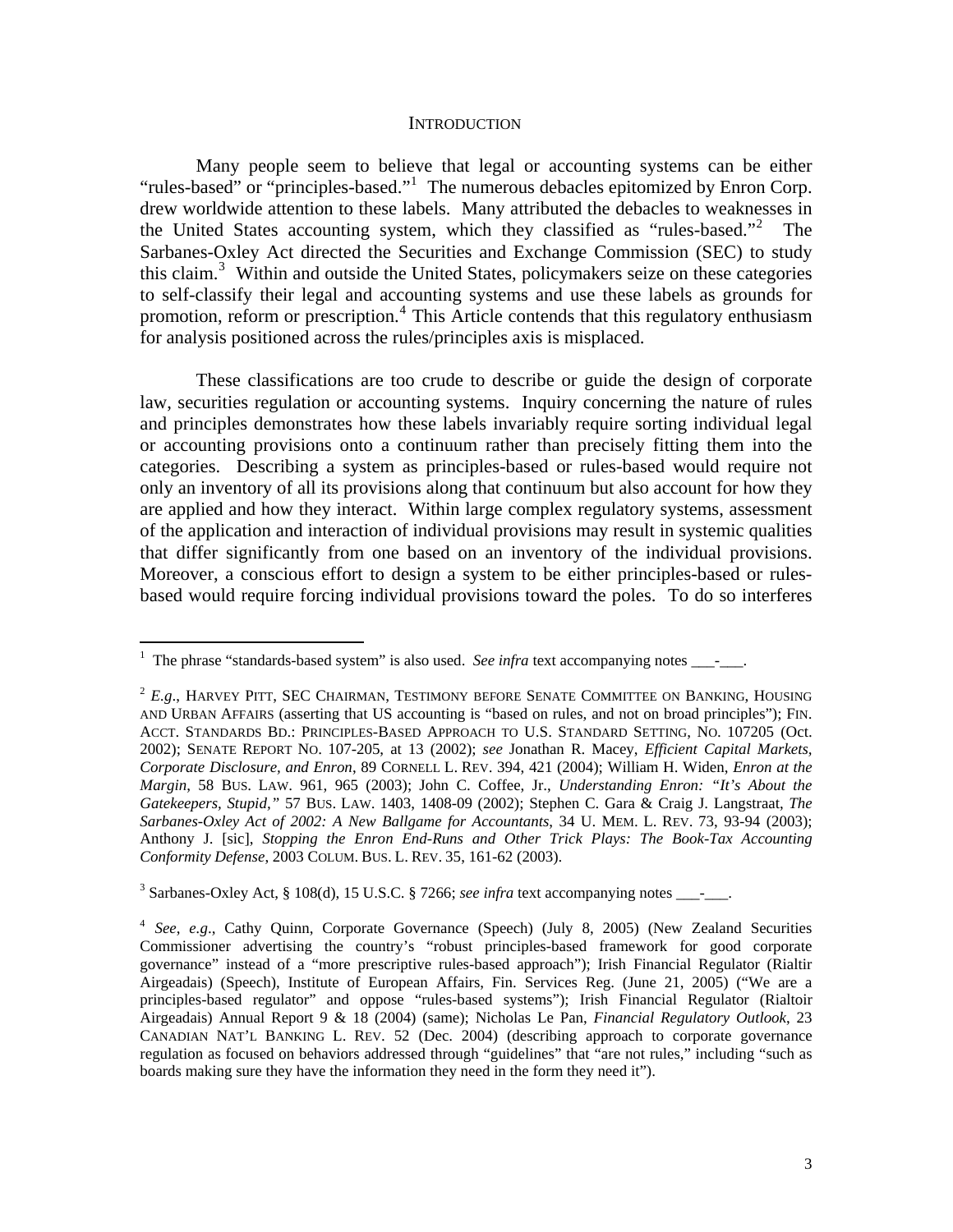with the benefits of the relationship among rules and principles and impairs tailoring the form of articulation to meet desired objectives.

 Surveys of US corporate law and securities regulation and of US and international accounting illustrate the necessity and value of combining rules and principles and the difficulty of designing systems warranting classification as rules-based or principlesbased. All these systems contain a blend of provisions ranging from the particular to the general, from those providing precise ex ante instruction to those defined after the fact. The provisions serve different ends and, because within large complex systems they are not isolated from one another, they are mutually informative. Thus, corporate fiduciary duty laws bear principles-like attributes but interact with individual statutes and, through repeated applications in non-statutory contexts, they form a doctrinal structure bearing rule-like attributes. Anti-fraud principles in securities regulation and measurement principles in accounting interact with individual rules requiring specific disclosures and classifications to produce a coherent body of legal and accounting provisions.

 Yet global rhetoric increasingly speaks of the availability of *systems* denominated as principles-based. As countries develop corporate laws, debate centers on whether they should be formulated as rules-based or principles-based.<sup>[5](#page-4-0)</sup> US federal securities regulation is routinely criticized as rules-based, while the Canadian system is heralded as principles-based.<sup>[6](#page-4-1)</sup> Across the globe, many characterize the US accounting system as rules-based while calling the international accounting system principles-based.<sup>[7](#page-4-2)</sup> Within the US, regulators and compliers alike invoke such language when campaigning for favored provisions<sup>[8](#page-4-3)</sup> or championing state versus federal primacy in regulating public

<span id="page-4-0"></span><sup>5</sup> *See*, *e.g*., South Africa Corporate Governance Code (2002) ("principles-based" not rules-based and "encourages directors to perform in the spirit of the code rather than simply applying the tick box approach"); Thailand Stock Exchange, The Principles of Good Corporate Governance for Listed Companies (March 2006) (11-page statement of principles and best practices, none of which is binding). The Task Force to Modernize Securities Legislation in Canada commissioned a study from me which initially asked which is superior, a rules-based or principles-based system of securities regulation, and ultimately involved elucidating some of the main characteristics of securities regulation in the United States and Canada. *See* Lawrence A. Cunningham, *Principles and Rules in Public and Professional Securities Law Enforcement: A Comparative US-Canada Inquiry* (May 31, 2006).

<span id="page-4-1"></span><sup>6</sup> *E.g*., Ruth O. Kuras, *Harmonization of Securities Regulation Standards between Canada and the US*, 81 U. DETROIT MERCY L. REV. 465, 472 (2004); Allison Dabbs Garrett, *Themes and Variations: The Convergence of Corporate Governance Practices in Major World Markets*, 32 DENV. J. INT'L L. & POL'Y 137, 161 (2004)

<span id="page-4-2"></span><sup>7</sup> *See* Frederick Gill, *Principles-Based Accounting Principles*, 28 N. C. J. INT'L L. & COMM. REG. 967 (2003); *see also* Matthew A. Melone, *US Accounting Standards: Rules or Principles? The Devil Is Not in the Details,* 58 U. MIAMI L. REV. 1161 (2004); Hervé Stolowy, *Nothing Like the Enron Affair Could Happen in France!*, 14 EURO. ACCT. REV. 405 (2005) (reviewing responses to Enron debacle among French accounting scholars, practitioners and policymakers); Kenneth Yong, *Exploring Rules-Based and Principles-Based Accounting*, ACCT. TODAY (Nov. 2004), p. 32 (international accounting is "popularly considered as being principles-based" while US GAAP is "branded with a rules-based reputation").

<span id="page-4-3"></span><sup>8</sup> *See*, *e.g*., Piper Rudnik, Report on SEC Proposal on Executive Compensation (calling it less rules-based and more principles-based, meaning disclosing all material items, whether or not they fit squarely within a box of specific rules); Cynthia A. Glassman, (Speech), Tenth Annual Corporate Counsel Institute: Priorities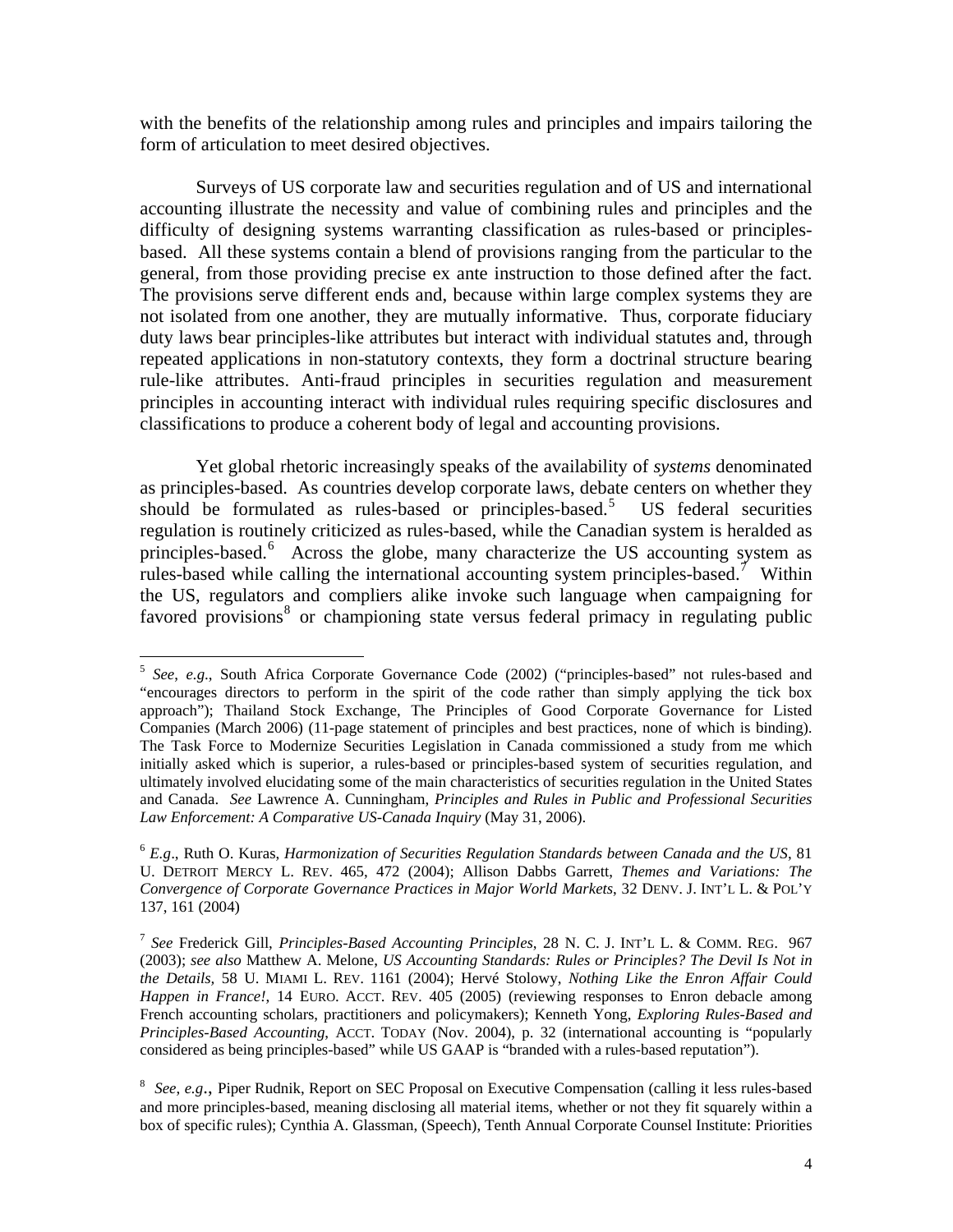corporations.<sup>[9](#page-5-0)</sup> Overwhelmingly, rhetoric vaunts "principles-based systems" and denigrates "rules-based systems."

 Why this enthusiasm for principles-based systems, even though delivering them is improbable? The Article explores three possible hypotheses. One possibility, the regulatory hypothesis, is to provide a counterweight to strong systemic forces that demand and produce provisions bearing rule-like characteristics. This response expands enforcement arsenals and thus can elicit more cautious compliance. While this explanation for the language is credible, four limitations appear—two that question its normative desirability and two its descriptive accuracy.

 Normatively, this strategy can induce excessively cautious compliance outlooks that impair the benefits of rules and backfire as unfair or illegitimate if enforcement is biased towards principles without sufficient regulatory guidance in rules. Descriptively, the hypothesis is weak because the demand for rules always is offset by regulatory use of principles to fortify enforcement arsenals and the rhetoric does not speak of a balance of principles and rules but trumpets "principles-based systems" and denigrates "rules-based systems."

 A second possibility, the ethical hypothesis, is that the pro-principles rhetoric reflects desire to promote ethical values rather than expressing concern for the form of articulated legal and accounting provisions. What the Enron-type debacles showed was not so much the dangers of rules but manifest violation of a different set of principles addressed by business and professional ethics. This interpretation suggests that the language is ultimately a call for policymakers to emphasize those ethics, and targeted actors to abide them. While also credible, two qualifications appear, one normative, one descriptive.

 Descriptively, such a call to ethical rejuvenation implicitly assumes a decline in ethics during the relevant period, which may or may not be justified. Normatively, this strategy could backfire too. Exhortations to abide the spirit of laws project a moral appeal that may be desirable. But rhetorical stories of principles-based systems could produce belief that rules can be subordinated or eliminated which, ensuing analysis suggests, is neither possible nor wise.

 A third possibility, the political hypothesis, views proponents of principles-based systems as attempting to signal product differentiation in jurisdictional competitions designed to maintain or expand authority. This is the most convincing explanation as a descriptive matter. Under this account, Delaware judges promote their state's corporate law as principles-based to forestall increased federal regulation, which they criticize as

and Concerns at the SEC (March 9, 2006) (SEC Commissioner reporting her effort in 2003 to make management's discussion and analysis (MD&A) disclosure less obscure by adopting an SEC "interpretive release that provided principles-based guidance to help get MD&A back on point").

<span id="page-5-0"></span><sup>9</sup> *See*, *e.g*., Sean J. Griffith & Myron T. Steele, *On Corporate Law Federalism: Threatening the Thaumatrope*, 61 BUS. LAW. 1 (2005).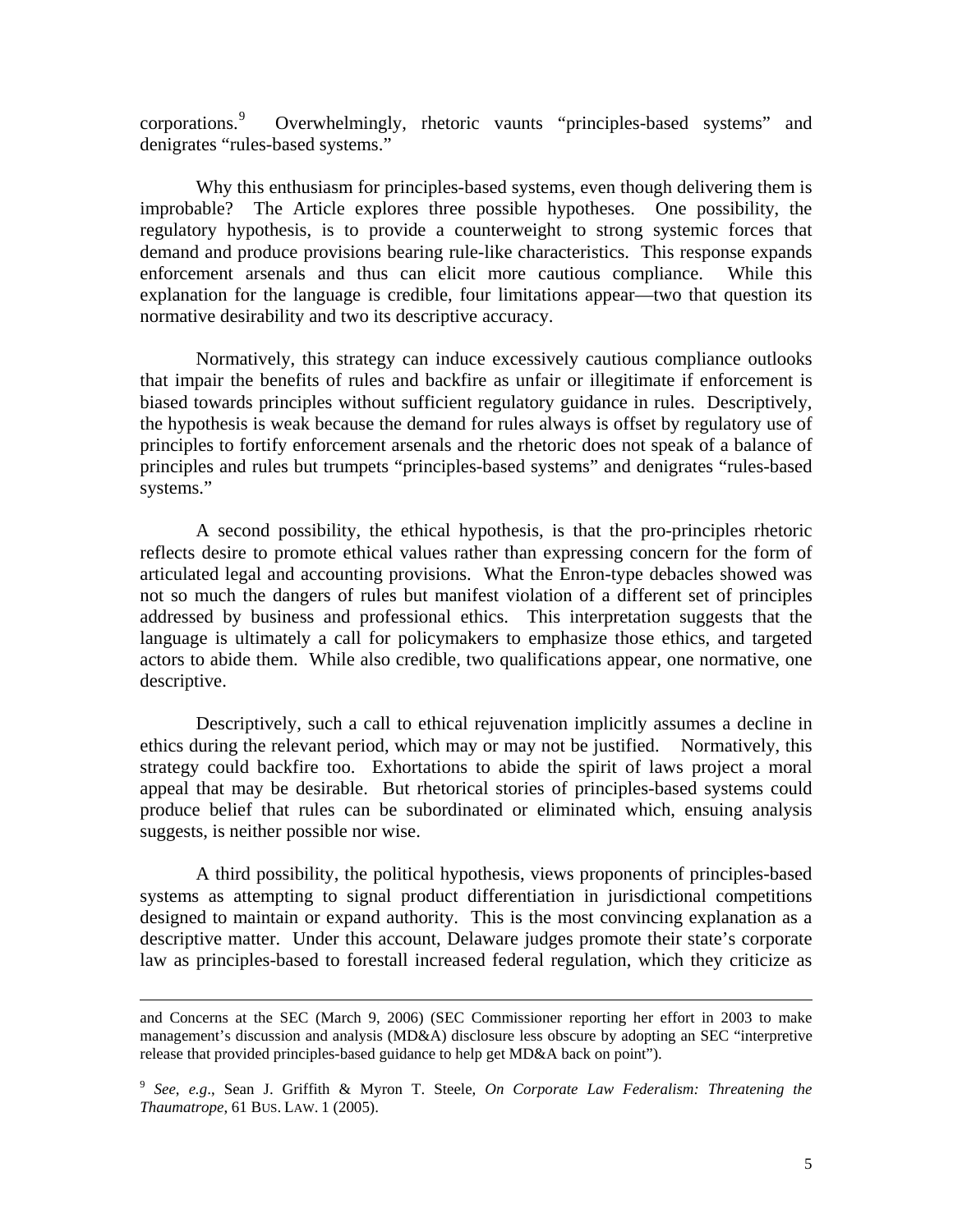rules-based; British Columbia advances a principles-based system to challenge Ontario's dominance in Canadian securities regulation; countries that say they offer principlesbased systems signal that they are mature enough to honor principles without the need for detailed rules; and international accounting promulgators promote their product as principles-based against US GAAP, which they rebuke as rules-based, to gain leadership in establishing the global accounting system.

 Although the political hypothesis is descriptively appealing, it is normatively troubling. If it is impossible to devise "principles-based systems," then promoting them is misleading. In addition to how this undermines the hortatory aspirations of the ethical hypothesis, it exposes a negative by-product of the jurisdictional competition that results in such linguistic overstatement. This potential for misleading rhetoric has been overlooked in the literature concerning jurisdictional competition. Explicitly recognizing it not only supports retiring the misleading labels, it identifies a new limitation on the efficacy of jurisdictional competition.

 To reach these conclusions, the Article proceeds in three Parts. Part I reviews the literature on rules and principles, showing considerable struggles concerning matters of classification and trade-offs as well as of labeling. Extending this literature from individual provisions to entire systems, discussion justifies skepticism about whether it is feasible to describe or design such system as "principles-based" or "rules-based."

 Part II focuses on corporate law, securities regulation and accounting. It first surveys major substantive provisions in these fields to demonstrate the presence of a range of provisions, from rules to principles, whose application and interaction frustrates simplistic characterization of the systems as rules-based or principles-based. It then reviews proposed system designs that illustrate how even conscious efforts to avoid having an interactive mixture of provisions do not succeed.

 Part III considers three possible explanations for the fashionable rhetoric extolling principles-based systems in corporate law, securities regulation and accounting. It explores the hypotheses that attribute this phenomenon to promoting regulatory capabilities or ethical values and summarizes their descriptive and normative weaknesses. Analysis of the hypothesis that political factors explain the phenomenon is shown to be the most descriptively accurate but normatively most troubling. In addition to adding a reason to doubt the virtue of jurisdictional competition, this cements the case to retire as misleading the labels "rules-based" and "principles-based" to describe legal or accounting systems.

# I. THE DYNAMICS OF RULES AND PRINCIPLES

 Rules and principles are individual forms of articulation constituting components of larger regulatory systems that, in varying degrees, enable regulators to communicate expectations and provide people with guidance about what is required or permitted. Legal scholars continually struggle to delineate the categories of individual rules and principles and assess their relative merits. The difficulties associated with the treatment of individual provisions multiply when attempting to analyze the characteristics of the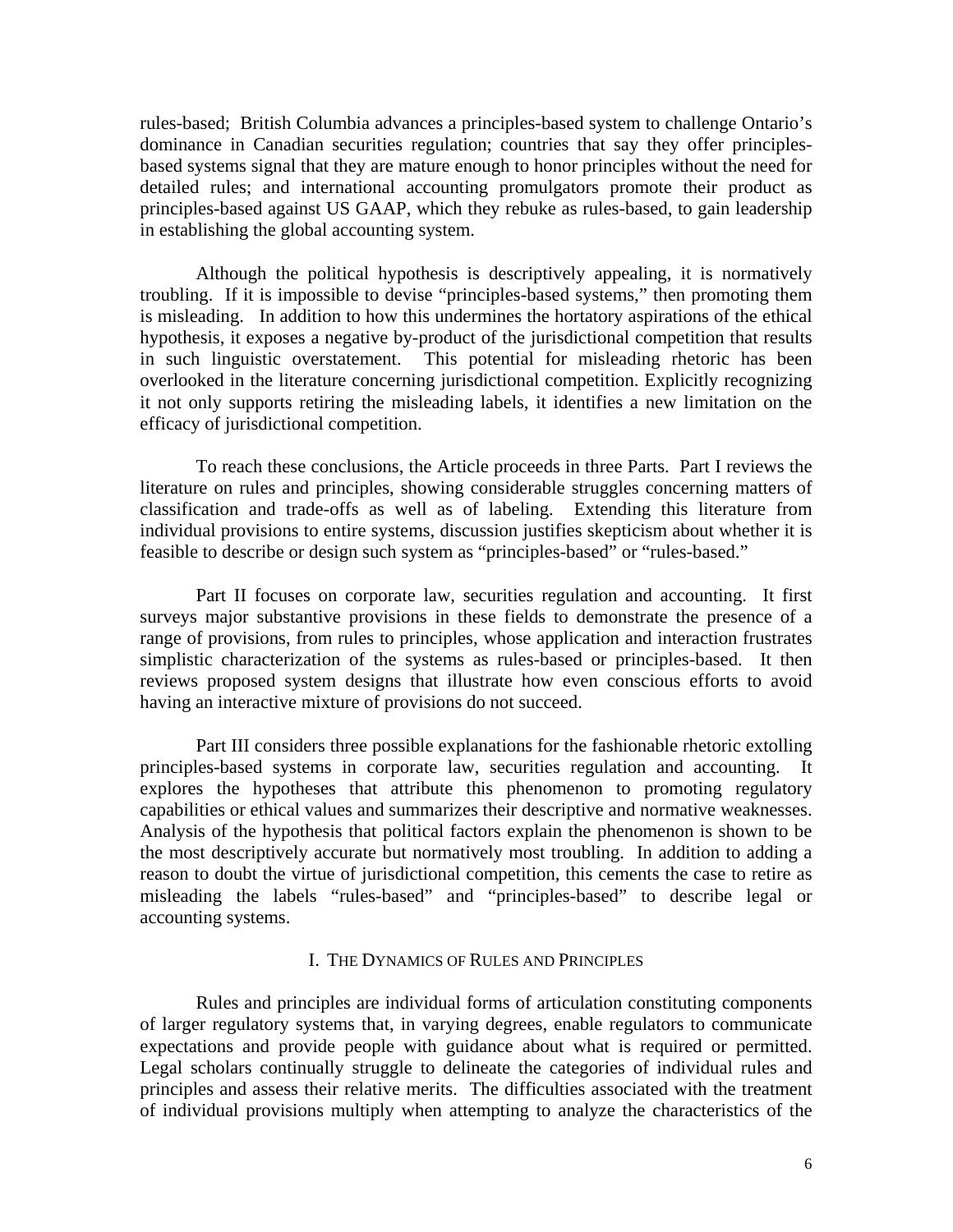larger complex regulatory systems of which the individual provisions are fragments. This Part reviews some of the extensive literature, taking the analysis as evidence that it is impossible and undesirable to design a system fairly characterized as principles-based or rules-based.

# A. *Treatment of Individual Provisions*

 $\overline{a}$ 

 The following sub-sections discuss the literature concerning treatment of individual provisions as rules and principles. Analysis suggests that rules and principles are best conceived as residing along a continuum according to a provisions' relative vagueness and posing subtle trade-offs. The ensuing section shows that the difficulties of treating individual provisions multiply when addressing large complex regulatory systems.

 1. Labels — A preliminary difficulty in the literature concerning rules and principles concerns labels which, many scholars observe, are fraught with ambiguity and confusion.<sup>[10](#page-7-0)</sup> Scholars often invoke a simple polarity concerning driving regulations to illustrate two alternative expressions of a legal or accounting provision. One formulation provides specific directives defined ex ante (such as a 55 mph speed limit) while another provides general directives whose specific content is defined ex post (such as to drive at a reasonable rate of speed). Scholars assign different labels to such illustrations.

 The first formulation invariably is called a *rule* and the second often is called a *standard*. Some legal scholars use the term *principle* while others use the word standard<sup>[11](#page-7-1)</sup> or use them interchangeably.<sup>[12](#page-7-2)</sup> Some use the term principle to denominate the animating purpose of a stated rule. In turn, some scholars use the word standards to capture both rules and principles so understood.<sup>[13](#page-7-3)</sup> Others reserve the label principles for the different idea of background justifications for laws or other commands (whether rules, standards or something else). Increasingly, analysts use the label *standards* to denote a measure of performance or conduct, often established by non-governmental organizations (as in Internet standards or credit rating standards).  $14$ 

<span id="page-7-0"></span><sup>10</sup> *See, e.g*.*,* Kathleen M. Sullivan, *The Supreme Court 1991 Term—Foreword: The Justices of Rules and Standards*, 106 HARV. L. REV. 22, 57-59, n. 231 (1992); Pierre J. Schlag, *Rules and Standards*, 33 UCLA L. REV. 379, at n. 16 (1985); Louis Kaplow, *Rules and Standards: An Economic Analysis*, 42 DUKE L.J. 557, 559 at n. 2 (1992).

<span id="page-7-1"></span><sup>11</sup> *See* Ronald Dworkin, *The Model of Rules,* 35 U. CHI. L. REV. 14, 22-25 (1967); RONALD DWORKIN, TAKING RIGHTS SERIOUSLY, 22-28, 71-80 (1977); John Braithwaite, *Rules and Principles: A Theory of Legal Certainty*, 27 AUSTRALIAN J. LEGAL PHIL. 47, at n. 2 (2002).

<span id="page-7-2"></span><sup>&</sup>lt;sup>12</sup> *See* Sullivan, *supra* note \_\_\_, at 58 n. 231 (citing Professors Dworkin, Schauer and Radin); *see also* Kaplow, *supra* note <sub>\_\_\_</sub>, at 559 at n. 2 (noting that "Outside the debate over formulation of the law, the terms are often used interchangeably").

<span id="page-7-3"></span><sup>13</sup> This is the dominant approach in the accounting literature. *See* Mark W. Nelson, *Behavioral Evidence on the Effects of Principles- and Rules-Based Standards*, 17 ACCT. REV. 91 (2003).

<span id="page-7-4"></span><sup>14</sup> *See* Symposium, *Owning Standards*, 48 B.C. L. REV. 1 (2007).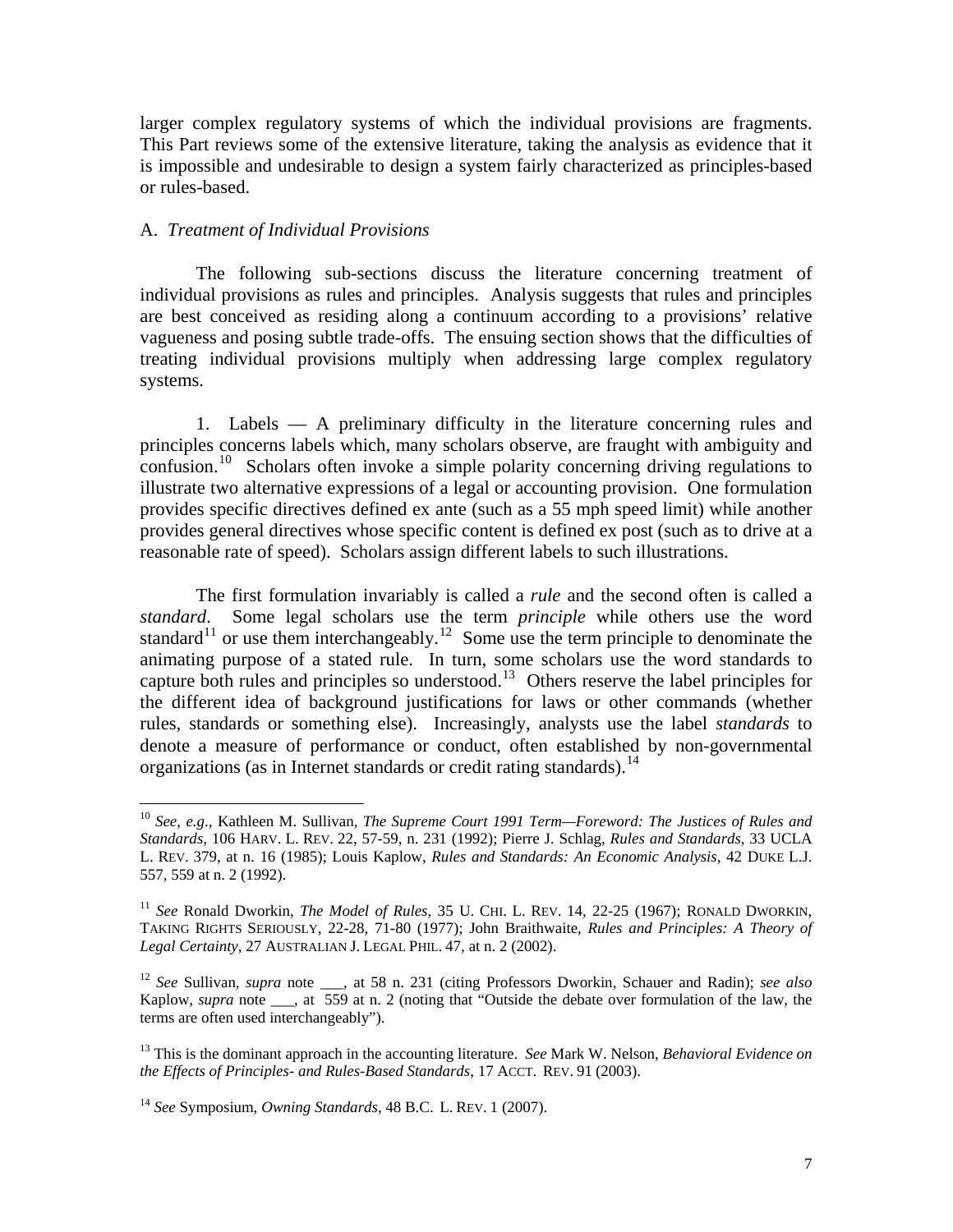The discordant labels also emerge in practice. Corporate law's "business judgment *rule*" can be seen as a broad principle—a judicial presumption that corporate officials act with due care. In the US, the shorthand reference of "*Rule* 10b-5" is invariably used to designate securities regulation's most vague and open-ended anti-fraud principles. Accounting terminology offers GAAP (generally accepted accounting *principles*) and GAAS (generally accepted auditing *standards*), both of which contain a mixture of provisions fairly denominated as rules, principles or standards.

 The proliferation of contradictory labels may simply suggest that such labels mean little. Indeed, some dismiss the confusion that the stew creates in legal theory as mere nominalism, which does not impair analysis.<sup>[15](#page-8-0)</sup> However, it is possible that the disagreement on labeling reveals something more substantive about these ideas and how useful they are as analytical tools. One possibility is that the categories are inevitably unstable. As discussed below, this instability supports conceiving of the content in the categories (rules, principles, standards) as residing on a continuum across which provisions operate iteratively, meaning that their substantive meaning is mutually informative.

 For now, the question of terms in legal and accounting theory requires authors to state vocabulary choices at the outset of any analysis. As a contrast to *rules*, I will use the term *principles*, in part, because that is the commonly used term in contemporary rhetoric and this, in turn, suggests that something more is at stake in labeling than many suppose.<sup>[16](#page-8-1)</sup> I also choose the word principles rather than standards to reflect how the latter term increasingly is used to designate performance or conduct measures, not legal provisions that are contrasted with rules.

 2. Classification — A more important difficulty is the problem of classifying given provisions as rules or principles. The common illustration from driving regulations (the rule of 55 mph versus the principle of reasonableness) is easy but incomplete. The following notes three classification methodologies—what I call analytical, conceptual and functional—and concludes by suggesting that these are united by the single quality of a provision's relative vagueness.

 A common analytical approach to classifying laws as rules or principles uses their temporal orientation. It distinguishes *when* content is provided: rules define boundaries ex ante while principles define them ex post.<sup>[17](#page-8-2)</sup> In securities regulation, brokers know that they are not allowed to make unauthorized trades for clients (a rule) but may not know whether other behavior exhibits commercial honor until it is evaluated after the fact (a principle). Thus rules and principles are sometimes classified according to how much

<span id="page-8-0"></span><sup>&</sup>lt;sup>15</sup> Braithwaite, *A Theory of Legal Certainty*, *supra* note , at n.2.

<span id="page-8-1"></span><sup>&</sup>lt;sup>16</sup> See infra text accompanying notes \_\_\_\_\_\_ (discussing how rhetoric promoting principles-based legal and accounting systems may be related to promoting principles of business ethics).

<span id="page-8-2"></span><sup>&</sup>lt;sup>17</sup> See Kaplow, *supra* note \_\_\_\_.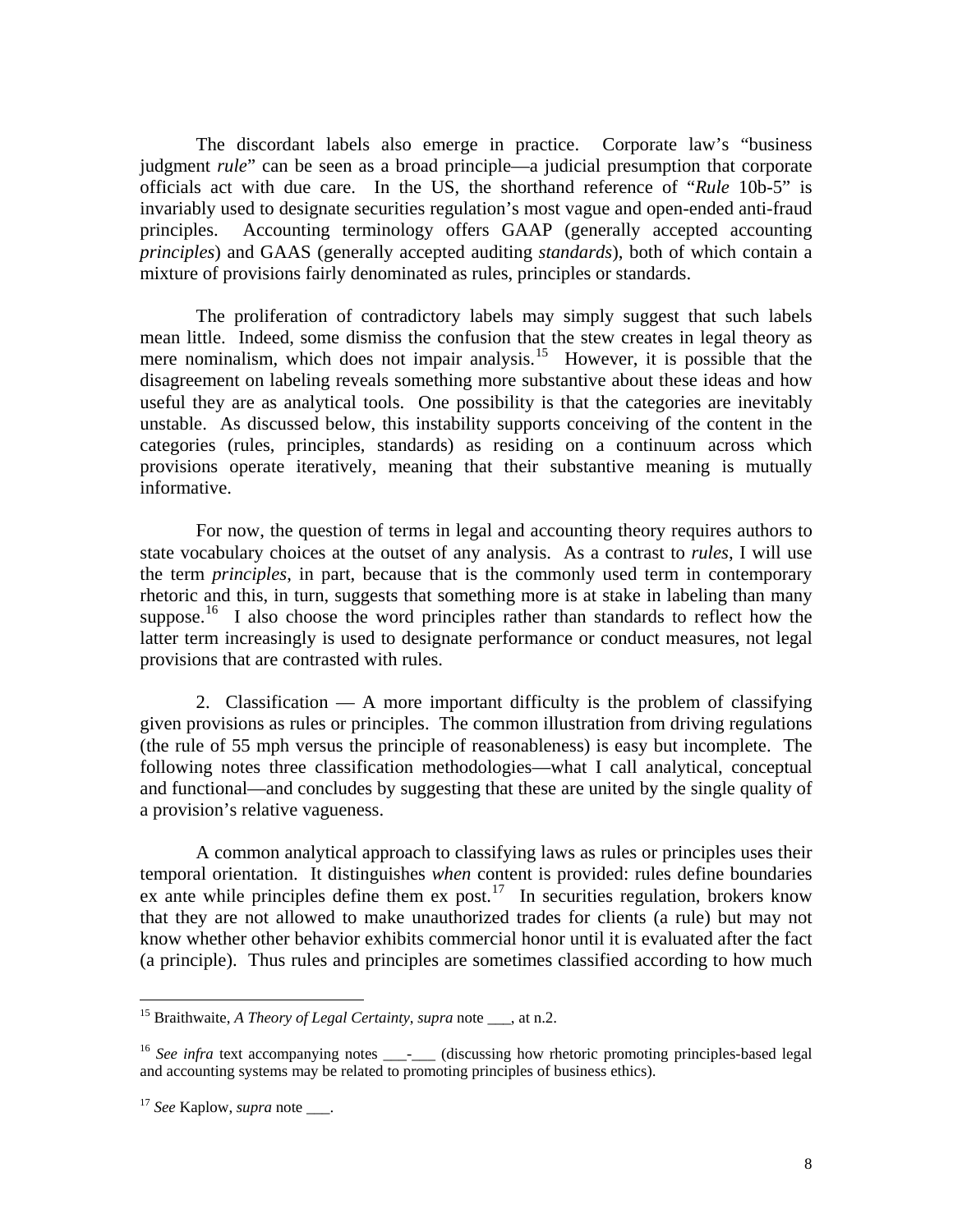guidance they provide to actors ex ante—how much certainty is provided. Notably, in this view, both rules and principles can be either complex or simple.

 A weakness of the temporal classification is that the expression of any legal provision is always ex ante whereas its application is always ex post. To that extent, the method only distinguishes articulations according to whether one has been applied or not. Put differently, the temporal classification carries an implicit assumption that an articulated provision can determine its future application, which it cannot.<sup>[18](#page-9-0)</sup> True, the circumstances in which such resulting uncertainty arises may be few or yield only modest uncertainty. Still, the tool does not enable completely classifying all provisions into discrete categories of rule and principle. Instead, provisions offer varying degrees of certainty and thus array across a spectrum from rule-like to principle-like.

 A more conceptual classification views rules and principles in terms of designated attributes such as their relative generality versus specificity, abstractness versus concreteness and universality versus particularity. Provisions characterized by generality, abstractness or universality are principles while those being specific, concrete and particular are rules. Provisions bearing a mix of these attributes are more or less principles-like or rules-like. Thus, as examples, a provision that is general and abstract but not universal is principle-like while a provision that is specific and particular but abstract is rule-like. Sub-qualities bearing on these attributes include the extent of a provision's clarification, detail, exceptions or limitations.

 In securities regulation, the directive to exhibit "commercial honor" is a principle because it is general, abstract and universal.<sup>[19](#page-9-1)</sup> A broker's duty to warn customers of the hazards of penny stock investment vehicles is a rule because it is specific, concrete and particular.<sup>[20](#page-9-2)</sup> A directive that companies disclose information "on a rapid and current" basis" is principle-like because it is general and universal but also concrete.<sup>[21](#page-9-3)</sup> A directive that brokers invest for clients only in high-grade securities is rule-like because it is particular and specific but still abstract.<sup>[22](#page-9-4)</sup>

 This conceptual approach thus results in arraying provisions along a continuum from principle to rule, classified according to how many of the various attributes of rule or principle characterize a provision.<sup>[23](#page-9-5)</sup> Although the continuum metaphor has

<span id="page-9-0"></span><sup>&</sup>lt;sup>18</sup> *Cf.* Arthur L. Corbin, *The Parol Evidence Rule*, 53 YALE L.J. 603, 630 (1944) (no writing can prove its own completeness).

<span id="page-9-1"></span> $19$  NASD Manual, Rule NASD Rule 2110 ("A member, in the conduct of his business, shall observe high standards of commercial honor and just and equitable principles of trade").

<span id="page-9-2"></span> $20$  Penny Stock Reform Act of 1990; SEC Rule 15g-1 through 9.

<span id="page-9-3"></span><sup>21</sup> *See* Sarbanes-Oxley Act, Act, § 501, amending 15 U.S.C. 78o-6.

<span id="page-9-4"></span><sup>&</sup>lt;sup>22</sup> See Messer v. E.F. Hutton & Co., 847 F.2d 673, 679 (11<sup>th</sup> Cir. 1987).

<span id="page-9-5"></span><sup>23</sup> *See*, *e.g*., Margaret Jane Radin, *Presumptive Positivism and Trivial Cases*, 14 HARV. J.L. & PUB. POL'Y 823, 828-32 (1991) (using the continuum metaphor); Sullivan, *The Supreme Court, 1991 Term, supra* note \_\_\_, at 57 (same); Carol M. Rose, *Crystals and Mud in Property Law*, 40 STAN. L. REV. 577, 604-610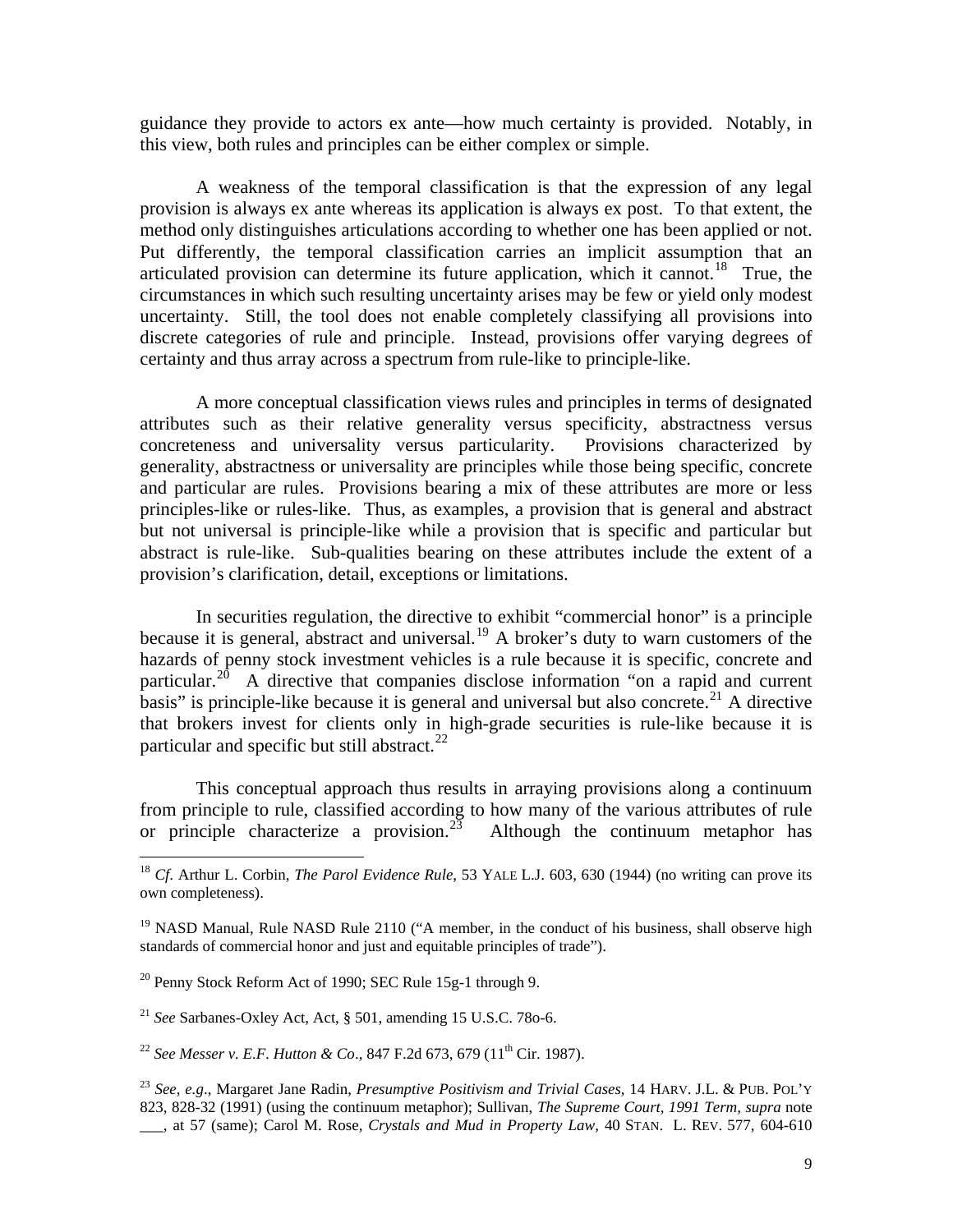considerable appeal, a few scholars question how useful or rigorous the imagery is.<sup>24</sup> Indeed, a limitation of this conceptual approach is that there is no logical limit to the number or type of attributes that might be used in the classification process and there is no crisp way to rank their magnitude or importance. At best, the result is a classification scheme bearing a fuzzy logic, in which intuition plays as much a role as hard-headed conceptualization.

 Finally, a functional approach to classifying a legal or accounting provision as a rule or a principle considers the scope of discretion reposed in designated actors. The more discretion a provision reposes the more it is principle-like and the less discretion reposed the more it is rule-like. This approach is satisfactory only in those rare circumstances involving limited groups of actors. For example, if a provision relates only to legislatures and judges, this approach can weigh how much discretion the legislature reposes in judges. However, the utility of this classification declines with increasing numbers of actor groups.

 Provisions that purport to restrict a given actor's discretion by rule-like precision may increase discretion in other actors. For example, legislatively-established criminal sentencing guidelines limit judicial discretion concerning punishment. But they increase prosecutorial discretion when making charging decisions. In accounting, using a rule or principle to constrain or create managerial discretion simultaneously affects the relative discretion held by auditors engaged to review managerial decisions.<sup>[25](#page-10-1)</sup>

 A weakness of all the foregoing classification methods is that they do not necessarily enable classifying all the possible permutations that legal or accounting provisions can assume. A large portion of laws (and many accounting provisions) do not fit either category, however specified, nor do some provisions readily appear to reside between the poles. Consider factor tests.<sup>[26](#page-10-2)</sup> A law against market manipulation, for example, may be tested according to factors such as the timing, frequency and structure of given securities trades.<sup>[27](#page-10-3)</sup> Similarly, corporate laws and securities regulations can use

<span id="page-10-1"></span><sup>25</sup> *See* Mark W. Nelson, *Behavioral Evidence on the Effects of Principles- and Rules-Based Standards*, 17 ACCT. REV. 91 (2003).

 <sup>(</sup>synthesizing the virtues of "crystalline" and "muddy" articulations of legal provisions, akin to the iterative conception).

<span id="page-10-0"></span><sup>24</sup> *See* James G. Wilson, *Surveying the Forms of Doctrine on the Bright Line–Balancing Test Continuum*, 27 ARIZ. ST. L. J. 773, 776-777 (1995) (conceiving of a rules-principles continuum is an analytical deadend, a matter of technique rather than bearing normative significance); Scott Brewer, *Exemplary Reasoning, Semantics, Pragmatics, and the Rational Force of Legal Argument by Analogy*, 109 HARV. L. REV. 925, 972 (1996) (dismissing the notion of a continuum on grounds that it conflates distinct phenomena of logic and semantics that must be kept distinct).

<span id="page-10-2"></span><sup>26</sup> *See* Cass R. Sunstein, *Problems with Rules*, 83 CAL. L. REV. 953, 963-964 (1995).

<span id="page-10-3"></span><sup>&</sup>lt;sup>27</sup> See infra text accompanying notes \_\_\_\_\_\_.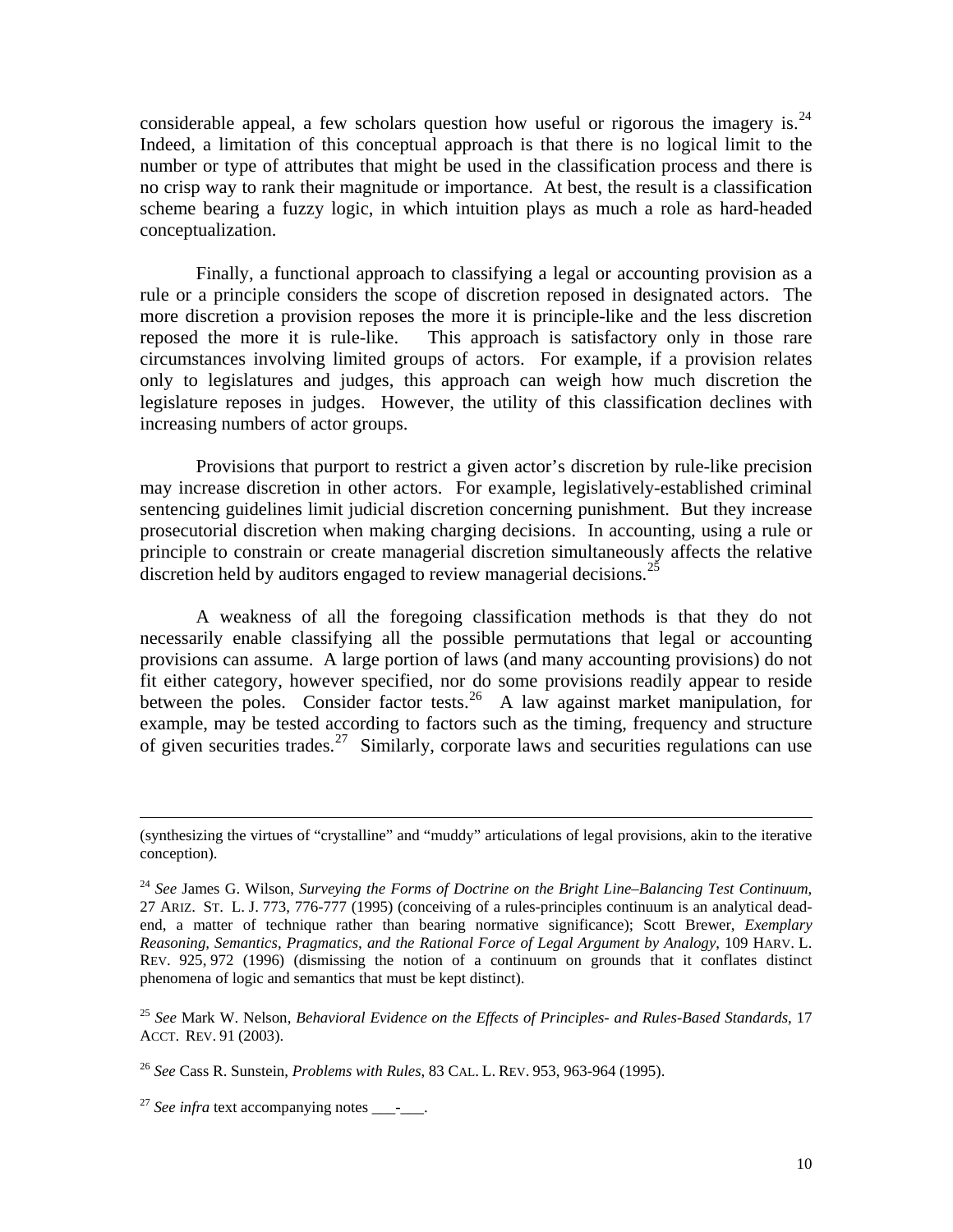presumptions that may be rebutted. These may or may not exhibit principle-like or rulelike qualities. $^{28}$  $^{28}$  $^{28}$ 

 Any approach to classifying legal or accounting provisions as rules or principles is thus contestable and leaves room for refinement. Yet uniting all the varying classification methods is a kind of super-ordinate attribute: vagueness. Principles are vaguer compared to rules which are less vague. Vagueness is greater when a provision offers less ex ante guidance because much of its definitional content is provided only ex post; vagueness is increased by the features of abstractness, generality, and universality; and provisions are vaguer when they repose greater discretion in actors compared to those that constrain discretion. While admittedly imperfect, in the ensuing discussion and analysis I treat provisions as classifiable along a rules-principles spectrum according to their relative vagueness.

 3. Trade-Offs — Perhaps the most difficult problem appearing in the literature on rules and principles concerns trade-offs when choosing which to favor. The literature acknowledges some reasonable approximations of trade-offs and yet scholars challenge their overall validity. To illustrate, consider how the legal obligations of securities brokers should be stated as to whether to recommend a security. One possibility is a rulelike provision that prohibits recommending anything other than AAA-rated bonds. Another is a principle-like directive requiring that the broker evaluate the investment's suitability in relation to a customer's risk tolerance and investment objectives.

 The rule appeals for its relative certainty and predictability; the principle appeals for its relative capacity to exploit advantageous circumstances and possibly avoid undesirable ones. On the downside, rules can be blueprints for evading their underlying purposes. Bright lines and exceptions to exceptions facilitate strategic evasion, allowing artful dodging of a rule's spirit by literal compliance with its technical letter. Rules can benefit resourceful and informed parties (such as brokers) yet harm reliant and ignorant ones (such as customers).[29](#page-11-1) In rapidly-changing environments, such as securities markets, rules can become obsolete faster than principles do.<sup>[30](#page-11-2)</sup> Principles may promote conservatism among regulated actors, protect other participants and have longer shelflives. But they pose problems of uncertainty and ex post surprise, which can impair achieving goals such as, in securities regulation, market efficiency and public perceptions of fairness.

 Promulgation and compliance costs vary. In general, rules are more costly than principles to create and principles are more costly than rules to comply with.<sup>[31](#page-11-3)</sup> When

<span id="page-11-0"></span><sup>28</sup> *See* Ruth Gavison, *Legal Theory and the Role of Rules*, 14 HARV. J.L. & PUB. POL'Y 727, 750-752 (1991).

<span id="page-11-1"></span><sup>29</sup> *See* Elaine A. Welle, *Freedom of Contract and the Securities Laws: Opting out of Securities Regulation by Private Agreement*, 56 WASH. & LEE L. REV. 519, 562-563 (1999).

<span id="page-11-2"></span><sup>30</sup> *See* Frank Partnoy, *A Revisionist View of Enron and the Sudden Death of "May*," 48 VILL. L. REV. 1245, 1265 (2003).

<span id="page-11-3"></span><sup>&</sup>lt;sup>31</sup> *See* Kaplow, *supra* note .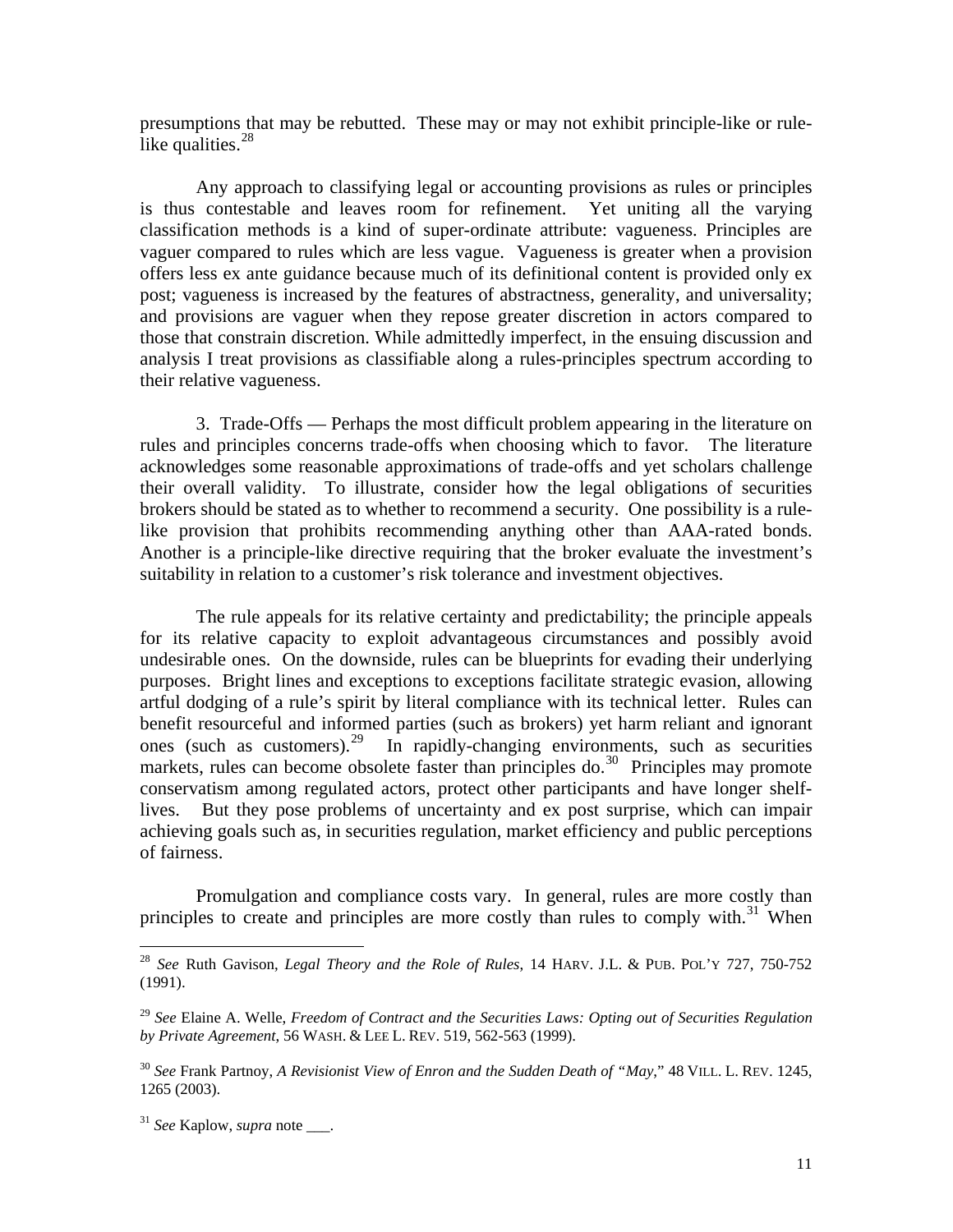rules enable relatively cheap compliance, compliance is more likely; but when principles mean compliance is relatively costly, non-compliance risk rises.<sup>[32](#page-12-0)</sup>

 The desirability of a rule or principle may be clearer in some cases than in others. The clarity depends on the possibility of defining the importance of relative objectives. This conventionally involves determining which are more important, predictability and certainty or fairness and context. In general, constraining discretion to promote predictability and certainty dictates adopting rules; emphasizing fairness and contextual sensitivity leads to the formulation of principles.

 Yet the precise trade-off between certainty and context is not always clear. A principle can be more certain than a dense weave of rules.<sup>[33](#page-12-1)</sup> For example, a vague articulation can yield a well-understood meaning while a densely specified series of articulations can yield competing understandings. The Sherman Antitrust Act may be vague when using the terms contract, conspiracy and restraint of trade but shared understanding of the meaning of these terms combine to give a more rule-like quality to the statute. While such shared understandings may have more to do with the nature of language and meaning than with the nature of rules and principles, language and meaning cannot be divorced from an evaluation of the trade-offs associated with principles versus rules.

 Moreover, rules may promote certainty in a given context but export uncertainty to others; principles may promote flexibility in given contexts but also show "expansionist tendencies" that curtail flexibility in others.<sup>[34](#page-12-2)</sup> Nor are the alternatives always trade-offs. A combination of certainty and contextual sensitivity is possible. To provide certainty, a rule must be flexible; to be open-ended, a principle must be stable.<sup>[35](#page-12-3)</sup> These observations make it difficult to contend that rules always provide more certainty than principles or that principles always provide more contextual sensitivity than rules. Indeed, rules may be more certain for contexts that are simple, stable and involve small stakes but less certain when addressed to complex, dynamic, high-stakes contexts.<sup>[36](#page-12-4)</sup> This is especially so when new rules are adopted and subject to change during implementation and evolution.<sup>[37](#page-12-5)</sup>

<span id="page-12-0"></span><sup>32</sup> *See id*.

<span id="page-12-1"></span><sup>33</sup> *See* Stephen A. Saltzburg, *The Fourth Amendment: Internal Revenue Code or Body of Principles?*, 74 GEO. WASH. L. REV. 1702, 1703 (2006) (demonstrating, in the context of the Fourth Amendment, how "principled rules provide clearer guidance to law enforcement and citizens than arbitrary 'bright-line' rules").

<span id="page-12-2"></span><sup>&</sup>lt;sup>34</sup> Schlag, *Rules and Standards*, *supra* note , at 411-14

<span id="page-12-3"></span><sup>35</sup> *Id*. at 405-407.

<span id="page-12-4"></span><sup>36</sup> *See* Braithwaite, *A Theory of Legal Certainty*, *supra* note \_\_\_; RICHARD A. POSNER, PROBLEMS OF JURISPRUDENCE 48 (1990).

<span id="page-12-5"></span><sup>37</sup> *See* Brett H. McDonnell, *SOX Appeals,* 2004 MICH. ST. L. REV. 505, 529 (making this point in the context of the rules-heavy Sarbanes-Oxley Act).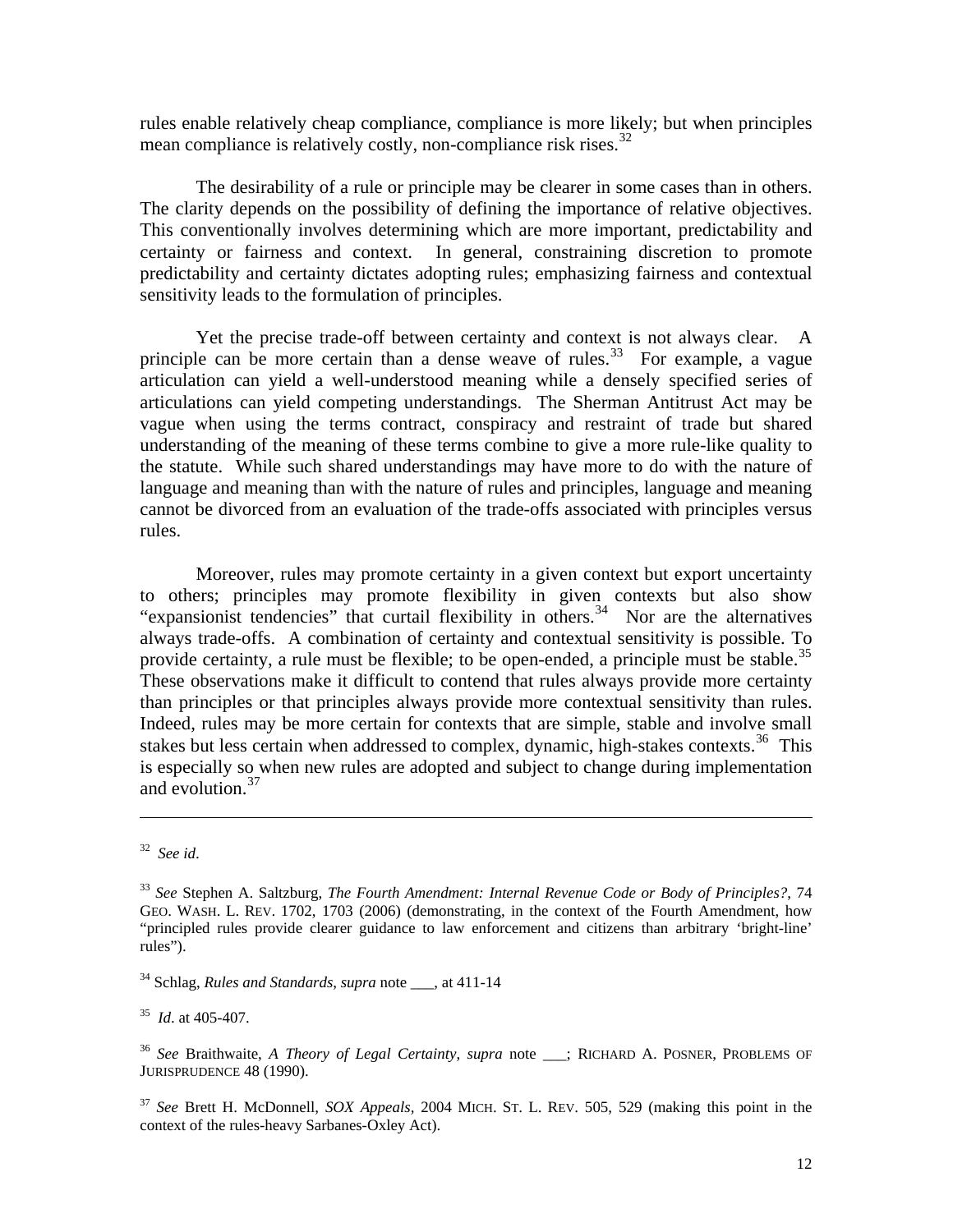\* \* \*

 To summarize, the literature addressing rules and principles reflects considerable struggle, especially as to classification and trade-offs and even as to labeling. This is due, in part, to how laws (and accounting provisions) address vast territories, pursue varying objectives and assume a wide variety of forms, complexity, notice content and production methods. True, individual provisions can be classified along a rules-principles spectrum according to their relative vagueness and associated trade-offs can be worked out for designing provisions to suit objectives. Yet the foregoing review suggests that these are neither simple nor incontestable matters even at the level of treating individual provisions.

## B. *Treatment of Entire Systems*

 $\overline{a}$ 

 The issues discussed in the preceding section become impossibly complex and contestable when one tries to describe entire systems as either "rules-based" or "principles-based." Descriptions of large complex regulatory systems must assess not only the character of all their individual provisions but also how those provisions are interpreted, enforced and applied as well as how they interact. Accounting for all these factors casts doubt upon the analytical utility of using the binary terminology of "rulesbased" versus "principles-based" to describe such systems.

 1. Threshold — The simplest way to reach a characterization of a system as "rules-based" or "principles-based" would be based on an inventory of the form in which individual provisions are expressed. At this simple level, a principles-based system is one in which all, a majority or the most important articulations are vague and a rulesbased system is in one which such provisions are non-vague. In considering whether such systems are possible or desirable as a threshold matter, it would be important to provide a theoretical or philosophical foundation for favoring either.

<span id="page-13-2"></span> It is difficult to provide such foundations. Consider two alternative intellectual traditions that address relative preferences for rules versus principles within a system: law and economics and critical theories. While each may support a systemic preference for rules or principles, this support is too limited to defend systemic classifications of rulesbased or principles-based.

 Law-and-economics scholarship addressing rules and principles guides analysis according to a desire to detail law as efficiently as possible.<sup>[38](#page-13-0)</sup> Theorists seek the optimal precision of law,  $39$  informed by formal characterization of associated costs.  $40$  A

<span id="page-13-0"></span><sup>38</sup> *See* Isaac Ehrlich & Richard A. Posner, *An Economic Analysis of Legal Rulemaking*, 3 J. LEGAL STUD. 257, 262 (1974).

<span id="page-13-1"></span><sup>39</sup> *See*, *e.g*., Colin S. Diver, *The Optimal Precision of Administrative Rules*, 93 YALE L. J. 65 (1983).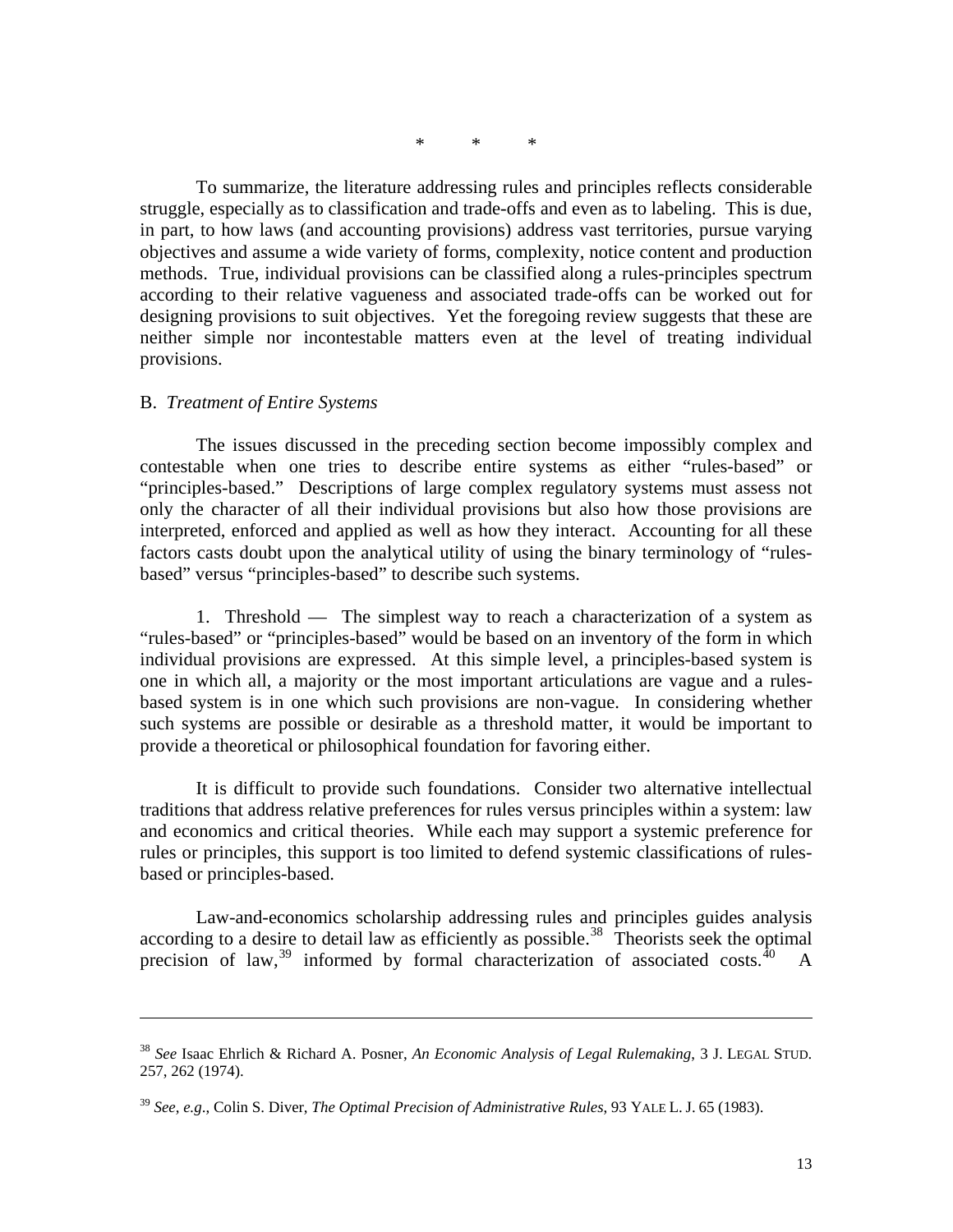decidedly directive stance in this tradition is to promote certainty. This means a general preference for stating posited law in the form of rules, rather than principles.<sup>[41](#page-14-0)</sup> But since principles also can promote certainty, this analysis cannot defend a system fairly characterized as rules-based. Indeed, contemporary economic analysis increasingly favors principles, especially when informed by behavioral theories, which question how much certainty rules provide as compared to principles, $42$  or by game theory, which explores how principles may be better than rules to facilitate bargaining and neutralize strategic behavior. $43$ 

 At the other extreme, critical theories may be invoked to support the virtues of principles compared to rules. Important work in this tradition positions the normative forms of argument favoring rules or principles in terms of political consciousness. A leading illustration is how arguments favoring rules can resemble the form of arguments that favor individualism and how arguments favoring principles can resemble the form of arguments that favor altruism.<sup>[44](#page-14-3)</sup> An example of this parallel is how arguments favoring principles include that they can promote contextual sensitivity. To the extent that one prefers the forms of argument favoring altruism one may likewise support favoring a legal system that uses principles whenever possible.

 Yet this methodology restates the rules-principles argument in other terms, in this case by analogy to individualism-altruism. The analysis that suggests that rules and principles reside along a continuum could likewise be restated: people are rarely either purely individualistic or purely altruistic but show varying degrees of such attributes in varying contexts. Furthermore, principles do not have a monopoly on promoting contextual sensitivity, a virtue that rules can also promote. Thus, as with economic analysis, this conceptualization does not enable defending the creation or maintenance of systems that rely exclusively or predominantly on principles rather than rules.

 2. Applications — Even if one could simply inventory the character of individual provisions within a system to classify them as rules-based or principles-based, and defend

<span id="page-14-1"></span><sup>42</sup> *See* Russell Korobkin, *Behavioral Analysis and Legal Form: Rules vs. Standards Revisited*, 79 OR. L. REV. 23 (2000); Tom Baker, Alon Harel & Tamar Kugler, *The Virtues of Uncertainty in Law: An Experimental Approach*, 89 IOWA L. REV. 443 (2004)

<span id="page-14-2"></span><sup>43</sup> *See* Ian Ayres & Eric Talley, *Solomonic Bargaining: Dividing a Legal Entitlement to Facilitate Coasean Trade*, 104 YALE L.J. 1027 (1995); Jason Scott Johnston, *Bargaining Under Rules Versus Standards*, 11 J.L. ECON. & ORG. 256 (1995).

<span id="page-14-3"></span>44 Duncan Kennedy, *Form and Substance in Private Law Adjudication*, 89 HARV. L. REV. 1685 (1976); *see also* Duncan Kennedy, *The Stages of Decline of the Public/Private Distinction*, 130 U. PA. L. REV. 1349 (1982).

 <sup>40</sup> *See*, *e.g*., Kaplow, *Rules and Standards*, *supra* note \_\_\_; *see also* Gavison, *Legal Theory and the Role of Rules, supra* note \_\_\_, at \_\_\_.

<span id="page-14-0"></span><sup>&</sup>lt;sup>41</sup> *See*, *e.g.*, Rose, *Crystals and Mud, supra* note , at 590-595 (not necessarily endorsing, but elucidating this position); Clifford Holderness, *A Legal Foundation for Exchange*, 14 J. LEGAL STUD. 321, 322-26 (1985).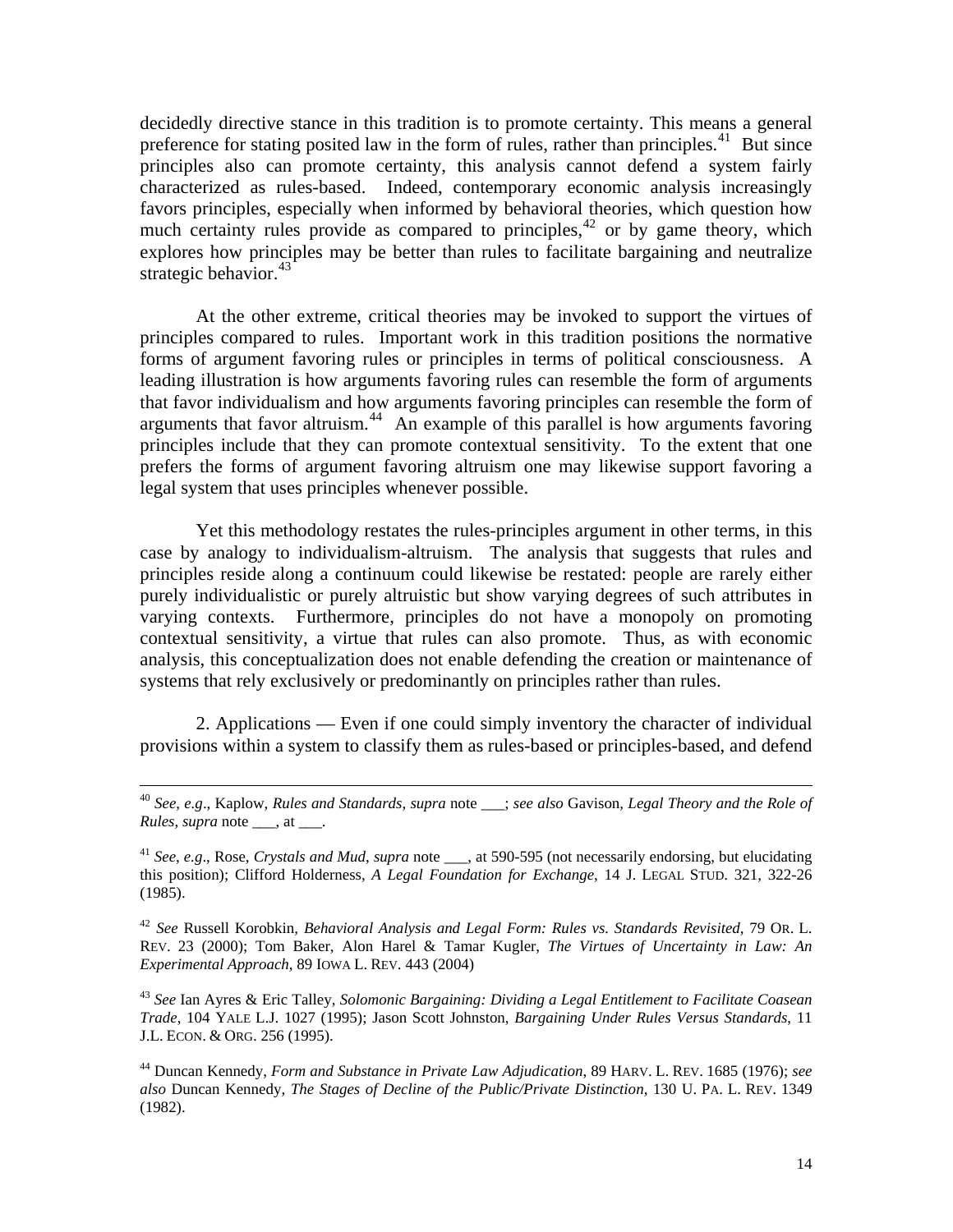it according to objectives such as certainty or contextual sensitivity, this simple exercise is incomplete. Suppose that an inventory of the individual provisions that comprise US securities regulation or accounting justify the common descriptions of these systems as "rules-based." To sustain that characterization for the system as a whole would also require accounting for how those provisions are interpreted, enforced and applied.

 Individual provisions may be classifiable as either rule or principle when stated as a legal norm but they are subject to a separate set of decision norms that govern their application.<sup>[45](#page-15-0)</sup> For example, a decision norm may guide judges toward either a formalistic or instrumentalist methodology. A provision fairly classified as a rule may retain that character when applied using a formalist (or literalist) methodology but may assume the attributes of a principle when applied using an instrumentalist (or purposive or dynamic) methodology. These two levels of definition thus complicate any claim that a legal system is principles-based or rules-based.

 These complexities can be dramatized by comparing descriptions of national legal systems. Consider the following example of alternative conceptions of such systems:  $46$ 

 In some legal cultures, it is generally understood that rules should be read literally, that the appliers and interpreters of rules should not be empowered to modify the rules at the point of application, that judges should interpret rules according to their ordinary meaning except in the most egregious cases, and that the virtues of specificity and predictability are more important, especially within the legal system, than the virtues of flexibility in the face of changing or unforeseen circumstances. . . .

 In other legal systems, by contrast, the virtues of rule-ness and formality are less apparent, and it is widely accepted that reaching the correct outcome in the individual case is more important than the virtues brought by rigid obedience to specific rules. In these societies, the ruleameliorating devices, rather than being scorned, are celebrated, and ruleinterpreters, rule-enforcers, and rule-appliers who refuse to employ these devices are typically castigated with epithets like "mechanistic" and "formalistic."

 Using prevailing global jargon, at least in terms of the application of laws, the first conception might be called a rules-based system and the second a principles-based system. Which better describes the US legal system? In prevalent global classifications, especially in securities regulation and accounting, the US system is depicted as rulesbased while other national systems and international accounting are dubbed principlesbased.[47](#page-15-2) The foregoing passage continues as follows:

<span id="page-15-0"></span><sup>45</sup> *See* Meir Dan-Cohen, *Decision Rules and Conduct Rules: On Acoustic Separation in Criminal Law*, 97 HARV. L. REV. 625 (1984).

<span id="page-15-1"></span><sup>46</sup> Frederick Schauer, *The Convergence of Rules and Standards*, 2003 NEW ZEALAND L. REV. 303, 320-321.

<span id="page-15-2"></span><sup>47</sup> *See supra* notes 1 & 7 (citing sources).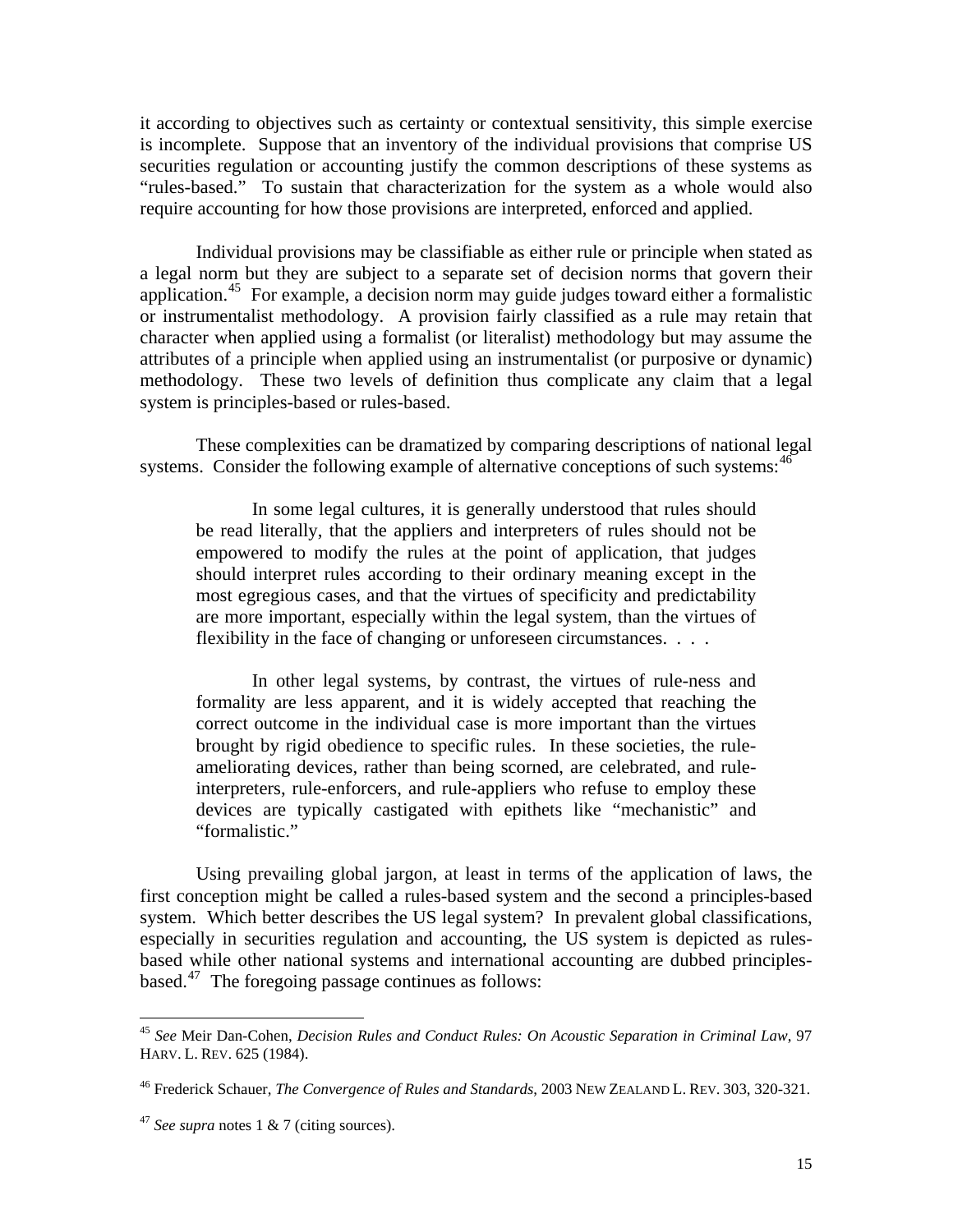As should be apparent, there is a widespread view, supported by some moderately serious research, that the US is the best example of the latter, and that most other advanced legal systems are at least somewhat closer to the former than is the US.

 Interestingly, this conclusion (which seems correct) contradicts prevailing global classification—at least as it concerns securities regulation and accounting. This may simply reflect that the foregoing descriptions concentrate on application rather than initial formulation. It also may simply mean that those subjects are special cases (and that accounting is not law in the US).

 More generally, however, this contrast is congruent with the difficulties sampled in the previous section concerning classification of individual provisions as rules or principles and navigation of the trade-offs that individual provisions pose. When positioned in the broader context of entire systems that must also take account of the norms of decision-making, the credible but contradictory descriptions justify more skepticism about whether "rules-based" or "principles-based" can be analytically reliable descriptions of any comprehensive legal system (or accounting system).

 3. Interactions — Beyond the crude exercise of inventorying the character of individual provisions and the additional complexity of addressing how those provisions are applied, one must consider the further complexity that arises from how individual provisions interact within a system. Adding this complexity fortifies skepticism about such systemic labeling.

 Consider the simple driving regulation illustration appearing in the rules versus principles literature. An individual speed limit can be stated more vaguely (a reasonable speed) or less vaguely (55 mph). Which is superior for a given roadway varies according to numerous factors, such as traffic volume and patterns, safety, serenity and energy conservation. Taking account of these factors, no functional system could establish either as the law for all roads within it.

 Indeed, a law designating the speed limit as 55 mph on a given roadway implicitly endorses that as a reasonable speed. A principle directing drivers to cruise at a reasonable speed requires assigning meaning to the word reasonable which would be interpreted, in part, in relation to zones carrying a designated limit. So a *system* of driving regulations invariably contains a mixture of rules and principles. Good examples are laws that prohibit driving faster than a reasonable speed notwithstanding any particular posted limits or driving at a reasonable speed but in no event exceeding 35 mph. Such systems in which rules and principles co-exist and interact are neither rulesbased nor principles-based.

 The same interaction of rules and principles appears in virtually any complex legal system. Consider two individual provisions contributing to the law of insider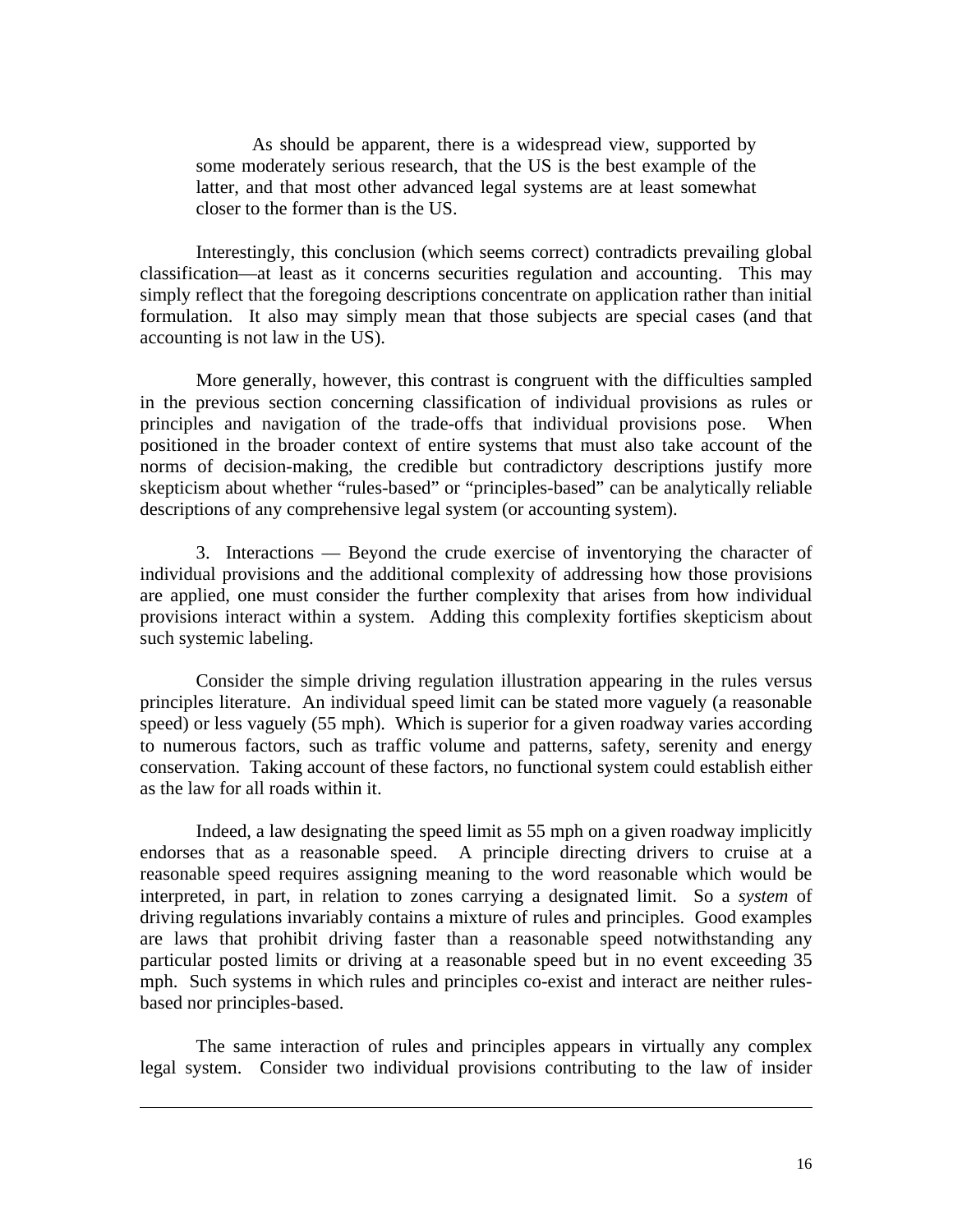trading within the larger system of US securities regulation. Section 16(b) provides a "short-swing profit" *rule* which penalizes certain kinds of insider trading by officers and directors;<sup>[48](#page-17-0)</sup> Section 10(b) contains broad anti-fraud *principles* that have been interpreted to prohibit insider trading by officers, directors and many other persons.<sup>[49](#page-17-1)</sup> It is possible to conceive of the rule and the principle as substitutes.<sup>[50](#page-17-2)</sup> If a system contained only the rule it could be called rules-based and if it contained only the principle it could be called principles-based. What is the proper characterization when a system uses both, as in the US?

 The two provisions interact in complex ways that prevent citing either of them to support characterizing the system as rules-based or principles-based. The rule of 16(b) compels disgorgement of short-swing profits, meaning gains on securities transactions by designated insiders within a stated time period without regard to intent. The principle of 10(b) makes it criminal for unspecified insiders to trade in securities on the basis of material non-public information. The two laws share a similar general purpose, of prohibiting securities market profit-making based on selectively available information, but Section 10(b) advances a fairness objective in relation to external shareholders while Section 16(b) also advances a management regulation objective in relation to business operations.<sup>[51](#page-17-3)</sup>

 The rule's designation of certain corporate insiders and transactions promotes certainty that the principle's open-endedness otherwise prevents.<sup>[52](#page-17-4)</sup> In some cases, issues arising under one of the provisions can be useful in discerning the appropriate application of the other, as where a problem that the rule does not address is sufficiently handled by

 $\overline{a}$ 

<span id="page-17-2"></span><sup>50</sup> Schauer, *The Convergence of Rules and Standards*, *supra* note , at 321-25 (treating these provisions as substitutes).

<span id="page-17-0"></span> $48$  15 U.S.C. 78p(b) (designated insiders must disgorge profits from securities transactions occurring within a six-month window).

<span id="page-17-1"></span><sup>49 15</sup> U.S.C. 78j; Rule 10b-5, 17 C.F.R. 240.10b-5; *United States v. O'Hagan*, 521 U.S. 642 (1997); se*e infra* text accompanying notes \_\_\_\_\_\_.

<span id="page-17-3"></span><sup>51</sup> *See* Steve Thel, *The Genius of Section 16: Regulating the Management of Publicly Held Companies*, 42 HASTINGS L.J. 391, 399 (1991) (making the case that the purpose of §16(b) was to prevent insiders from manipulating corporate operations to induce favorable stock price fluctuations); Roberta S. Karmel, *The Relationship between Mandatory Disclosure and Prohibition against Insider Trading: Why a Property Rights Theory of Inside Information is Untenable* (Book Review) 59 BROOKLYN L. REV. 149, n. 51 (1993) (§16(b)'s benefits not achieved by §10(b) are promoting long-term rather than short-term outlook among management and discouraging them from manipulating events over the short term); Merritt B. Fox, *[Insider](http://www.law.columbia.edu/fox?exclusive=filemgr.download&file_id=942180&rtcontentdisposition=filename%3DInsider%20Trading%20Deterrence%20-%20Mich%20law.pdf)  [Trading Deterrence versus Managerial Incentives: A Unified Theory of Section](http://www.law.columbia.edu/fox?exclusive=filemgr.download&file_id=942180&rtcontentdisposition=filename%3DInsider%20Trading%20Deterrence%20-%20Mich%20law.pdf) 16(b)*, 92 MICH. L. REV. 2088 (1994) (reconciling the overall framework); *but see* Marleen O'Connor, *Toward a More Efficient Deterrence of Insider Trading: The Repeal of Section 16(b)*, 59 FORDHAM L. REV. 309 (1989).

<span id="page-17-4"></span><sup>52</sup> *See* Steven R. Salbo, *Regulation of Insider Trading in a Global Marketplace: A Uniform Statutory Approach*, 66 TUL. L. REV. 837, 861 (1992) ("Clear and precise regulation of insider trading would eliminate the need for section 16(b)").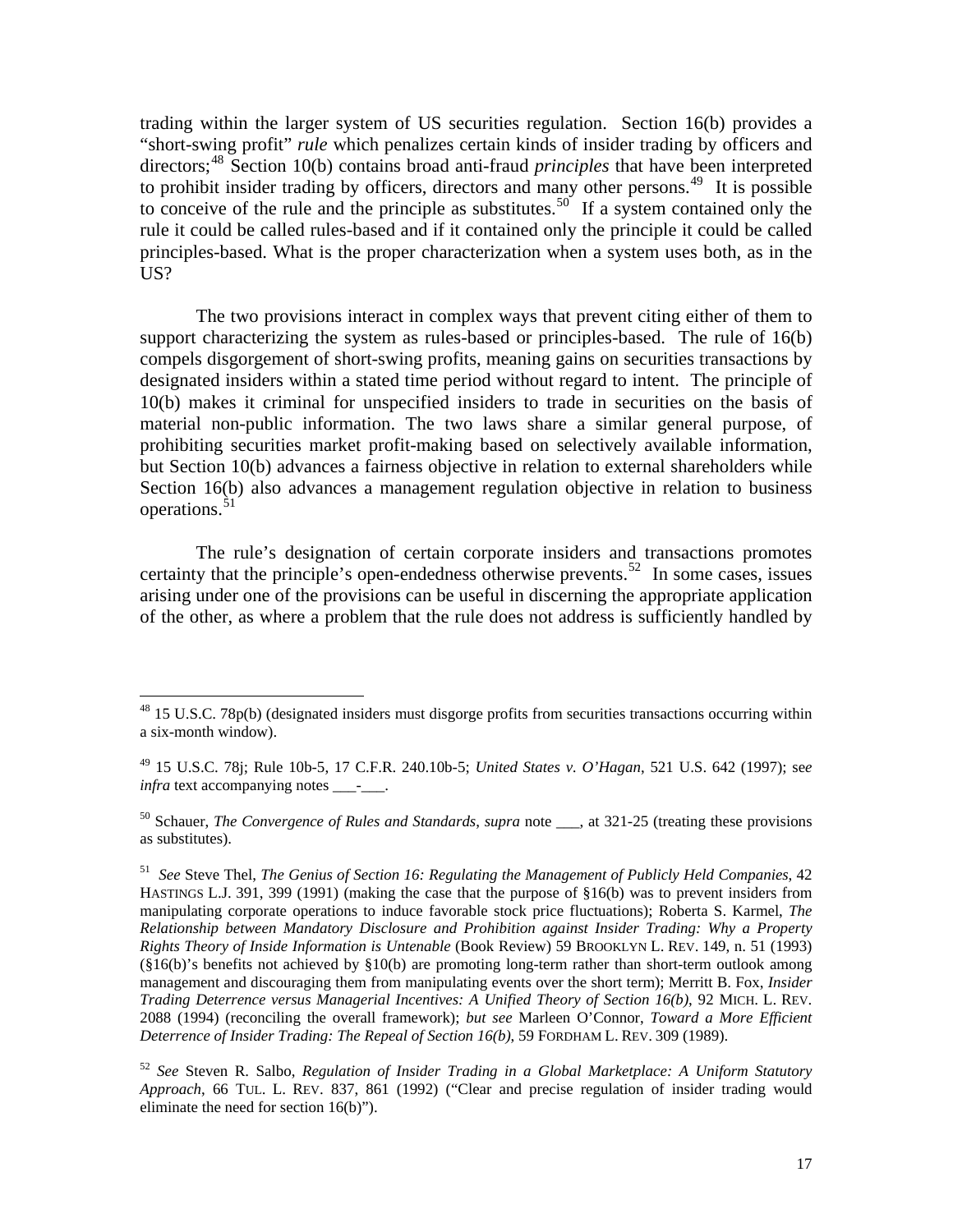the principle.<sup>[53](#page-18-0)</sup> The presence of both provisions and their interaction shows the difficulty of the simple method of inventorying all provisions within a system to classify it as principles-based or rules-based.

 Consider a broader illustration of how individual provisions that make up the larger system of federal securities regulation interact. At stake in contexts governed by Section 10(b) are broad principles of materiality and disclosure. Invocation of those concepts in one context illuminates their meaning in others, including in contexts to which separate rules apply. For example, a fact is material if there is a substantial likelihood that a reasonable investor would consider it important in making an investment  $decision.<sup>54</sup>$  $decision.<sup>54</sup>$  $decision.<sup>54</sup>$ 

 Under that definition, rules that mandate disclosure using mechanical tests can be understood to designate such information as material.<sup>[55](#page-18-2)</sup> Thus Section 13(d) requires owners of 5% or more of the voting power in registered equity securities of any company to disclose specific information about their equity position and intent with respect to corporate control.<sup>[56](#page-18-3)</sup> Such a rule can be justified on the grounds that investors would consider such ownership and plans to be important as the materiality principle defines it. Section 13(d) may be a rule and Section 10(b) a principle but the interaction between them contributes systemic qualities that frustrate tidy categorization of the system as rules-based or principles-based.

 4. Benefits — Even if one were to decide that a system's inventory of expressions is or should be "principles-based" or "rules-based," that those attributes are sustained through both their applications and interactions, it would remain difficult to contend that a commitment to those systemic qualities is desirable. At a basic level, interactions among individual rules and principles within a larger system can produce numerous benefits. Apart from enabling a closer fit between form and objectives, these benefits include the following.

<span id="page-18-0"></span><sup>53</sup> *See Foremost-McKesson, Inc. v. Provident Sec. Co*., 423 U.S. 232, 255 (1976) (while §16(b)'s scope is unaffected by whether other sanctions might inhibit abuse of inside information, §10(b) is available to handle some of those other problems not addressed by §16(b)).

<span id="page-18-1"></span><sup>54</sup> *See TSC Indus., Inc. v. Northway*, 426 U.S. 438, 449 (1976); Joan MacLeod Heminway, *Materiality Guidance in the Context of Insider Trading: A Call for Action*, 51 AM. U. L. REV. 1131, 1137 (2003).

<span id="page-18-2"></span><sup>55</sup> *See* Victor Brudney, *A Note on Materiality and Soft Information Under the Federal Securities Laws*, 75 VA. L. REV. 723, 727 (1989) ("The particular items of information mandated to be disclosed [under SEC rules] are presumably automatically deemed to be 'material'."). Thousands of examples of prescribed items can be cited, including the specific requirements found in (a) Item 11 to Form S-1 concerning the required prospectus for offering securities, (b) Items 1-8 to Form 8-K stating events that require filing a current report and (c) the content of both quarterly reports on Form 10-Q and annual reports on Form 10-K.

<span id="page-18-3"></span><sup>56</sup> Exchange Act, §13(d); 17 C.F.R. 240.13d-1 (2006); *see Rondeau v. Mosinee Paper Corp*., 422 U.S. 49, 58 (1971) (emphasizing purpose of rule to provide shareholders with information about the bidder and incumbent management to provide additional information of its own without any intention to aid management in resisting a bid by tipping the balance of power between bidders and managers).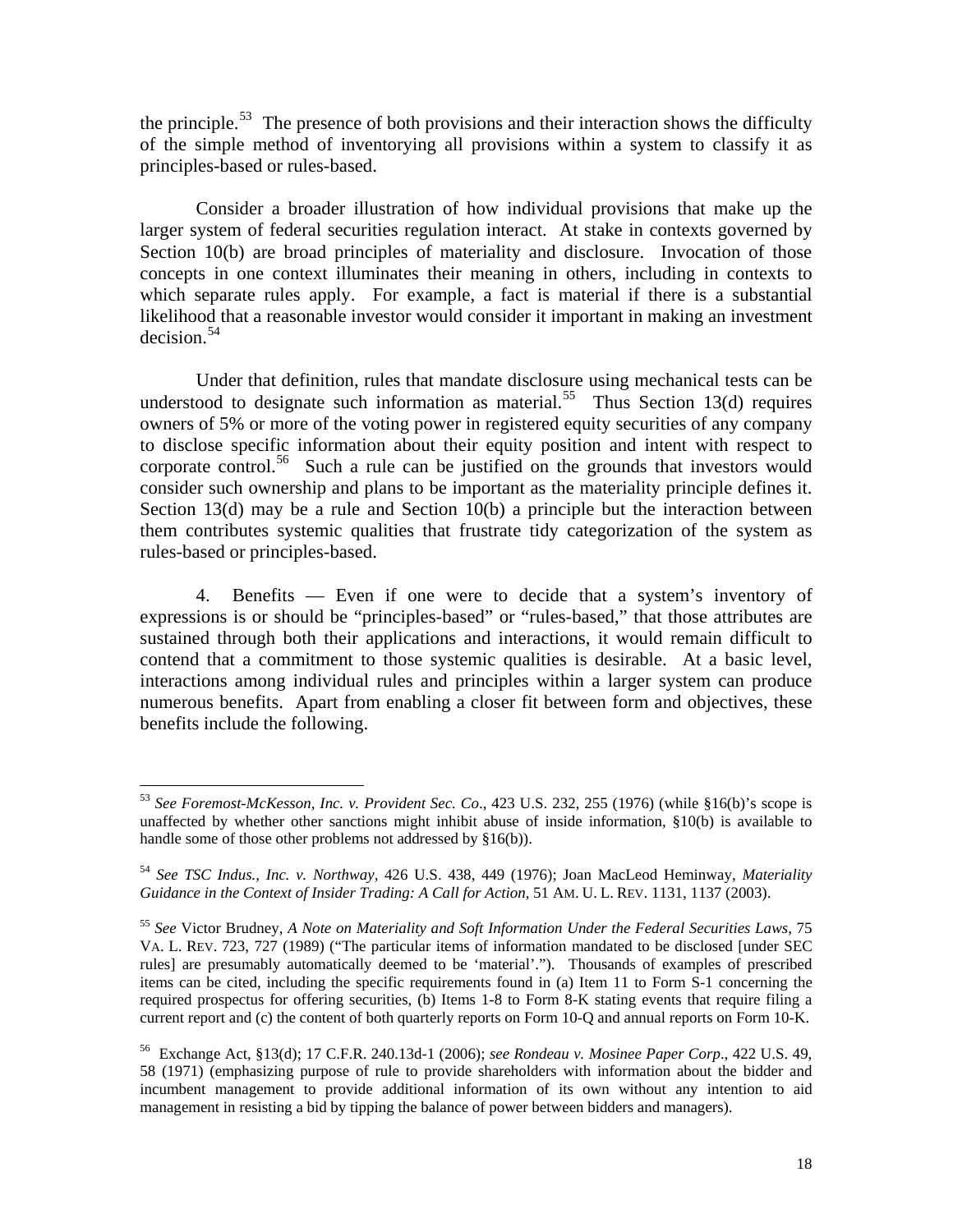First, interaction between individual rules and principles within a larger system constrains abuse of power, by both those subject to the provisions and those who enforce them. Risk of power abuse arises from principles without rules or from rules without principles.

 Imagine a principles-only system, such as one stating only that public companies must "disclose all material facts" (period) or that their financial statements must "be fairly presented" (period). How do managers determine what to do in a given circumstance? Who decides whether companies have complied with the principles? How will an enforcer make the case that a violation occurred or a manager defend against the charge? Vague concepts such as materiality and fairness unaccompanied by some specific content create risks of both ad hoc managerial decision-making and arbitrary enforcement. Some specificity reflecting rule-like characteristics is necessary to give meaning to such principles. Alone, they are vulnerable to abuse.

 Conversely, imagine a rules-only system, such as a specific schedule of required items of disclosure listed from A to Z or triggered by events one through ten. Absent accompanying principles, rule-makers operate by fiat. Managers need not think or exercise judgment, even when following those rules produces absurd results. Some may even exploit the rules as blueprints to achieve such absurd results. Principles are necessary to mediate the rules.

 Second, the co-existence of rules and principles within a system helps to assess its coherence. The concept of materiality in securities regulation might be expected to mean the same thing in different contexts; if it does not, an explanation for the difference is required.<sup>[57](#page-19-0)</sup> If variations cannot be convincingly explained, then either the rules are not based on principles or they are based on the wrong principles.<sup>[58](#page-19-1)</sup> For example, Section 13(d), which requires 5% owners to disclose their position and intent concerning control, should bear some logical relation to the concept of materiality. Thus, the rule is coherent if it requires disclosure of information that "reasonable investors would consider important in making an investment decision."

 Third, the interaction among rules and principles reduces anxiety over whether an individual provision should initially be formed as a rule or a principle. The issue is how much the form of articulation controls its application and interaction with other provisions so that outcomes vary in otherwise equivalent circumstances. Perhaps there is some control, but with dynamic interaction, convergence occurs to limit its effect. As an extreme example, with separation of governmental powers, legislatures may create laws residing toward either end of the rules-principles spectrum. When legislatures choose rules, judges often relax and thus transform them into laws exhibiting principles-like features; when legislatures enact principles, judges can tighten them into laws with rule-

<span id="page-19-0"></span><sup>57</sup> *See TSC Indus., Inc. v. Northway*, 426 U.S. 438 (1976).

<span id="page-19-1"></span><sup>58</sup> *See* Christopher W. Nobes, *Rules-Based Standards and the Lack of Principles in Accounting*, 19 ACCT. HORIZONS 25 (2005).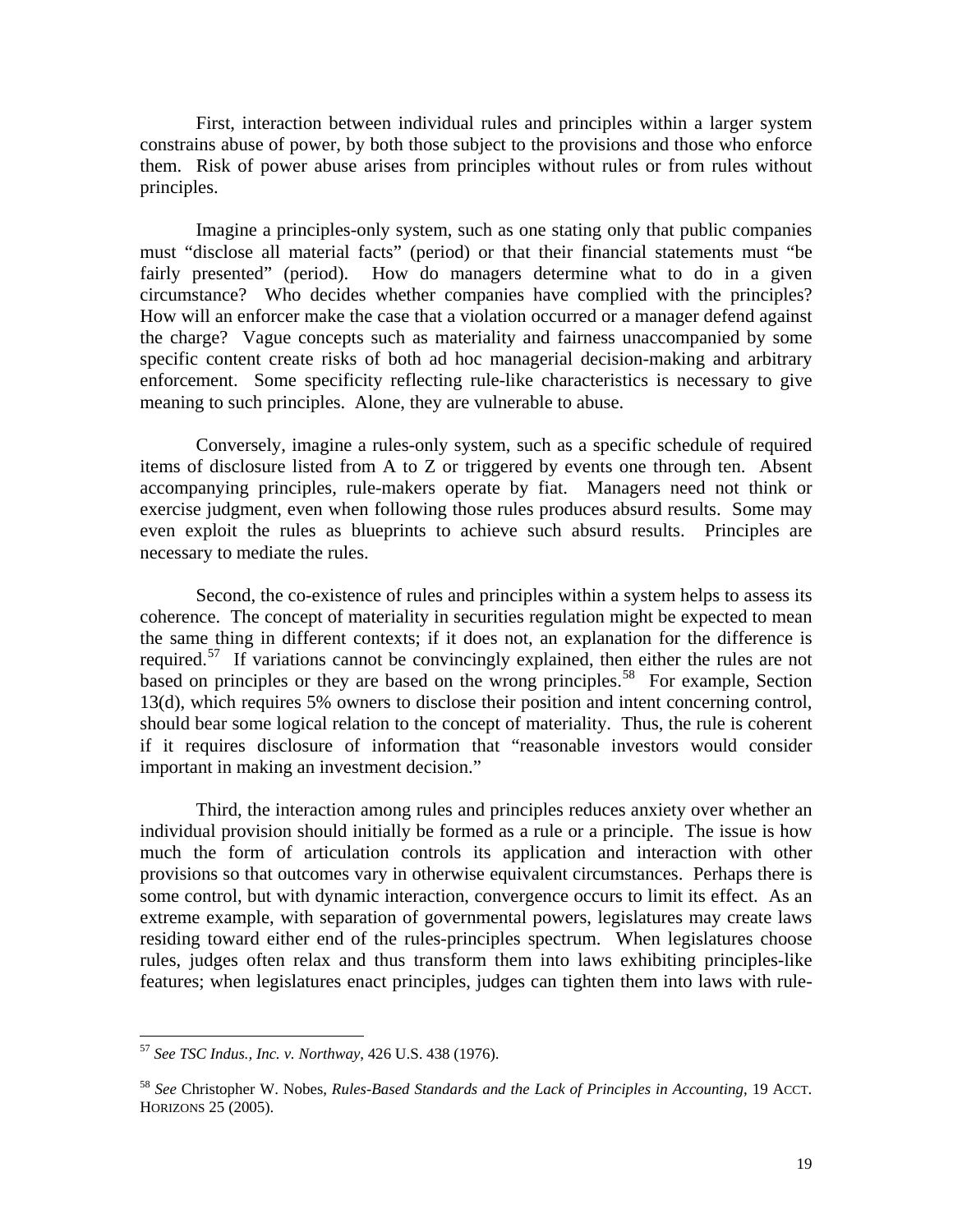like features.<sup>[59](#page-20-0)</sup> This observation does not mean that the initial legislative choice is inconsequential; it may be of considerable significance in given cases. However, it also suggests that the choice is not final so that the form does not *control* the application.

 This observation also contributes perspective on any systemic preference for expressing individual provisions as rules or principles. The dynamic interaction of individual rules and principles within larger systems suggests caution about designing a legal or accounting system that presumptively privileges rules or principles. If any presumption were warranted at an abstract level, it would suggest having a combination of rules and principles to maximize the benefits of the interaction among them. But even that presumption risks overlooking important trade-offs associated with formulating individual provisions and ignoring the dynamics of their application and interaction within the larger system.

# II. A SURVEY OF THE SYSTEMS

 While the preceding discussion suggests conceptual difficulties in imagining how any legal or accounting system can be either rules-based or principles-based, the following discussion surveys actual and proposed systems of corporate law, securities regulation and accounting. It attempts to provide, for each system, both an inventory of individual provisions and a sense of how the provisions are applied and how they interact. The examination justifies more skepticism that any of these systems may fairly be described using such labels.

# A. *Existing Systems*

 $\overline{a}$ 

 A canvas of the major topics appearing on the syllabus in corporations and securities regulation, and some of the commonly cited topics in accounting, suggests that misconceptions exist about how they may be classified as rules-based or principles-based. At minimum, common conceptions are overstated.

 1. Corporate Law — Scholars commonly describe corporate law, especially Delaware corporate law, as principles-based,  $60$  although some see a more rules-like

<span id="page-20-0"></span><sup>59</sup> *See* Schauer, *The Convergence of Rules and Standards*, *supra* note \_\_\_, at 321-325; *infra* text accompanying notes \_\_\_\_\_\_\_ (example of the relationship between §102(b)(7) of the Delaware General Corporation Law authorizing director-liability exculpation and the judicial doctrine of good faith that amplifies an exception to that authorization).

<span id="page-20-1"></span><sup>60</sup> *See* Marcel Kahan & Ehud Kamar, *Price Discrimination in the Market for Corporate Law*, 86 CORNELL L. REV. 1205, 1236 (2001) ("Delaware's corporate law tends to rely on standard-based tests [meaning] that the relation between a certain set of facts and the outcome of a legal dispute is determined ex post rather than ex ante"); Curtis Milhaupt, *In the Shadow of Delaware? The Rise of Hostile Takeovers in Japan*, 105 COLUM. L. REV. 2171, 2212 (2005) ("The major features of Delaware corporate law [include] the prevalence of broad standards over detailed rules"); Ehud Kamar, *A Jurisdictional competition Theory of Indeterminacy in Corporate Law*, 98 COLUM. L. REV. 1908, 1914-1915 (1998) ("Delaware [corporate] law is at one end of this continuum**.** It relies extensively on broad legal standards").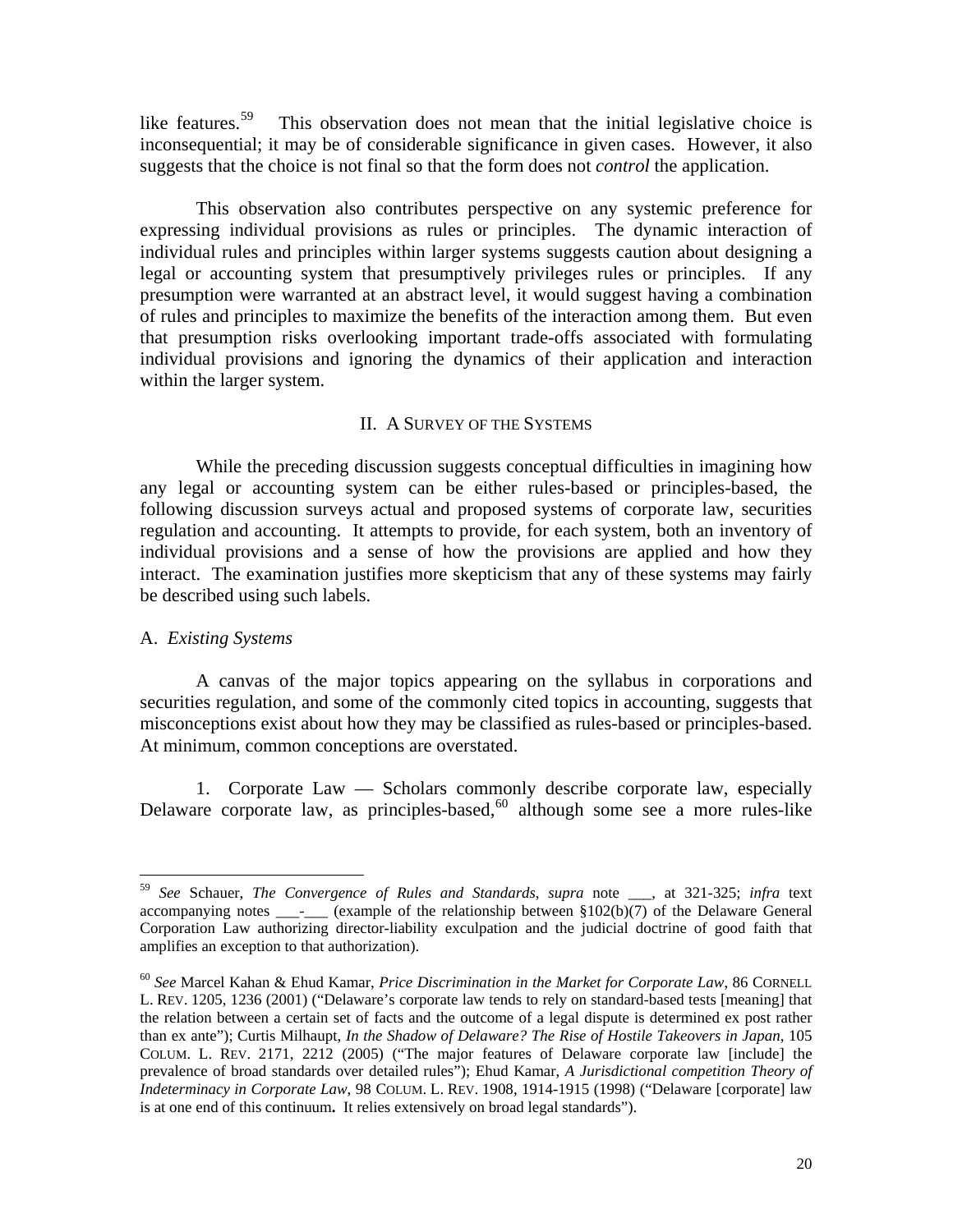quality among the principles.<sup>[61](#page-21-0)</sup> As the following discussion shows, both are credible positions, meaning that neither is clearly correct. Corporate law is a mixture of rules and principles whose application and interaction generates a rich complex tapestry that diminishes the utility of any such tidy classifications.

 Before deeply examining corporate law, note first that inquiry concerning rules versus principles in corporate law is distinct from the debate in corporate law scholarship concerning whether the law is or should be more mandatory or enabling.<sup>[62](#page-21-1)</sup> Corporate law doctrines array along a rules-principles continuum whether they are required by law or optional. Take cumulative voting. Most state statutes authorize but do not require using this voting method.<sup>[63](#page-21-2)</sup> Even so, the law of cumulative voting is best located at the rules end of the range, for it denotes a specific mathematical formula for casting and counting votes in director elections. In the minority of states that require cumulative voting, disputes concerning its use may be resolved by applying principles-like tools such as fiduciary duty.[64](#page-21-3)

 At the rules end of the corporate law spectrum are provisions that establish a hierarchy of sources of legal authority. This hierarchy puts state corporation law statutes at the top, followed by articles of incorporation (the charter), then by-laws and then contracts (with judicial decisions hovering throughout). So statutes may authorize corporations to adopt tailored provisions suiting particular goals, but then require that any tailored provision appear in the charter or in the by-laws. $\overline{65}$  $\overline{65}$  $\overline{65}$  Courts treat as a dead letter

<span id="page-21-0"></span><sup>61</sup> Troy A. Paredes, *A Systems Approach to Corporate Governance Reform: Why Importing U.S. Corporate Law Isn't the Answer*, 45 WM. & MARY L. REV. 1055, 1133-1134 (2004) ("Delaware law of fiduciary duties is itself more rule-like and predictable than many standards, having been fleshed out by an extensive body of case law precedent that reflects a consistent underlying norm of shareholder primacy"); *compare* Jill E. Fisch, *The Peculiar Role of the Delaware Courts in the Competition for Corporate Charters*, 68 U. CIN. L. REV. 1061, 1071 ("Delaware's corporate law *rules* are *standards based*") (emphasis added); Edward B. Rock, *Saints and Sinners: How Does Delaware Corporate Law Work?*, [44](http://www.lexis.com/research/buttonTFLink?_m=c47d7223cdb6cb26ce33b02e89c6ff08&_xfercite=%3ccite%20cc%3d%22USA%22%3e%3c%21%5bCDATA%5b45%20Wm%20and%20Mary%20L.%20Rev.%201055%5d%5d%3e%3c%2fcite%3e&_butType=3&_butStat=2&_butNum=389&_butInline=1&_butinfo=%3ccite%20cc%3d%22USA%22%3e%3c%21%5bCDATA%5b44%20UCLA%20L.%20Rev.%201009%2cat%201104%5d%5d%3e%3c%2fcite%3e&_fmtstr=FULL&docnum=1&_startdoc=1&wchp=dGLbVlz-zSkAA&_md5=7ebe8480a6b13be8df17c719dc3c464e) [UCLA](http://www.lexis.com/research/buttonTFLink?_m=c47d7223cdb6cb26ce33b02e89c6ff08&_xfercite=%3ccite%20cc%3d%22USA%22%3e%3c%21%5bCDATA%5b45%20Wm%20and%20Mary%20L.%20Rev.%201055%5d%5d%3e%3c%2fcite%3e&_butType=3&_butStat=2&_butNum=389&_butInline=1&_butinfo=%3ccite%20cc%3d%22USA%22%3e%3c%21%5bCDATA%5b44%20UCLA%20L.%20Rev.%201009%2cat%201104%5d%5d%3e%3c%2fcite%3e&_fmtstr=FULL&docnum=1&_startdoc=1&wchp=dGLbVlz-zSkAA&_md5=7ebe8480a6b13be8df17c719dc3c464e) [L.](http://www.lexis.com/research/buttonTFLink?_m=c47d7223cdb6cb26ce33b02e89c6ff08&_xfercite=%3ccite%20cc%3d%22USA%22%3e%3c%21%5bCDATA%5b45%20Wm%20and%20Mary%20L.%20Rev.%201055%5d%5d%3e%3c%2fcite%3e&_butType=3&_butStat=2&_butNum=389&_butInline=1&_butinfo=%3ccite%20cc%3d%22USA%22%3e%3c%21%5bCDATA%5b44%20UCLA%20L.%20Rev.%201009%2cat%201104%5d%5d%3e%3c%2fcite%3e&_fmtstr=FULL&docnum=1&_startdoc=1&wchp=dGLbVlz-zSkAA&_md5=7ebe8480a6b13be8df17c719dc3c464e) [REV.](http://www.lexis.com/research/buttonTFLink?_m=c47d7223cdb6cb26ce33b02e89c6ff08&_xfercite=%3ccite%20cc%3d%22USA%22%3e%3c%21%5bCDATA%5b45%20Wm%20and%20Mary%20L.%20Rev.%201055%5d%5d%3e%3c%2fcite%3e&_butType=3&_butStat=2&_butNum=389&_butInline=1&_butinfo=%3ccite%20cc%3d%22USA%22%3e%3c%21%5bCDATA%5b44%20UCLA%20L.%20Rev.%201009%2cat%201104%5d%5d%3e%3c%2fcite%3e&_fmtstr=FULL&docnum=1&_startdoc=1&wchp=dGLbVlz-zSkAA&_md5=7ebe8480a6b13be8df17c719dc3c464e) [1009, 1104](http://www.lexis.com/research/buttonTFLink?_m=c47d7223cdb6cb26ce33b02e89c6ff08&_xfercite=%3ccite%20cc%3d%22USA%22%3e%3c%21%5bCDATA%5b45%20Wm%20and%20Mary%20L.%20Rev.%201055%5d%5d%3e%3c%2fcite%3e&_butType=3&_butStat=2&_butNum=389&_butInline=1&_butinfo=%3ccite%20cc%3d%22USA%22%3e%3c%21%5bCDATA%5b44%20UCLA%20L.%20Rev.%201009%2cat%201104%5d%5d%3e%3c%2fcite%3e&_fmtstr=FULL&docnum=1&_startdoc=1&wchp=dGLbVlz-zSkAA&_md5=7ebe8480a6b13be8df17c719dc3c464e)  [\(1997\) \(criticizing "a persistent tendency to acknowledge that Delaware corporate law largely involves](http://www.lexis.com/research/buttonTFLink?_m=c47d7223cdb6cb26ce33b02e89c6ff08&_xfercite=%3ccite%20cc%3d%22USA%22%3e%3c%21%5bCDATA%5b45%20Wm%20and%20Mary%20L.%20Rev.%201055%5d%5d%3e%3c%2fcite%3e&_butType=3&_butStat=2&_butNum=389&_butInline=1&_butinfo=%3ccite%20cc%3d%22USA%22%3e%3c%21%5bCDATA%5b44%20UCLA%20L.%20Rev.%201009%2cat%201104%5d%5d%3e%3c%2fcite%3e&_fmtstr=FULL&docnum=1&_startdoc=1&wchp=dGLbVlz-zSkAA&_md5=7ebe8480a6b13be8df17c719dc3c464e)  [standards, but then to try to reduce it to a set of rules"\)](http://www.lexis.com/research/buttonTFLink?_m=c47d7223cdb6cb26ce33b02e89c6ff08&_xfercite=%3ccite%20cc%3d%22USA%22%3e%3c%21%5bCDATA%5b45%20Wm%20and%20Mary%20L.%20Rev.%201055%5d%5d%3e%3c%2fcite%3e&_butType=3&_butStat=2&_butNum=389&_butInline=1&_butinfo=%3ccite%20cc%3d%22USA%22%3e%3c%21%5bCDATA%5b44%20UCLA%20L.%20Rev.%201009%2cat%201104%5d%5d%3e%3c%2fcite%3e&_fmtstr=FULL&docnum=1&_startdoc=1&wchp=dGLbVlz-zSkAA&_md5=7ebe8480a6b13be8df17c719dc3c464e).

<span id="page-21-1"></span><sup>62</sup> *See* John C. Coffee, Jr., *The Mandatory/Enabling Balance in Corporate Law: An Essay on the Judicial Role*, 89 COLUM. L. REV. 1618 (1989) (distinguishing debate over contractual freedom from inquiry into how judges should approach gaps in corporate arrangements); Larry E. Ribstein, *The Mandatory Nature of the ALI Code*, 61 GEO. WASH. L. REV. 985 (1993).

<span id="page-21-2"></span> $63$  Del. Gen. Corp. L.  $\S 214$ : Model Act  $\S 7.28$ .

<span id="page-21-3"></span><sup>64</sup> *See*, *e.g*., *Humphrys v. Winous Co*., 133 N.E.2d 780 (Ohio 1956).

<span id="page-21-4"></span> $^{65}$  *E.g.*, Model Act §§ 7.27 (action by shareholders); 7.28 (election of directors); 8.24 (action by directors).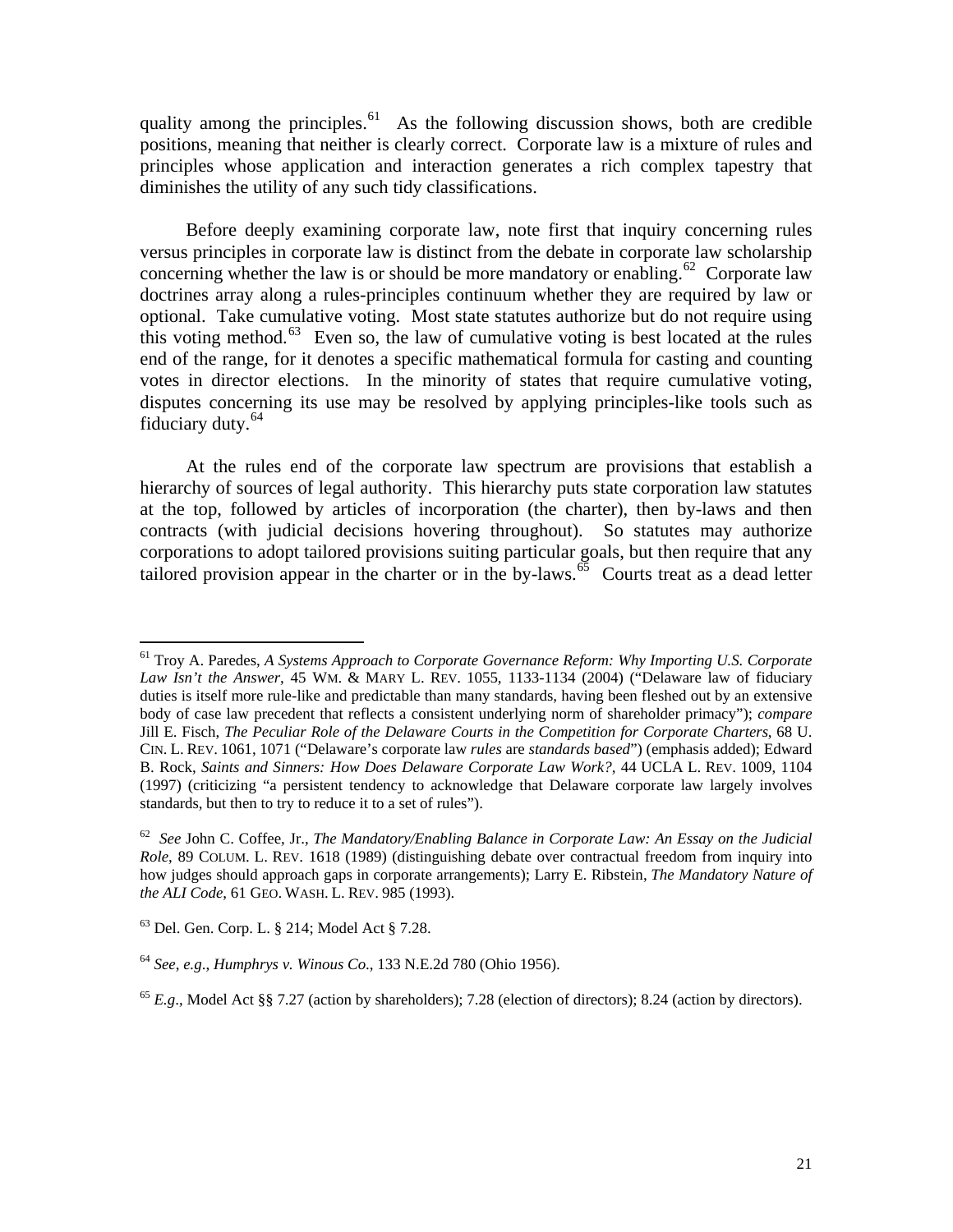provisions placed in the wrong document.<sup>[66](#page-22-0)</sup> When the charter and by-laws contain conflicting provisions, a corporate law rule provides that the charter controls.<sup>[67](#page-22-1)</sup>

 Rules delineate the distribution of power in corporate life. The basic rule relating to shareholder power is a simple negative injunction: shareholders have no general power over management of a corporation.<sup>[68](#page-22-2)</sup> Corporation statutes provide that boards have this power. Statutes grant shareholders power in specific situations, usually director elections, charter amendments, certain business combinations and dissolutions.<sup>[69](#page-22-3)</sup> Even in specific cases where shareholders have power, they usually lack authority to initiate action but may only consent to (or withhold consent from) board-made proposals.<sup>[70](#page-22-4)</sup>

Rules require that shareholders elect directors.<sup>[71](#page-22-5)</sup> Rules granting managerial power to boards are accompanied by additional rules regulating board conduct. Directors have no power to act individually, but only to bind the corporation when acting together as a board. Both statutory rules and judicial applications impose stringent formalities for board action. For example, the statutes contain rules requiring notice and quorums and also authorize action by written consent in lieu of meetings but only if unanimous and using teleconference connections but only if specified requirements are met.<sup>[72](#page-22-6)</sup>

 Why all these rules? They provide a baseline ordering mechanism necessary to create the formal creature law calls the corporation; they also begin to shape the balance of power among its participants.<sup>[73](#page-22-7)</sup> Principles come into play and mediate these rules, provide rationales, and interact with them to alter the system's overall character. Thus while the hierarchy of corporate law sources contributes apparent rule-like certainty, it is possible to persuade a court to enforce, as a contract, a provision placed in a by-law when

<span id="page-22-5"></span> $^{71}$  Del. Gen. Corp. L. § 211(b).

<span id="page-22-0"></span><sup>66</sup> *See Roach v. Bynum*, 437 So.2d 69 (Ala. 1983) (super-majority shareholder quorum and voting provision required to appear in charter appeared in by-law and so was unenforceable); *Datapoint Corp. v. Plaza Securities Co.*, 496 A.2d 1031 (Del. 1985) (director-approved by-law amendment limiting shareholder action by written consent unenforceable because it conflicted with Delaware Code §228(b) which requires any limitations on this grant of authority to appear in the charter).

<span id="page-22-1"></span><sup>67</sup> *See Paulek v. Isgar*, 551 P.2d 213 (Colo. App. 1976); *Benintendi v. Kenton Hotel, Inc.*, 294 N.Y. 112 (1945).

<span id="page-22-2"></span><sup>68</sup> *See* Model Act § 8.01; Del. Gen. Corp. L. § 141(a); *Gashwiler v. Willis*, 33 Cal. 11 (1867).

<span id="page-22-3"></span> $^{69}$  *E.g.*, Model Act §§ 8.03 & 8.05 (election of directors), §§ 10.03 & 10.04 (amendment of articles of incorporation), § 11.03 (statutory mergers) and §§ 14.02 & 14.03 (voluntary dissolution).

<span id="page-22-4"></span><sup>70</sup> *See, e.g.,* Lucian Ayre Bebchuk, *The Case for Shareholder Access to the Ballot,* 59 BUS. LAW. 43 (2003).

<span id="page-22-6"></span><sup>&</sup>lt;sup>72</sup> E.g., Del. Gen. Corp. L. § 141(f) & Model Act § 8.21 (action by unanimous written consent in lieu of a meeting); Del. Gen. Corp. L. § 141(i) (board meetings using teleconference connections).

<span id="page-22-7"></span><sup>73</sup> *See* Jeffrey N. Gordon, *The Mandatory Structure of Corporate Law*, 89 COLUM. L. REV. 1549, 1593 (1989) (noting power allocation function of such mandatory terms in corporate law).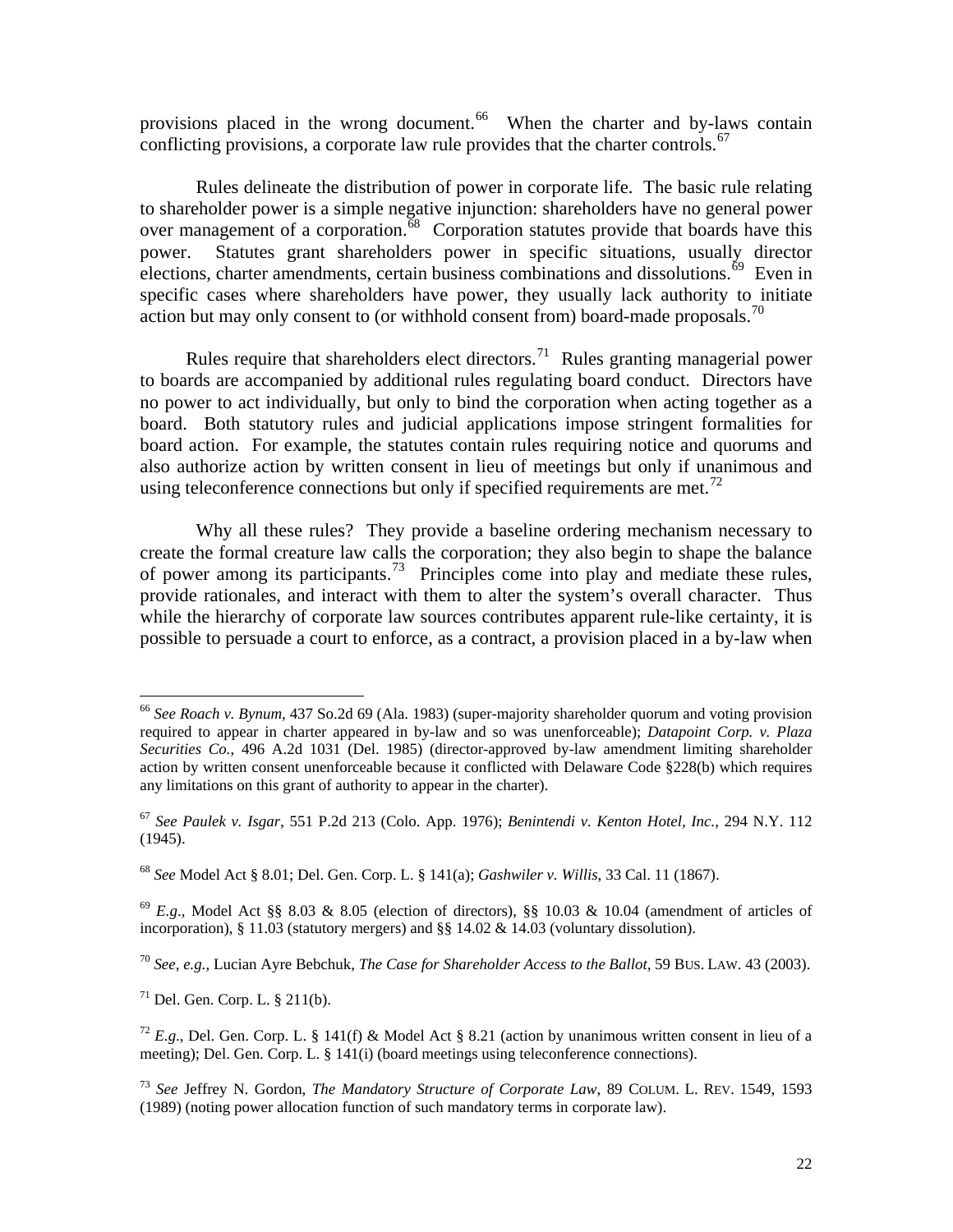a statute directs it to appear in the charter.<sup>[74](#page-23-0)</sup> Rules granting managerial power to boards and episodic consenting power to shareholders are relaxed considerably into a principleslike framework for closely-held corporations, a context in which many traditional rules of corporate law similarly relax into principles.<sup>[75](#page-23-1)</sup>

 Toward the rules end of the corporate law spectrum are provisions governing the forms of business combinations and divestitures. Corporate law offers a menu of alternative forms, including statutory merger, asset sales and stock sales.<sup>[76](#page-23-2)</sup> This enables transaction engineers to structure deals that, while having identical substantive effects, may or may not require a shareholder vote or carry appraisal rights.<sup>[77](#page-23-3)</sup> Courts respect formal rules, invoking such further rules as the doctrine of independent legal significance (in effect, a denial of the so-called de facto merger doctrine).<sup>[78](#page-23-4)</sup> To protect against hostile takeover bids, moreover, statutes offer rule-bound anti-takeover provisions.<sup>[79](#page-23-5)</sup>

 Rules also enable designing transactions to achieve identical substantive results using subsidiary corporations that likewise avoid shareholder votes or appraisal rights. Courts similarly defer to these structural maneuvers, projecting a rigid rule-like quality to these laws.<sup>[80](#page-23-6)</sup> They respect statutory distinctions between redemptions and mergers, even when transactional alternatives present identical substantive consequences to shareholders.<sup>81</sup> The same rule-bound results follow in relation to third parties. The same rule-bound results follow in relation to third parties. Transactions structured as mergers mean that all assets and liabilities of the constituent corporations combine "by operation of law" with immutable implications for third-party consents<sup>[82](#page-23-8)</sup> whereas in asset or stock acquisitions they transfer by operation of contract with changeable implications for third-party consents. $83$ 

 $\overline{a}$ 

<span id="page-23-2"></span><sup>76</sup> Del. Gen. Corp. L. §§ 241 (redemptions), 251 (mergers), 271 (asset sales); see also Model Act, § 11.03 (share exchange).

<span id="page-23-3"></span><sup>77</sup> *See Heilbrunn v. Sun Chemical*, 150 A.2d 755 (Del. 1959); *Hariton v. Arco Electronics, Inc.*, 188 A.2d 123 (Del. 1963).

<span id="page-23-4"></span><sup>78</sup> *See* D. Gordon Smith, *Independent Legal Significance, Good Faith, and the Interpretation of Venture Capital Contracts*, 40 WILLAMETTE L. REV. 825 (2004).

<span id="page-23-5"></span><sup>79</sup> *E.g.*, Del. Gen. Corp. L. § 203 (specific rules lay out ex ante instructions using extensive definition, of terms such as interested stockholder, and bright-lines, such as 90-day and 3-year periods and 66.66% voting and 85% ownership thresholds).

<span id="page-23-6"></span><sup>80</sup> *See*, *e.g.*, *Equity Group Holdings v. DMG*, 576 F. Supp. 1197 (S.D. Fla. 1983) (applying Florida law).

<span id="page-23-7"></span><sup>81</sup> *See*, *e.g.*, *Rauch v. RCA Corp*., 861 F.2d 29 (2d Cir. 1988) (applying Delaware law).

<span id="page-23-8"></span><sup>82</sup> *See PPG Indus. v. Guardian Indus.,* 597 F.2d 1090 (6th Cir.), *cert. denied* 444 U.S. 930 (1979).

<span id="page-23-9"></span><sup>83</sup> *See Branmar Theatre v. Branmar, Inc*., 264 A.2d 526 (Del. Ch. 1970).

<span id="page-23-0"></span><sup>74</sup> *See Jones v. Wallace*, 628 P.2d 388 (Or. 1981).

<span id="page-23-1"></span><sup>75</sup> *See*, *e.g*., *Zion v. Kurtz*, 405 N.E.2d 681 (N.Y. 1980) (enforcing agreement despite noncompliance with statutory provisions); *Triggs v. Triggs*, 385 N.E.2d 1254 (N.Y. 1978) (same); *see also* Larry E. Ribstein & Burce Kobayashi, *Choice of Form and Network Externalities*, 43 WM. & MARY L. REV. 79, 85 & 89 (2001).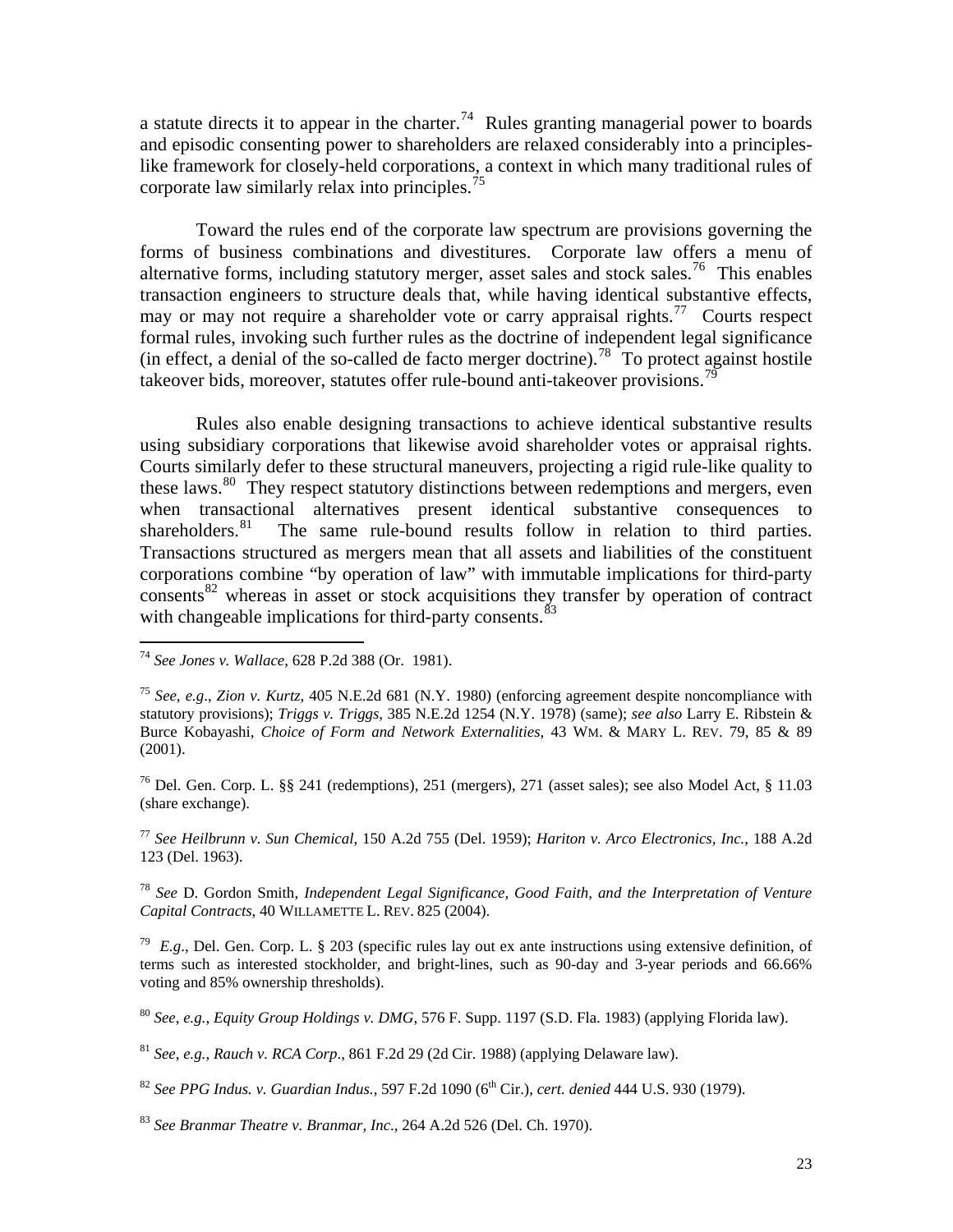Why these rules? As with the rules and principles establishing and mediating the hierarchy of sources in corporate law, these rules prescribe mechanical devices to govern a corporation's life; they also allocate power among participants. How are they mediated? As to respecting forms of corporate combinations, the de facto merger doctrine sometimes prevails for shareholders and more often succeeds when advanced by other constituencies to challenge formal transaction structures. Thus, non-shareholder claimants increasingly succeed in invoking the de facto merger doctrine when asserting claims in tort, labor and environmental law.<sup>[84](#page-24-0)</sup>

 The statutory law of appraisal rights is intensely rule-bound, especially in Delaware. There, appraisal provisions are a detailed labyrinth of rules that first grant rights, then deny those rights, and then restore some of those rights, depending on stated formal attributes of a transaction. $85$  Yet courts awarding the appraisal remedy face numerous questions whose resolution requires applying vague concepts. These involve such matters as whether the appraisal remedy is exclusive or may be conjoined with other claims, $86$  the applicable valuation method, $87$  and identification of the business to be valued.<sup>[88](#page-24-4)</sup> Resulting appraisal remedy doctrine can be described as rules-based or principles-based because, in fact, it is a mixture—but neither is a particularly faithful description.

 Toward the principles end of the continuum in corporate law are the laws of fiduciary duty, mainly the duties of care and loyalty. It is possible to understand much of Delaware corporate fiduciary duty law as hortatory sermonizing.<sup>[89](#page-24-5)</sup> Many characterize Delaware fiduciary duty law as indeterminate, putting it squarely on the principles (vague) end of any continuum.[90](#page-24-6) That location is unsurprising when one considers that Delaware courts conceive of themselves as courts in equity (a designation still formally

<span id="page-24-1"></span>85 Del. Gen. Corp. L. § 262.

 $\overline{a}$ 

<span id="page-24-2"></span><sup>86</sup> *See Weinberger v. UOP, Inc.*, 457 A.2d 701 (Del. 1983); *Rabkin v. Philip A. Hunt Chemical Corp*., 498 A.2d 1099 (Del. 1985); *Glassman v. Unocal Exploration Corp*., 777 A.2d 242 (2001).

<span id="page-24-3"></span><sup>87</sup> *Weinberger v. UOP, Inc.*, 457 A.2d 701 (Del. 1983).

<span id="page-24-4"></span><sup>88</sup> *Cede & Co. v. Technicolor, Inc.*, 634 A.2d 345 (Del. 1993) (whether the business to be valued is solely the business as it existed absent the transaction or taking account of value that arises in the first-stage of a two-step acquisition).

<span id="page-24-5"></span><sup>89</sup> *See* Rock, *Saints and Sinners*, *supra* note \_\_\_.

<span id="page-24-6"></span><sup>90</sup> *See* Sean J. Griffith, *Good Faith Business Judgment: A Theory of Rhetoric in Corporate Law Jurisprudenc*e, 55 DUKE L.J. 1, 53 n. 221 (2005) (citing and summarizing more than a dozen articles offering competing assessments of the virtues of such indeterminacy in Delaware corporate fiduciary duty law).

<span id="page-24-0"></span><sup>&</sup>lt;sup>84</sup> *See*, *e.g.*, *Ruiz v. Blentech Corp.*, 89 F.3d 320 (7<sup>th</sup> Cir. 1996) (personal injuries); *Fall River Dyeing & Finishing Corp. v. NLRB*, 482 U.S. 27 (1987) (labor); *North Shore Gas Co. v. Salomon, Inc.*, 152 F.3d 642  $(7<sup>th</sup> Cir. 1998)$  (environmental).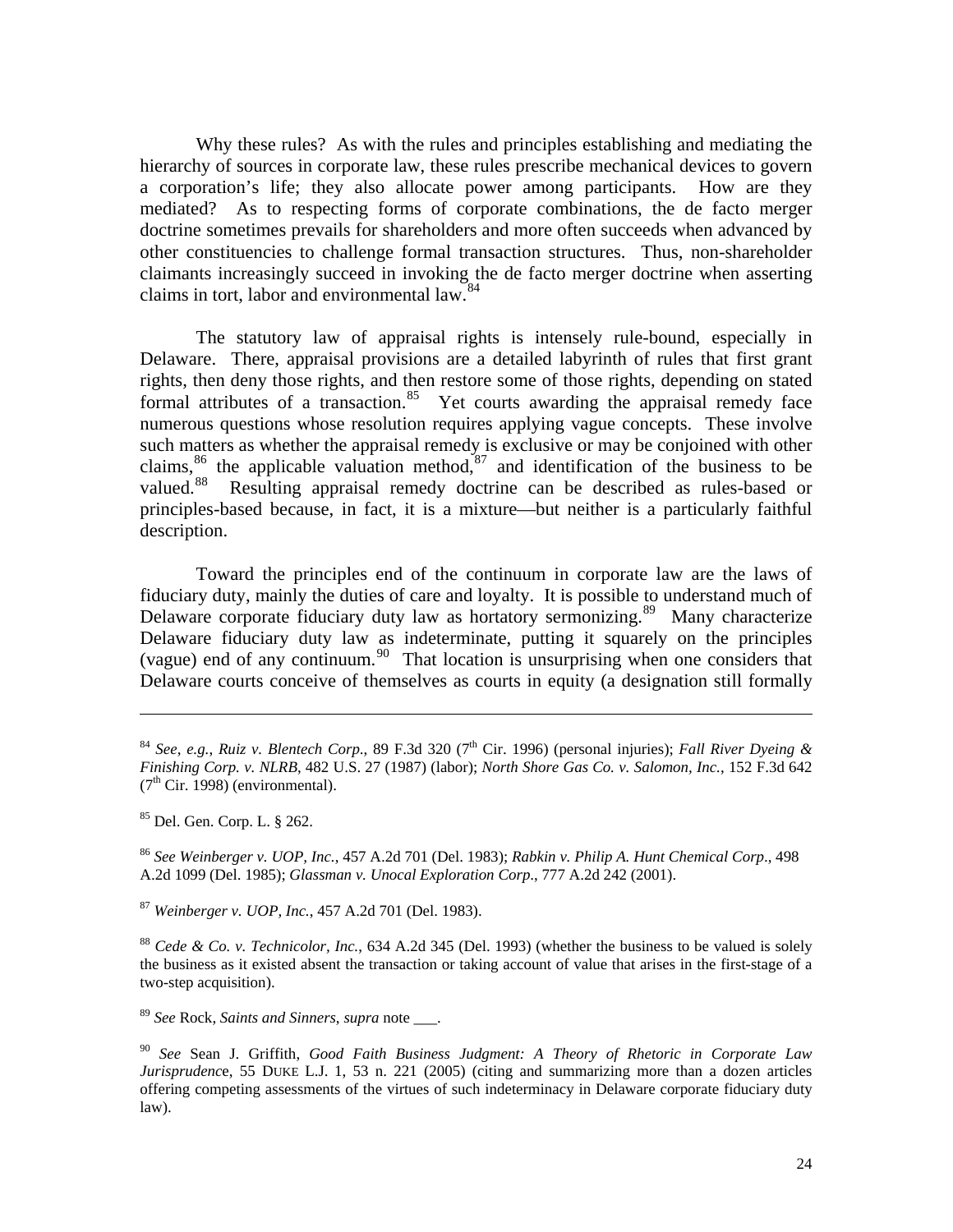retained by its Court of Chancery).<sup>[91](#page-25-0)</sup> Even when statutorily codified, as in the Model Business Corporation Act (the Model Act), the duty of care bears a vague general quality typically associated with principles. $92$ 

 Still, fiduciary duty cases addressing designated doctrinal subjects can be synthesized into recognizable rules. $93$  In mundane cases of ordinary business decisions or activity, the business judgment rule presumes that directors met their duty of care. The few cases exposing directors to liability for breaching the duty of care in ordinary contexts address egregious behavior, as when directors are inebriated, ill-informed or commit illegal acts. $94$  A rule emerges that directors are liable for breach of the duty of care in ordinary settings only when drunk, ignorant or criminal. Corporations also can opt for a statute-authorized rule against personal director financial liability for breaching the duty of care, <sup>[95](#page-25-4)</sup> a license created immediately after the Delaware Supreme Court held ill-informed directors liable for breaching the duty.  $96$ 

 That license assumes the form of a rule: it concretely and prospectively authorizes exculpation. The rule has a limit. Exculpation does not extend to liability arising from "acts or omissions not in good faith."[97](#page-25-6) The vast majority of Delaware corporations took advantage of the rule. That, in turn, contributed to increasing judicial invocation of a principle of good faith.<sup>[98](#page-25-7)</sup> Resulting judicial opinions are complex and so difficult to reconcile that they provide little advance direction.<sup>[99](#page-25-8)</sup> The result is a vagueness

<span id="page-25-2"></span><sup>93</sup> *See* Paredes, *A Systems Approach*, *supra* note \_\_\_, at 1133-34; *see also* Rock, *Saints and Sinners*, *supra* note , at 1104 (noting and criticizing tendency of scholars to pursue this route).

<span id="page-25-3"></span><sup>94</sup> *See Francis v. United Jersey Bank*, 432 A.2d 814 (N.J. 1981); *Smith v. Van Gorkum*, 488 A.2d 858 (Del. 1985); *Miller v. AT&T*, 507 F.2d 759, 762 (3d Cir. 1974) (applying New York law); *see also In re Caremark Int'l Inc.*, 698 A.2d 959 (Del. Ch. 1996) (opinion approving settlement elaborating, in dicta, on duty of care's bearing on maintaining a system of internal control).

<span id="page-25-4"></span>95 Del. Gen. Corp. L. § 102(b)(7).

 $\overline{a}$ 

<span id="page-25-5"></span><sup>96</sup> *Smith v. Van Gorkum*, 488 A.2d 858 (Del. 1985); *see also* Bernard Black, Brian Cheffins & Michael Klausner, *Outside Director Liability*, 58 STAN. L. REV. 1055 (2006).

<span id="page-25-6"></span> $97$  Del. Gen. Corp. L. § 102(b)(7). The limitation also excludes liability arising from breaches of the duty of loyalty, unlawful distributions, intentional misconduct, knowing violations of law and deriving improper personal benefits. *Id*.

<span id="page-25-7"></span><sup>98</sup> *See* Hillary Sale, *Delaware's Good Faith*, 89 CORNELL L. REV. 456 (2004); Melvin A. Eisenberg, *The Duty of Good Faith in Corporate Law*, 31 DEL. J. CORP. L. 1 (2006).

<span id="page-25-8"></span><sup>99</sup> *See* Matthew R. Berry, *Does Delaware's Section 102(b)(7) Protect Reckless Directors From Personal Liability? Only if Delaware Courts Act in Good Faith*, 79 WASH. L. REV. 1125 (2004); John L. Reed &

<span id="page-25-0"></span><sup>91</sup> *See* Lawrence A. Cunningham & Charles M. Yablon, *Delaware Fiduciary Duty Law after* QVC *and*  Technicolor*: A Unified Standard (and the End of* Revlon *Duties?),* 49 BUS. LAW. 1593 (1994); Lyman P.Q. Johnson & Mark A. Sides, *The Sarbanes-Oxley Act and Fiduciary Duties*, 30 WM. MITCHELL L. REV. 1149, 1193-94 (2004).

<span id="page-25-1"></span><sup>92</sup> *See* Model Act § 8.30; D. Gordon Smith, *A Proposal to Eliminate Director Standards from the Model Business Corporation Act*, 68 CIN. L. REV. 1201 (1999).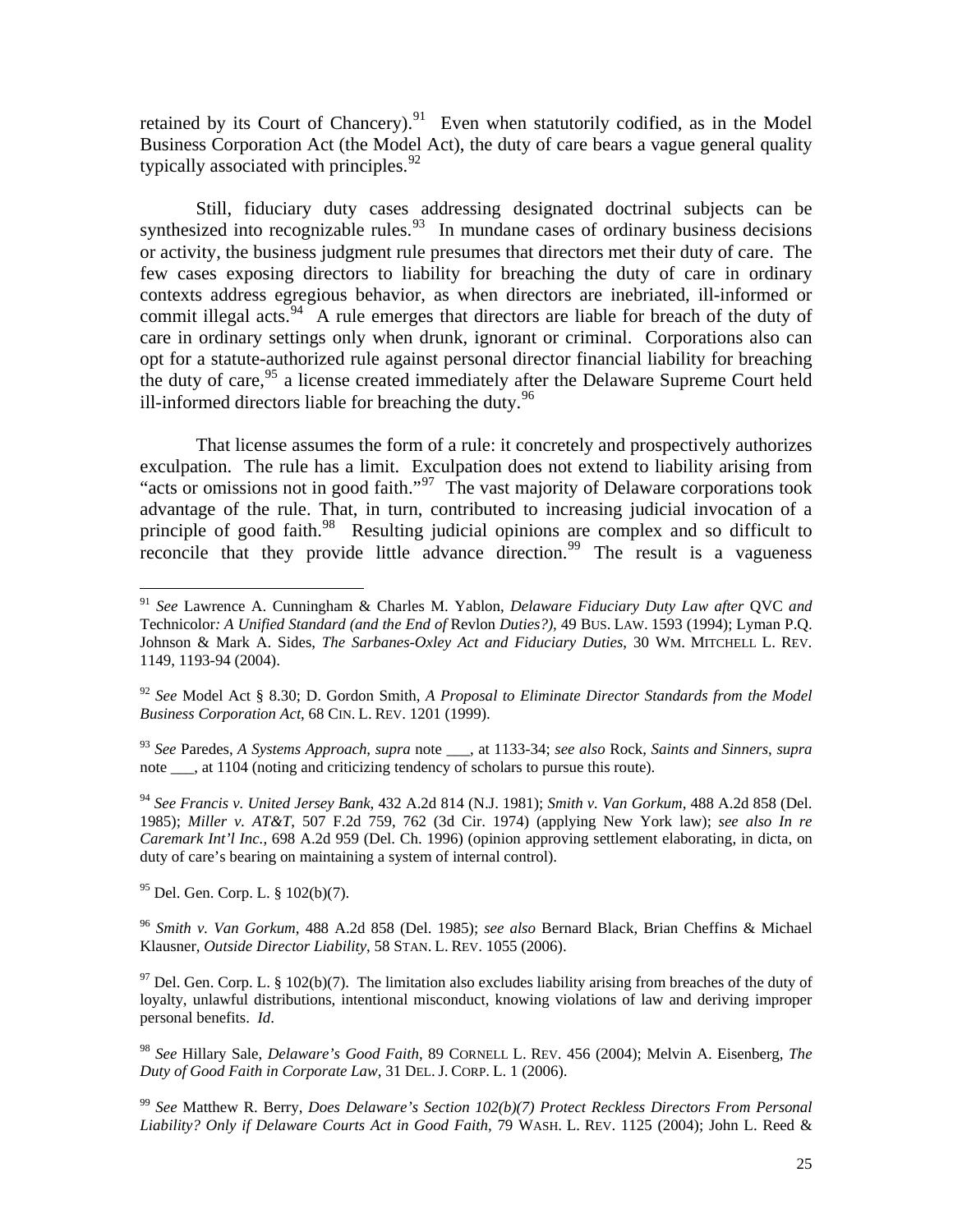characteristic of principles. This development illustrates not only how rules and principles interact but also how a relatively tight statutory rule enables its judicial transformation into a much more open-ended principle.<sup>[100](#page-26-0)</sup>

The ultimate principle in corporate law is the duty of loyalty.<sup>[101](#page-26-1)</sup> This forbids corporate officers and directors to act contrary to the interests of their beneficiary, traditionally meaning the corporation and its shareholders. When personal and corporate interests conflict, the official must subordinate her interests to those of the corporation and its shareholders. These abstract principles are mediated in many states by statutory safe-harbor rules delineating processes that officials can follow to protect their decisions from judicial rebuke in such "self-interested" transactions—usually approval by a majority of disinterested and fully-informed directors or shareholders.<sup>[102](#page-26-2)</sup>

 Although written as rules, the linguistic character of such statutes requires interpretation that judges perform to mediate between the principle of loyalty and the rules of process that the statutes articulate. From the interaction, cases produce results with varying degrees of vagueness (blending attributes of rules and principles). Thus, even though the duty of loyalty is equity-like, it still carries hints of rule-ness. This quality manifests in the tests that Delaware courts use to evaluate breaches of the duty in contexts in addition to self-interested transactions, especially the entire fairness test in cash-out mergers and the heightened scrutiny applied in takeover contexts.<sup>[103](#page-26-3)</sup>

 In cash-out mergers, judges endorse using an independent committee to mimic an  $arms'$ -length transaction measured by fair value.<sup>[104](#page-26-4)</sup> In takeovers, courts particularize abstract fiduciary duty to require boards to auction a company to the highest bidder if a sale is to be effected;<sup>[105](#page-26-5)</sup> if a transaction does not amount to a sale, then associated

<span id="page-26-0"></span><sup>100</sup> See supra text accompanying notes - .

<span id="page-26-1"></span><sup>101</sup> *E.g.*, *Schnell v. Christ-Craft Indus*., *Inc.*, 285 A.2d 437, 439 (Del. 1971) ("inequitable action does not become permissible simply because it is legally possible").

<span id="page-26-2"></span><sup>102</sup> *See*, *e.g*., Del. Gen. Corp. L. § 144; Model Act §§ 8.60-8.63.

<span id="page-26-3"></span><sup>103</sup> *See* Marcel Kahan, *Paramount or Paradox: The Delaware Supreme Court's Takeover Jurisprudence*, 19 J. CORP. L. 583 (1994) (offering coherent account of Delaware takeover cases despite much criticism of them as incoherent); Troy A. Paredes, *The Firm and the Nature of Control: Toward a Theory of Takeover Law*, 29 J. CORP. L. 103 (2003) (offering coherent account of the cases using the theory of the firm).

<span id="page-26-4"></span>104 *Weinberger v. UOP, Inc.*, 457 A.2d 701 (Del. 1983); *Blasius Indus., Inc. v. Atlas Corp*., 564 A.2d 651 (Del. Ch. 1988); *see* Lawrence E. Mitchell, *Fairness and Trust in Corporate Law*, 43 DUKE L.J. 425, 434- 36 (1993) (discussing process-oriented concept of fairness in corporate law).

<span id="page-26-5"></span><sup>105</sup> *See Arnold v. Society for Savings Bancorp*, 678 A.2d 533 (Del. 1996); *Paramount Comm., Inc. v. QVC Network, Inc*., 637 A.2d 34 (Del. 1994); *Revlon v. MacAndrews & Forbes Holdings, Inc.*, 506 A.2d 173 (Del. 1986); *Mills Acquisition Co. v. Macmillan, Inc.*, 559 A.2d 1261 (1989).

Matt Neiderman, *Good Faith and the Ability of Directors to Assert §102(b)(7) of the Delaware Corporation Law as a Defense to Claims Alleging Abdication, Lack of Oversight, and Similar Breaches of Fiduciary Duty*, 29 DEL. J. CORP. L. 111 (2004); David Rosenberg, *Making Sense of Good Faith in Delaware Corporate Fiduciary Law: A Contractarian Approach*, 29 DEL.J. CORP. L. 491 (2004).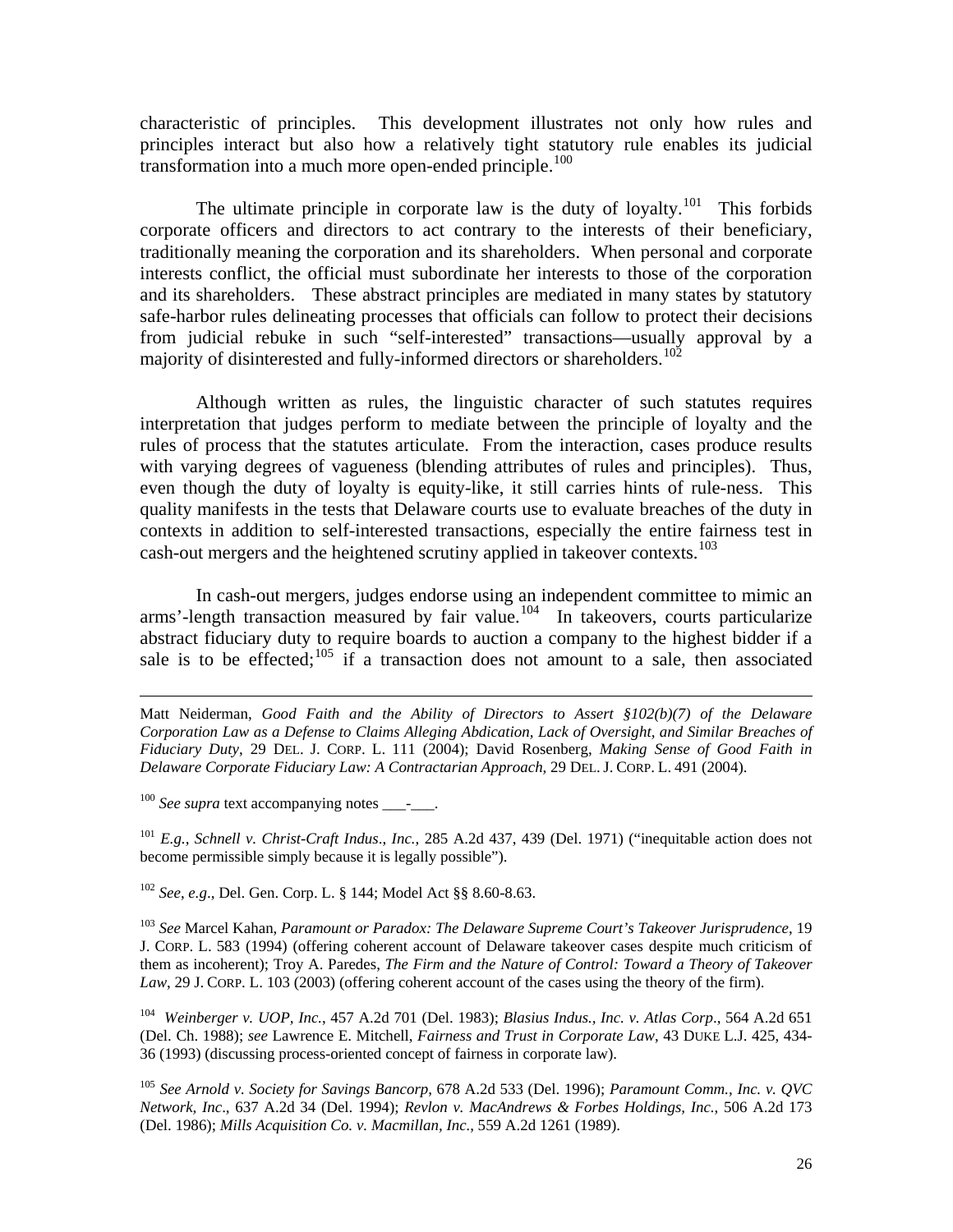defensive tactics must survive a reasonableness test.<sup>[106](#page-27-0)</sup> In both contexts, courts review whether directors were independent and followed a sufficient process to benefit shareholders, blending rules and principles.<sup>[107](#page-27-1)</sup>

 If corporate law contains both rules and principles that are applied and interact in these classification-defying ways, does it matter whether an articulation originates as a rule or as a principle? Two examples suggest that it matters little. First, laws governing shareholder distributions can be stated either way. Traditional statutes, such as Delaware's, are detailed rules that apply concepts of par value and legal capital;  $^{108}$  $^{108}$  $^{108}$ modern statutes, like the Model Act, use general principles, forbidding distributions if making them would prevent the corporation from paying its debts when due or reduce its assets below liabilities (measured using any methods that are reasonable in the circumstances).<sup>[109](#page-27-3)</sup> Courts apply the traditional statutes liberally, allowing boards to measure statutory terms (such as assets and liabilities) according to reasonable valuations they choose.<sup>[110](#page-27-4)</sup> Perhaps it matters whether one or the other is the starting point, but this evidence suggests that it matters only slightly.<sup>[111](#page-27-5)</sup>

 Second, a similar lawmaking option characterizes corporate law governing asset sales. Traditional statutes require shareholder consent when a corporation's board proposes to sell "all or substantially all" the corporation's assets.<sup>[112](#page-27-6)</sup> Innovative statutes attempt greater specification by requiring a shareholder vote only if the transaction leaves the corporation "without a significant continuing business activity."<sup>[113](#page-27-7)</sup> Comparing the provisions, the traditional one is relatively more principles-like and the innovative one slightly more rule-like (a pure rule formulation would define the threshold numerically,

<span id="page-27-2"></span>108 Del. Gen. Corp. L. §§ 154, 160, 170, 171, 173, 244.

<span id="page-27-3"></span>109 Model Act, §§ 6.21 & 6.40.

 $\overline{a}$ 

<span id="page-27-4"></span><sup>110</sup> *See Klang v. Smith's Food & Drug Centers, Inc.*, 702 A.2d 150 (Del. 1997); *Randall v. Bailey*, 23 N.Y.S.2d 173 (Sup. Ct. N.Y. 1940); *Pereira v. Cogan*, 294 B.R. 449 (S.D.N.Y. 2003) (applying New York law).

<span id="page-27-5"></span>111 *See* BAYLESS MANNING & JAMES J. HANKS, JR., LEGAL CAPITAL (3d ed. 1990); Craig A. Peterson & Norman W. Hawker, *Does Corporate Law Matter? Legal Capital Restrictions on Stock Distributions*, 31 AKRON L. REV. 175 (1997) (empirical study showing that the forms may matter some for purposes of signaling information to shareholders in the market even if they do not matter much in respect of creditor protection).

<span id="page-27-6"></span><sup>112</sup> *E.g*., Del. Gen. Corp. L. § 271.

<span id="page-27-7"></span><sup>113</sup> *See* Model Act § 12.02(a).

<span id="page-27-0"></span><sup>106</sup> *See Unocal Corp. v. Mesa Petroleum Co*., 493 A.2d 946 (Del. 1985); *Paramount Communications, Inc. v. Time, Inc.*, 571 A.2d 1140 (Del. 1989).

<span id="page-27-1"></span> $107$  Emphasis on the process-oriented rules produces concern that directors and advisors use mindless checklists to meet the expected requirements. *See* Stephen J. Lubben & Alana Darnell, *Delaware's Duty of Care*, 31 DEL. J. CORP. L. 589, 589 (2006) ("tracing the waning of the duty of care: a rule that now requires little more of a director than a ritualistic consideration of relevant data"); *infra* Part III.A.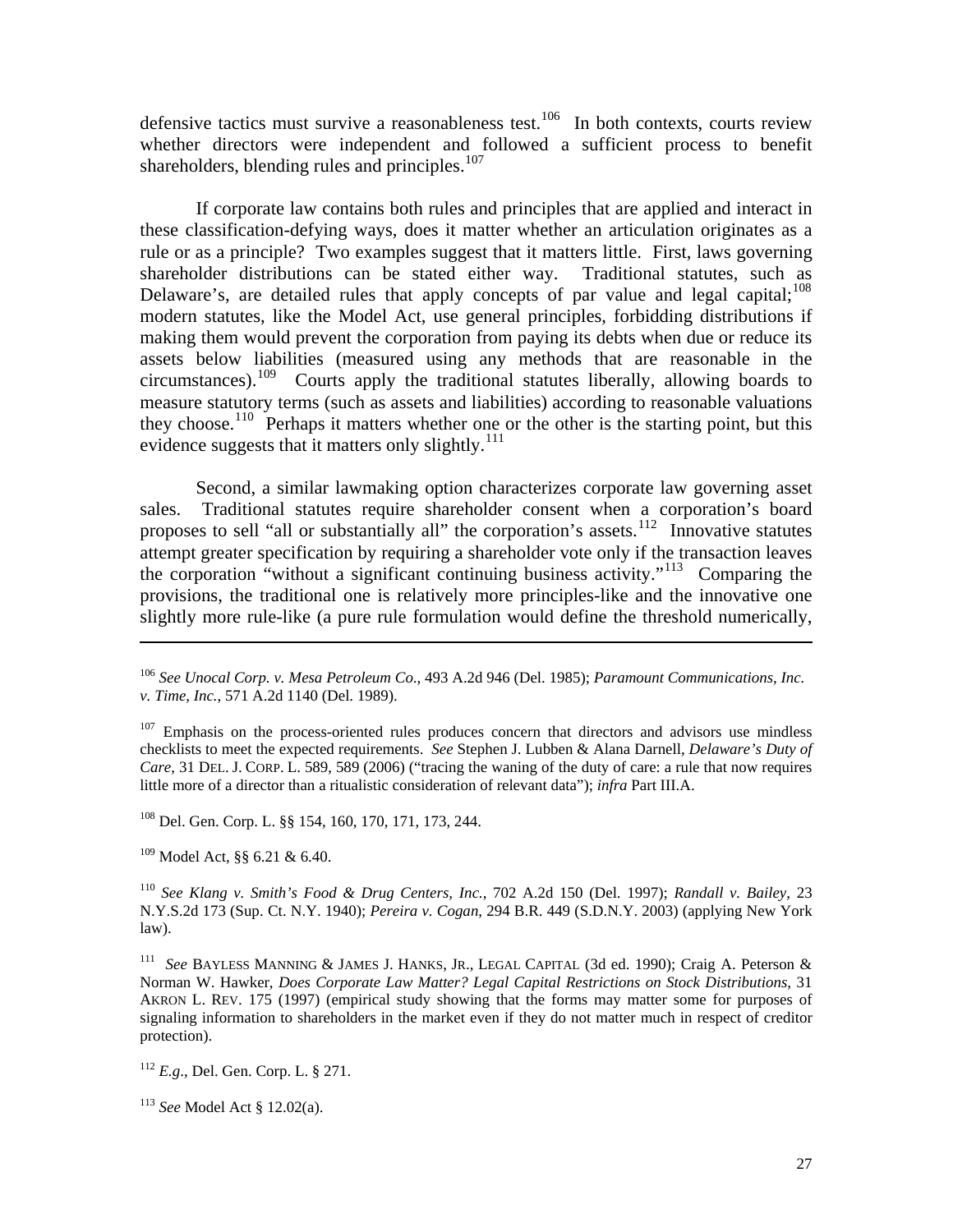and no US corporate law statute does so). Yet the alternative statutes lead to the same result. $^{114}$  $^{114}$  $^{114}$ 

 This survey spans much of the corporate law syllabus. A full examination would confirm that rules and principles dot the landscape in blended measure, with applications and interactions that influence and reshape systemic characteristics. Rule-like provisions address corporate formation, preemptive rights, director removal and shareholder oppression and deadlock; principle-like provisions mediate each of these. Principles-like provisions also appear in the corporate opportunity doctrine, where case law also enables synthesized statements bearing rule-like character; $^{115}$  $^{115}$  $^{115}$  limited liability is a rule subject to exceptions based on public regarding principles;<sup>[116](#page-28-2)</sup> and corporate dispute administration is replete with yet another set of principles and rules, addressing matters such as indemnification, special litigation committees and statutes of limitation.<sup>[117](#page-28-3)</sup> But these illustrations should suffice to question the possibility of tidy classification of corporate law as rules-based or principles-based (in Delaware or other states).

 2. Securities Regulation — Many scholars (and judges) nevertheless promote Delaware corporate law as principles-based, especially when contrasting this with US federal securities regulation, which is alleged to be rules-based.<sup>[118](#page-28-4)</sup> Others believe that the purpose of the asserted rules-density of federal securities regulation is to offset the

 $\overline{a}$ 

<span id="page-28-2"></span><sup>116</sup> *See* Robert B. Thompson, *Piercing the Corporate Veil: An Empirical Study*, 76 CORNELL L. REV. 1036 (1991).

<span id="page-28-3"></span><sup>117</sup> *See* Matthew G. Dore, *Statutes of Limitation and Corporate Fiduciary Claims: A Search for Middle Ground on the Rules/Standards Continuum*, 63 BROOKLYN L. REV. 695, 720-736 (1997).

<span id="page-28-0"></span><sup>114</sup> *See Hollinger Inc. v. Hollinger Int'l Inc*., 858 A.2d 342, 386, n. 79 (Del. Ch. 2004) (emphasizing comparability of Delaware's § 271 with the Model Act's § 12.02(a) despite how they "differ verbally"), *aff'd* 872 A.2d 559 (Del. 2005).

<span id="page-28-1"></span><sup>115</sup> *See Northeast Harbor Golf Club, Inc. v. Harris,* 725 A.2d 1018 (Me. 1999) (drawing on synthesis of the corporate opportunity doctrine as codified by the American Law Institute as a way to provide clarity to this "murky area"); *see also* Harvey Gelb, *The Corporate Opportunity Doctrine: Recent Cases and the Elusive Goal of Clarity*, 31 U. RICHMOND L. REV. 371 (surveying various state tests in corporate opportunity doctrine, including factors of corporate capacity and information disclosure, showing both broad principles and specific rules at work); Eric Talley, *Turning Servile Opportunities to Gold: A Strategic Analysis of the Corporate Opportunities Doctrine*, 108 YALE L.J. 279, 208 (1998) (succinctly stating the doctrine in a simple algorithm bearing a rule-like quality and expressing regret that "this doctrinal algorithm has proven unwieldy in application").

<span id="page-28-4"></span><sup>&</sup>lt;sup>118</sup> E.g., Griffith & Steele, *On Corporate Law Federalism*, *supra* note , at 20-23 (contrasting Delaware corporate law's "supple," "flexible," "subtle" and "responsive" corporate law to federal securities regulation which involves "issuing mandates," "governance directives," and "orders"); Kamar, *Jurisdictional competition Theory of Indeterminacy*, *supra* note \_\_\_, at 1921 ("It is instructive . . . to compare Delaware law with federal securities law, which [is] rule-based"); Faith Stevelman Kahn, *Rethinking Corporate Fiduciary Law's Relevance to Corporate Disclosure*, 34 GA. L. REV. 505, 512-513 (2000) (flexible corporate law is more effective than "comparatively rigid, rules-based systems . . . such as the securities laws").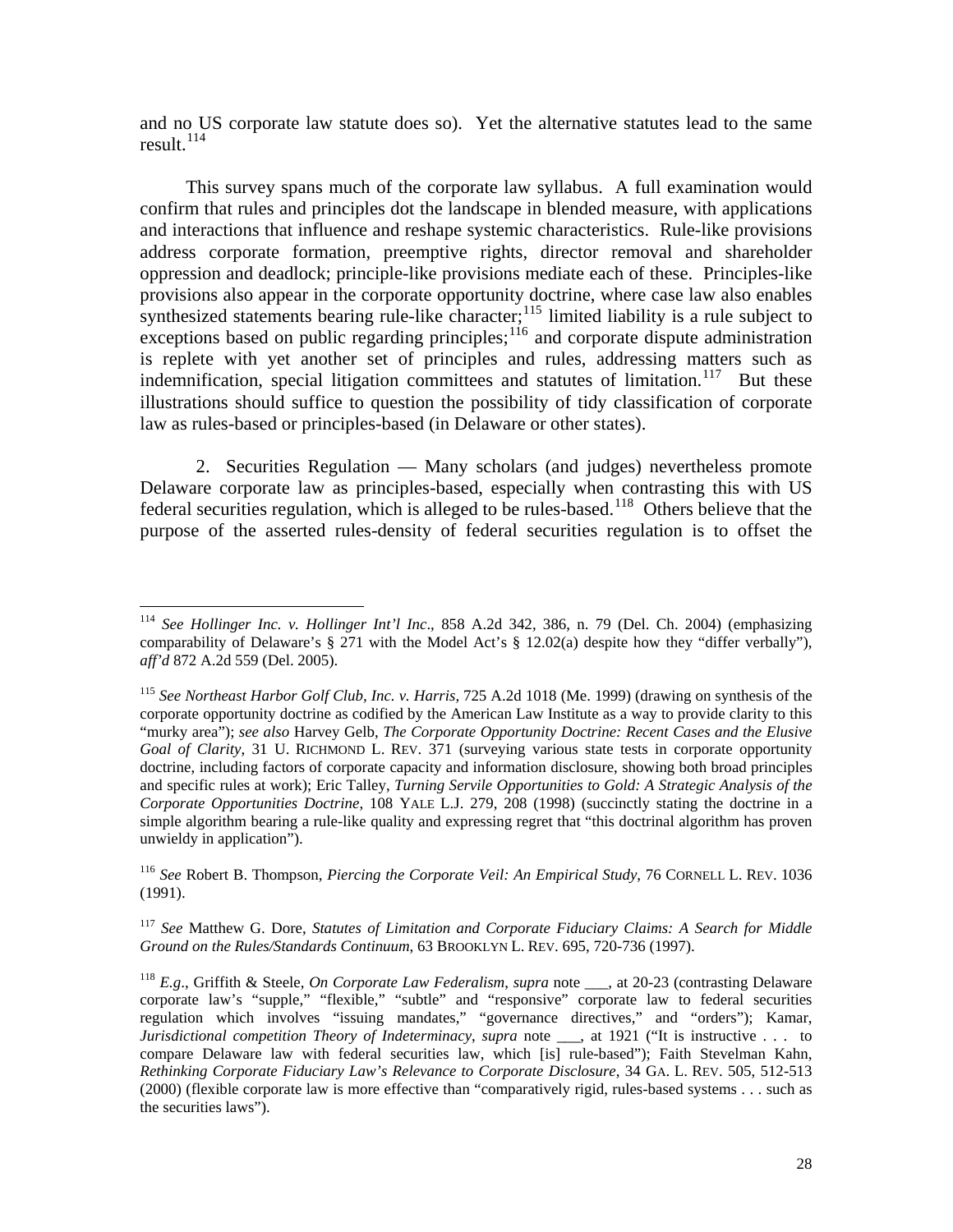deficiencies of state corporation law's alleged penchant for principles.<sup>119</sup> US securities regulation also often is decried as being rules-based in contrast to other nations' securities regulations, especially Canada's, which are described as principles-based.<sup>[120](#page-29-1)</sup> The following survey of US securities regulation supports none of these characterizations.

 At the rules end of the securities regulation continuum are the vast majority of laws governing securities offerings. Entities, transactions and securities must be registered and prescribed prospectuses prepared and circulated. As with much of the structure of US federal securities regulation across all contexts, such provisions are subject to exemptions and exceptions to the exemptions and are protected by safe harbors. Section 5 of the Securities Act of 1933 Act requires registration unless an exemption exists.<sup>[121](#page-29-2)</sup> Sections 3 and 4 of the 1933 Act provide exemptions and SEC regulations provide safe harbors, all of which contain precisely delineated boundaries<sup>[122](#page-29-3)</sup>—although some also use vague provisions such as a condition of good faith<sup>[123](#page-29-4)</sup> or depend on open-textured concepts such as whether an offering is "public" or "private."<sup>[124](#page-29-5)</sup>

 Toward the rules end of the securities regulation continuum are many laws governing securities firms. While mostly rule-like, they are tinged with an overlaying texture best described as principle-like. Examples of broker-dealer *rules* are: net capital

<span id="page-29-4"></span><sup>123</sup> 17 C.F.R. 231.646 (eligibility for  $\S3(a)(9)$ 's exemption for exchanges with existing shareholders must involve an exchange made in good faith and not one intended simply to evade the statute's requirements).

<span id="page-29-0"></span> $\overline{a}$ <sup>119</sup> *See* Mark J. Roe, *Institutional Foundations for Securities Markets in the West* (2002) (on file with the author and available at<http://www.econ.nyu.edu/user/frydmanr/Roe-AER2003.doc>).

<span id="page-29-1"></span><sup>&</sup>lt;sup>120</sup> E.g., Kuras, *supra* note \_\_\_ (Canadian versus US); Robert Wright, *Enron: The Ambitious and the Greedy*, 16 WINDSOR REV. LEG. & SOC. ISSUES 71, 73 (2003) (Canadian versus US).

<span id="page-29-2"></span><sup>&</sup>lt;sup>121</sup> Securities Act,  $\S5(a)(1)$  (making it unlawful to use interstate commerce to sell a security unless a registration statement is effective);  $5(a)(2)$  (forbidding using interstate commerce to carry an unregistered security for purposes of selling or delivering it); 5(a)(3) (prohibiting offering to buy or sell a security before a registration statement has been filed for it). Similarly, the Exchange Act exempts government and municipal securities and numerous others. *See* Exchange Act, §3(a)(12) (defining "exempted security" for purposes of otherwise required registration under Exchange Act §12(b)).

<span id="page-29-3"></span><sup>&</sup>lt;sup>122</sup> Exempted classes of securities under the Securities Act include for self-employed benefit plans, commercial paper, charitable and other nonprofit issuers, insurance, compensatory benefit plans and small issues. Securities Act of 1933,  $\S$ § 3(a)(2)-(4), (8); Rule 701; Regulations A & D. Exempted transactions include exchanges with existing shareholders, intrastate issues, private offerings and transactions by dealers and brokers. *Id*., §§ 3(a)(9), 3(a)(11), 4(1)-(4); Rules 144 & 144A. As to safe harbors, *see*, *e.g.*, Securities Act Rule 135 (addressing §5(c) liability); *Chris-Craft Indus., Inc. v. Bangor Punta Corp*., 426 F.2d 569, 574 (2d Cir. 1970) (en banc) (emphasizing rule-like character of the safe harbor, which it refers to as based on a "checklist of features" that provides guidance superior to any "judicially formulated 'rule of reason'"); §10 (allowing tombstone advertisements).

<span id="page-29-5"></span><sup>124</sup> *See*, *e.g*., SEC Rel. No. 33-4552, Fed. Sec. L. Rep. ¶¶ 2771-72 & 2275-76 (1962) (factors applied to determine whether the private offering exemption is available include the identity, number and sophistication of the offerees and size and manner of offer); 17 C.F.R. 231.285 (same).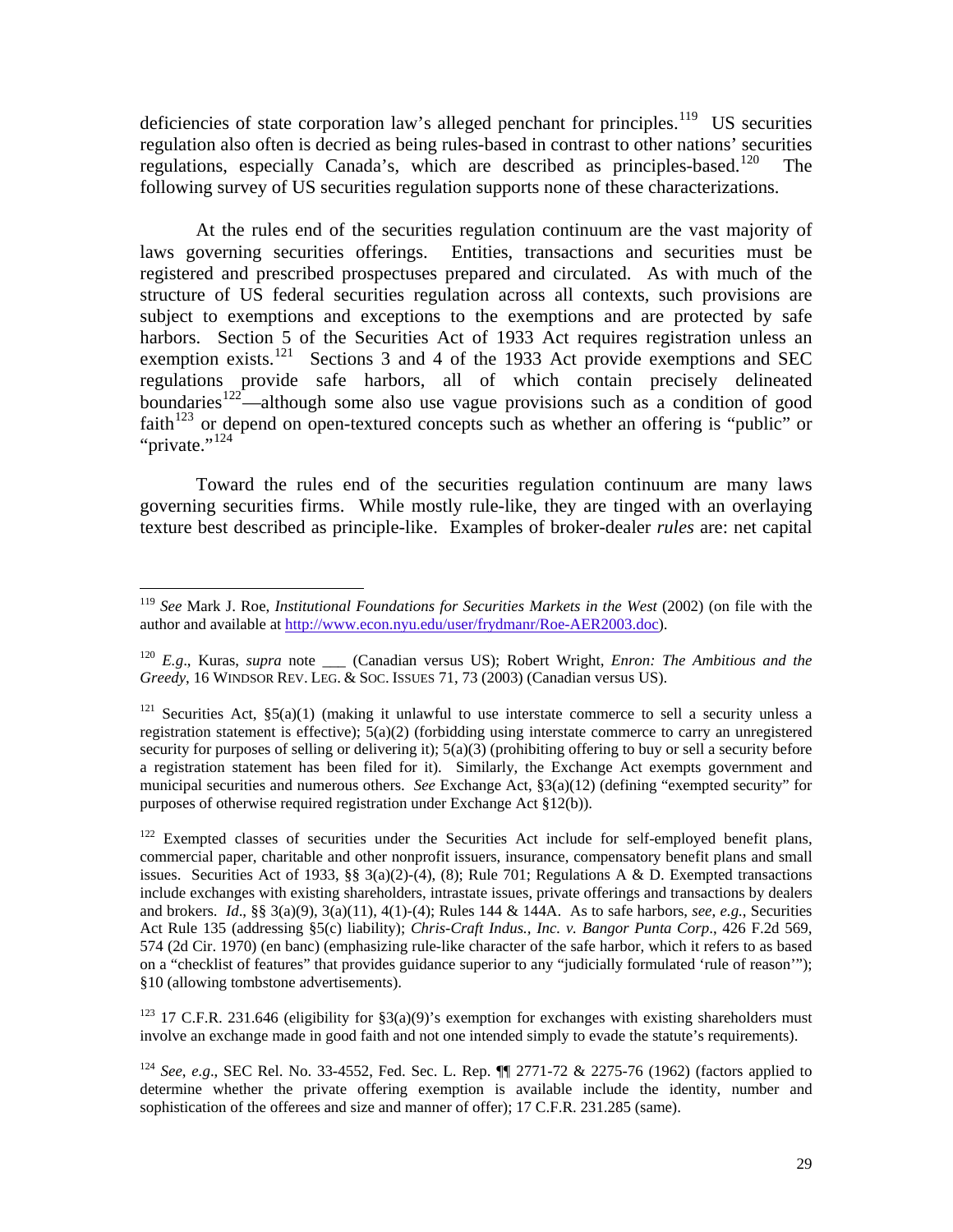rules,<sup>[125](#page-30-0)</sup> credit extension rules,<sup>[126](#page-30-1)</sup> short-sale rules,<sup>127</sup> trading practices rules,<sup>[128](#page-30-3)</sup> customer confirmation rules, $129$  and rules governing contingency offerings. $130$  These rules are supplemented by broad anti-fraud principles of general applicability<sup>[131](#page-30-6)</sup> and tailored to the broker-dealer context by prohibitions on misappropriating customer funds or securities, unsuitable or unauthorized trading, churning, and charging excessive markups.<sup>[132](#page-30-7)</sup>

 Why these rules (as supplemented by the principles)? As with corporate laws governing the hierarchy of sources of legal authority and addressing business combinations and divestitures, securities regulations stating filing requirements and firm conduct provide a baseline. They establish requirements that are fundamental to the existence of a regulated disclosure system and securities industry. True, these laws are not inevitable—the free market could be left to its own devices—but once a decision to regulate is made, it is not surprising that the attributes of the regulatory system at this basic level should be rule-like.

 Nor is it surprising that such rules are mediated by associated principles. In fact, all broker-dealer regulations ultimately derive from principles that predate US federal securities acts as epitomized by the traditional "shingle theory" of securities professionals.<sup>133</sup> For example, the duty to obtain best execution for customer For example, the duty to obtain best execution for customer transactions is rooted in common law agency principles.<sup>[134](#page-30-9)</sup> Other general principles that flow from these traditional concepts include the imposition of duties on firms to supervise employees.<sup>[135](#page-30-10)</sup> Additional examples of principles include those that the SEC

<span id="page-30-2"></span> $127$  17 C.F.R. 240.10a-1.

 $\overline{a}$ 

<span id="page-30-3"></span><sup>128</sup> *See* Reg. M, 62 Fed. Reg. 520 (codified at 17 C.F.R. 242); Rules 101, 102, 62 Fed. Reg. 520, 546-548 (codified at 17 C.F.R. 242.1-10243.102).

<span id="page-30-4"></span>129 Exchange Act Rule 10b-10.

<span id="page-30-5"></span>130 17 C.F.R. 240.10b-9, 240.15c2-4.

<span id="page-30-6"></span><sup>131</sup> *See* Exchange Act § 10(b), 15 U.S.C. 78j and Rule 10b-5, 17 C.F.R. 240.10b-5; Securities Act § 17(a), 15 U.S.C. 77(1).

<span id="page-30-7"></span>132 Exchange Act, Rules 15c1-2, 15c2-2, 17 C.F.R. 240.15c1-2, 240.15c2-2.

<span id="page-30-8"></span><sup>133</sup> *See Kahn v. SEC*, 291 F.2d 112, 115 (2nd Cir. 1961) (Clark, J., concurring); Roberta Karmel, *Is the Shingle Theory Dead?*, 52 WASH. & LEE L. REV. 1271 (1995) (explaining the concept as constituting an implied representation of fair dealing based upon holding oneself out to the public as a broker or dealer).

<span id="page-30-9"></span>134 SEC Rel. No. 34-37619A (1996), Fed. Sec. L. Rep. ¶ 85,837 (CCH); *Newton v. Merrill Lynch, Pierce, Fenner & Smith, Inc.*, 259 F.3d 154 (3rd Cir. 2001) (en banc)

<span id="page-30-0"></span> $125$  17 C.F.R. 240.15c3-1 (including specifying methods of computing net capital).

<span id="page-30-1"></span><sup>126</sup> *See*, *e.g*., Reg. T, 12 C.F.R. 220.1 to 220.132.

<span id="page-30-10"></span><sup>135</sup> Exchange Act §15(b)(4)(E); *see* Lewis D. Lowenfels & Alan R. Bromberg, *Broker-Dealer Supervision: A Troublesome Area*, 25 SETON HALL L. REV. 527 (1994); John H. Walsh, *Right the First Time: Regulation, Quality, and Preventive Compliance in the Securities Industry*, 1997 COLUM. BUS. L. REV.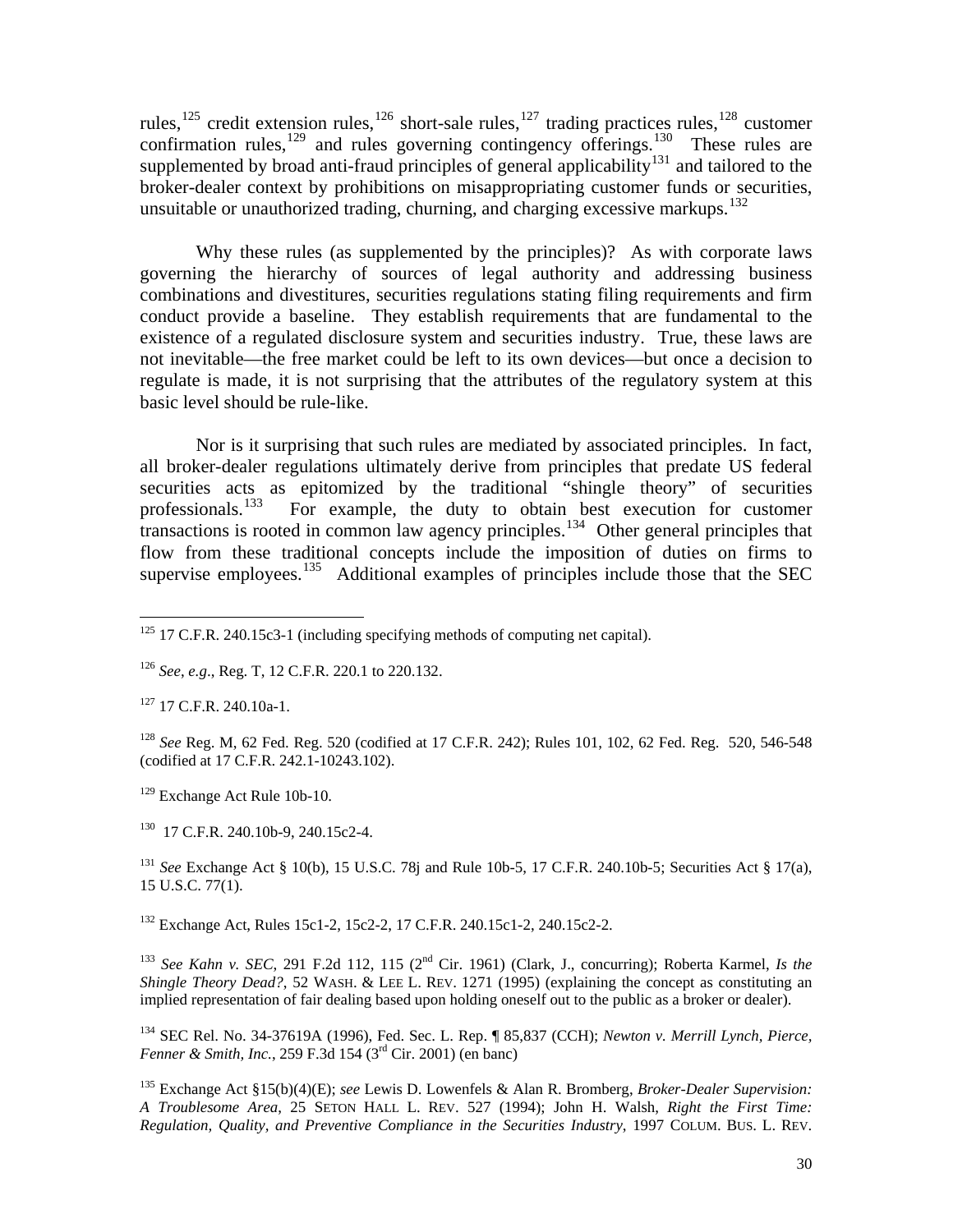has invoked to contest the inappropriate influence by investment bankers over research analysts<sup>[136](#page-31-0)</sup> and the allocation of IPO shares to favored customers in exchange for inflated commissions or markdowns.<sup>[137](#page-31-1)</sup>

 Disclosure laws include both rules and principles. Laws governing the timing of filing disclosure documents are rule-like (including Section 13(d)'s requirement of disclosure at the 5% ownership level). General laws qualified by concepts of materiality are thoroughly and consciously principles-like.<sup>[138](#page-31-2)</sup> The SEC's requirement that disclosure be written in "plain-English" is a principle, although it also contains specific rule-like components such as a prohibition against using "multiple negatives."<sup>[139](#page-31-3)</sup> Disclosure concerning financial matters may bear attributes of rules or principles according to the qualities of the related accounting provisions. The SEC offers a typology and illustrates the categories by characterizing certain accounting provisions as rules and others principles. $140$ 

 Toward the principles end of the securities regulation spectrum, US insider trading laws prohibit trading while in possession of material non-public information when occupying some capacity of trust or other special relationship.<sup>[141](#page-31-5)</sup> As applied to corporate officers and directors, these laws derive from state fiduciary duty principles and become a federal violation when coupled to the anti-fraud provisions of federal securities statutes, which state broad principles.<sup>[142](#page-31-6)</sup> The SEC accelerated the development of these

 165; *In re Prudential Bache Securities*, Rel. No. 34-22755, Fed. Sec. L. Rep. 83,948 (1986); *In re Matter of Prudential Securities, Inc*., SEC Exchange Act Rel. No. 48149 (2003).

<span id="page-31-0"></span><sup>136</sup> *See Analyst Research Global Settlement*, SEC (Dec. 20, 2002).

<span id="page-31-1"></span><sup>137</sup> *See SEC v. Parnes*, Litig. Rel. No. 16877 (Jan. 31, 2001) (proceedings concerning Datek Securities).

<span id="page-31-2"></span><sup>138</sup> Congress, the SEC and courts have emphatically eschewed providing any bright-line content to the concept of materiality. *See*, *e.g*., *Basic v. Levinson*, 485 U.S. 224, 236 (1988) (rejecting agreement-inprinciple test to trigger materiality of preliminary merger negotiations and stating that "A bright-line rule indeed is easier to follow than a standard that requires the exercise of judgment in the light of all the circumstances. But ease of application alone is not an excuse for ignoring the purposes of the securities acts and Congress' policy decisions."); SEC, Reg. FD, Rel. No. 34-43154, Fed. Sec. L. Rep. 86,319 (CCH) (2000) ("we do not believe an appropriate answer to [the difficulty of defining materiality] is to set forth a bright-line test, or an exclusive list of 'material' items"); SEC, Staff Accounting Bulletin No. 99 (Aug. 12, 1999) (for accounting, rejecting efforts to design rules of thumb, such as a threshold measure of 5% of earnings).

<span id="page-31-3"></span> $139$  SEC Rule 421(c) (all required prospectus information is to be written in clearly understandable prose); Rule 421(d)(2) (no multiple negatives).

<span id="page-31-4"></span><sup>140</sup> Securities and Exchange Commission, Study Pursuant to Section 108(d) of the Sarbanes-Oxley Act of 2002 on the Adoption by the US Financial Reporting System of a Principles-Based Accounting System (2003) [hereinafter, "SEC, SOX 108 Study"]. The SEC's typology is discussed in detail in the next Section.

<span id="page-31-5"></span><sup>141</sup> *See United States v. O'Hagan*, 521 U.S. 642 (1997).

<span id="page-31-6"></span><sup>142</sup> Four classes of persons are exposed to insider trading restrictions and hence liability: classical insiders (based on corporate positions), temporary insiders (often professionals providing services to the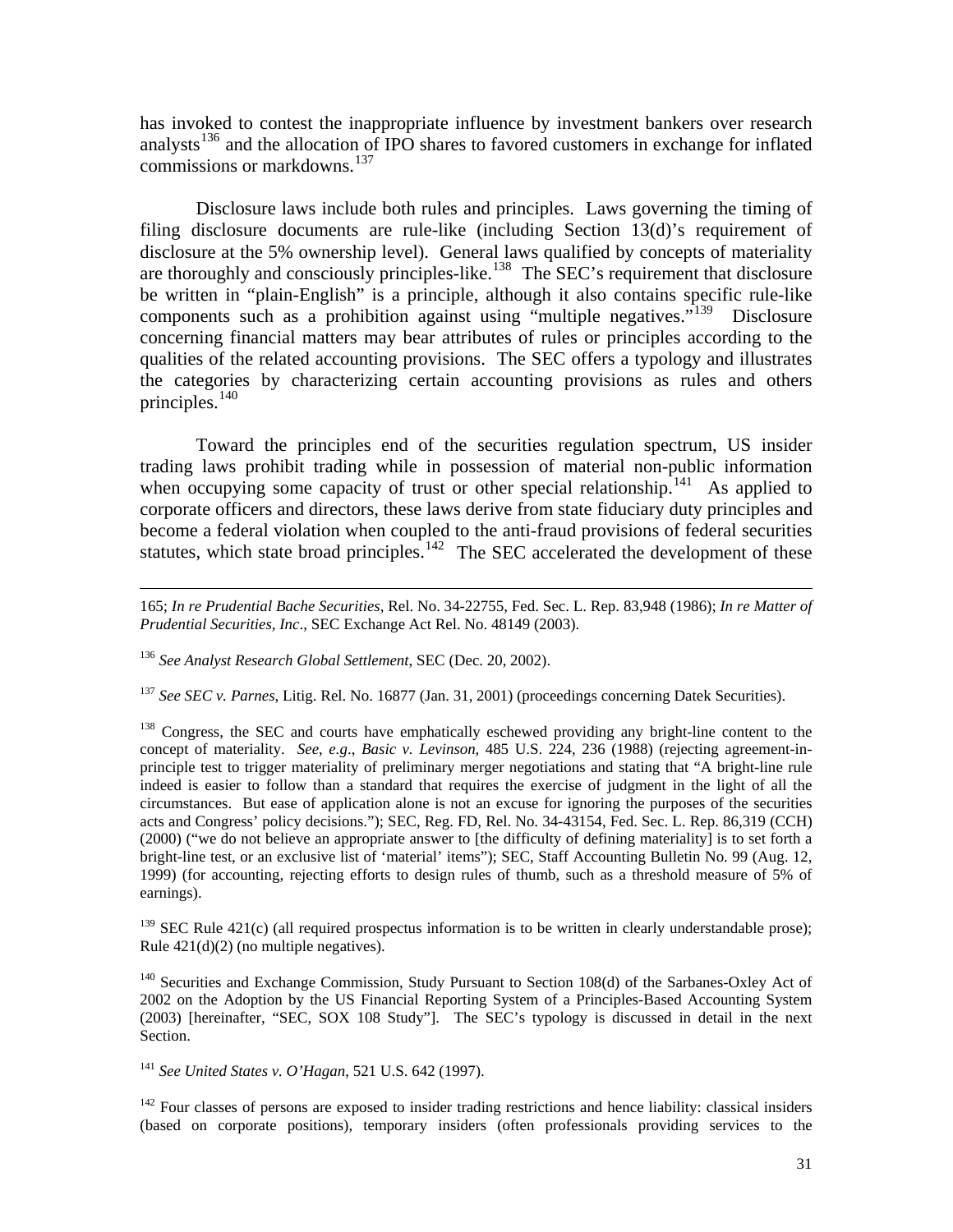laws in the mid-1980s when it began a vigorous campaign using the enforcement model described as ad hoc—meaning weighted towards enforcing broad abstract principles rather than specific detailed rules. $143$ 

 Despite the genesis of insider trading laws as principles, resulting applications can yield expressions bearing rule-like attributes. At least in terms of their specificity and particularity, this famously occurs when attempting to state the law governing tippertipee liability, where vagueness dissolves into a dense rule-patterned framework.<sup>144</sup> Based on the extent of advance notice provided, the SEC offers rule-like certainty concerning non-business relationships that create liability risk<sup>[145](#page-32-2)</sup> and concerning insiders who trade for reasons not based on their inside information.<sup>[146](#page-32-3)</sup>

 Some laws with principles-like qualities morph into multi-factor tests. Consider the law forbidding market manipulation.<sup>[147](#page-32-4)</sup> All US market manipulation laws stem, in turn, from Section 10(b)'s principle proscribing "manipulative or deceptive devices or contrivances." Establishing a market manipulation violation requires proving: (1) a misrepresentation or omission of material facts or other fraudulent device; (2) made in

<span id="page-32-0"></span>143 *See* Harvey L. Pitt & Karen L. Shapiro, *Securities Regulation by Enforcement: A Look Ahead At the Next Decade*, 7 YALE J. REG. 149, 156-157 (1990). The foundations of this enforcement program were rooted in principles established two decades earlier. *See In re Cady Roberts*, 40 S.E.C. 907 (1961).

<span id="page-32-1"></span><sup>144</sup> *See* Douglas M. Branson, *Choosing the Appropriate Default Rule: Insider Trading Under State Law*, 45 ALA. L. REV. 753, 759-60 (1994) (dissecting the "complex" law of tippee liability stated in *SEC v. Dirks*, 463 U.S. 646 (1983)); *see also* Lawrence E. Mitchell, *The Jurisprudence of the Misappropriation Theory and the New Insider Trading Legislation: From Fairness to Efficiency and Back*, 52 ALB. L. REV. 775 (1988).

<span id="page-32-2"></span> $145$  17 C.F.R. 240.10b5-2 (2006) (Rule 10b5-2, adopted in 2000, stating three non-exclusive circumstances in which a person receiving confidential information owes a duty of trust or confidence that would trigger application of the misappropriation theory). *See SEC v. Yun*, 327 F.3d 1263 1273 ( $11<sup>th</sup>$  Cir. 2003) (discussing background and scope of the SEC's rule).

<span id="page-32-3"></span><sup>146</sup> 17 C.F.R. 240.10b5-1 (2006) (Rule 10b5-1 stating that insiders may trade on inside information when it is clear that the information is not a factor in their decision to trade, as under a pre-existing plan, contract, or good faith instruction). *See* Alan D. Jagolinzer, *Do Insiders Trade Strategically within the SEC Rule 10b5-1 Safe Harbor?* (Aug. 29, 2005), available at <http://ssrn.com/abstract=541502> (providing evidence suggesting that insiders exploit the rule-like characteristics of this provision).

<span id="page-32-4"></span><sup>147</sup> Section 9 of the 1934 Act prohibits "manipulation of security prices. "Securities Act of 1933 §9(a)(2) (it is unlawful for any person to effect transactions "creating actual or apparent trading activity . . . or raising or depressing [its] price . . . for the purpose of inducing the purchase or sale of such security by others").

corporation), tippers and tipees in the flow of information that includes such insiders and misappropriators who essentially steal inside information. Ultimately, all these persons are restricted and liable based upon some ultimate connection to a breach of fiduciary duty. *See*, *e.g*., *SEC v. Texas Gulf Sulpher Co*., 401 F.2d 833 (2d Cir. 1968) (classic insider), cert. denied, 394 U.S. 976 (1969); *SEC v. Tome*, 833 F.2d 1086 (2nd Cir. 1987) (temporary insider); *Dirks v. SEC*, 463 U.S. 646 (1983) (tipping); *United States v. O'Hagan*, 521 U.S. 642 (1997) (misappropriation).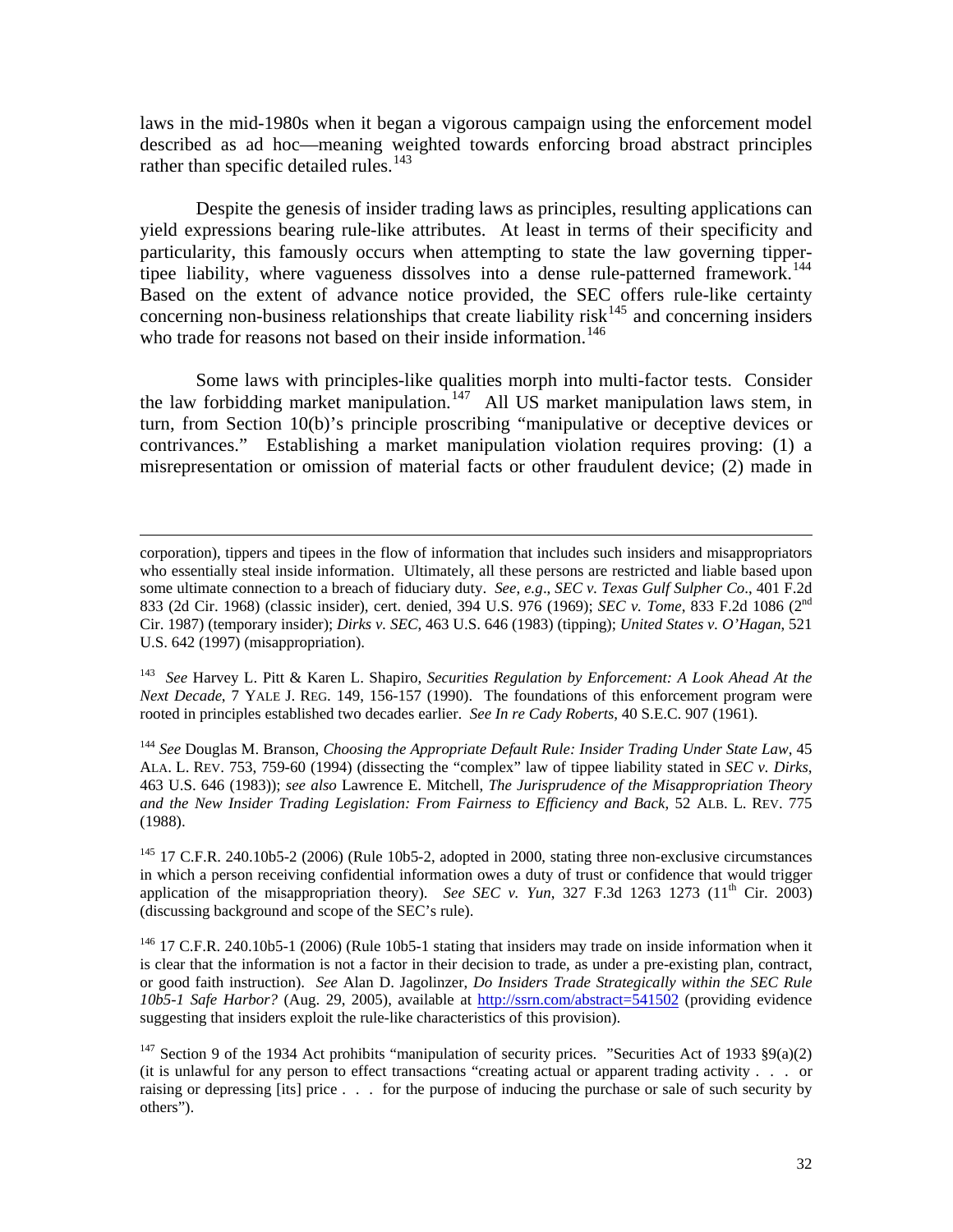connection with the sale or purchase of securities; and  $(3)$  made with scienter.<sup>[148](#page-33-0)</sup> This proof requires assessing multiple factors concerning the nature, timing, and context of the  $\frac{1}{4}$ trades<sup>[149](#page-33-1)</sup>

 At the ultimate principles end of the continuum are securities laws containing anti-fraud and anti-abuse provisions. The anti-fraud provisions encompass not only insider trading and market manipulation, but nearly every provision in federal securities regulation.[150](#page-33-2) As noted, various regulations authorize exemptions from registration for certain transactions, so long as certain rule-like attributes exist. But these also provide that stated exemptions are unavailable if a transaction (or series of them) technically complies with the rules but otherwise is a scheme to evade the registration provisions.<sup>151</sup> For example, one anti-abuse principle broadly covers securities held in a form "used primarily to circumvent" the reporting provisions of the 1934 Act.<sup>[152](#page-33-4)</sup> Broker-dealer regulations include principles that expose professionals to liability for violation of the anti-fraud provisions of Section 10(b) even if they comply to the letter with the disclosure requirements imposed under the customer confirmation rules.<sup>[153](#page-33-5)</sup>

 In light of the numerous rules and rule-like provisions in US securities regulation, it would be difficult to contend that such anti-fraud and anti-abuse provisions render the law principles-based rather than rules-based. But their presence, along with principlelike provisions of materiality, also makes it difficult to contend that the system is rules-

<span id="page-33-2"></span>150 *See* SEC Annual Report (2005), at 8 (explaining that overall enforcement program must reach across *all areas* to achieve "Effective deterrence of securities *fraud*") (emphasis added). The US federal securities laws contain numerous anti-fraud provisions, including §10(b) under the 1934 Act, §17(a) under the 1933 Act, Rule 14(a)(9) governing proxy solicitations and §14(e) and Regulation 14E governing tender offers.

<span id="page-33-3"></span><sup>151</sup> 17 CFR § 230 Prelim. Note 2 to Reg. S (2006) (off-shore transactions); 17 CFR § 230 Prelim. Note 6 to Reg. D (2006); 17 CFR § 240.144A Prelim. Note 3 (2006) (qualified institutional investor exemptions); 17 CFR 230.147 Prelim. Note 3 (2006) (single-state transactions).

<span id="page-33-4"></span> $152$  17 CFR § 240.12g5-1(b)(3) (2006).

<span id="page-33-0"></span><sup>148</sup> *See Santa Fe Indus., Inc. v. Green*, 430 U.S. 462, 476-77 (1977) ("[Manipulation] refers generally to practices, such as wash sales, matched orders, or rigged prices, that are intended to mislead investors by artificially affecting market activity").

<span id="page-33-1"></span><sup>&</sup>lt;sup>149</sup> Factors include activity-related features (such as placing trades near the end of the day to exert price pressure and trading activity based on non-economic factors) and context-related features (such as the trader's ownership concentration in the security and relative trading volume in it). *In re James T. Patten*, SEC Initial Decisions Rel. No. 303 (Dec. 12, 2005); *see also In re Vladlen "Larry" Vindman*, SEC Initial Decisions Rel. No. 285 (May 24, 2005); *In re vFinance Investments, Inc*., SEC Securities Exchange Act Rel. No. 51530 (April 12, 2005) (also including failure to supervise). Apparent motivations are relevant, like efforts that maintain a market price exceeding the minimum required for continued listing (such as \$1.00 on the Nasdaq Stock Market). *In re James T. Patten*, SEC Initial Decisions Rel. No. 303 (Dec. 12, 2005). Evidence of market manipulation tends to be inferred from detailed facts, such as evidence of motive, placing orders for large numbers of shares and later canceling all or part of the order before it cleared, and matching of purchases by one participant in a scheme with sales by another.

<span id="page-33-5"></span><sup>153</sup> *See Ettinger v. Merrill Lynch, Pierce, Fenner & Smith,*835 F.2d 1031 (3rd Cir. 1987).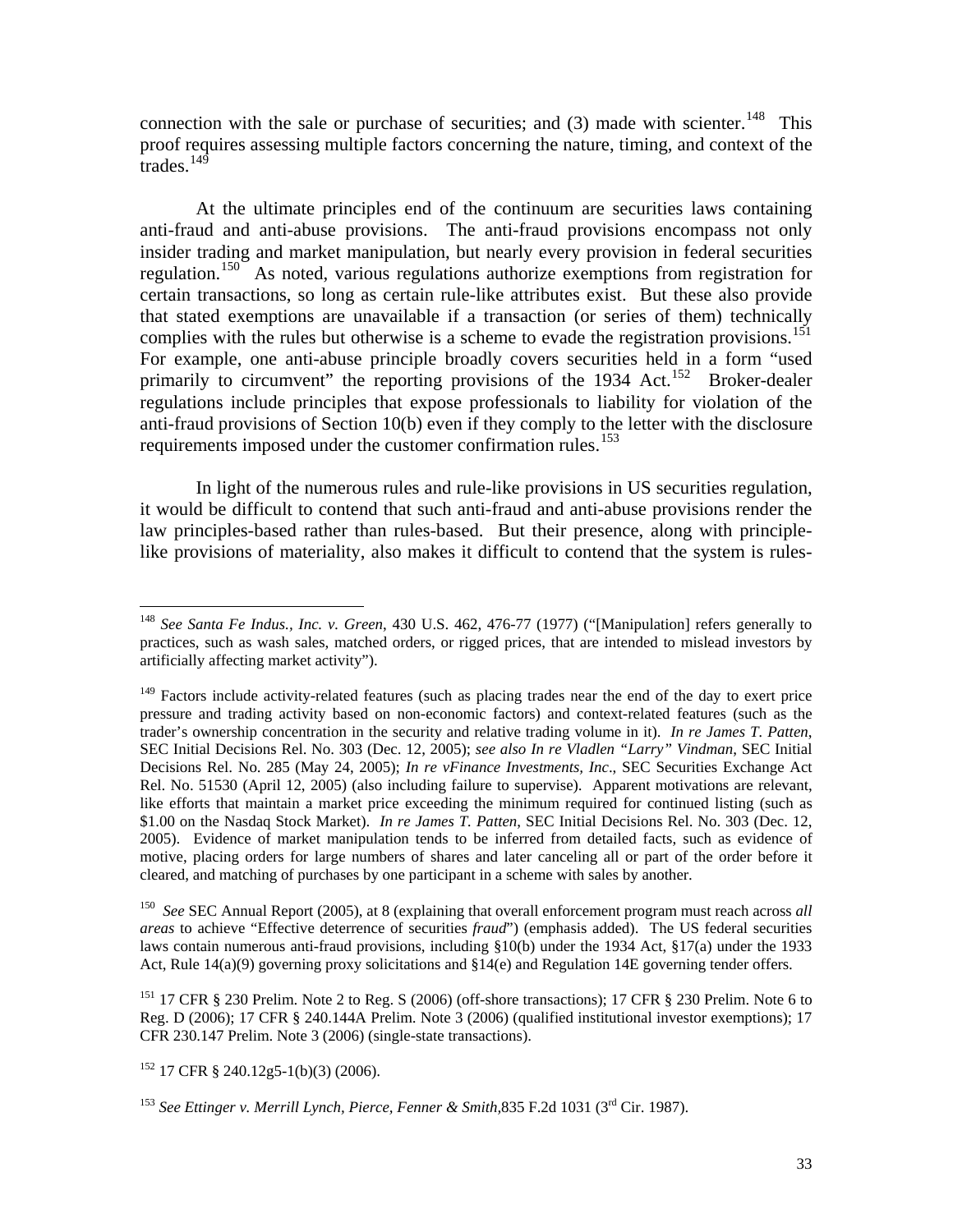based.[154](#page-34-0) The individual provisions across the range are applied and interact in ways that transform the system's overall complexion into one defying classification using the binary labels of rules-based or principles-based.

 The foregoing discussion spanned much of the securities regulation syllabus. Additional securities regulations likewise combine rules and principles to address many other circumstances. While too vast to canvas fully,<sup>[155](#page-34-1)</sup> one observes such a blend of provisions in contexts such as proxy solicitations<sup>[156](#page-34-2)</sup> and tender offers, which also contain additional examples of factor tests.<sup>[157](#page-34-3)</sup> Even the Sarbanes-Oxley Act, which many say is "rules-based,"<sup>[158](#page-34-4)</sup> also can be read to exhibit an underlying basis in principles, making it plausibly "principles-based."<sup>159</sup> Notable critics of the Act as "rules-based" are Notable critics of the Act as "rules-based" are accounting promulgators, whom the Act implicitly blamed for making US GAAP "rules-based."<sup>[160](#page-34-6)</sup> As the next section shows, the Act's implicit charge that GAAP is rules-based also is of dubious validity.

 $\overline{a}$ 

<span id="page-34-2"></span>156 Proxy solicitation provisions, contained in Regulation 14A, involve (a) principles-like matters such as the definition of solicitation, exemptions, and safe harbors. (b) specific rule-like disclosure requirements for proxy statements, filing requirements, forms of proxy, (c) shareholder proposal provisions and grounds for exclusion which blend a mixture of rules and principles and (d) elaborate provisions encompassing the entire context in which proxy solicitations proceed, addressing the special roles of bankers, brokers and dealers.

<span id="page-34-3"></span><sup>157</sup> *See Wellman v. Dixon*, 475 F. Supp. 783, 823-24 (S.D.N.Y. 1979) (stating the test); *Hanson Trust PLC v. SCM Corp.*, 774 F.2d 47, 56-57 (2<sup>nd</sup> Cir. 1985) (reciting but rejecting the test); *SEC v. Carter Hawley Hale Stores Inc.*, 760 F.2d 945 (9<sup>th</sup> Cir. 1985) (applying the test). As with proxy solicitations, tender offer regulations encompass a full range of provisions spanning the spectrum from such principles to detailed rules concerning matters of filing, dissemination, disclosure, timing and other communications and activities occurring during the tender offer period.

<span id="page-34-4"></span><sup>158</sup> *E.g.*, Wright, *The Ambitious and the Greedy*, *supra* note , at 73 (denigrating "rules-based" approach of Sarbanes-Oxley); Lyman P.Q. Johnson & Mark A. Sides, *The Sarbanes-Oxley Act and Fiduciary Duties*, 30 WM. MITCHELL L. REV. 1149, 1195 (2004) (Sarbanes-Oxley "adopts a wholly novel, rules-based approach to corporate governance").

<span id="page-34-5"></span><sup>159</sup> *See* Jeffrey Lipshaw, *Sarbanes-Oxley, Jurisprudence, Game Theory, Insurance and Kant: Toward a Moral Theory of Good Governance*, 50 WAYNE L. REV. 1083 (2004); *see also supra* note \_\_\_ (example of the Act's principles-like requirement that companies provide disclosure on a "rapid and current" basis).

<span id="page-34-6"></span><sup>160</sup> Katherine Schipper, *Principles-Based Accounting Standards*, 17 ACCT. HORIZONS 61 (2003) (FASB board member asserting that the Sarbanes-Oxley Act contains "detailed and prescriptive corporate governance at the federal level" being "markedly different from the principles-based approach that has historically been taken at the state level" and warning that this atmosphere will, in turn, stoke demand for more rules in accounting).

<span id="page-34-0"></span><sup>&</sup>lt;sup>154</sup> Provisions concerning liability and defenses often hinge on principles too, such as scienter, knowledge, reasonable belief or investigation, privity, loss causation, and transaction causation.

<span id="page-34-1"></span><sup>&</sup>lt;sup>155</sup> This discussion has not mentioned the Trust Indenture Act, the Investment Company Act, the Investment Advisers Act, or the Gramm-Leach-Bliley Act. But a study of these laws and related regulations reveal a mixture of rules and principles that likewise defy tidy classification of the overall systems as rules-based or principles-based.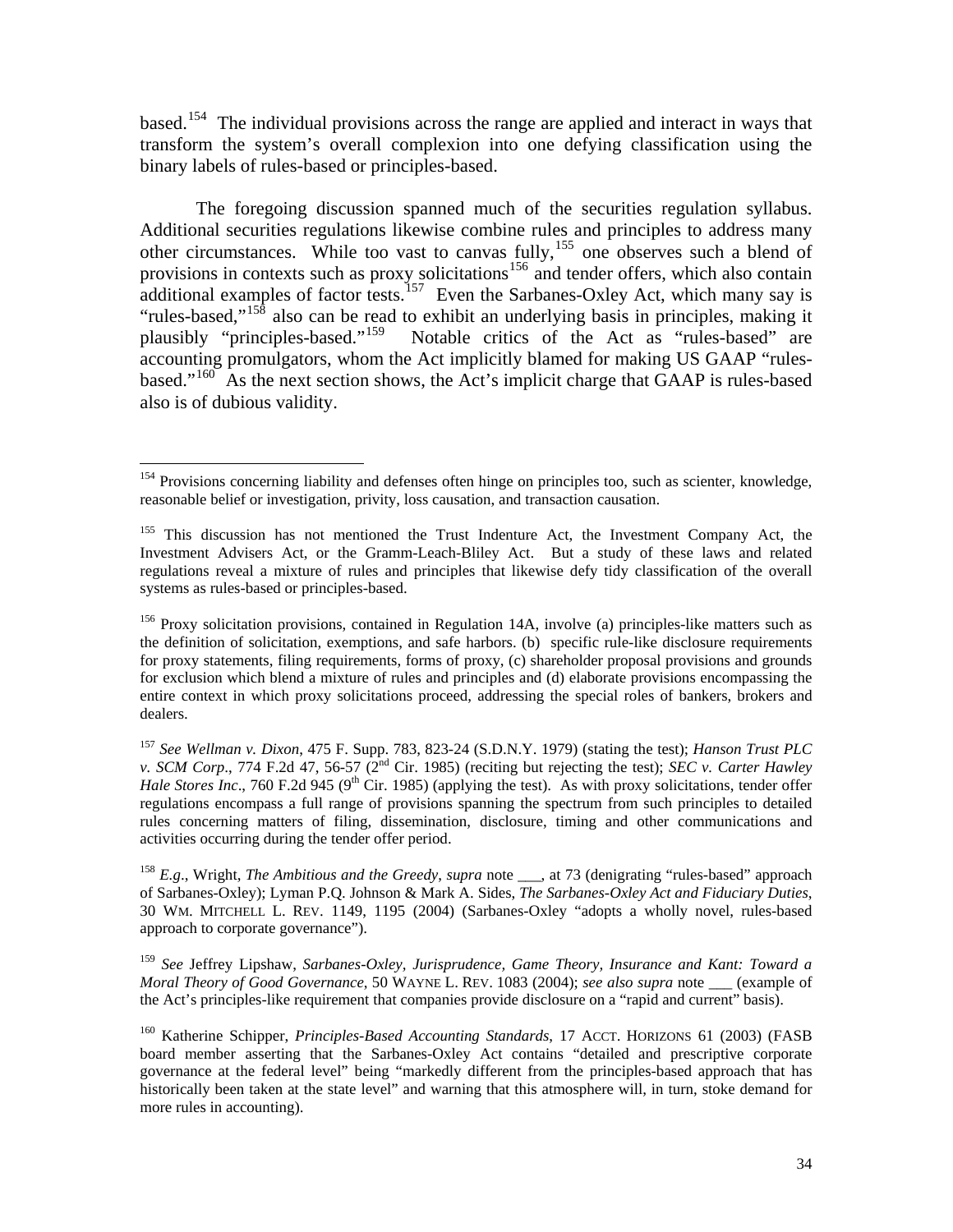3. Accounting — Rhetoric holds that international financial reporting standards (IFRS) are principles-based and US GAAP is rules-based.[161](#page-35-0) As with frequent descriptions of Delaware corporate law and common descriptions of US federal securities regulation, these characterizations are overstated. True, for given accounting topics, US GAAP employs bright-line rules (often numerical thresholds) while IFRS states a principle (using relatively vague concepts such as substantial or control). But both regimes ultimately show a combination of these attributes, preventing a conclusion that one is principles-based or rules-based in any meaningful sense.

 Leases are a common example for which US GAAP favors rules and IFRS favors principles.<sup>[162](#page-35-1)</sup> In both systems, leases are divided into two classes (capital and operating) and receive different treatment: costs and receipts under operating leases are recognized when incurred and those under capital leases are allocated over multiple periods. IFRS leases are capitalized when an arrangement transfers *substantially all* the risks and rewards of ownership; US GAAP leases are capitalized when one of four specific criteria exist, including a lease term that is *75% or more* of the item's useful life or the present value of lease payments is *90% or more* of its fair value.

 Although one may quarrel over the relative appeal of these approaches, it is a stretch to infer from this example—or even an assortment of kindred examples—that US GAAP is rules-based or IFRS is principles-based, for numerous contrary examples could be given. Consider a paired example arising in the context of debates on two different but related accounting topics: callable debt and refinancing of debt. Both pose a question of classification as short-term or long-term debt, with considerable consequences for important financial ratios and an enterprise's financial condition and appearance. Longterm debt that is callable may better be seen as short-term debt; short-term debt to be refinanced on a long-term basis may better be seen as long-term debt. How should the classification be made?

 Short-term debt to be refinanced as long-term debt is so reclassified if the enterprise intends to complete a refinancing, evidenced by an agreement with specified characteristics.<sup>[163](#page-35-2)</sup> When this provision was adopted, a dissenter from it complained that its "intention" test was too open-ended (too principles-based in today's jargon). Callable debt is to be classified as short-term debt if due on demand within one year or if, because of debtor breach of the agreement, the creditor has the right to accelerate it (unless the lender has waived its acceleration right).<sup>[164](#page-35-3)</sup> When adopted, dissenters from this provision complained that it was too restrictive (too rules-based in today's jargon). They said it

<span id="page-35-0"></span><sup>&</sup>lt;sup>161</sup> See supra note <u>centing</u> sources).

<span id="page-35-1"></span><sup>162</sup> *See*, *e.g*., Rebecca Toppe Shortridge & Mark Myring, *Defining Principles-Based Accounting Standards*, CPA J. (2004), [http://www.nysscpa.org/cpajournal/2004/804/essentials/p34.htm.](http://www.nysscpa.org/cpajournal/2004/804/essentials/p34.htm)

<span id="page-35-2"></span><sup>&</sup>lt;sup>163</sup> FASB, SFAS No. 6, Classification of Short-Term Obligations Expected to Be Refinanced, 11. The characteristics are essentially an expiration date beyond one year, limited lender cancellation rights, no covenants that are being breached and the lender having capacity to consummate the financing.

<span id="page-35-3"></span><sup>&</sup>lt;sup>164</sup> FASB, SFAS No. 78, Classification of Obligations that are Callable by the Creditor, 15.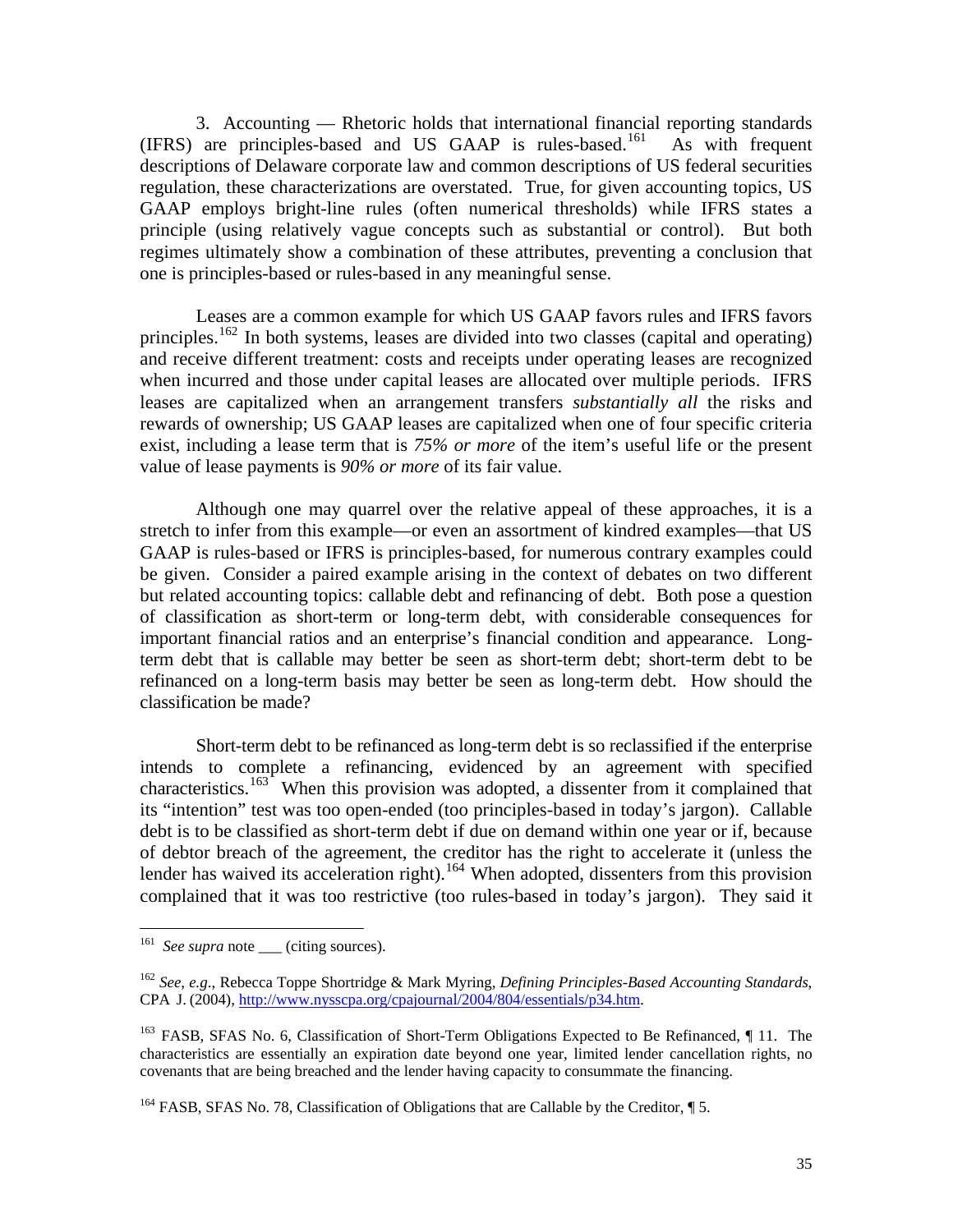was a "further step to supplant judgment in financial reporting with arbitrary rules."<sup>165</sup> These provisions endure in US GAAP, side-by-side. Generalizing systemic bases from such individual examples is thus unlikely to produce reliable characterizations.

 US GAAP on derivatives contains excruciating complexity spanning hundreds of pages, with detailed treatment specified depending on whether a transaction is a hedge or not and, if a hedge, a cash flow hedge, foreign currency hedge, or other kind.<sup>[166](#page-36-1)</sup> On the other hand, US GAAP is exactly as dense as IFRS, which is literally a copy of the US GAAP provisions (plus an additional 351 pages of implementation guidance).<sup>[167](#page-36-2)</sup> Even though both systems exhibit this rule-like quality, moreover, the provisions also direct classifying a financial instrument as a hedge based on managerial intention in using the instrument.<sup>[168](#page-36-3)</sup> That kind of vague test could justify describing accounting for derivative securities as principles-like.<sup>[169](#page-36-4)</sup>

 A widely-misunderstood accounting provision at the heart of the Enron debacle may explain why so many people facilely believe that US GAAP is rules-based. The provision concerns the definition of a subsidiary for purposes of preparing consolidated financial statements that include such entities. US GAAP defined this as ownership of at least a *majority* of the voting shares of another entity.<sup>[170](#page-36-5)</sup> IFRS defines subsidiary for this purpose as *control* of the other entity. The concepts get at the same point—ability to influence the other entity so that the parent's financial report should reflect its investee's financial position and risk. But "majority" is a rule (it is not vague) and "control" is a principle (its use of factors in addition to arithmetic creates vagueness).

 The confusion about Enron related the well-known provision on subsidiaries to an obscure provision concerning special purpose entities (SPEs). To avoid consolidation of an SPE (to obtain "off-balance sheet treatment") meant satisfying the provisions of consolidation accounting (a majority of the SPE's equity held by third parties), plus arcane provisions applied to SPEs that required at least 3% of the SPE's *total capital* (equity plus debt) to be equity. This reduces associated risk to the owners by capping the ratio of debt-to-equity at 33:1. It does not change the basic consolidation provision

 $\overline{a}$ 

<span id="page-36-3"></span><sup>168</sup> *See* IAS No. 39, ¶ 9; SFAS No. 115, ¶¶ 7 & 12.

<span id="page-36-4"></span><sup>169</sup> Schipper, *supra* note \_\_\_ (FASB board member emphasizing that US GAAP on derivatives ultimately is based on a fundamental principle of managerial intent).

<span id="page-36-5"></span><sup>170</sup> A post-Enron revision expands the concept to require consolidation of so-called variable interest entities despite the basic rule. FASB Interpretation No. 46, Variable Interest Entities.

<span id="page-36-0"></span><sup>&</sup>lt;sup>165</sup> FASB, SFAS No. 78 (dissenting opinions).

<span id="page-36-1"></span><sup>166</sup> *See* SFAS No. 115.

<span id="page-36-2"></span><sup>167</sup> *Compare* PATRICK R. DELANEY, *ET AL*., WILEY GAAP (2004), at 161-204 (US GAAP) *with* BARRY J. EPSTEIN & ABBAS ALI MIRZA, WILEY IAS (2004), at 159-201 (IAS); *see* Nobes, *Rules-Based Standards*, *supra* note \_\_\_, at n. 13 ("The IAS No. 39 file at the IASB records that the project director . . . considered 12 FASB Statements, 9 FASB Technical Bulletins, 7 APB Opinions, 19 AICPA Statements of Position, and 109 EITF consensuses").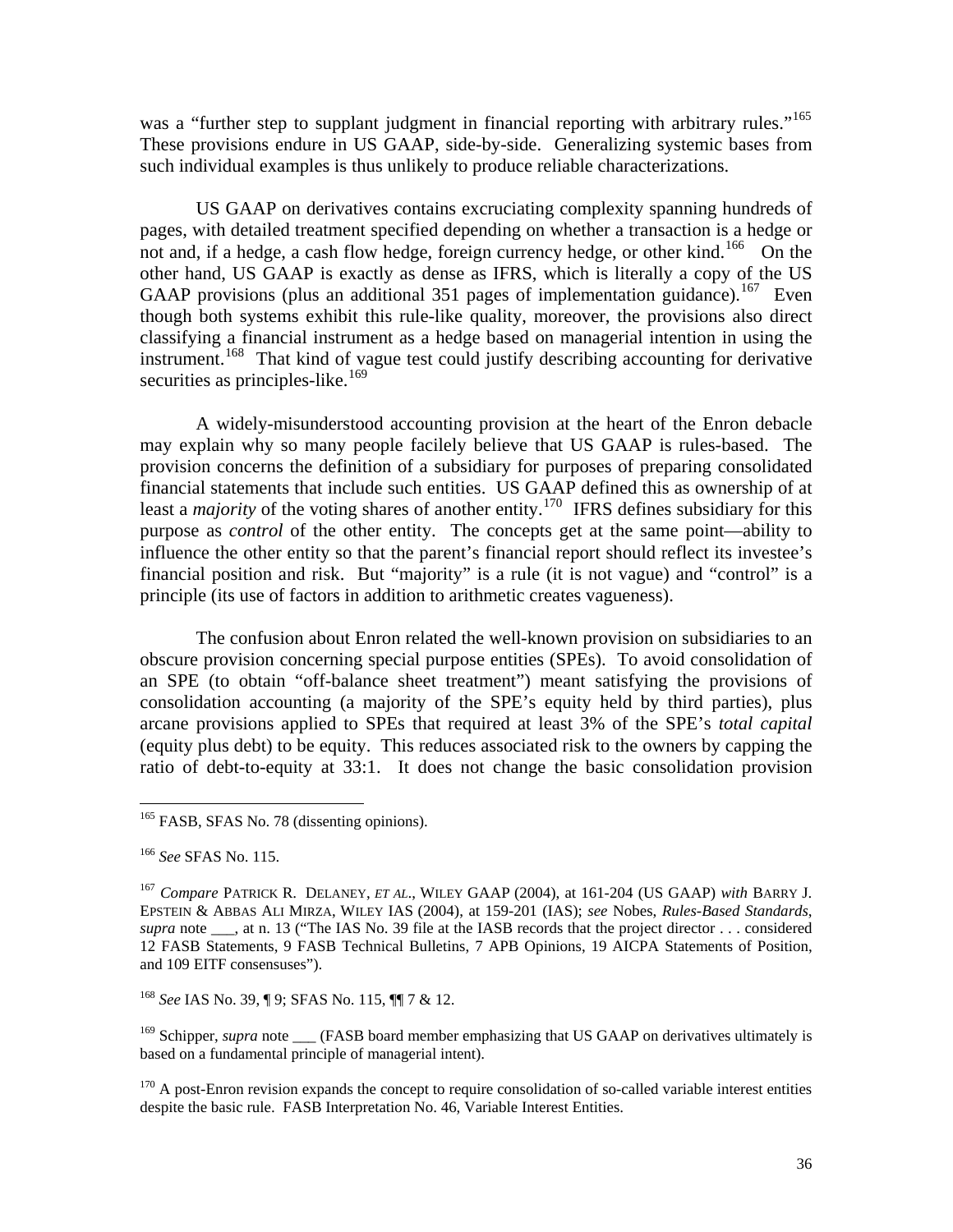which requires more than 50% of the equity to be held by third parties. Yet many commentators suggested that SPEs could be excluded so long as a mere 3% of their *total equity* was held by third parties.<sup>[171](#page-37-0)</sup> That would vitiate the basic consolidation provision and it is not the case.<sup>[172](#page-37-1)</sup> It is absurd to allege that such a rule is to blame for the Enron debacle; it is also misleading to argue that it illustrates that US GAAP is rules-based.<sup>[173](#page-37-2)</sup>

 A common example of principles in accounting, under both US GAAP and IFRS, concerns loss contingencies. Liabilities for contingent events and circumstances must be recognized or disclosed but uncertainty makes it difficult to prescribe associated rules ex ante. So accounting relies on principles of probability and magnitude.<sup>[174](#page-37-3)</sup> Even so, in application, participants seek to specify the meaning of probability and magnitude by descriptions such as "more likely than not" or assigning numerical measures benchmarked using other accounting concepts, such as materiality.

 At the ultimate principles-end of the continuum, in both US GAAP and IFRS, are a series of broad general accounting precepts. Both systems require a fair presentation and emphasize substance-over-form. US GAAP also is based on an overarching concept

<span id="page-37-0"></span><sup>171</sup> *See*, *e.g*., Jonathan R. Macey, *A Pox on Both Your Houses: Enron, Sarbanes-Oxley and the Debate Concerning the Relative Efficacy of Mandatory versus Enabling Rules*, 81 WASH. U. L. Q. 329, 337 (2003) ("Enron would create an SPE and 'buy' 97 percent of the equity in the entity in exchange for giving the entity some illiquid asset of highly uncertain value that Enron wanted to clear off its balance sheet. For SEC/GAAP purposes, this arrangement would permit Enron to move the asset off its balance sheet and even show a profit on its sale, so long as 3 percent of the equity in the SPE was owned by independent, outside investors.") (citing Victor Fleischer, *Enron's Dirty Tax Secret: Waiting for the Other Shoe to Drop*, 94 TAX NOTES 1045 (2002)); Marleen A. O'Connor, *The Enron Board: The Perils of Groputhink*, 71 U. CIN. L. REV. 1233, 1233 at n. 4 (2003) ("Firms using SPEs are not required to consolidate these entities on their financial statements providing that (1) an outside investor funds at least three percent of the SPE's equity (2) the transferor does not 'control' the SPE, and (3) the transferor gives an opinion concerning the 'bankruptcy remote' status of SPE"); Susan P. Koniak, *When the Hurlyburly's Done: The Bar's Struggle*  with the SEC, 103 COLUM. L. REV. 1236, 1239 (2003) ("If Enron could not find another outside investor to hold at least a three percent equity interest in JEDI, Enron would have to 'consolidate' JEDI on its balance sheet  $\dots$ .").

<span id="page-37-1"></span><sup>172</sup> *See* Edmund L. Jenkins, Chairman, FASB, Testimony Before the Subcomm. on Commerce, Trade and Consumer Prot. of the Comm. on Energy and Commerce (Feb. 14, 2002). Indeed, when the equity level is that low, 100% of it must be held by third parties. *Id*. *See also* Geoffrey P. Miller, *Catastrophic Financial Failures: Enron and More*, 89 CORNELL L. REV. 423, 428 (2004) ("Generally accepted accounting principles provided that a company doing business with an SPE may treat the SPE as an independent, outside entity if two conditions are met: '(1) an owner independent of the company must make a substantive equity investment of at least [three percent] of the SPE's assets, and that [three percent] must remain at risk throughout the transaction; and (2) the independent owner must exercise control of the SPE'") (citing William C. Powers, Jr. et al., Report of Investigation by the Special Investigative Committee of the Board of Directors of Enron Corp. 4 (Feb. 1, 2002)); Gary J. Aguirre, *The Enron Decision: Closing the Fraud-Free Zone on Errant Gatekeepers?*, 28 DEL. J. CORP. L. 447, 454-455 ("First, it could not be controlled directly or indirectly by Enron. Second, an equity investor, also independent of Enron, must put at risk at least three percent of the SPE's capital.").

<span id="page-37-3"></span><span id="page-37-2"></span><sup>173</sup> *See* Peter Jeffrey, *International Harmonization of Accounting Standards, and the Question of Off-Balance Sheet Treatment*, 12 DUKE J. COMP. & INT'L L. 341 (2002).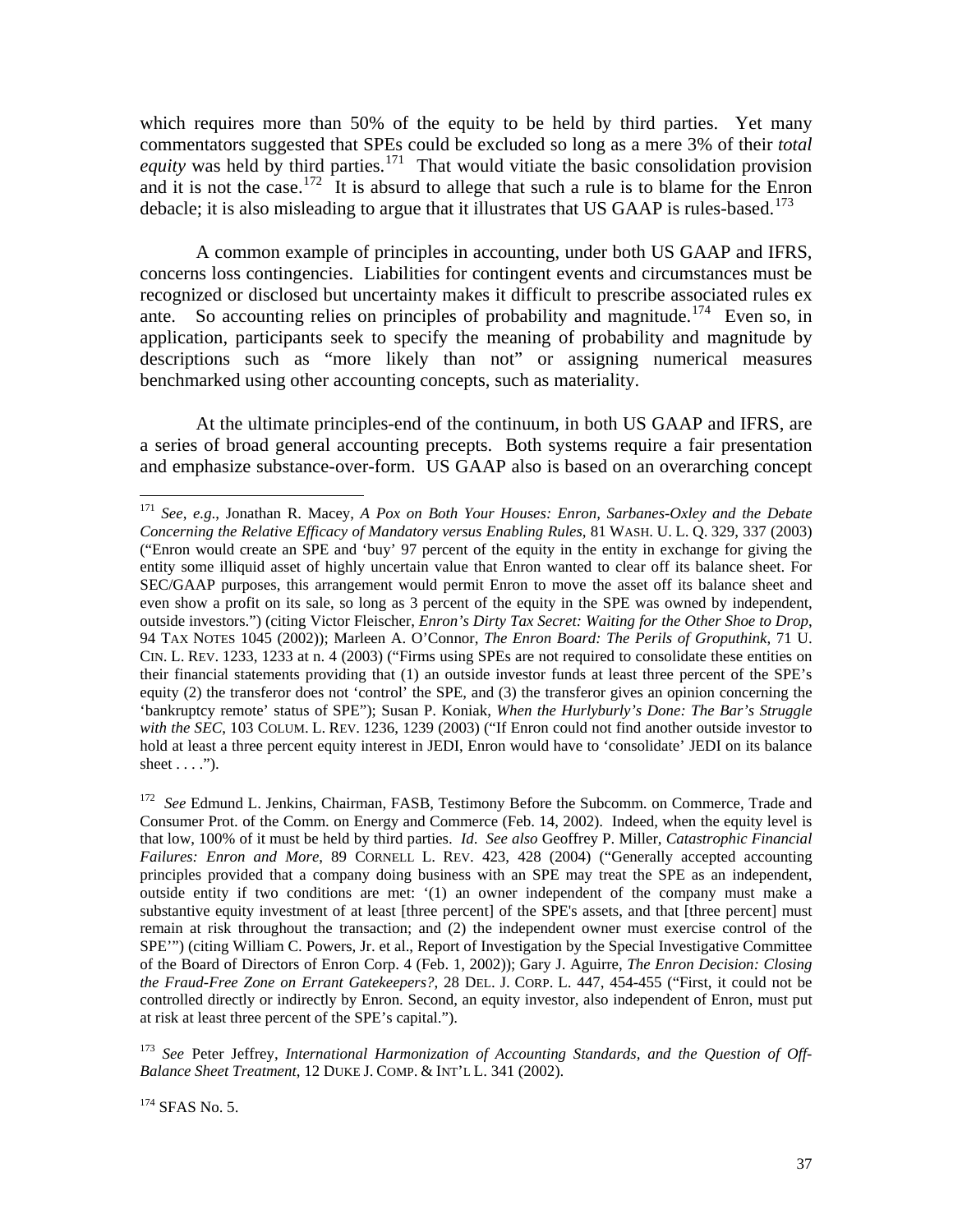of decision usefulness.[175](#page-38-0) Both systems are imbued with conventions of aspirational qualities, including prudence and conservatism. All these may be denominated as principles. And the preceding illustrations—rules, principles and a mix—interact with these principles: all are simultaneously subject to the principles and influence their meaning.

 The broad principles animating US GAAP lead a minority to claim that US GAAP is principles-based.<sup>[176](#page-38-1)</sup> The principles are stated in a conceptual framework called Statements of Financial Accounting Concepts (SFACs). Promulgators use these as a guide when adopting accounting provisions for specific subjects. While not formally part of GAAP, the SFACs provide its foundation.<sup>[177](#page-38-2)</sup> The most important of these are noted in the preceding paragraph (to provide a fair presentation and substance-over-form); they also include that financial statements should be both relevant and reliable.<sup>[178](#page-38-3)</sup>

 The case that US GAAP is "principles-based" is just as plausible as the more common claim that it is "rules-based." Neither is clearly correct. For example, an SEC study classified US GAAP's elements as rules-based,<sup>[179](#page-38-4)</sup> principles-based<sup>[180](#page-38-5)</sup> and principles-only<sup>[181](#page-38-6)</sup> (and left some unclassified, including contingencies), thus finding a mix. True, many US GAAP provisions exhibit a rule-like quality compared to IFRS like leases and subsidiaries. But there is also a mixture in IFRS, which also contains many rules, such as those pertaining to derivative securities.<sup>[182](#page-38-7)</sup>

 A further consideration in assessing the character of any accounting system concerns the scope of discretion reposed in targeted actors. Both US GAAP and IFRS offer numerous alternative approaches to accounting for a single transaction in many contexts. Choices exist in mundane settings such as inventory and depreciation and in more advanced subjects such as employee benefit plans and amortization of debt. While difficult to measure which system offers more choices, it is well-known that the political process of approving IFRS entails contending viewpoints and a supermajority approval

<span id="page-38-2"></span><sup>177</sup> *See* Schipper, *supra* note .

 $\overline{a}$ 

<span id="page-38-3"></span>178 Numerous other core principles can be identified. *See* Bratton, *Rules Versus Principles*, *supra* note \_\_\_, at \_\_\_.

<span id="page-38-4"></span><sup>179</sup> SEC, SOX 108 Study, *supra* note \_\_\_ ("rules-based" provisions address: real estate sales, receivables transfers, investments, derivatives, leases, pensions, retiree benefits, stock options, and income taxes).

<span id="page-38-6"></span><sup>181</sup> *Id.* (giving only one example of "principles-only" provisions, historical cost of depreciable assets).

<span id="page-38-7"></span><sup>182</sup> *See* Nobes, *Rules-Based Standards*, *supra* note \_\_\_.

<span id="page-38-0"></span><sup>175</sup> Bratton, *Private Standards, Public Governance*, *supra* note \_\_\_.

<span id="page-38-1"></span><sup>176</sup> Schipper, *supra* note \_\_\_; *see* William W. Bratton, Jr., *Rules Versus Principles Versus Rents*, 48 VILL. L. REV. 1023, 1043-44 (2003).

<span id="page-38-5"></span><sup>&</sup>lt;sup>180</sup> *Id.* ("principles-based" provisions address: foreign currency translation, interest capitalization, intangible assets, asset retirement obligations, long-lived asset impairment, inventory, business combinations and restructurings).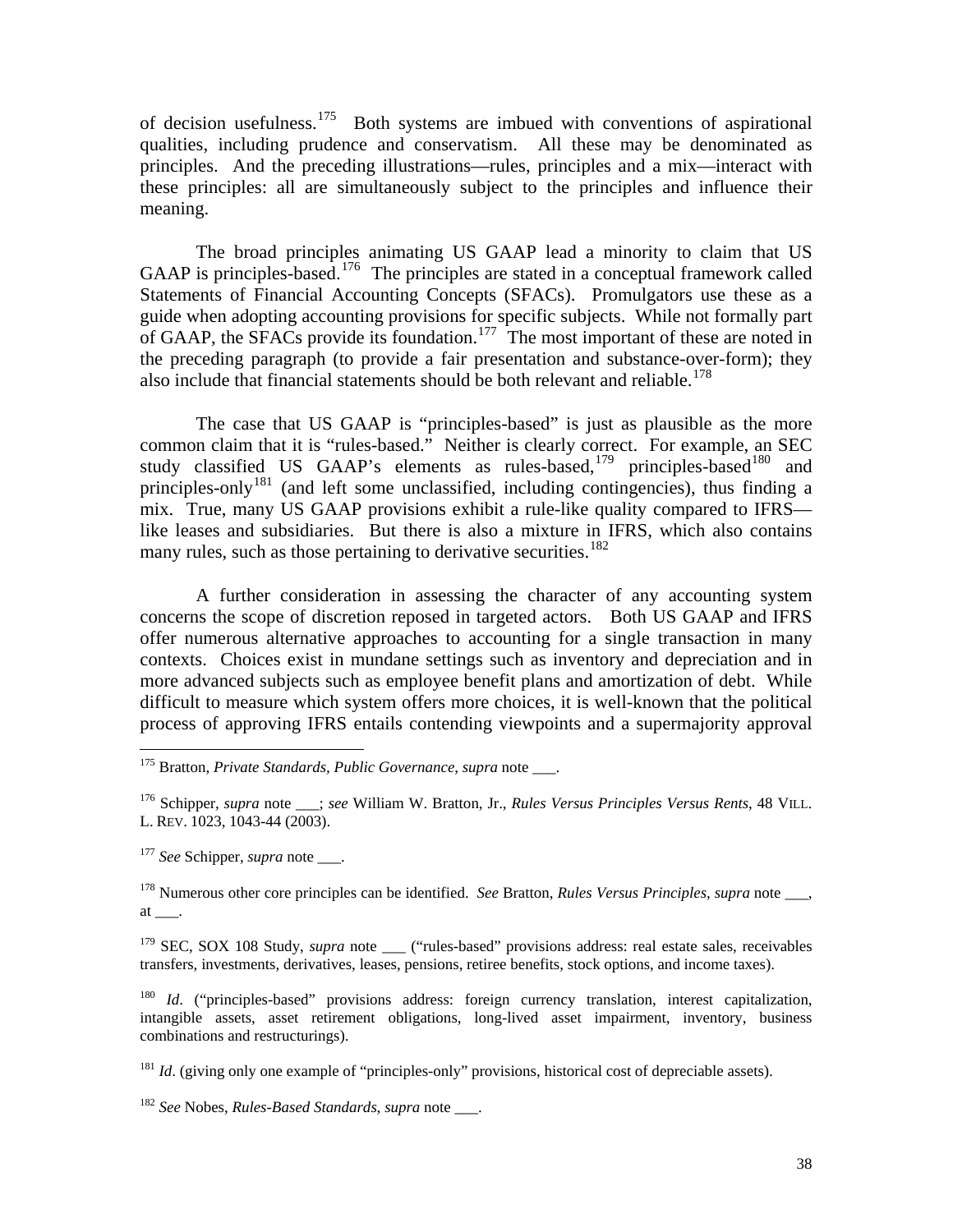requirement that has led IFRS in many contexts to offer menus rather than definite prescriptions.[183](#page-39-0) This feature may tempt one to characterize it as principles-based. Yet US GAAP likewise offers extensive menus.

Consider finally the SEC's enforcement actions in accounting.<sup>[184](#page-39-1)</sup> Areas most susceptible to misconduct—measured by the SEC's enforcement action distribution—are among the most principles-like provisions in accounting: revenue recognition<sup>[185](#page-39-2)</sup> and expense recognition<sup>[186](#page-39-3)</sup> along with a sizable number of cases in the likewise principlesrich contexts of asset impairment, inventory, business combinations and restructurings.<sup>187</sup> These data strongly support the conclusion that it is a mistake to say that US GAAP is rules-based.

\* \* \*

 To summarize, accounting systems, like corporate law and securities regulation, defy tidy classification as rules-based or principles-based. This review of selected legal and accounting systems supports the conclusion that it is at least imprecise to denominate any of the described systems as principles-based or rules-based. This does not prove that it is impossible to conceive of or design any system of law as rules-based or principlesbased. But as to these subjects, at least, doing so seems doubtful, as the following discussion suggests.

### B. *Proposed Systems*

1

 Theorists and lawmakers may consciously attempt to tilt a legal or accounting system in favor of one end of the rules-principles continuum or the other. But as the following discussion affirms, doing so is more difficult than it may seem, at least in corporate law, securities regulation and accounting.

 1. Emerging Economies and Corporate Law — Professors Black and Kraakman draw lessons from their experience developing corporate law for post-Soviet Russia to

<span id="page-39-0"></span><sup>&</sup>lt;sup>183</sup> See GARY JOHN PREVITS & BARBARA DUBIS MERINO, A HISTORY OF ACCOUNTANCY IN THE UNITED STATES: THE CULTURAL SIGNIFICANCE OF ACCOUNTING (rev. ed. 1998).

<span id="page-39-1"></span><sup>&</sup>lt;sup>184</sup> Section 704 of the Sarbanes-Oxley Act directed the SEC to prepare this study to identify areas of financial disclosure most susceptible to fraud and other improper conduct. SEC, REPORT PURSUANT TO SECTION 704 OF THE SARBANES-OXLEY ACT OF 2002 [*hereinafter*, SEC, SOX 704 REPORT].

<span id="page-39-2"></span> $185$  The requirement for revenue recognition is completion or substantial completion of the activity associated with the earnings process. *See* SEC STAFF ACCOUNTING BULLETIN NO. 101 (1999).

<span id="page-39-3"></span><sup>&</sup>lt;sup>186</sup> SEC, SOX 704 REPORT, *supra* note <sub>\_\_\_</sub>, at 6. US GAAP's expense recognition principle is that expenses are to be recognized when incurred.

<span id="page-39-4"></span><sup>&</sup>lt;sup>187</sup> SEC, SOX 704 REPORT, *supra* note <sub>\_\_\_</sub>, at 6. These accounting standards include SFAS 144 Long-Lived Asset Impairment, ARB 43, Ch. 4 Inventory, SFAS 141 Business Combinations, and SFAS 146 Restructurings. *See id.,* at 18-19.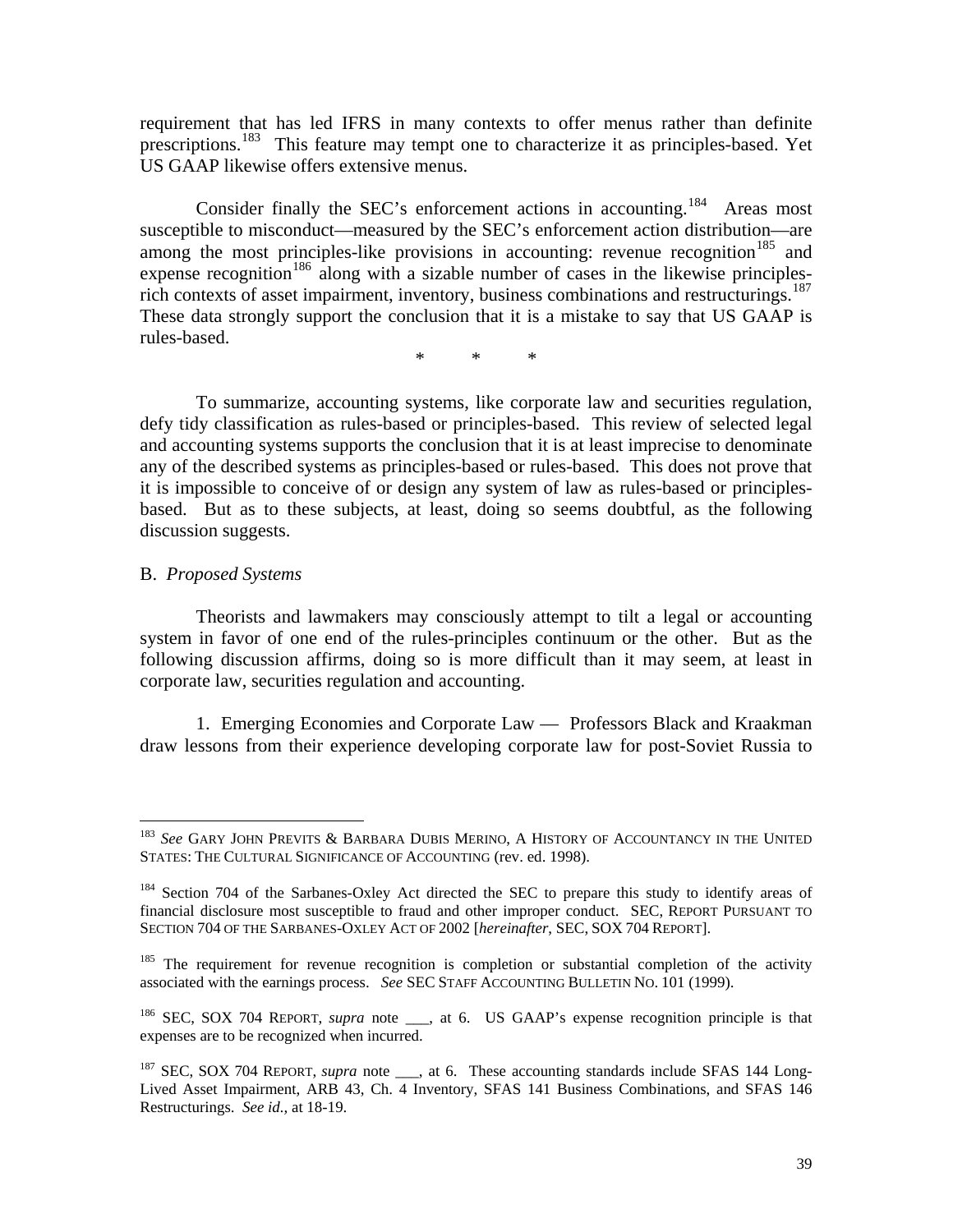fashion an intensely rule-rich system of corporate law.<sup>[188](#page-40-0)</sup> The theory is the desperate need for certainty, desperate because of its absence in the Soviet regime upon which Russia was forced to build its emerging economy.<sup>[189](#page-40-1)</sup> The model helps to show that even the most conscious effort to design a system of corporate law using rules, written from scratch, cannot escape including significant provisions recognizable as principles.

 They refer to this as a "self-enforcing" model. It is "self-enforcing" in that its elements are designed to rely minimally on administrative or judicial enforcement corporate participants following the provisions can enforce them internally. This is important for emerging economies because they lack a legal, economic and social infrastructure that supports enforcement of corporate law. The main feature of the selfenforcing model is an emphasis on the use of bright-line rules instead of principles.<sup>190</sup> However, Professors Black and Kraakman recognize that their resulting model is not purely based on bright-line rules because, as the following summary indicates, this is impossible.

 The self-enforcing model imposes specific mandates by statute. Rules provide for supermajority shareholder voting on designated transactions.<sup>[191](#page-40-3)</sup> Shareholder consent is required for an asset sale involving 50% or more of the company's book value (not the typical US requirement triggered by a sale of "all or substantially all" assets).<sup>[192](#page-40-4)</sup> Shareholder takeout rights arise when a third party acquires ownership of 30% of the voting equity. The model protects shareholder voting rights by a one-share, one-vote rule to prevent insiders from accumulating voting power disproportionate to economic stakes. This protection is reinforced by allowing shareholders to nominate directors or make other proposals. The model also mandates disclosure, confidential voting and cumulative voting.

 At the board level, the model requires certain features, such as audit committees. To protect the value of cumulative voting, the model requires minimum board size and prohibits staggered director terms. A set portion of directors must be independent of the corporation. These directors are entrusted with exercising specified power over designated extraordinary transactions, including self-interested transactions. For selfinterested transactions, the model follows closely the process provisions found in contemporary US corporate law statutes—approval by fully-informed, disinterested directors or shareholders.<sup>[193](#page-40-5)</sup>

<span id="page-40-4"></span><sup>192</sup> *Id*.

<span id="page-40-0"></span><sup>188</sup> Bernard Black & Reinier Kraakman, *A Self-Enforcing Model of Corporate Law*, 109 HARV. L. REV. 1911, 1916 (1996).

<span id="page-40-1"></span><sup>189</sup> *See* Jeffrey Kahn, *The Search for the Rule of Law in Russia*, 37 GEO. J. INT'L L. 353 (2006).

<span id="page-40-2"></span><sup>190</sup> Black & Kraakman, *A Self-Enforcing Model*, *supra* note \_\_\_, at 1916.

<span id="page-40-3"></span><sup>191</sup> *Id.* at 1933 & 1943.

<span id="page-40-5"></span><sup>193</sup> *Id.* at 1933.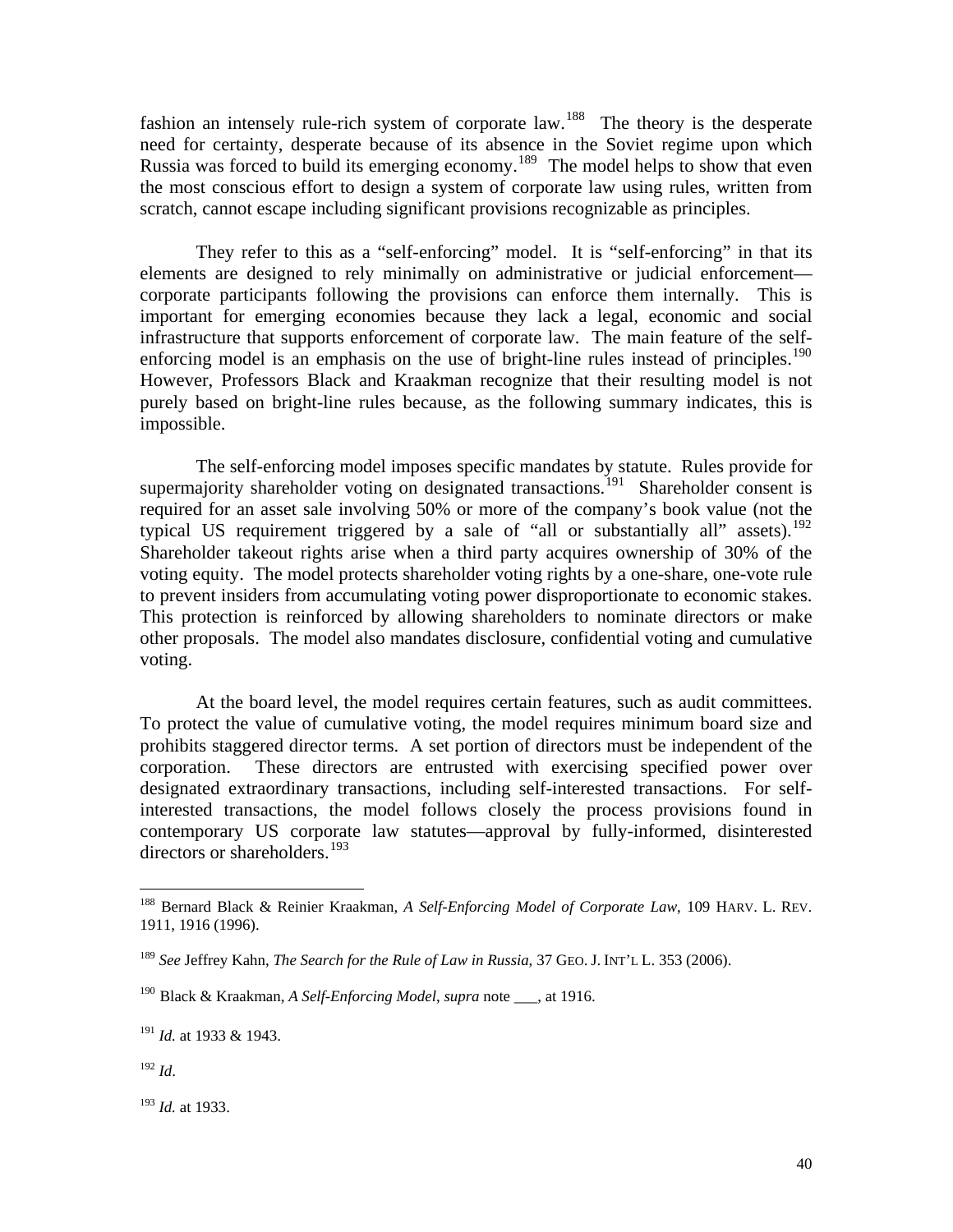While the foregoing examples show maximum use of bright-line rules, numerous other contexts require principles. A good example of the need for principles concerns third-parties. Their rights are protected mostly by contract in the US, but contractual protection may be weak tea in developing economies lacking requisite enforcement  $in$ frastructure.<sup>[194](#page-41-0)</sup> The self-enforcing model restricts corporations from distributing assets to shareholders in derogation of third-party interests through dividends and repurchases. These are permitted only so long as, after the distribution, the corporation can pay its debts when due and assets exceed liabilities.<sup>[195](#page-41-1)</sup> Thus, the model polices both by applying the Model Act-type restrictions, which I earlier called principles-like in contrast to the dense rule-like Delaware provisions.<sup>[196](#page-41-2)</sup>

 In addition to relying upon Model Act-type principles, these distribution restrictions are limited because they police only dividends and repurchases. Corporations are inventive in distributing assets to shareholders using other devices in derogation of third-party rights. To police these, the self-enforcing model relies upon vague general principles found in US fraudulent conveyance law. That is, "a transaction is improper if (i) the company does not receive equivalent value, and (ii) the company fails an assetbased or liquidity-based solvency test after the transaction."[197](#page-41-3) Professors Black and Kraakman recognize that this is a principle not a rule, but note that this is the best that can be done. $198$ 

 Appraisal rights offer another example of the inevitable need for principles. In the Black-Kraakman model, appraisal rights are required and apply to a broader range of transactions than in US corporate law.<sup>[199](#page-41-5)</sup> As in US law, implementation of the appraisal remedy, even when contours are stated with rule-like particularly, requires judicial analysis using principles, including principles of financial valuation.<sup>[200](#page-41-6)</sup> Professors Black and Kraakman appreciate these limitations but find that there is no alternative.<sup>[201](#page-41-7)</sup>

 As a final example, rather than endorse typical US style provisions concerning self-interested transactions, the Black-Kraakman model provides a specific rule that

<span id="page-41-0"></span><sup>194</sup> *Id.* at 1966.

<span id="page-41-1"></span><sup>195</sup> *Id.* at 1969.

<span id="page-41-2"></span><sup>&</sup>lt;sup>196</sup> See supra text accompanying notes  $\qquad$ .

<span id="page-41-3"></span><sup>197</sup> Black & Kraakman, *A Self-Enforcing Model*, *supra* note \_\_\_, at 1969.

<span id="page-41-4"></span><sup>&</sup>lt;sup>198</sup> *Id.* at 1969 ("we can do no better than the vague standard, familiar from fraudulent conveyance law").

<span id="page-41-5"></span><sup>199</sup> *Id.* at 1934.

<span id="page-41-6"></span><sup>&</sup>lt;sup>200</sup> See supra text accompanying notes - .

<span id="page-41-7"></span><sup>201</sup>Black & Kraakman, *A Self-Enforcing Model*, *supra* note \_\_\_, at 1943.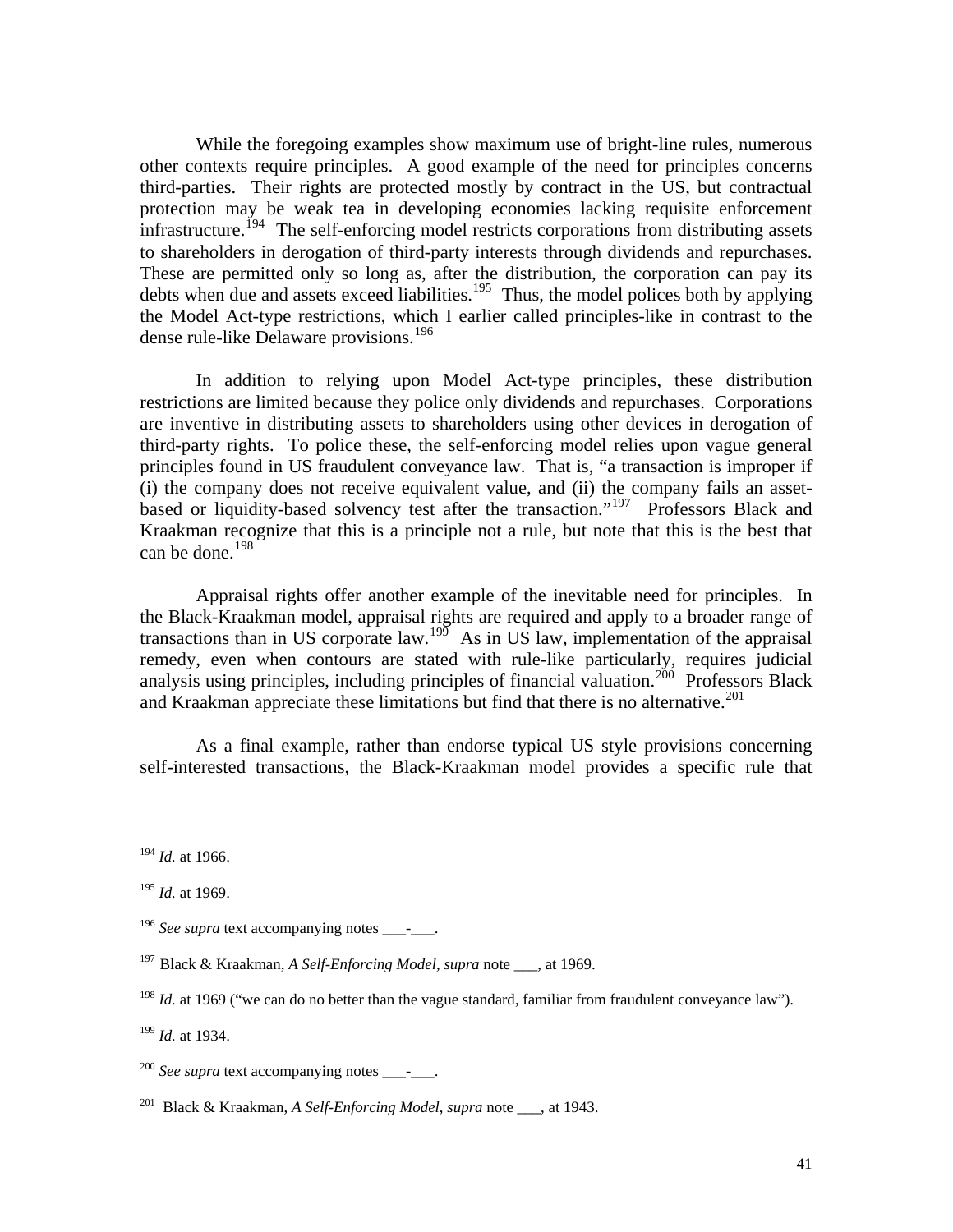independent directors must apply when voting on such transactions.<sup>[202](#page-42-0)</sup> The model favors such a specific directive because it relieves directors from struggling with questions of financial fairness. This is important for developing economies that lack norms that are prevalent in developed countries, where people understand financial fairness in terms of the relationship between price and value.

 Although this achieves the desired rule-like feature, the explanation reflects an important challenge facing the self-enforcing model generally. All provisions depend ultimately on the production of norms, especially a norm of following rules. Without norms, why would anyone follow the rules? Without adherence to rules, how can productive corporate norms form? It is possible that bright-line rules alone can generate compliance norms. But it seems more likely that a system that combines rules with principles will do so.<sup>[203](#page-42-1)</sup>

 Indeed, while Professors Black and Kraakman outline many structural features of corporate law, they do not engage questions ordinarily entangled with fiduciary duties, other than self-interested transactions. Thus, for good reason, their model does not address hostile takeover bids (they are absent or rare in emerging economies). The selfenforcing model does not consider problems that arise under the corporate opportunity doctrine. Adding these features to the model would confirm the need for principles in creating a corporate law from scratch.<sup>[204](#page-42-2)</sup> The scholars rightly opt for the term selfenforcing model rather than rules-based model, for the prescription shows the impossibility of fashioning a corporate law system that can fairly be called rules-based.

 2. Canada and Securities Regulation — Lawmakers in the Canadian province of British Columbia (BC) are more emphatic than Professors Black and Kraakman in announcing that they have drafted a principles-based system of securities regulation. They propose this as an alternative to what they see as a Canadian trend, led by Ontario, to follow the US "rules-based" model. The BC lawmakers contended that their "new approach leaves behind the over-use of detailed and prescriptive rules in favour of an

<span id="page-42-0"></span><sup>&</sup>lt;sup>202</sup> *Id.* (independent directors shall approve an interested transaction "only if the company receives consideration, in exchange for property or services delivered by the company, that is worth no less than the market value of the property or services, and the company pays consideration, in exchange for property or services, that does not exceed the market value of the property or services").

<span id="page-42-1"></span><sup>&</sup>lt;sup>203</sup> Professors Black and Kraakman subsequently examined the forces contributing to the failure of the concurrent mass privatization program Russia undertook, attributing this largely to corruption enabled by insufficient protections against self-dealing by powerful corporate managers. Bernard Black, Reinier Kraakman & Anna Tarassova, *Russian Privatization and Corporate Governance: What Went Wrong?*, 52 STAN. L. REV. 1731 (2000). This is a problem that legal rules are ill-equipped to handle in cultures lacking requisite norms that can be promoted by elaborating principles.

<span id="page-42-2"></span><sup>204</sup> *See also* Rado Bohinc & Stephen M. Bainbridge, *Corporate Governance in Post-Privatized Slovenia*, 49 AM. J. COMP. L. 49 (2001) (account of Slovenia's new corporate law, described as "property-rights based" and using the German co-determination model, without noting anything about the terms "rulesbased" or "principles-based"); Uriel Procaccia, *Crafting a Corporate Code from Scratch*, 17 CARDOZO L. REV. 629 (1996) (account of Israel's new corporate code, described as "market-based" also without using such other terms).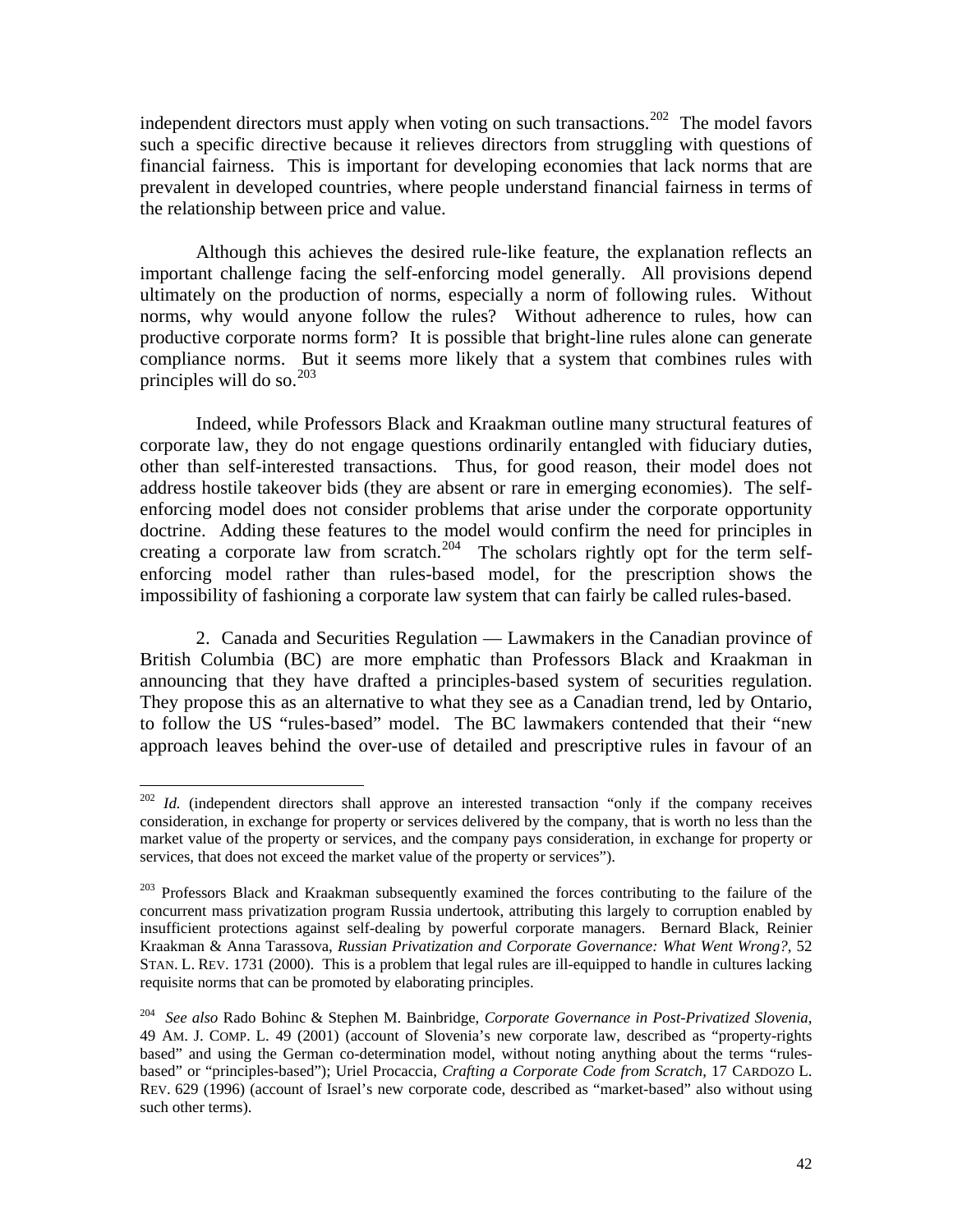outcomes-based approach founded on time-tested principles of investor protection: disclosure to investors and the regulation of dealers and brokers."[205](#page-43-0)

 The proposed BC Act strives to express securities regulation in broad general terms, but many rule-like features appear. In outline, the Act contains 12 parts, each divided into numerous sections and half divided first into multiple divisions then into numerous sub-sections.<sup>[206](#page-43-1)</sup> Examples of provisions falling toward the principles end of the continuum include laws governing market participant conduct. The Act states general prohibitions (no engaging in manipulation, fraud or misrepresentation—as defined elsewhere with greater specificity) and then bans unfair practices (but must define these in a series of specific statements: no unreasonable pressure, no taking advantage of others, and no imposing inequitable terms).

 The Act's definition of "material information" is principles-like, as in the US and elsewhere. The Act defines material information as "information relating to the business, operations or securities of an issuer that would reasonably be expected to significantly affect the value or market price of the issuer or a security of the issuer."<sup>[207](#page-43-2)</sup> The Act uses the term material information 22 times. The Act supplies a different but parallel definition of "significant information" applicable to mutual funds. The Act uses the two terms together in numerous contexts but separately when prescribing prospectus disclosure requirements as between mutual funds and other issuers.<sup>[208](#page-43-3)</sup> Principles alone are insufficient to implement that distinction.

 Several examples of provisions falling toward the rules end of the continuum appear. The Act's definitions section contains tight statements of the terms adviser, affiliate, associate, derivative, insider, market participant (listing 15 different categories of persons), offering and trade. Subsequent sections contain specific definitions of additional terms. The definition of security lists seven categories of instruments. Given historical experience with novel and unanticipated instruments, one wonders whether this definition of security, which in any event is rule-like not principle-like, would be sufficient to cover future circumstances.<sup>[209](#page-43-4)</sup> The effort to define misrepresentation is particularly cumbersome, more nearly evincing attributes of rules than of principles.<sup>[210](#page-43-5)</sup>

<span id="page-43-2"></span><sup>207</sup> *Id*.

 $\overline{a}$ 

<span id="page-43-3"></span><sup>208</sup> BC Securities Bill, *supra* note , Part 4, § 20.

<span id="page-43-4"></span><sup>209</sup> *See SEC v. W.J. Howey Co*., 328 U.S. 293, 298-99 (1946); *see, e.g.,* Shanah D. Glick, Note, *Are Viatical Settlements Securities within the Regulatory Control of the Securities Act of 1933?*, 60 U. CHI. L. REV. 957 (1993).

<span id="page-43-5"></span><sup>210</sup> It is: "(a) in relation to an issuer (i) an untrue statement of material information or significant information, (ii) the failure to disclose material information or significant information that is required to be disclosed, or (iii) the omission of material information or significant information from a statement, if that

<span id="page-43-0"></span><sup>205</sup> British Columbia Securities Commission, *Questions and Answers on New British Columbia Securities Act*, SBC 2004 c. 43, at 1.

<span id="page-43-1"></span><sup>206</sup> *See* British Columbia Securities Act, Bill 38 (2004) Legislative Session: 5th Session, 37th Parliament (not enacted as law) [hereinafter, BC Securities Bill].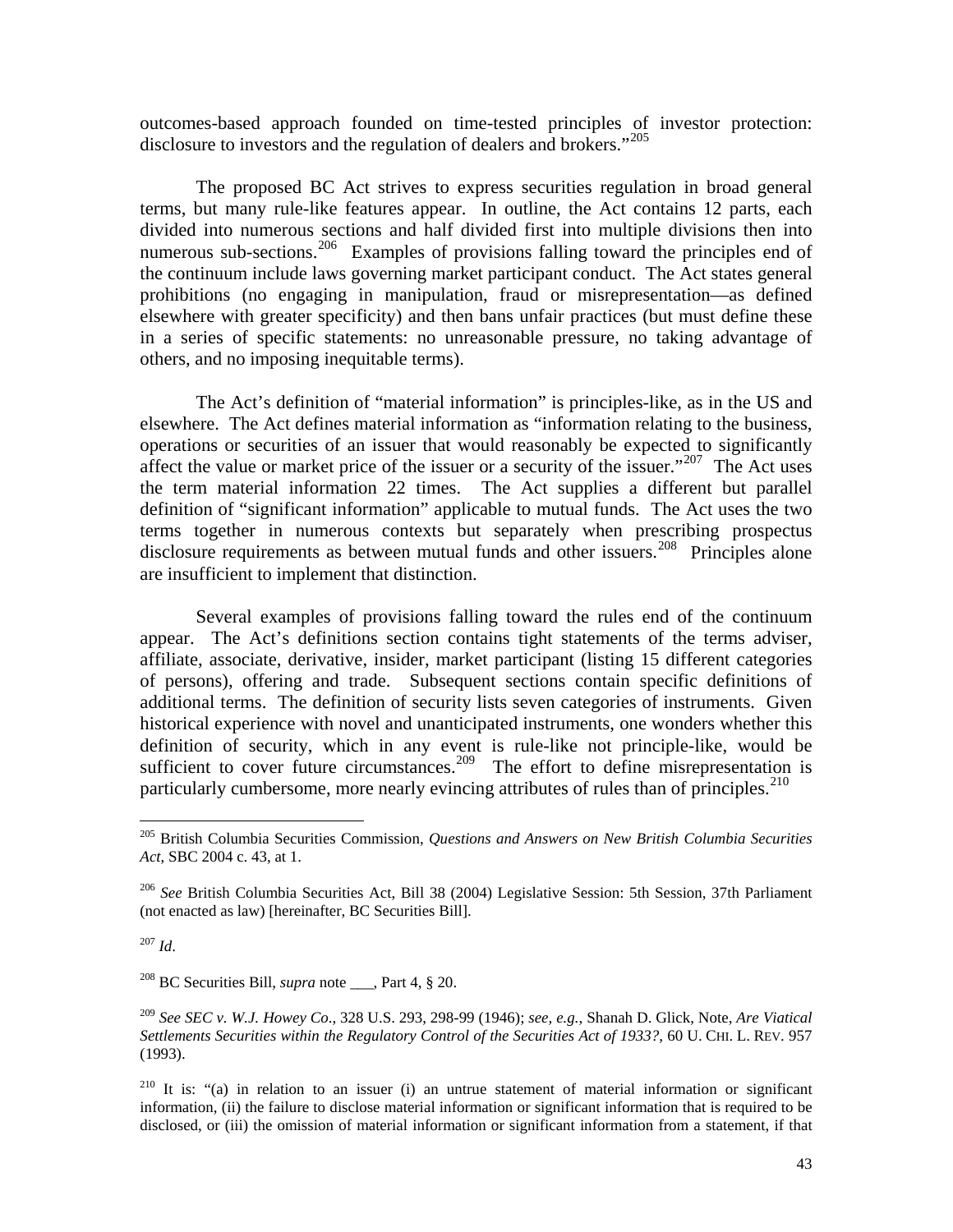All the BC Act's provisions concerning registration and offerings are stated in vague terms, exhibiting principles-like features. Even so, they also contain rules and many rely upon the securities commission to provide additional regulation. Thus registration provisions require registration or else a participant cannot trade or advise (a rule).<sup>[211](#page-44-0)</sup> They must apply for registration (a rule). The securities commission can grant applications conditionally or restrictively (a principle). The offering provisions prohibit offerings absent filing and receiving a receipt for a prospectus (a rule). The prospectus must be "in the required form" (a rule, although the statute does not specify the form, presumably leaving this to the commission, which could use rules, principles or both).<sup>[212](#page-44-1)</sup>

 The Act's insider trading provisions also show effort to articulate pure principles but equally succumb, through pressure for certainty, to rule-like expression. Thus insiders must "within the prescribed time" (a rule) "file a report in the required form" (another rule).<sup>213</sup> The commission, again, is to establish the prescription and The commission, again, is to establish the prescription and requirements. Subsequent insider reports are required under stated circumstances (rules).<sup>[214](#page-44-3)</sup> The law bans insider trading and expressly states that this includes tipping. These provisions require defining the additional term "connected person."<sup>[215](#page-44-4)</sup> This is a dense and complex definition bearing qualities of a rule, not a principle.<sup>[216](#page-44-5)</sup> The stated ban on insider trading is likewise dense, resembling a synthesis of pre-Act case law or enforcement actions—less a rule or a principle and more nearly a summary of prior applications.

information is necessary to prevent the statement from being false or misleading in the circumstances, or (b) in any other circumstance, a statement about something that a reasonable investor would consider important (i) in making a decision to trade a security, or (ii) in relation to a trading or advising relationship with a person, if the statement is untrue or omits information necessary to prevent the statement from being false or misleading in the circumstances." BC Securities Bill, *supra* note \_\_\_,

<span id="page-44-0"></span><sup>211</sup> *Id*. Part 3, § 14.

<span id="page-44-1"></span><sup>212</sup> *Id*. Part 4, § 18.

<span id="page-44-2"></span><sup>213</sup> *Id* Part 4, § 25.

<span id="page-44-3"></span><sup>214</sup> *Id.* Part 4, § 26.

<span id="page-44-4"></span><sup>215</sup> *Id.* Part 4, § 30.

<span id="page-44-5"></span><sup>&</sup>lt;sup>216</sup> *Id.* "Connected person is, in relation to an issuer, (a) an insider, officer, employee, affiliate or associate of the issuer; (b) a person that is making or proposing to make a takeover bid for the securities of the issuer; (c) a person that is proposing to (i) become a party to a reorganization or business combination with the issuer, or (ii) acquire a substantial portion of the property of the issuer; (d) a person engaging in or proposing to engage in any business or professional activity with or on behalf of the issuer or with or on behalf of a person referred to in paragraph (b) or (c); (e) an insider, officer, employee, affiliate or associate of a person referred to in paragraph (b), (c) or (d); (f) a person with inside information, if the information was obtained at a time when the person was a connected person under paragraph (a), (b), (c), (d) or (e), or (g) a person that obtained inside information from another person (i) who, at the time, was a connected person under this definition, including this paragraph, and (ii) whom the person knew or reasonably should have known was a connected person."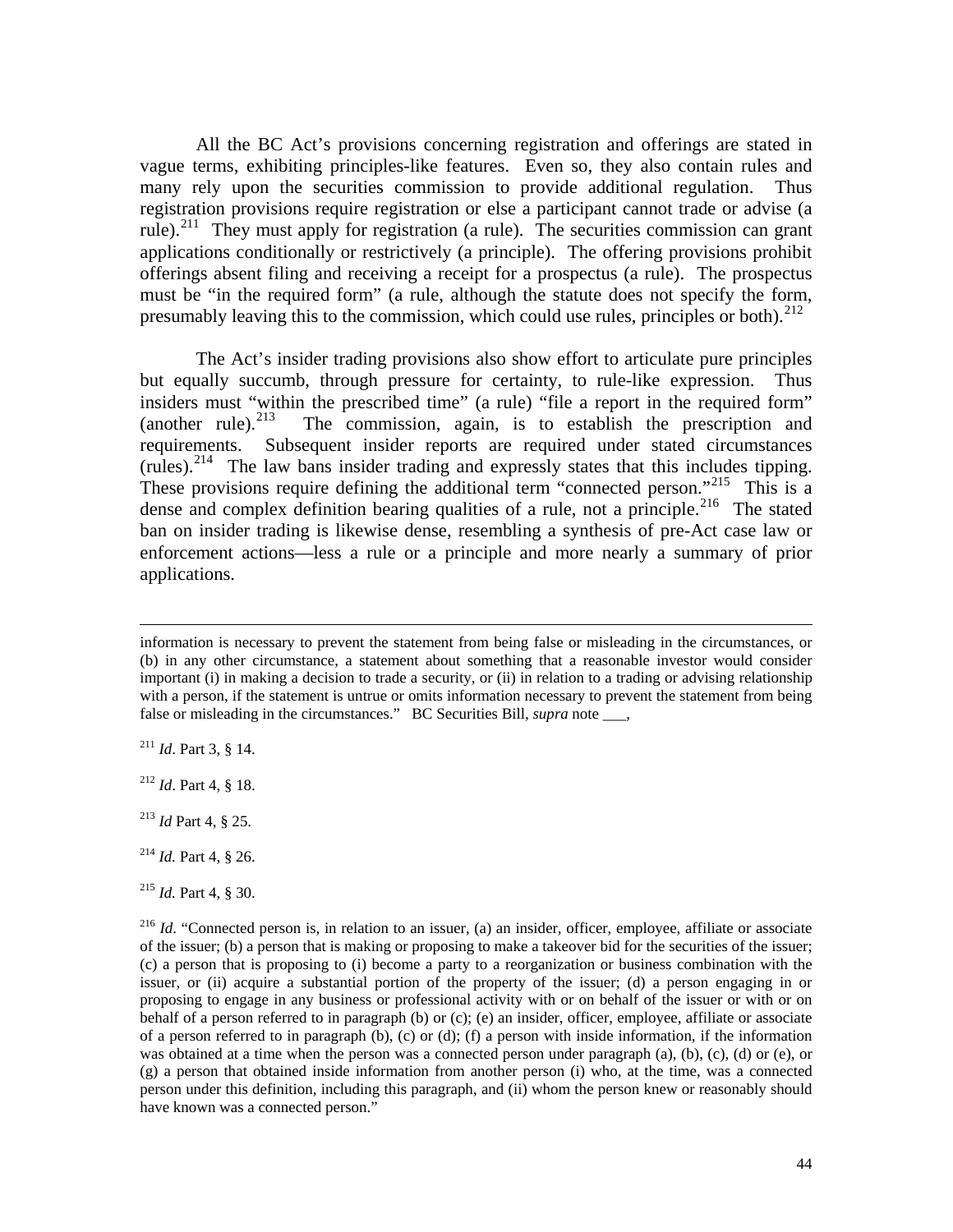So notwithstanding conscious ambitions to create principles-based securities regulation, the BC approach does not quite live up to the billing. True, the Act contains extensive provisions written in principle-like fashion. But it cannot escape providing an express dose of rules, including specific action requirements, concept definitions and efforts at specification associated with rules. It also leaves many details to be written by the securities commission—meaning that the full-blown system of securities regulation likely would have many more rules than appear in the Act. Once applied in practice and allowed to interact, moreover, the result will be more rules yet and a systemic character that defies classification using the binary terminology of rules-based or principles-based.

 3. United States and Accounting — The Congress and the SEC have adopted the rhetoric of principles-based systems as well. The Sarbanes-Oxley Act directed the SEC to conduct a "study on the adoption by the US financial reporting system of a principles-based accounting system."<sup>[217](#page-45-0)</sup> This directive implicitly suggests that the current US accounting system is "rules-based," a mistaken but widely-shared belief. $^{218}$  $^{218}$  $^{218}$ 

 In its study, the SEC identified the typical trade-offs of rules versus principles. It then came down squarely on the side of promoting a principles-based system, although it dubbed it an *objectives-oriented* approach. Consistent with conceptions outlined in Part I of this Article, the SEC observed that accounting provisions reside along a continuum according to their "degrees of specificity," "ranging from the abstract, at one end, to the very specific at the other."[219](#page-45-2) The SEC also denominated a class of principles-only provisions, defined as "high-level [provisions] with little if any operational guidance."<sup>220</sup> The classic example of the latter is the concept of a reasonable speed in driving regulations. Such "principle-only" provisions require exercising judgment without a reliable framework for doing so—and risk ad hoc enforcement arbitrariness.

 The SEC minted and endorsed the concept of an "objectives-oriented" approach to assert that resulting provisions would "land solidly between the two ends of this spectrum."<sup>[221](#page-45-4)</sup> Falling in line with contemporary global vocabulary, the SEC opined that an objectives-orientation would best be achieved using "principles-based" provisions.

 The SEC explains that, in contrast to rules-based systems, a principles-based system uses concise statements of principle with the related objectives incorporated as an integral part. Ideally, its provisions contain no or few exceptions, a modicum of guidance, and no bright-line tests and they are derived from an underlying coherent conceptual framework.<sup>[222](#page-45-5)</sup> Systems with these attributes are objectives-oriented because:

<span id="page-45-3"></span><sup>220</sup> *Id*.

- <span id="page-45-4"></span><sup>221</sup> *Id.*
- <span id="page-45-5"></span> $^{222}$  *Id.*

<span id="page-45-0"></span> $2^{217}$  Sarbanes-Oxley Act, § 108(d), 15 U.S.C. § 7266.

<span id="page-45-1"></span><sup>218</sup> *See supra* note 1 (citing sources).

<span id="page-45-2"></span><sup>&</sup>lt;sup>219</sup> SEC, SOX 108 Study, *supra* note  $\qquad$ .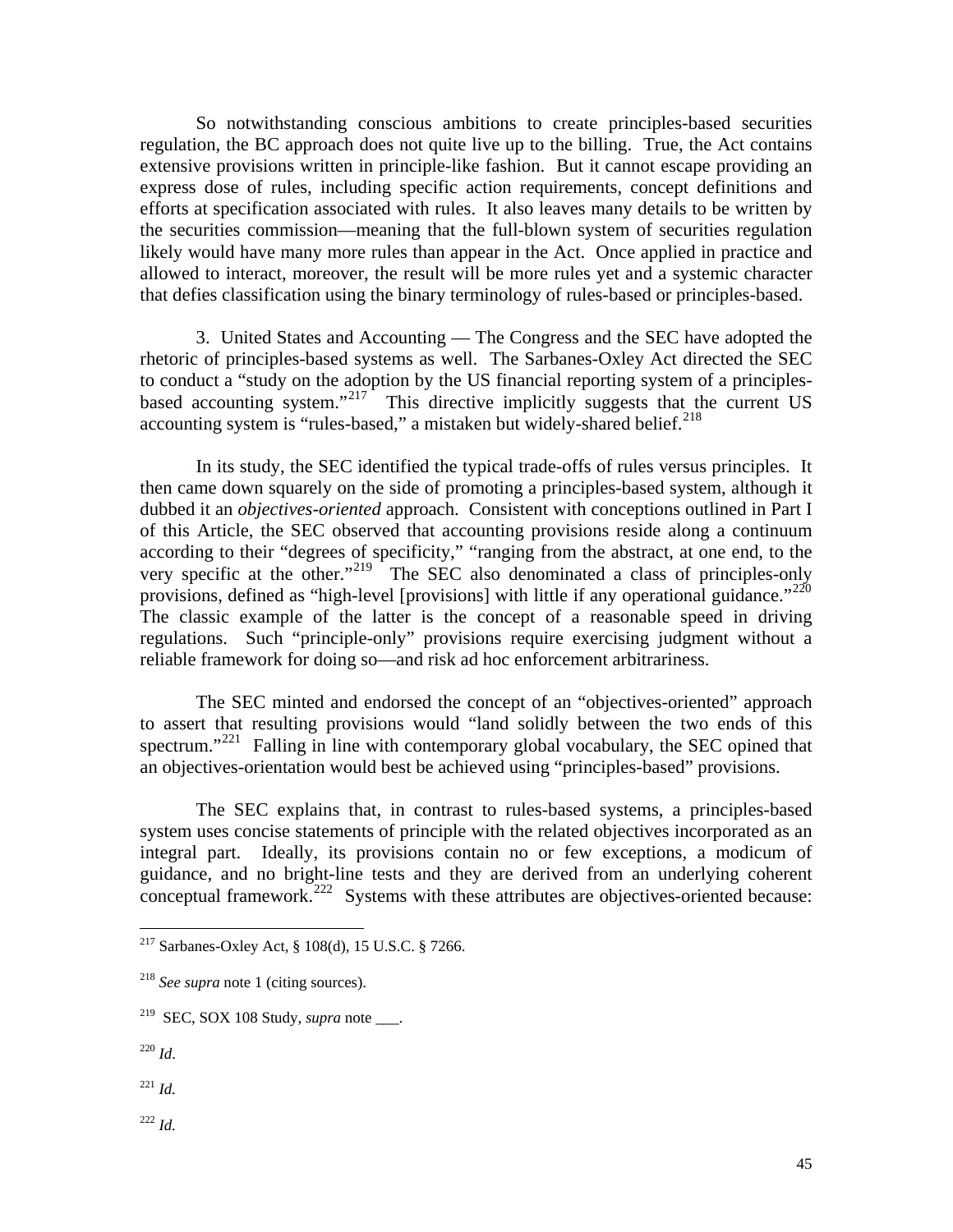application entails fulfilling the objective and so minimizes strategic evasion; articulation entails coherence across the regulatory terrain; it eschews exceptions that produce inconsistencies; and it omits bright-lines that lead to different regulatory consequences for slightly different fact patterns.<sup>[223](#page-46-0)</sup>

 Although the SEC position is superficially appealing and forceful, some perspective is in order. As a background matter, there was an apparent dichotomy between complying with GAAP and providing a fair financial presentation.<sup>[224](#page-46-1)</sup> With some fanfare, the SEC addressed this possible dichotomy after Enron Corp. imploded by saying that if complying with GAAP does not produce a fair presentation, then compliance with GAAP is subordinated to promoting a fair presentation.<sup>[225](#page-46-2)</sup> In such cases, GAAP must be overridden. However, this stance threatened the existing financial reporting system, which for decades had assumed that complying with GAAP would yield a fair presentation. $226$ 

 If too rule-bound, compliance with the GAAP rule-book would impair the possibility of meeting the fairly-presents principle. A crisis loomed: if the widely-held assumption of US GAAP as rules-excessive was accurate, then it had to be reinvented *post haste*. True, it might be possible to rehabilitate the relationship between GAAP and fair presentation through techniques such as presumptions or qualifications or scope limitations. But at a broad level, if complying with rule-bound GAAP meant absence of

<span id="page-46-0"></span><sup>223</sup> *Id.*

<span id="page-46-1"></span><sup>224</sup> *See United States v. Simon*, 425 F.2d 796 (2nd Cir. 1969) (Friendly, J.), *cert. denied*, 397 U.S. 1006 (1970); James D. Cox, *Reforming the Culture of Financial Reporting: The PCAOB and the Metrics for Accounting Measurements*, 81 WASH. U. L. Q. 301, 319-20 (2003) (discussing *Simon* in current context).

<span id="page-46-2"></span><sup>&</sup>lt;sup>225</sup> SEC, SOX 108 STUDY, *supra* note \_\_\_; *see also* SEC, CERTIFICATION OF DISCLOSURE IN COMPANIES' QUARTERLY AND ANNUAL REPORTS, RELEASE NO. 33-8124 (Aug. 28, 2002) (auditors' certification is not limited to whether financial statements conform to GAAP); *see also* Floyd Norris, *An Old Case Is Returning to Haunt Auditors*, N.Y. TIMES, Mar. 1, 2002, at C1 (noting how the SEC Chairman has been touting *Simon*, *supra*).

<span id="page-46-3"></span> $^{226}$  Early in its history, the SEC took the position that compliance with GAAP is not a defense to allegations of inadequate disclosure. *See In re Associated Gas & Elec. Co*. 11 SEC 975 (1942). Some cases from the 1970s, in addition to *United States v. Simon*, *supra*, did so as well. *E.g.*, *Herzfeld v. Laventhol, Krekstein, Horwath & Horwath*, 378 F. Supp. 112 (S.D.N.Y. 1974), *aff'd in part, rev'd in part on other grounds*, 540 F.2d 27 (2d Cir. 1976); *McLean v. Alexander*, 420 F. Supp. 1057 (D. Del. 1976), *rev'd on other grounds*, 599 F.2d 1190 ( $3<sup>rd</sup>$  Cir. 1979). These cases were cited with moderate frequency in the latter 1970s and early 1980s but then fell into desuetude. Case law thereafter suggested that compliance with GAAP discharged one's obligations in financial reporting. *E.g*., *SEC v. Price Waterhouse*, 797 F. Supp. 1217, 1225 (S.D.N.Y. 1992). The old line of cases has been revived in the post-Enron era. *See In re Global Crossing, Ltd. Sec. Litig.,* 322 F. Supp. 2d 319 (S.D.N.Y. 2004). An alternative means of imposing liability despite compliance with GAAP invokes an SEC rule that requires financial statements to include any information in addition to that expressly required necessary to avoid misleading. *See* Exchange Act Rule 12b-20; *SEC v. Caserta* 75 F. Supp. 2d 79 (S.D.N.Y. 1999).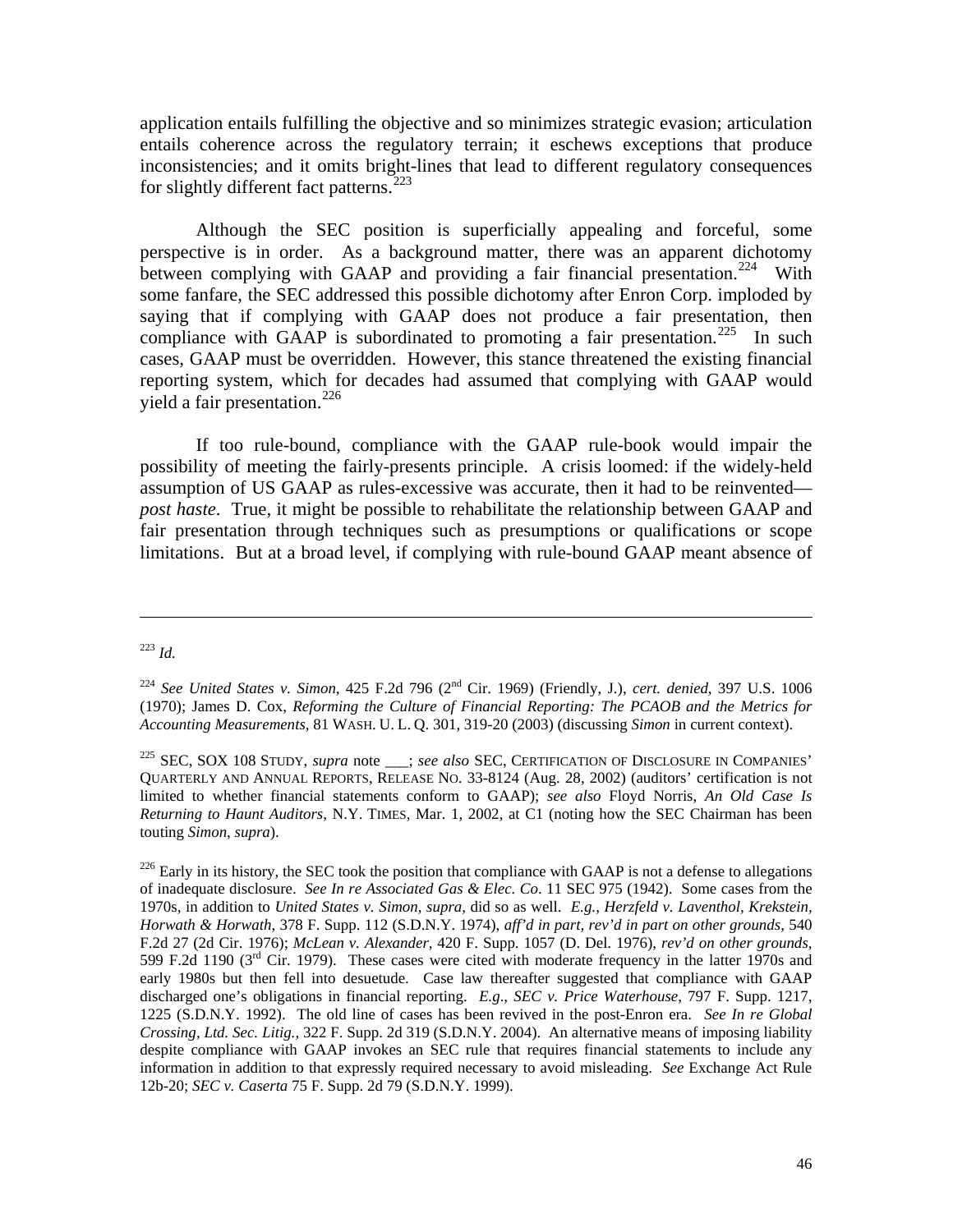a fair presentation and fair presentation is privileged, then GAAP can become functionally irrelevant.

 Rhetoric notwithstanding, the assumption of GAAP's rule-bound nature was false. The SEC found that existing US GAAP is a combination of rules and principles. While expressing a modest appreciation for the principles end of the spectrum, the SEC declared the existing mixture to be substantially effective, and re-labeled it an objectivesoriented system. The SEC concluded that, under such a system, there should be limited need to use GAAP overrides. Complying with objectives-based GAAP yields financial statements that are fairly presented. This conclusion thus resolved what otherwise loomed as a crisis: that US GAAP would have to be scrapped if it could not satisfy the fair presentation principle.

 The SEC's elaborate study of the rules-principles dichotomy shows the dichotomy's falsity. The SEC ultimately concluded that US GAAP is a mixture of principles and rules and, despite a modest gesture encouraging greater use of principles when possible, designates neither as inherently superior. Instead, it embraces what it believes to be a hybrid, which it calls an "objectives-oriented" system. It boils down to a different name for the prevailing variety of rules and principles, all intended to promote financial statements that "fairly present" financial condition and performance.

 This resolution of the false dichotomy is correct and suggests that the struggle was more cathartic than substantive. The issue is not whether a rules-based system or a principles-based system is superior (since they probably do not exist). It is whether, for a given situation, a rule or principle is superior. That depends, in turn, on the factors commonly identified as trade-offs (such as certainty versus context) and on how rules and principles are applied and how they interact. The ideal form varies across subject matters within a system—in corporate law, securities regulation and accounting. The question is indeed one of objectives.

#### III. THEORIES AND IMPLICATIONS OF THE RHETORIC

 Many countries around the world—plus Delaware judges and their apologists in corporate law, British Columbia in securities regulation and even Congress and the SEC when addressing accounting—are invoking the terminology of principles-based systems. The foregoing discussion counsels skepticism about whether such systems are possible, let alone desirable. At best, it may be possible, within the universe of rules and principles, to weight a system heavily towards principles (or rules). Why leaders appeal to this characterization is a curiosity that the following discussion explores. It considers three possibilities summarized in the Introduction: the regulatory, ethical and political hypotheses.

# A. *Regulatory*

 A possible explanation for widespread talk of principles-based systems is to support regulatory resistance to otherwise powerful forces generating rules. In many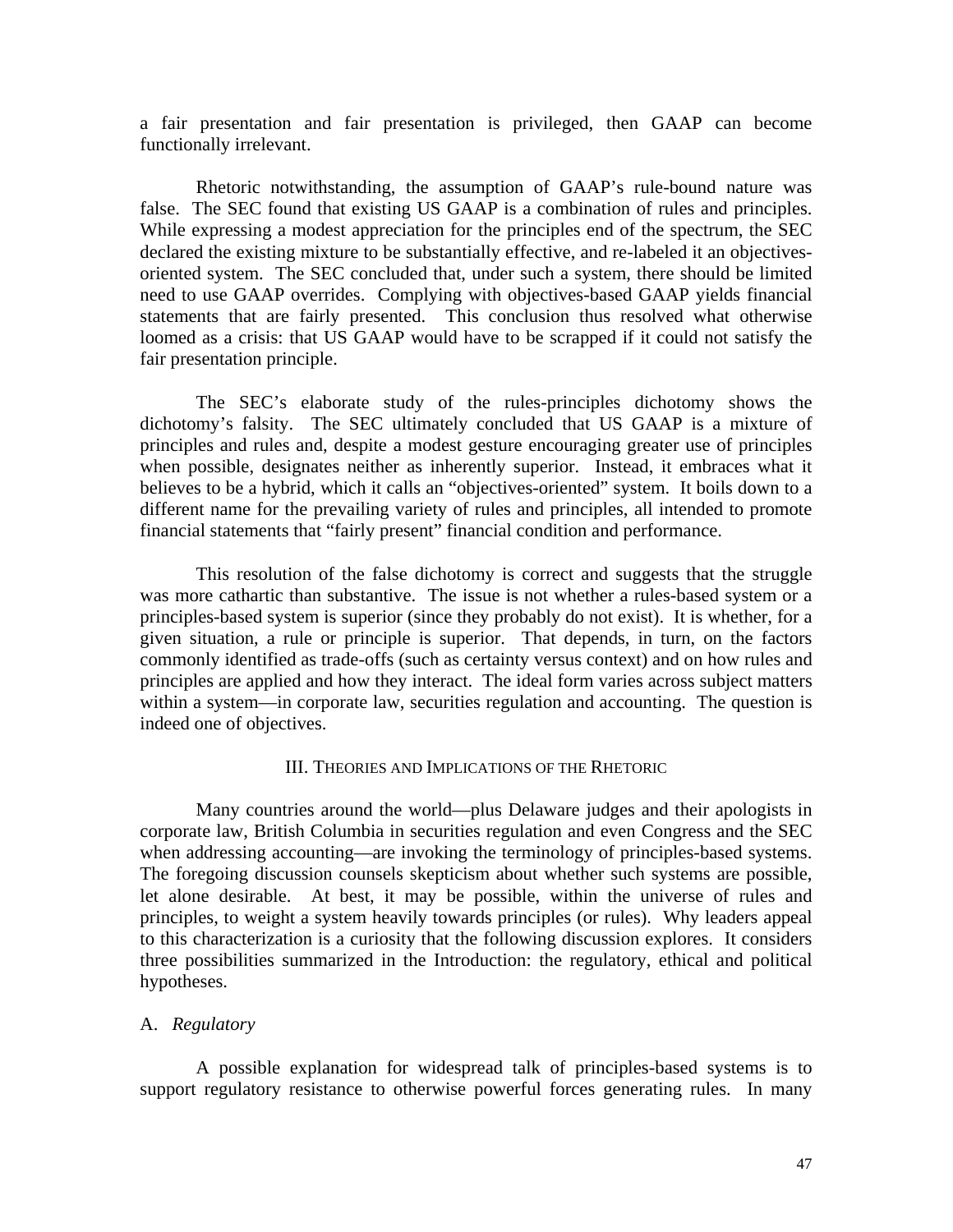contexts in recent years, the trend has been towards rules and away from principles. $227$ Offsetting these trends by emphasizing principles can promote more cautious compliance attitudes among regulated actors.

 1. Trends Favoring Rules — Five trends favoring rules can be identified. First, people seek certainty, especially in financial markets. Risk-assessment tools increasingly enable defining and measuring a range of risks, from interest and currency rate fluctuations and commodity price changes to political and weather hazards.<sup>[228](#page-48-1)</sup> This ability to measure such a variety of risks stokes an appetite to measure regulatory and enforcement risk too. The perceived certainty that accompanies rules compared to principles leads to demand for rules.

 Second, the "new governance" paradigm within administrative law envisions regulators and compliers increasingly participating together in promulgation exercises.<sup>[229](#page-48-2)</sup> The administrative state has evolved into one of open government, collaborative governance, and extensive private standard setting.<sup>[230](#page-48-3)</sup> In such regulatory negotiations, it is not surprising that resulting articulations would be less vague, with constituents asserting needs for qualifications, exceptions and other features of rules.<sup>[231](#page-48-4)</sup> When the process increases the prospect of regulatory capture, the probability of producing more rules than principles arises.

 A third factor driving rules-proliferation is the ascendancy of "interpretive textualism." This refers to the practice of emphasizing literal expressions, especially by judges, when interpreting statutory or regulatory language. It resists infusing those materials with penumbral principles.<sup>[232](#page-48-5)</sup> Legislators and regulators may respond with increasing care and attention to selected words, entailing a quest to squeeze out vagueness when drafting that yields rules. This can, in turn, become a part of legal culture and lead practitioners to follow suit.<sup>[233](#page-48-6)</sup>

 $\overline{a}$ 

<span id="page-48-5"></span><sup>232</sup> *See* Caleb Nelson, *What is Textulaism*?, 91 VA. L. REV. 347 (2005).

<span id="page-48-6"></span><sup>233</sup> *See* Richard Lavoie, *Subverting the Rule of Law: The Judiciary's Role in Fostering Unethical Behavior*, 75 COLO. L. REV. 115 (2004).

<span id="page-48-0"></span><sup>227</sup> *See*, *e.g*., Joseph P. Liu, *Regulatory Copyright*, 83 N.C.L. REV. 87 (2004); Gregory E. Maggs, *Karl Llewellyn's Fading Imprint on the Jurisprudence of the Uniform Commercial Code*, 71 U. COLO. L. REV. 541, 564-72 (2000); William W. Bratton, *Venture Capital on the Downside: Preferred Stock and Corporate Control*, 100 MICH. L. REV. 891, 933-34 (2002).

<span id="page-48-1"></span><sup>228</sup> *See*, *e.g*., JEAN TIROLE, THE THEORY OF CORPORATE FINANCE (2006).

<span id="page-48-2"></span><sup>229</sup> *See e.g*., Jody Freeman, *The Private Role in Public Governance*, 75 NYU L. REV. 543 (2000); Jody Freeman, *Collaborative Governance in the Administrative State*, 45 UCLA L. REV. 1 (1997); *see also* Paul R. Verkuil, *Public Law Limitations on Privatization of Government Functions*, 84 N.C. L. Rev. 397 (2006).

<span id="page-48-3"></span><sup>230</sup> *See* JAY A. SIGLER & JOSEPH E. MURPHY. INTERACTIVE CORPORATE COMPLIANCE (1988); IAN AYRES & JOHN BRAITHWAITE, RESPONSIVE REGULATION: TRANSCENDING THE DEREGULATION DEBATE (1992).

<span id="page-48-4"></span><sup>231</sup> *E.g*., NASD Manual; Securities Act Rule 175 and Exchange Act Rule 3b-6; Private Securities Litigation Reform Act of 1995, 15 U.S.C. § 77z-2 (§27A of the 1933 Act) and 15 U.S.C. § 78u-5(c) (§21E of the 1934 Act).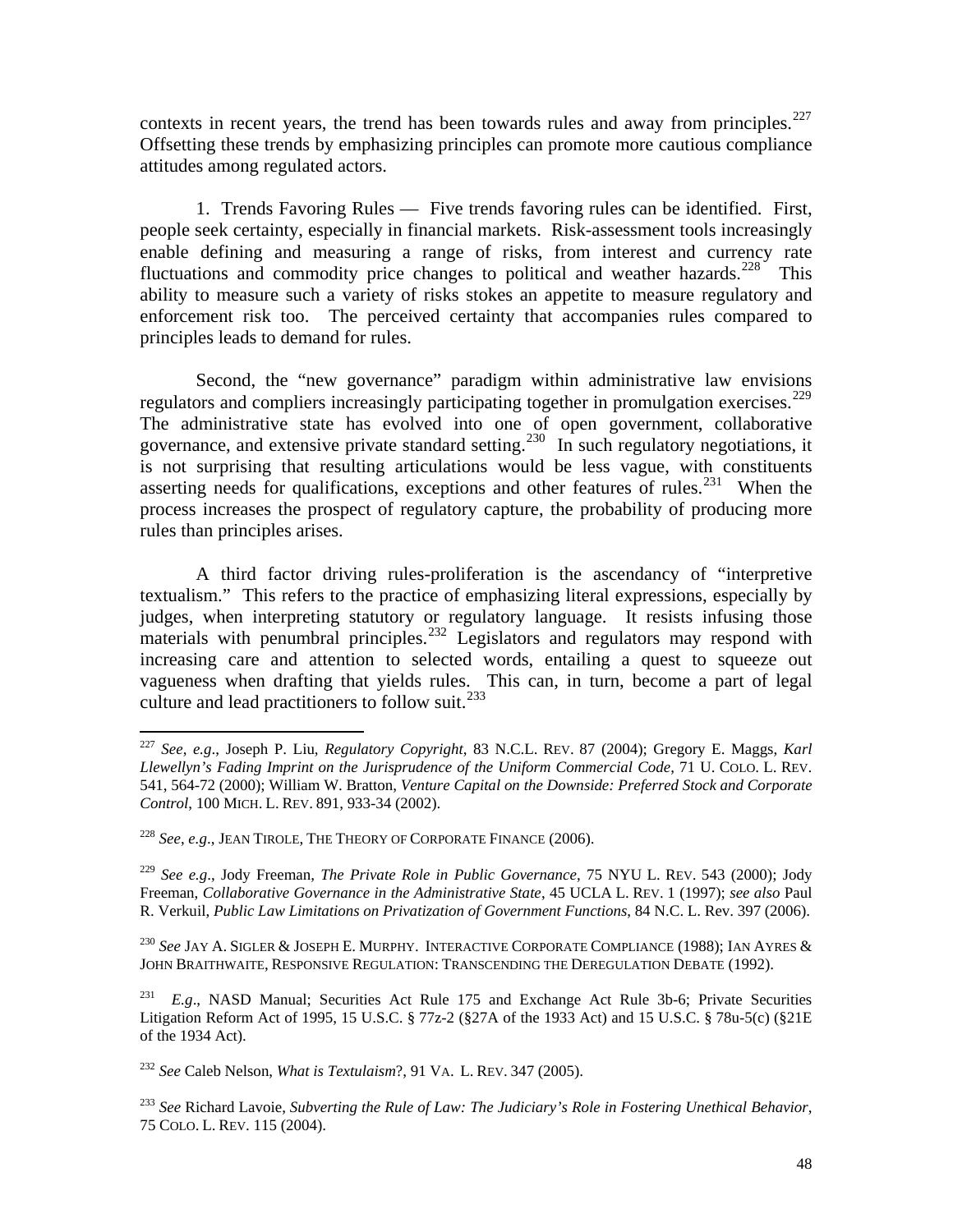Fourth, increasing specialization and fragmentation create incentives among proprietors and professionals to claim expertise and regulators to claim turf.<sup>[234](#page-49-0)</sup> The value of rents that such groups can claim is greater when specialized rules govern rather than broad general principles. Such specialization and fragmentation arise in securities markets because old-fashioned industrial issuers differ markedly from mutual funds and these both differ from hedge funds; common stock and straight-debt differ markedly from preferred stock, call or put options, asset-backed debt, strips, and derivatives. Rules result.

 Fifth, professional advisors participating in transactions demand rules, not principles. Sometimes they need support from specific rulebooks to cite when encouraging clients to take conservative or prudential approaches.<sup>[235](#page-49-1)</sup> Litigation risk bolsters this demand, especially evident in accounting, where auditors demand rules rather than principles.<sup>[236](#page-49-2)</sup> Across all settings where risks and pressures of rent-seeking are high—whether for those seeking clean audit letters, legal opinions or no-action letters— rules that limit or eliminate discretion help to deflect such appeals.<sup>[237](#page-49-3)</sup>

 2. A Need for Principles — These impressive forces may generate more complex and technical rules than is ideal with such volume that weakens the weight or vividness of associated principles. When more rules are produced and fewer or weaker principles are available to mediate them, the traditionally accepted trade-offs between rules and principles may be upset and the benefits of their iterative relationship impaired. An excess of rules makes it easier to treat rules as blueprints to achieve absurd results. A useful response to excessive rule production is a regulatory emphasis on principles, in fact and in rhetoric. This inclination provides a plausible explanation for prevailing inclinations to celebrate "principles-based systems" of law or accounting.

 In this view, a "principles-based system" has a broad regulatory enforcement power able to police not just compliance with specific rules but fulfillment of broad

<span id="page-49-0"></span> $234$  Illustrative are debates concerning derivatives regulation among the SEC, the Commodities Futures Trading Commission (CFTC), and the International Swap Dealers Association (ISDA). *See* Frank Partnoy, *The Shifting Contours of Global Derivatives Regulation*, 22 U. PA. J. INT'L ECON. L. 421 (2001).

<span id="page-49-1"></span><sup>235</sup> *See* Bratton, *Rules Versus Principles*, *supra* note \_\_\_; Michael Gibbins, Steve Salterio & Alan Webb, *Evidence About Auditor-Client Management Negotiation Concerning Clients' Financial Reporting*, 39 J. ACCT. RES. 434 (2001); *but see* Donald C. Langevoort, *Technological Evolution and the Devolution of Corporate Financial Reporting*, 46 WM. & MARY L. REV. 1, 17 (2004) ("as the accounting norms themselves became more complicated and subjective, the ability to confidently say 'no' to a client diminished").

<span id="page-49-2"></span><sup>236</sup> *See, e.g,* George J. Benston, *Public (U.S.) Compared to Private (U.K.) Regulation of Corporate Financial Disclosure*, 51 ACCT. REV. 483 (1976); Stephen A. Zeff, *A Perspective on the U.S. Public/Private Sector Approach to the Regulation of Financial Reporting*, 9 ACCT. HORIZONS 52 (1995).

<span id="page-49-3"></span><sup>237</sup> *See* Stewart E. Sterk, *Information Production and Rent-Seeking in Law School Administration: Rules and Discretion*, 83 BU L. REV. 1141 (2003).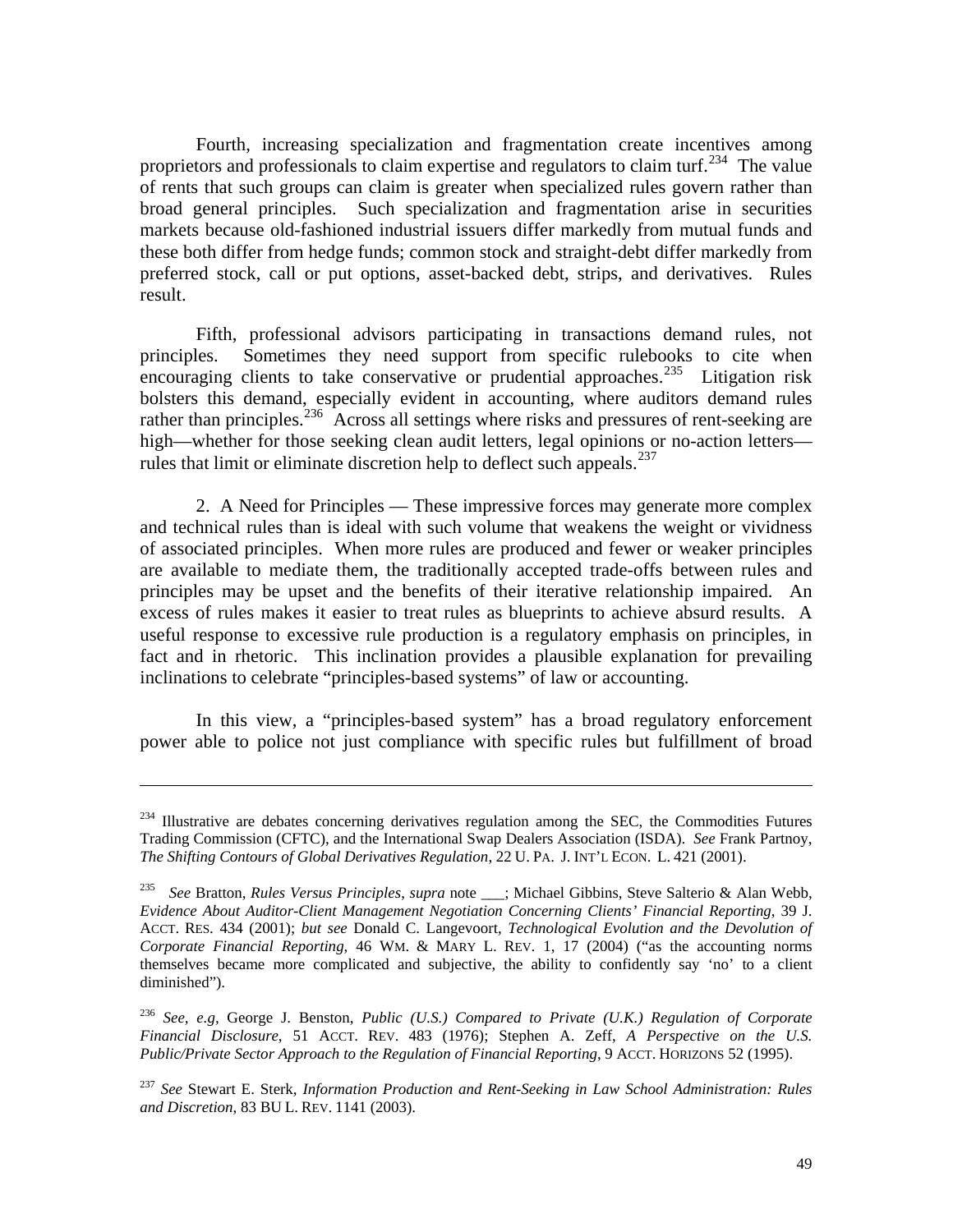general principles. It does so by equipping regulatory agencies that combine rule-making authority with enforcement power to emphasize principles rather than rules to bolster their enforcement arsenals.<sup>[238](#page-50-0)</sup> This capability can elicit greater cautiousness among regulated actors and, by making this vivid, reduce temptation to exploit rules when doing so produces absurd results.

 To illustrate, compare the rules-heavy self-enforcing model of corporate law with the principles-rich British Columbia securities regulation proposal and principles-encouraging SEC study on US GAAP.<sup>[239](#page-50-1)</sup> The self-enforcing model is designed to minimize the role of external enforcement in favor of internal enforcement. To that end, it relies as much as possible on rules. The British Columbia proposal and SEC study reflect the opposite appetite. They favor principles. That approach takes seriously the possibility of expansive external enforcement powers based on those principles.

 Regulators periodically rely on principles in their enforcement arsenal to address discrete bouts of deviance in which rules either do not exist or are not clearly applicable.<sup>[240](#page-50-2)</sup> For example, the SEC used principles to launch its campaign against insider trading in the mid-1980s.<sup>[241](#page-50-3)</sup> It did so to address plagues associated with junk bonds in the early 1990s and, along with states attorney general, research analysts and mutual fund market timing in the early  $2000s<sup>242</sup>$  $2000s<sup>242</sup>$  $2000s<sup>242</sup>$  It used principles in enforcement to address novel problems arising from technological innovation and political change at the dawns of the Internet<sup>[243](#page-50-5)</sup> and globalization.<sup>[244](#page-50-6)</sup>

 These examples of principles-based enforcement support the regulatory hypothesis as an enforcement-expanding device, but simultaneously show a descriptive weakness in this hypothesis to explain the recent rise of principles-based vocabulary: they

 $\overline{a}$ 

<span id="page-50-2"></span><sup>240</sup> *See* William R. McLucas, J. Lynn Taylor, & Susan A. Mathews, *A Practitioner's Guide to the SEC's Investigative and Enforcement Process*, 70 TEMP. L. REV. 53 at n.74 (1997).

<span id="page-50-3"></span> $241$  *See supra* text accompanying notes  $\qquad$ .

<span id="page-50-4"></span>242 Renee M. Jones, *Dynamic Federalism: Competition, Cooperation and Securities Enforcement*, 11 CONN. INS. L. J. 107 (2004).

<span id="page-50-5"></span><sup>243</sup> *E.g.*, *SEC v. Spencer*, SEC Lit. Rel. No. 14,856 (Mar. 29, 1996) (Internet solicitation of investors promising 50% returns); *SEC v. Frye*, SEC Lit. Rel. No. 14,720 (Nov. 15, 1995) (Internet solicitation of investor promising risk-free profits); *SEC v. Odulo*, SEC Lit. Rel. Nos. 14,591 (Aug. 7, 1995), and 14,616 (Aug. 24, 1995) (Internet solicitation promising 20% return).

<span id="page-50-6"></span><sup>244</sup> *See In re Candies, Inc*., Sec. Act Rel. No. 7,263 (Feb. 21, 1996) (cease-and-desist proceeding against law firm assisting in scheme to violate registration requirements by distributing abroad unregistered stock that was promptly resold into US); *SEC v. Scorpion Technologies, Inc*., SEC Lit. Rel. No. 14,814 (Feb. 9, 1996) (injunction to stop illegal Regulation S offering of stock in 20 countries).

<span id="page-50-0"></span><sup>238</sup> *See* ROBERTA KARMEL, REGULATION BY PROSECUTION (1982); David L. Shapiro, *The Choice of Rulemaking or Adjudication in the Development of Agency Policy*, 78 HARV. L. REV. 921 (1965); Lon L. Fuller, *The Forms and Limits of Adjudication*, 92 HARV. L. REV. 353 (1978).

<span id="page-50-1"></span><sup>&</sup>lt;sup>239</sup> *See supra* text accompanying notes \_\_\_\_\_\_.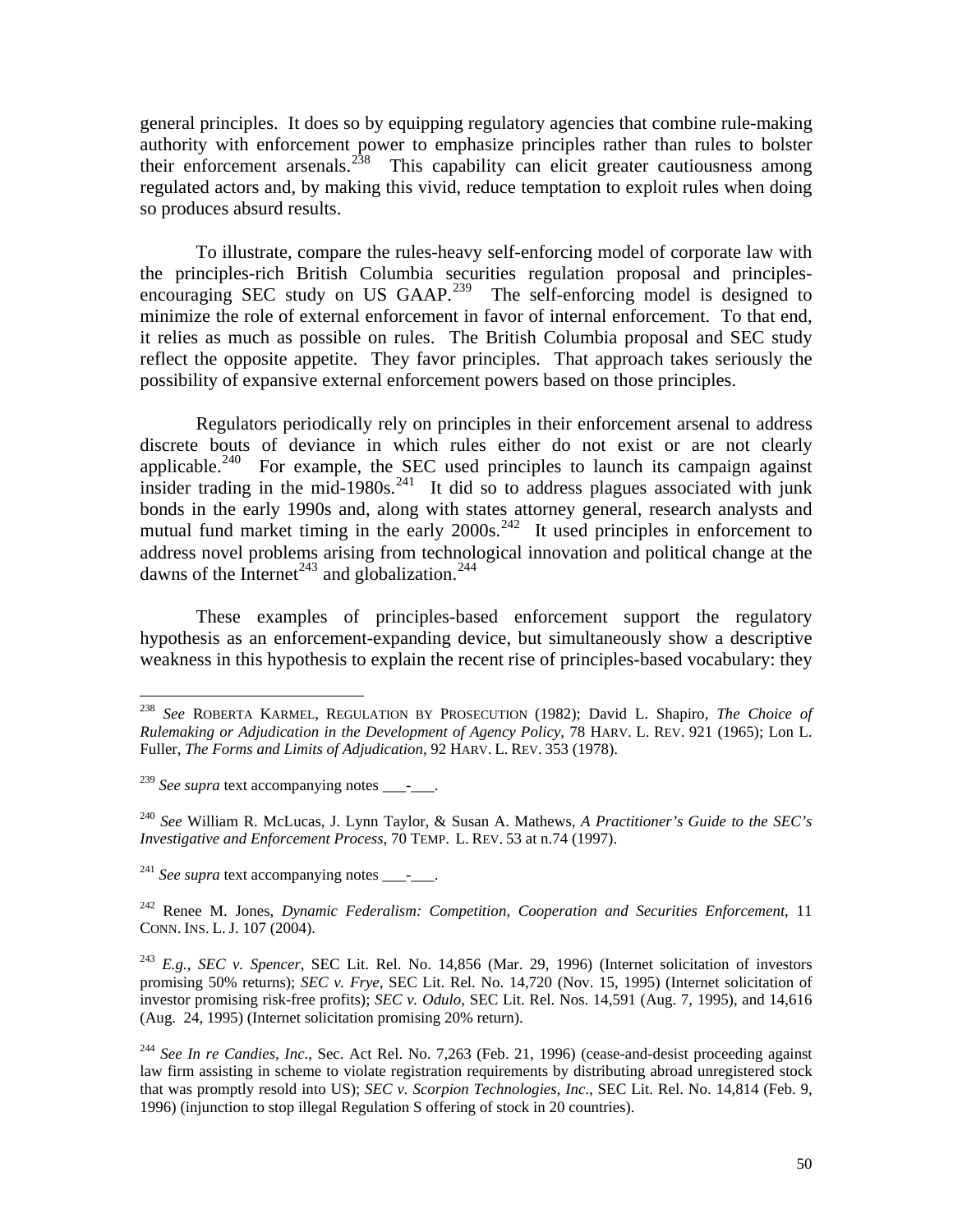show that such discretionary enforcement always exists as an option. A difference may be how, in the given examples, deviance was isolated and not closely connected to extant rules. In contrast, the Enron era created a perception that too many rules bred pervasive "creative compliance"—technical adherence to rules but lacking fidelity to their spirit.<sup>245</sup> As an example, people could design deals that met clearly applicable accounting rules expressed in numerical thresholds, such as 3% or 50%, despite absurd results that impaired the principle of fair presentation.<sup>[246](#page-51-1)</sup>

 However, the regulatory hypothesis faces other weaknesses as a descriptive matter. First, the rhetoric about "principles-based systems" is stronger than a mere shift in regulatory strategy. It does not speak to a balance between rules and principles but pronounces the emphatic superiority of principles. Second, while the explanation may appear plausible for the SEC and British Columbia, it carries little credibility in the case of Delaware, which is notoriously reluctant to impose liability on directors of its corporations.[247](#page-51-2)

 Third, regulators responded to the recent debacles with new rules as well as new principles and rhetoric. For example, in response to the Enron chairman Ken Lay's disingenuous defense that he did not know the details of Enron's financial statements, the Sarbanes-Oxley Act prescribed a rule that corporate officers must certify that they know the details of financial statements;<sup>[248](#page-51-3)</sup> and in response to the era's widespread accounting shenanigans, the SEC adopted rules to police the use of non-GAAP financial measures and off-balance sheet financing arrangements.<sup>[249](#page-51-4)</sup>

<span id="page-51-0"></span><sup>245</sup> *See* Doreen McBarnet & Christopher Whelan, *The Elusive Spirit of the Law: Formalism and the Struggle for Legal Control*, 54 MOD. L. REV. 848 (1991).

<span id="page-51-1"></span><sup>246</sup> *Cf*. *Lincoln Savings & Loan Ass'n v. Wall*, 743 F. Supp. 901, 913 & 920 (D.D.C.) (Sporkin, D.J.) ("an accountant must not blindly apply accounting conventions without reviewing the transaction to determine whether it makes any economic sense and without first finding that the transaction is realistic and has economic substance that would justify the booking of the transaction that occurred;" "It seems that the accounting firm was more concerned with attempts of conscientious regulators to deal with the savings and loans industry's severe crisis than the 'creative accounting' of its 'high flying" client'."). My example is hypothetical, certainly not based on Enron, which flatly violated such rules. *See* Bratton, *Rules Versus Principles*, *supra* note \_\_\_, at 1041.

<span id="page-51-2"></span><sup>247</sup> *See* Black, Cheffins & Klausner, *Outside Director Liability*, *supra* note \_\_\_.

<span id="page-51-3"></span><sup>248</sup> *See* Sarbanes-Oxley Act, §§ 302(a) & 906, 18 U.S.C. § 1350; *see* SEC, CERTIFICATION OF DISCLOSURE IN COMPANIES' QUARTERLY AND ANNUAL REPORTS, RELEASE NO. 33-8124 (Aug. 28, 2002); Michael Perino, *Some Reflections on the Deterrence Aspects of the Sarbanes-Oxley Act*, 76 ST. JOHN'S L. REV. 671, 681-85 (2002).

<span id="page-51-4"></span><sup>249</sup> *See* SEC, Cautionary Advice Regarding Use of Pro Forma Financial Information in Earnings Releases, Nos. 33-8039 & 34-45124 (Dec. 4, 2001); SEC, Conditions for Use of Non-GAAP Financial Measures, Nos. 33-8176 & 34-47226 (Jan. 22, 2003); SEC, Off-Balance Sheet Arrangements (Jan. 28, 2003); SEC, Reg. G, 17 C.F.R. 244.101(c). These are interesting specimens because the SEC describes the documents as taking "principles-based" approaches despite showing rule-like qualities. *See* Partnoy, *A Revisionist View of Enron*, *supra* note \_\_\_ at 1276.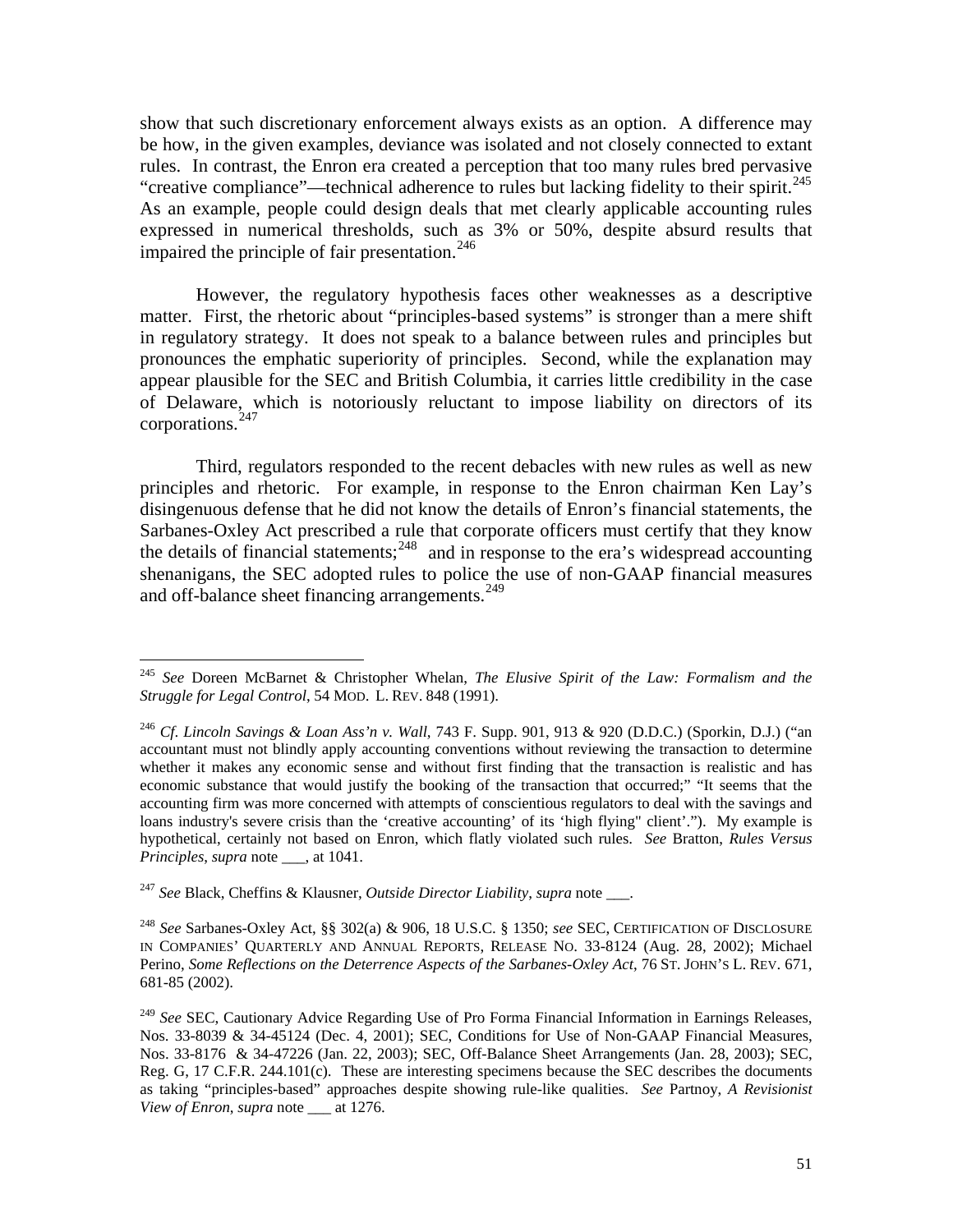The regulatory hypothesis poses two additional difficulties as a normative matter. Both arise from how this strategy can tip the balance unduly in the principles direction. First, this can induce excessively cautious compliance outlooks that impair the benefits of rules (which, in this context, could include deterring desirable risk-taking).<sup>[250](#page-52-0)</sup> Second, a determined enforcement preference to focus on principles instead of rules could backfire when incongruent with accepted notions of fairness and legitimacy.

## B. *Ethical*

 $\overline{a}$ 

 A second possibility is that the rhetoric of "principles-based systems" is part of a more general exhortation. What Enron-type scandals showed was not a failure of rules but the failure of a different set of principles: ethics. The global embrace of principlesbased systems may be intended less as a description of the relative specificity or ex ante content of provisions as between rules and principles and more of an appeal to *ethics*. *Principles-based* regulation may be a call to *ethical principles*. This would also explain why the global rhetoric uses the term *principles* rather than the term *standards* so prevalent in the legal literature.<sup>[251](#page-52-1)</sup> If so, labels may matter more than some think.<sup>[252](#page-52-2)</sup>

 1. Hortatory — The rise of enthusiasm for principles-based systems corresponds to the post-Enron discourse that lamented laxity in business ethics.<sup>[253](#page-52-3)</sup> Some worried that professionalism had diminished in favor of pure profit-maximization and notions of the public good and public service among the professions needed reaffirmation.<sup>[254](#page-52-4)</sup> The discourse exhibited a quest to restore a heightened sense of business and professional ethics.

 The rhetoric of principles-based systems may be a by-product of this quest. This may be so because, while regulatory tools can contribute to promoting ethical norms, they cannot do so alone.<sup>[255](#page-52-5)</sup> Consider again the practice of creative compliance: literal

<span id="page-52-2"></span><sup>252</sup> See supra text accompanying notes \_\_\_\_\_\_\_ (noting how some scholars dismiss the proliferation of labels to describe types of laws as nominalism with limited substantive import).

<span id="page-52-0"></span><sup>250</sup> *See* John E. Calfee & Richard Craswell, *Some Effects of Uncertainty on Compliance with Legal Standards*, 70 VA. L. REV. 965 (1984).

<span id="page-52-1"></span><sup>&</sup>lt;sup>251</sup> See supra text accompanying notes - .

<span id="page-52-3"></span><sup>253</sup> *E.g.,* Bill Witherell, *Corporate Governance: Stronger Principles for Better Market Integrity*, OECD OBSERVER (April 2004) (announcing release of OECD, Revised Principles of Corporate Governance, retaining previous "principles-based" approach but emphasizing need to reexamine the previous guidelines in response to global debacles).

<span id="page-52-4"></span><sup>254</sup> *See* Bevis Longstreth, *Problems in the Corporate Bar as it Appears to a Retired Practitioner*, 31 MONTANA LAWYER 22 (2006); William W. Bratton, Jr., *Enron and the Dark Side of Shareholder Value*, 76 TUL. L. REV. 1275 (2002); Peter C. Kostant, *Sacred Cows or Cash Cows: The Abuse of Rhetoric in Justifying Some Current Norms of Transactional Lawyering*, 36 WAKE FOREST L. REV. 49 (2001); W. Bradley Wendel, *Professionalism as Interpretation*, 99 NW. L. REV. 1167 (2005).

<span id="page-52-5"></span> $^{255}$  To paraphrase T. S. Eliot, regulators cannot realistically expect to fashion a system so perfect that no one needs to be good.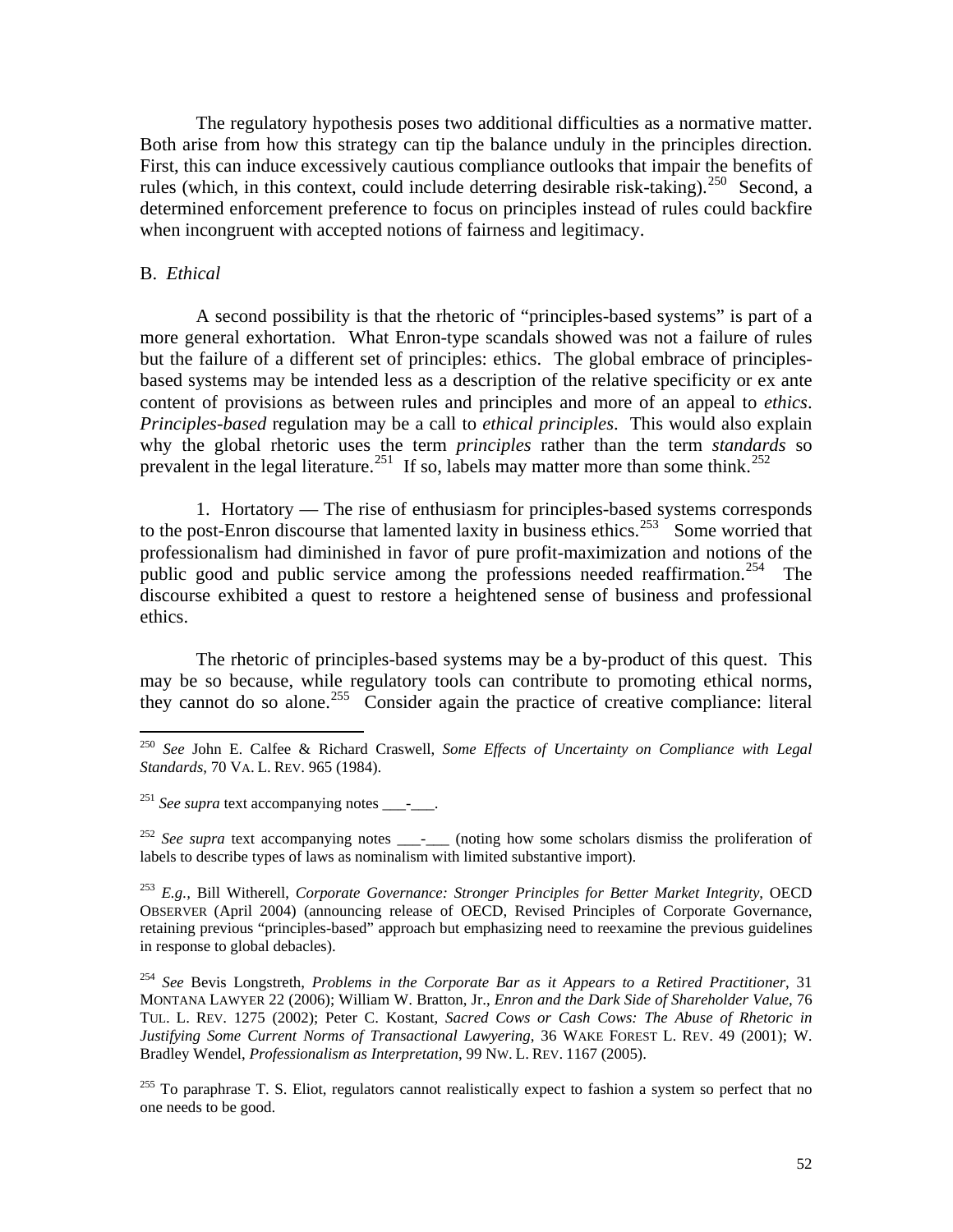obedience to law while evading its spirit.<sup>[256](#page-53-0)</sup> To an extent, creative compliance is unobjectionable, as when structuring a business combination to avoid triggering shareholder voting or appraisal rights or designing a lease to obtain capital treatment. When done overzealously, as during the Enron era, the practice of creative compliance is treacherous. Either way, however, law cannot do anything to punish compliance with itself (nor can accounting). True, in corporate law equitable principles can police mere technical compliance<sup>[257](#page-53-1)</sup> and in securities regulation the broad-gauged anti-abuse principles contribute.<sup>[258](#page-53-2)</sup> But, in general, regulatory pursuit of creative compliance is Quixotic—except perhaps through rhetoric.<sup>[259](#page-53-3)</sup>

 Recognizing this, regulators turned to codes of business ethics. The Sarbanes-Oxley Act required the SEC to promulgate rules requiring public disclosure of whether a company has a code of ethics for senior officers and, if not, why not.<sup>[260](#page-53-4)</sup> Companies must promptly disclose changes to ethics codes, including waivers. The New York Stock Exchange contemporaneously imposed a requirement that listed companies adopt and disclose a code of business conduct and ethics.<sup>[261](#page-53-5)</sup> The US Sentencing Guidelines were amended in 2004 to take express account of whether an enterprise promoted business ethics, including through adoption of formal codes. $262$ 

 The resulting codes of ethics are fascinating: they are all brief, abstract, simple and similar, often emphasizing adherence to the "spirit of laws."<sup>[263](#page-53-7)</sup> The codes may be truly "principles-based"—they are vague and contain barely a trace of "rules."<sup>[264](#page-53-8)</sup> While

<span id="page-53-2"></span><sup>258</sup> *See supra* text accompanying notes \_\_\_\_\_\_.

 $\overline{a}$ 

<span id="page-53-3"></span> $^{259}$  The limitations on general anti-abuse principles appear vividly in tax law, where the principles exist but rarely are enforced.

<span id="page-53-4"></span><sup>260</sup> *See* Sarbanes-Oxley Act, § 406, 15 U.S.C. § 726 ("code of ethics" are "such standards as are reasonably necessary to promote (1) honest and ethical conduct . . . (2) full, fair, accurate, timely, and understandable disclosure . . . and (3) compliance with applicable governmental rules and regulations").

<span id="page-53-5"></span><sup>261</sup> *See* SEC, Self-Regulatory Orgs., NYSE, Inc. & NASDAQ, Inc., Order Approving Proposed Rule Changes, 68 Fed. Reg. 64,154, 64,180 (Nov. 12, 2003); NYSE Rule 303A(10) (2003).

<span id="page-53-6"></span><sup>262</sup> *See* David Hess, Robert S. McWhorter & Timothy L. Fort, *The 2004 Amendments to the Federal Sentencing Guidelines and Their Implicit Call for a Symbiotic Integration of Business Ethics*, 11 FORDHAM J. CORP. & FIN. L. 725 (2006).

<span id="page-53-7"></span><sup>263</sup> *See* Doreen McBarnet, *After Enron: Will "Whiter than White Collar Crime" Still Wash?* 46 BRIT. J. CRIMINOLOGY 1091 (2006).

<span id="page-53-8"></span><sup>264</sup> Why this is so requires speculation and competing explanations seem plausible, as neither Sarbanes-Oxley nor related SEC regulations give specific guidance or requirements. On the one hand, the codes are textual embodiments of aspirational corporate culture and thus would not likely contain detailed rules; on the other, companies must promptly disclose waivers of ethics codes, some of which likely will be

<span id="page-53-0"></span><sup>256</sup> *See* McBarnet & Whelan, *The Elusive Spirit of the Law*, *supra* note \_\_\_.

<span id="page-53-1"></span><sup>&</sup>lt;sup>257</sup> *See supra* text accompanying notes \_\_\_\_\_\_ and \_\_\_\_\_\_ (noting the *Schnell* doctrine in Delaware judicial administration).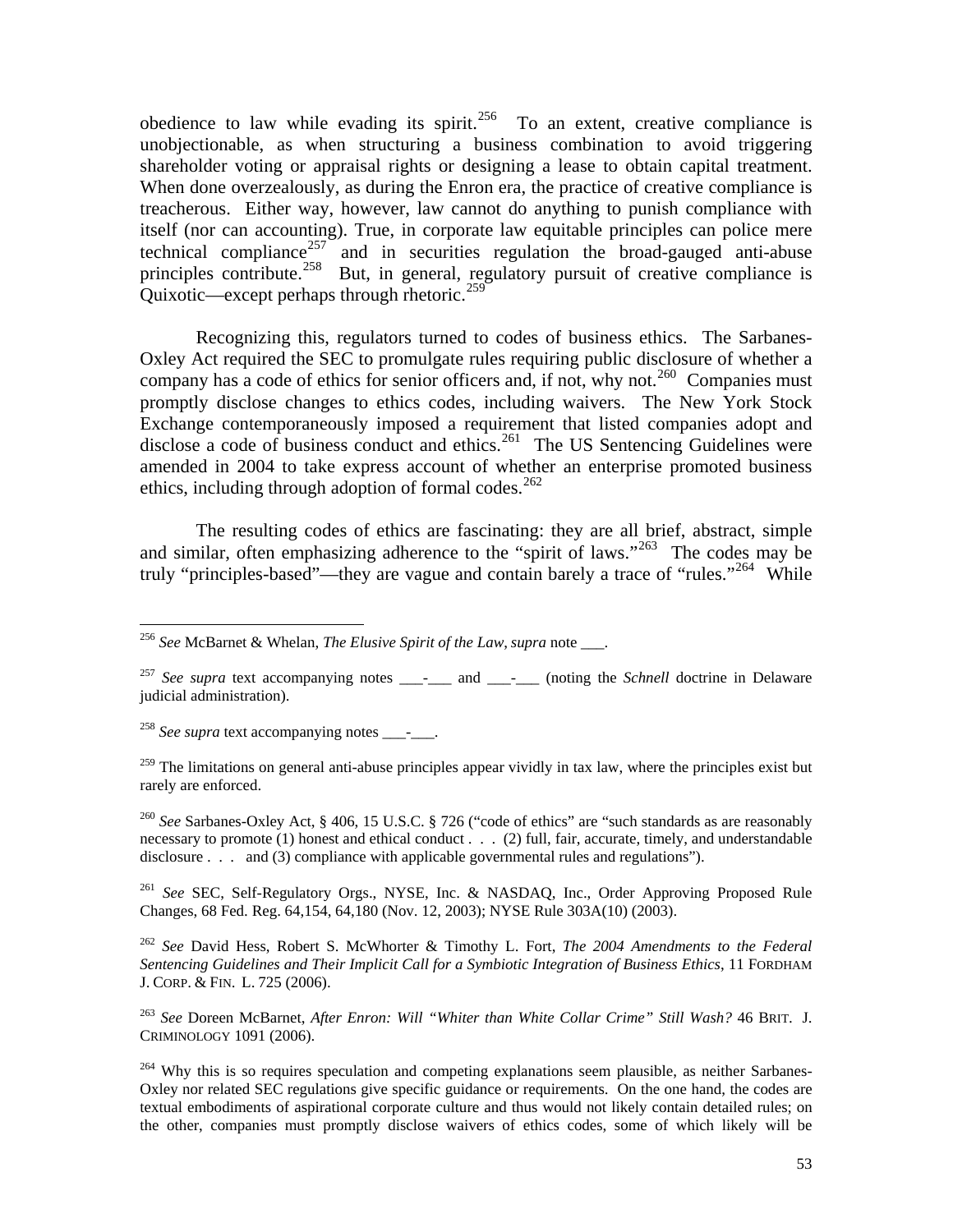promulgators of law and accounting cannot create principles-based systems, using that vocabulary can reinforce the lessons in the codes. This interpretation of the rhetoric as emphasizing *ethical principles* also explains frequent talk among regulators and politicians of the need to fight "check-the-box" mentalities.<sup>[265](#page-54-0)</sup>

 2. Qualifications — The ethical hypothesis to explain the rise of principles-based rhetoric seems credible, but two qualifications are in order, one descriptive and one normative. Descriptively, such a call to ethical rejuvenation implicitly assumes a decline in ethics during the relevant period. Such periodic laments recur in history, and there is limited basis for believing that a golden age of high ethics marked earlier periods.<sup>266</sup> This is almost certainly so in the case of corporate, securities and accounting matters. While thoughtful scholars conclude that the Enron era exhibited a decline in business ethics,  $267$  it seems impossible to reach firm conclusions about that.

 Normatively, this strategy of emphasizing principles in law and accounting could backfire. Ethics code exhortations to abide the spirit of laws—a call to principles that can curtail creative compliance—project a moral appeal that may be desirable. But for leaders to couple such codes with rhetorical stories of principles-based systems could generate false confidence that resulting law or accounting will cure the disease. The temptation, implicit in the celebration of principles-based systems, is to imagine that rules should be eliminated. My analysis suggests that this is neither possible nor wise.

# C. *Political*

 A third possible explanation for rhetoric championing principles-based legal or accounting systems is political. Descriptively, this seems to be a stronger explanation for the prevalent campaign for principles-based systems compared to the regulatory and ethical hypotheses. Normatively, it is the most troubling of the three hypotheses—and

<span id="page-54-1"></span><sup>266</sup> *See* ALASDAIR MACINTYRE, AFTER VIRTUE: A STUDY IN MORAL THEORY (1984); MOSES PAVA, THE SEARCH FOR MEANING IN ORGANIZATIONS: SEVEN PRACTICAL QUESTIONS FOR ETHICAL MANAGERS (1999); LAURA P. HARTMAN, [PERSPECTIVES IN BUSINESS ETHICS](http://www.amazon.com/exec/obidos/tg/detail/-/0072314052/ref=sid_av_dp/104-5802646-7963131?%5Fencoding=UTF8&v=glance)  $(2^{nd}$  ed. 2001).

<span id="page-54-2"></span><sup>267</sup> *See* TAMAR FRANKEL, TRUST AND HONESTY: AMERICA'S BUSINESS CULTURE AT A CROSSROAD (2006).

uncomfortable to explain and broad general statements will minimize the frequency of waivers that must be disclosed.

<span id="page-54-0"></span><sup>265</sup> *See*, *e.g.*, Usha Rodrigues, *Let the Money Do the Governing: The Case for Reuniting Ownership and Control*, 9 STAN. J.L. BUS. & FIN. 254, 280 (2004) (quoting SEC Chairman William Donaldson as saying that "A 'check the box' approach to good corporate governance will not inspire a true sense of ethical obligation."); Nicholas Le Pan, *Financial Regulatory Outlook*, 23 CANADIAN NAT'L BANKING L. REV. 52 (Dec. 2004) (remarks of Canada's Superintendent of Financial Institutions noting his office's regulatory effort to "resist the temptation to put in place detailed new rules" and noting concern that "too many detailed new rules can be counter-productive. They risk becoming a checklist and then their benefit is, at best, greatly reduced. . . ."); Harvey Pitt, *Public Statement by SEC Chairman: Remarks at the Winter Bench and Bar Conference of the Federal Bar Council* (Feb. 19, 2002) (US GAAP is too "cumbersome and offer far too detailed prescriptive requirements [which], by necessity, encourages accountants to 'check the boxes'—that is, to read accounting principles narrowly, to ascertain whether there is technical compliance with applicable accounting principles").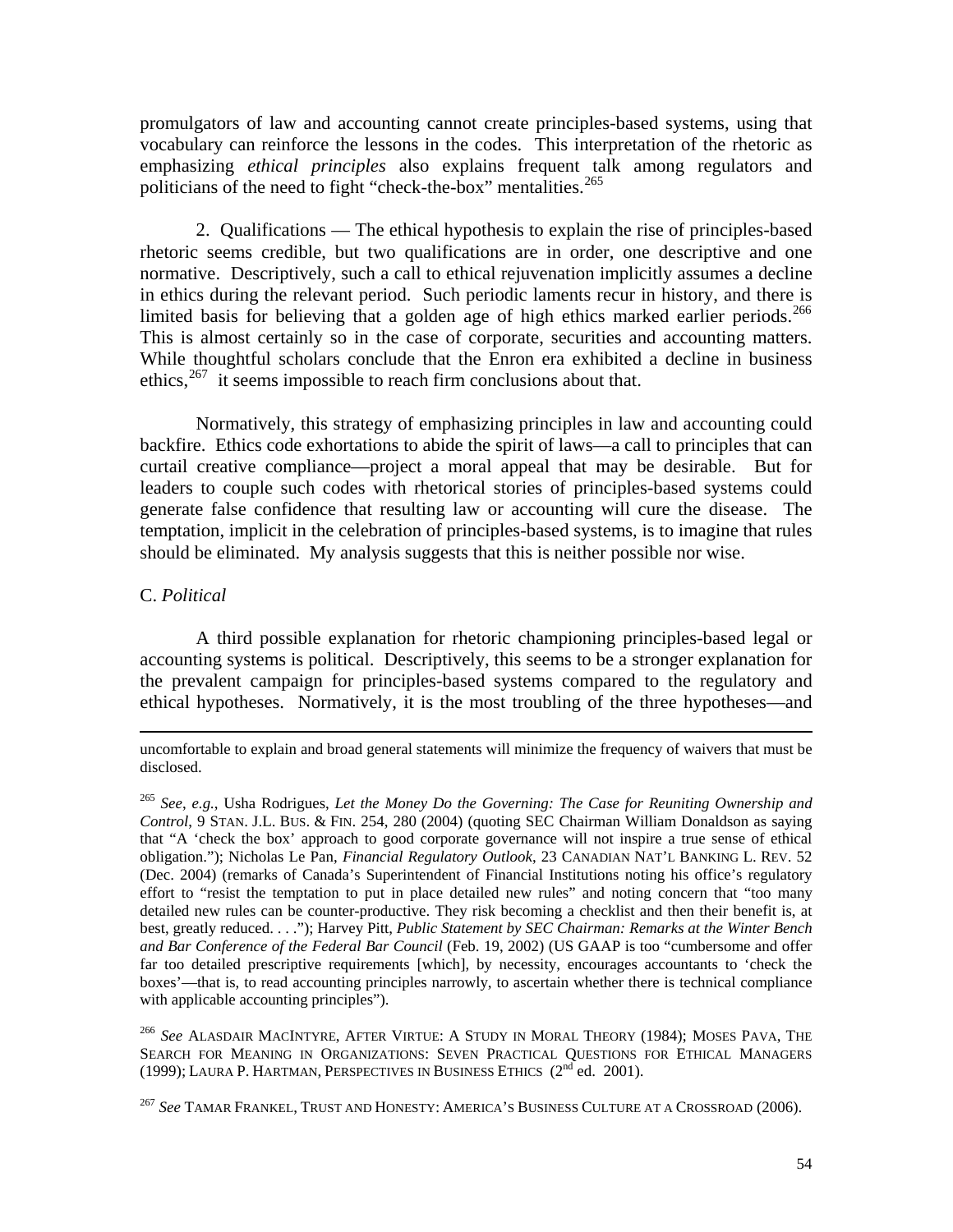the most cynical, although it is not idiosyncratic.<sup>[268](#page-55-0)</sup> Prescriptively, it contributes to debate concerning the merits of jurisdictional competition by raising questions not previously addressed in that literature.

 The literature on the jurisdictional competition debate, which spans across numerous legal and other fields, is particularly robust in the contexts that this Article addresses of corporate law, securities regulation and accounting. Contested topics include whether competition exists, on what terms, and how to assess the results. The following discussion of recent political jockeying supports the view that competition exists among the actors in these contexts. Ensuing discussion explains how these observations contribute one new reason to question the efficacy of jurisdictional competition when the risk of rhetorical overstatement is significant.

 1. Jurisdictional Competition — The following discussion considers how the principles-based rhetoric may be explained in terms of competition among (a) Delaware and Washington, D.C. in US corporate law, (b) British Columbia and Ontario in Canadian securities regulation, (c) international accounting promulgators and the SEC/FASB and (d) various countries in a more general geopolitical context.

 a. Delaware versus Washington D.C. The jurisdictional competition debate was particularly vigorous concerning the production of state corporation law in the US.<sup>269</sup> Participants mostly now agree that, while there may have been some form of competition among states decades ago, that race largely is over and no or little current competition exists.<sup>[270](#page-55-2)</sup> Delaware prevailed. The literature has turned attention to a race of a different sort, replacing the horizontal competition among states with a vertical competition between Delaware and Washington, D.C.<sup>[271](#page-55-3)</sup>

<span id="page-55-0"></span><sup>268</sup> *See* David Alexander & Eva Jermakowicz, *A True and Fair View of the Principles/Rules Debate*, 42 ABACUS 132 (2006) (concerning rules-principles debate in accounting, "much of the debate at the regulatory and policy level is at best vague and confused, more likely disingenuous, possibly intellectually dishonest").

<span id="page-55-1"></span><sup>269</sup> *See*, *e.g*., Ralph K. Winter, Jr., *State Law, Shareholder Protection and the Theory of the Corporation*, 6 J. LEGAL STUD. 251 (1977); William L. Cary, *Federalism and Corporate Law: Reflections Upon Delaware*, 83 YALE L.J. 663 (1974); Joel Seligman, *The Case for Federal Minimum Corporate Law Standards*, 49 MD. L. REV. 947 (1990); FRANK H. EASTERBROOK & DANIEL R. FISCHEL, THE ECONOMIC STRUCTURE OF CORPORATE LAW (1991); Roberta Romano, *The State Competition Debate in Corporate Law*, 8 CARDOZO L. REV. 709 (1987); Lucian Arye Bebchuk, *Federalism and the Corporation: The Desirable Limits on State Competition in Corporate Law*, 105 HARV. L. REV. 1437 (1992); Jonathan R. Macey & Geoffrey P. Miller, *Toward an Interest-Group Theory of Delaware Corporate Law*, 65 TEX. L. REV. 469 (1987).

<span id="page-55-2"></span><sup>270</sup> *See*, *e.g*., William W. Bratton, *Corporate Law's Race to Nowhere in Particular*, 44 U. TORONTO L. REV. 401 (1994); Lucian A. Bebchuk & Assaf Hamdani, *Vigorous Race or Leisurely Walk: Reconsidering the Competition over Corporate Charters*, 112 YALE L.J. 553 (2002); Marcel Kahan & Ehud Kamar, *The Myth of State Competition in Corporate Law*, 55 STAN. L. REV. 679 (2002); Lucian A. Bebchuk, Alma Cohen & Allen Ferrell, *Does the Evidence Favor State Competition in Corporate Law?*, 90 CAL. L. REV. 1775 (2002).

<span id="page-55-3"></span><sup>271</sup> See Renee M. Jones, *Rethinking Corporate Federalism in the Era of Reform*, 29 J. CORP. L. 625 (2004).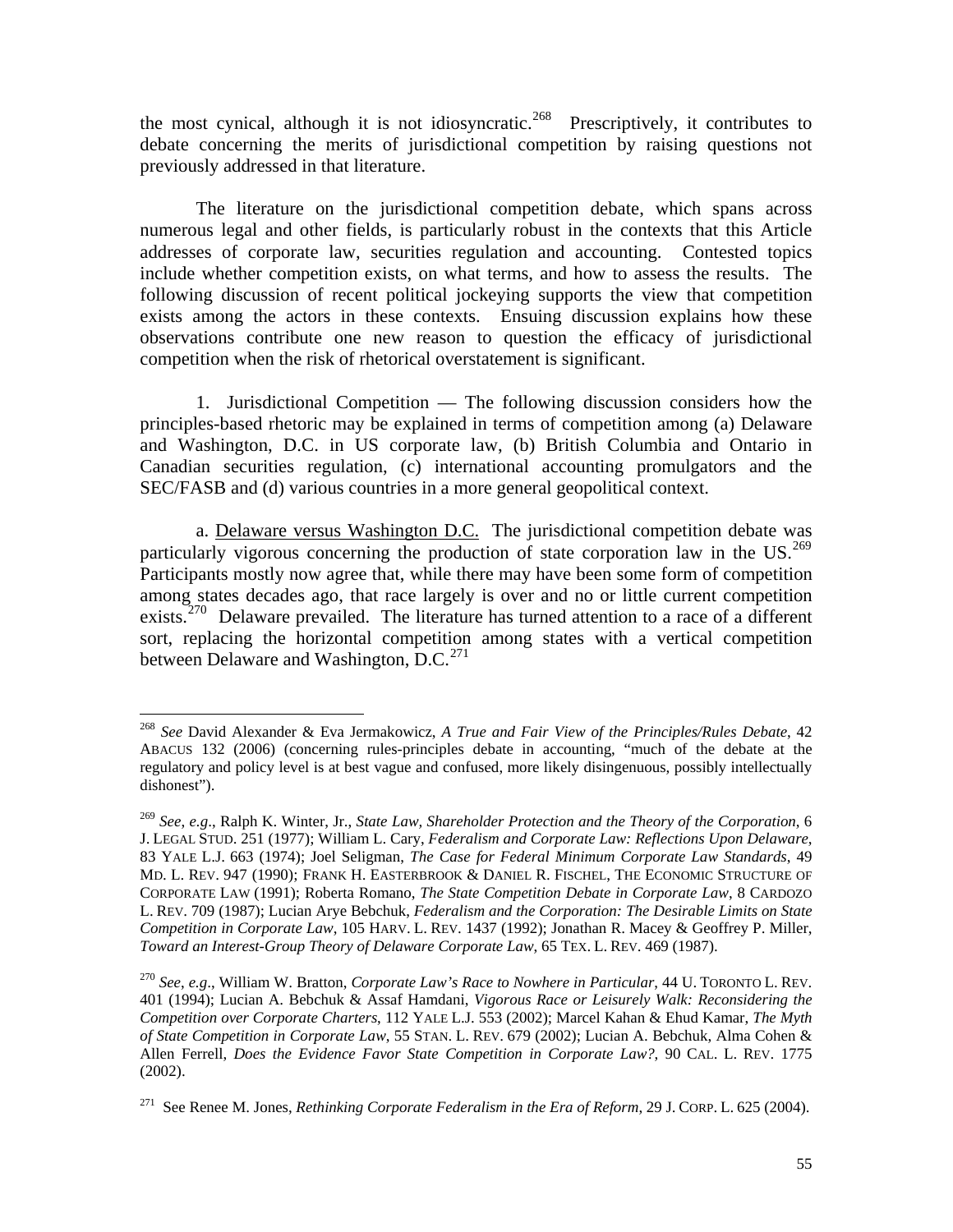In the new competition, Delaware corporate lawyers, including judges, fight a political battle with Washington for hegemony in the production of US corporate governance law.<sup>[272](#page-56-0)</sup> While this battle has endured for decades,<sup>[273](#page-56-1)</sup> serving as the fallback position to claims that state competition yields undesirable results, the stakes have risen since passage of the Sarbanes-Oxley Act when Washington preempted numerous areas of corporate law traditionally handled by states. Since provisions of that Act were widely lambasted as rules-based, a competitive political response would distinguish Delaware's corporate law as principles-based.<sup>[274](#page-56-2)</sup>

 Playing a leading role in this contest, Delaware's judges are unusual among courts, in at least the following ways that support the political hypothesis.<sup>[275](#page-56-3)</sup> Delaware judges frequently write articles that are published in law reviews.<sup>[276](#page-56-4)</sup> While some of these provide thoughtful analysis and reflection, in recent installations, the articles are increasingly promotional of the Delaware judiciary's expertise, $277$  extol the virtues of Delaware corporate law (including the claim that it is "principles-based")<sup>[278](#page-56-6)</sup> and harshly contrast those virtues with the vices of federal securities regulation (making their claim that it is "rules-based" seem reserved by comparison).<sup>[279](#page-56-7)</sup> In at least some Delaware judicial opinions released since passage of the Sarbanes-Oxley Act, analysis shows that the courts are attempting to respond to the political and competitive climate that resulted. $^{280}$  $^{280}$  $^{280}$ 

<span id="page-56-1"></span><sup>273</sup> *See* Melvin A. Eisenberg, *The Structure of Corporation Law*, 89 COLUM. L. REV. 461 (1989).

<span id="page-56-2"></span><sup>274</sup> *Cf.* Kamar, *A Jurisdictional competition Theory Of Indeterminacy In Corporate Law, supra* note (attributing Delaware's victory in the state-to-state competition, in part, to its use of principles in judicial decisions).

<span id="page-56-3"></span><sup>275</sup> *See also* Fisch, *Peculiar Role of the Delaware Courts*, *supra* note \_\_\_, at 1072-1082 (exploring how Delaware courts are unusual in other ways).

<span id="page-56-4"></span><sup>276</sup> *See* Marcel Kahan & Edward Rock, *Symbiotic Federalism and the Structure of Corporate Law*, 58 VAND. L. REV. 1573, 1603 (2005) ("to a greater extent than is typical for members of the judiciary, Delaware judges propagate their vision outside the court room. Delaware judges publish an extraordinary amount of extra-judicial writing") (citing an "incomplete" list of some two dozen recent pieces).

<span id="page-56-5"></span><sup>277</sup> *See* Griffith & Steele, *On Corporate Law Federalism, supra* note \_\_\_, at 2. Steele is a Delaware judge.

<span id="page-56-6"></span><sup>278</sup> *See* William B. Chandler III & Leo E. Strine, Jr., *The New Federalism in the American Corporate Governance System: Preliminary Reflections of Two Residents of One Small State*, 152 U. PA. L. REV. 953, 979 (2003) (trumpeting Delaware corporate law as "principles-based" and denigrating federal securities regulation as "problematic" because "not part of any overall system of corporate governance").

<span id="page-56-7"></span><sup>279</sup> Griffith & Steele, *On Corporate Law Federalism*, *supra* note  $\alpha$ , at 3.

<span id="page-56-8"></span><sup>280</sup> Jones, *Rethinking Corporate Federalism*, *supra* note \_\_\_, at \_\_\_.

<span id="page-56-0"></span><sup>272</sup> *See* Mark J. Roe, *Delaware's Competition*, 117 HARV. L. REV. 588, 605 (2003) (quoting a statement made in 1988 by the Chair of the Delaware Bar Association Corporate Law Council that Delaware had to modify its anti-takeover laws to avoid federal incursion into the state's corporate law). For a rebuttal, see Roberta Romano, *Is Jurisdictional competition a Problem of Irrelevant for Corporate Governance?*, 2005 OXFORD REV. ECON. POL'Y 31 at n. 19 (March 2005).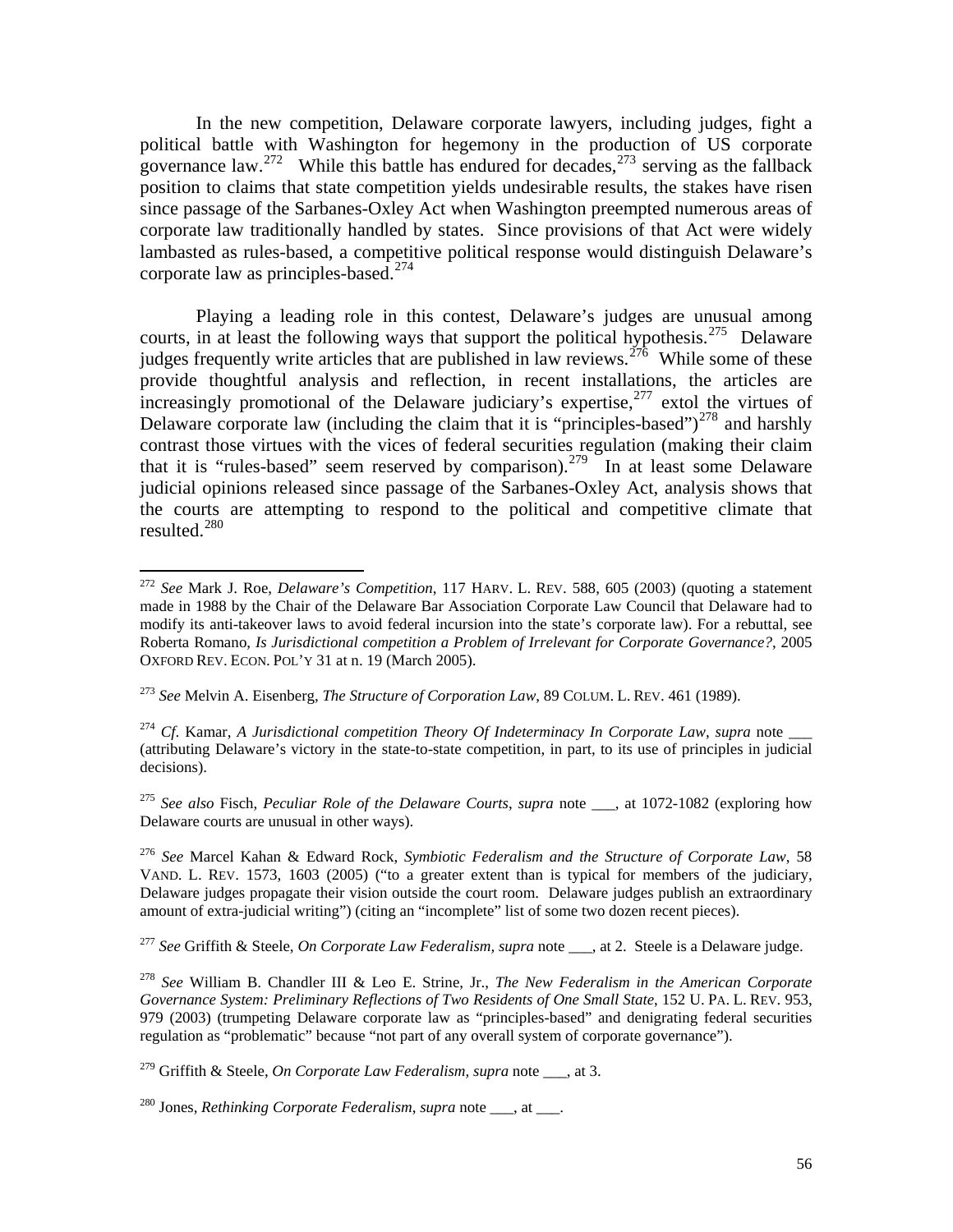These developments reflect a different tenor of competition in the vertical sphere between Delaware and Washington than obtained under the horizontal competition with other states. The horizontal competition among states, such as Delaware and New York, involved products that are substitutes. The competition hinged on the substantive products. Losses in the competition were not devastating, with some would-be Delaware customers simply choosing New York.

 The vertical competition between Delaware and Washington does not involve substitutes but products akin to bundled goods: a US corporation wishing to be public must both be incorporated in a state and registered with the SEC. The stakes for Delaware in this vertical competition are considerably higher than in the horizontal competition because Washington can preempt Delaware. That means Delaware's leaders have stronger incentives to become not only entrepreneurs but a sales force.<sup>[281](#page-57-0)</sup> This may help to explain the increasing exuberance that Delaware judges show in boasting of their state's products. In this competition, the SEC has lesser incentives to respond and, in any event, its ability to stake positions is constrained by limitations of the Data Quality Act that prevent it from engaging in the rhetorical overstatement that characterizes the Delaware courts.[282](#page-57-1)

 b. British Columbia versus Ontario. Unlike in the US, Canada lacks a central authority in securities regulation such as the SEC. Instead, laws are promulgated by the 13 provinces and territories and enforced by commissions and tribunals of the respective regions.[283](#page-57-2) Each province uses governmental securities commissions or administrators to oversee respective provincial securities laws. The provinces may compete in these terms but not quite in the way that US states competed for charters. There are no charters to fight over but provinces contend for leadership in designing the regulatory system, power to promulgate and enforce law, and contribute to the national market system.

<span id="page-57-0"></span><sup>&</sup>lt;sup>281</sup> Delaware Supreme Court opinions have often been characterized by language more common to sales literature than to legal analysis. *E.g*, *Elf Atochem N. Am. Inc. v. Jaffari & Malek LLC*, 727 A.2d 286, 290 (Del. 1999) (Veasey, C.J.) ("Since 1983, the General Assembly has amended the LP Act eleven times, with a view to continuing Delaware's status as an innovative leader in the field of limited partnerships;" "The Delaware Act has been modeled on the popular Delaware LP Act."). The Delaware Supreme Court rarely reverses its Chancery Court. *See* Griffith & Steele, *supra* note \_\_\_, at 10, n. 50 (acknowledging contrary evidence in the post-Enron years noted in Jones, *Rethinking Corporate Federalism*, *supra* note ). It almost always produces unanimous opinions. This is surprising for law so often called indeterminate and thus suggestive of an unusual unity of outlook.

<span id="page-57-1"></span><sup>&</sup>lt;sup>282</sup> See Treasury and General Government Appropriations Act for Fiscal Year 2001 (Public Law 106-554; H.R. 5658), § 515; OMB, Guidelines for Ensuring and Maximizing the Quality, Objectivity, Utility and Integrity of Information Disseminated by Federal Agencies; Notice; Republication, 67 Fed. Reg. 8452 (February 22, 2002); SEC, Final Data Quality Assurance Guidelines (June 10, 2005).

<span id="page-57-2"></span><sup>283</sup> *See* DAVID JOHNSTON & KATHLEEN DOYLE ROCKWELL, CANADIAN SECURITIES REGULATION (3d ed. 2003) at xxxvii ff. ("Table of Concordance"); CONDON, ANAND & SARRA, *supra* note \_\_, at 265 (discussing variations in the laws and noting degrees of harmony).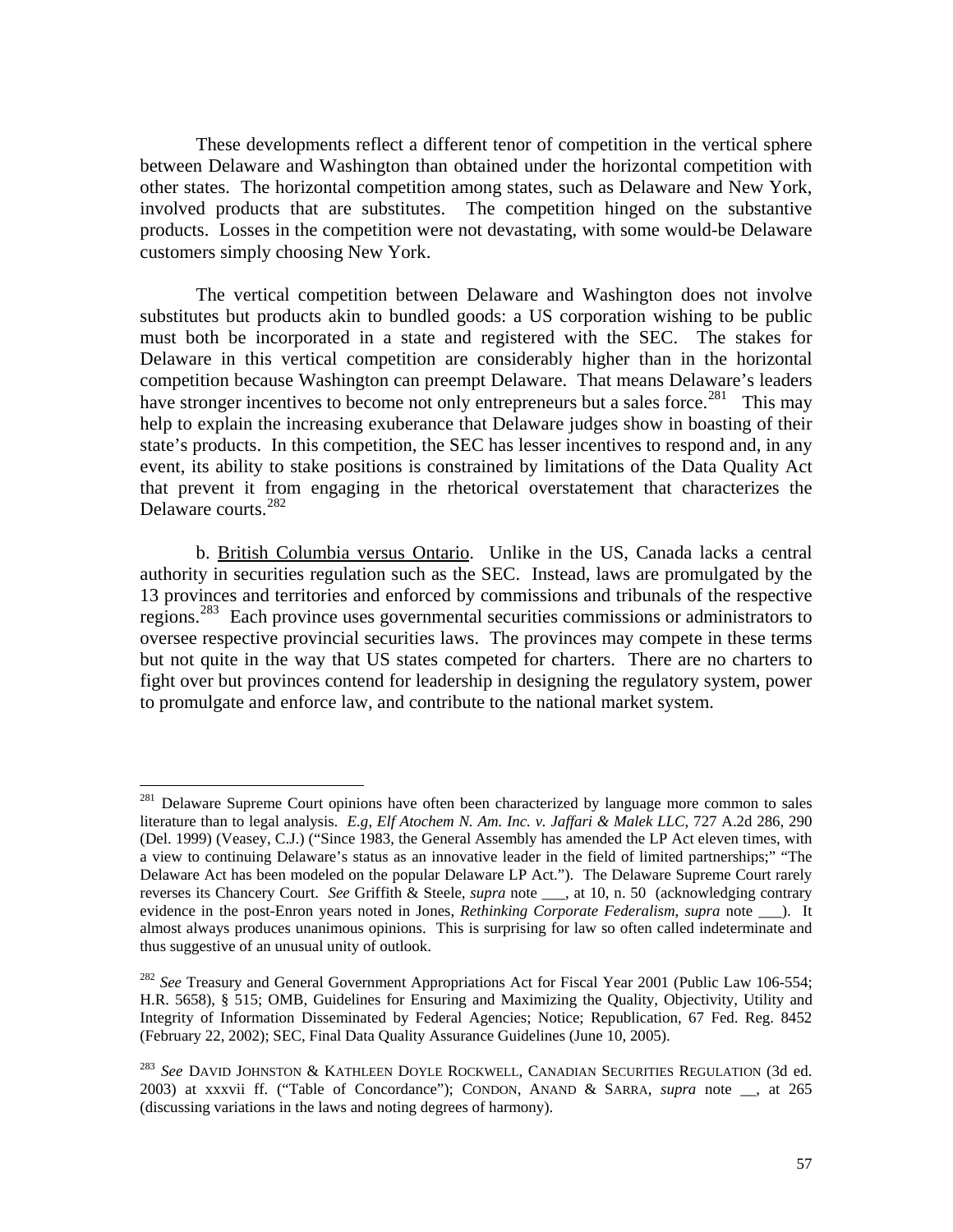Provincial autonomy is threatened by ongoing efforts to promote national consistency and harmonization of securities regulation across Canada.<sup>[284](#page-58-0)</sup> Provincial securities commissions and administrators recently formed a national group, called the Canadian Securities Administrators (CSA) to provide a coordinating function. Current forces are strong in favor of moving Canada from its existing fragmented structure to a federal system with a single national regulator. This struggle implicates the balance of power between the provincial and central governments and among the provinces.

 Some provinces, including British Columbia, resist the centralized model because of fear that it will be dominated by Ontario, the money-center province that is seen as inclined to follow the US and its allegedly rules-based securities regulation. The British Columbia principles-based securities regulation proposal can be seen as a political gambit to resist that power. Ontario's Securities Commission replied with a blistering comment letter which,<sup>[285](#page-58-1)</sup> while substantively meritorious, likewise has overtones of a political response.[286](#page-58-2)

 c. US versus International Accounting. Some form of competition has existed for years between the SEC/FASB and IFRS promulgators.<sup>[287](#page-58-3)</sup> The SEC historically provided international leadership on accounting matters, filling the lacuna that exists in the international arena which lacks a centralized power.<sup>[288](#page-58-4)</sup> In this leadership, the SEC both bears the costs of international regime formation and places its cultural imprint on the process and results. In accounting, the SEC and FASB use unilateral and bilateral diplomacy and pressure to influence promulgators of alternative accounting systems in a process in which the SEC exerts and succumbs to political pressures.<sup>[289](#page-58-5)</sup>

<span id="page-58-0"></span><sup>284</sup> *See* CONDON, ANAND & SARRA, *supra* note \_\_\_, at 141-42; A. DOUGLAS HARRIS, ED., WPC— COMMITTEE TO REVIEW THE STRUCTURE OF SECURITIES REGULATION IN CANADA: RESEARCH STUDIES (Ottawa: Department of Finance, 2003).

<span id="page-58-1"></span><sup>&</sup>lt;sup>285</sup> Letter from David Brown, Chair, Ontario Securities Commission to Doug Hyndman, Chair, British Columbia Securities Commission (June 27, 2003) (10-page outline of objections to BC proposal, saying it "has gone to far," emphasizing the need for the securities commissions to work together and the importance of harmonization, but along different lines than those British Columbia proposed).

<span id="page-58-2"></span><sup>286</sup> *See* CONDON, ANAND & SARRA, *supra* note \_\_\_, at 352-53 & 388; Sukanya Pillay, *Forcing Canada's Hand? The Effect of the Sarbanes-Oxley Act on Canadian Corporate Governance Reform*, 30 MAN. L.J. 285 (2004).

<span id="page-58-3"></span><sup>287</sup> *See* Maureen Peyton King, Note, *The SEC's (Changing?) Stance on IAS*, 27 BROOK. J. INT'L L. 315 (2001). The organization has changed its name several times: formerly the International Accounting Standards Commission (IASC) and currently the International Accounting Standards Board (IASB) (this is itself a signal of the competition between IASB and FASB).

<span id="page-58-4"></span><sup>288</sup> *See* ROBERT O. KEOHANE, AFTER HEGEMONY: COOPERATION AND DISCORD IN THE WORLD POLITICAL ECONOMy (1984).

<span id="page-58-5"></span><sup>289</sup> *See* James D. Cox, *Regulatory Duopoly in U.S. Securities Markets*, 99 COLUM. L. REV. 1200, at 1237 & n. 119 (1999) ("adherence to GAAP has been a bully pulpit for the SEC and other policy makers to champion improving regulatory developments in many foreign markets" and summarizing numerous unilateral and bilateral SEC efforts to influence securities regulation and accounting worldwide).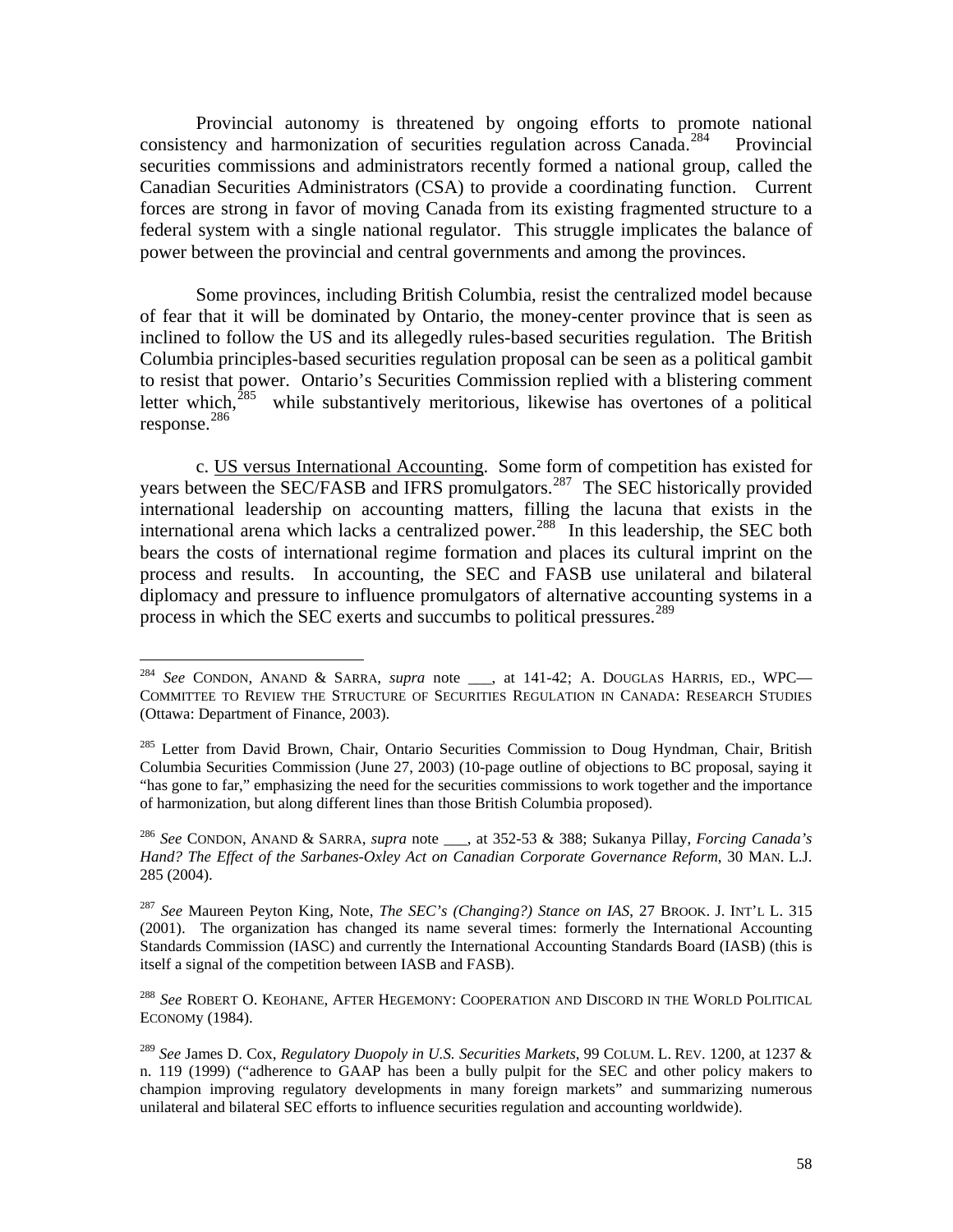Promulgators of IFRS have been a potent political force in these engagements and are an increasingly credible and influential competitor to FASB. The SEC nurtured this role by initially insisting that IFRS adhere to criteria that the SEC established. The SEC's strategy was competitive: designed as "a surrogate investigation of the prevailing culture of the [IFRS promulgators]."<sup>[290](#page-59-0)</sup> IFRS promulgators responded by developing a robust accounting system, with one eye on those criteria and another on the substantive merits of particular provisions. In the process, they developed not only a system that the SEC takes seriously but one that constitutes a credible rival to US GAAP. Ultimately, these competitive political realities pressure the SEC to accept IFRS.<sup>[291](#page-59-1)</sup> In this climate, the SEC has pushed increasingly for convergence, not divergence.<sup>[292](#page-59-2)</sup>

 This background sets the stage for a political account of prevailing rhetoric, which operates at two levels of competition between IFRS and US GAAP. A primary competition involves products that can be seen as substitutes: large multinational corporations may choose which system to treat as their primary means of financial reporting. To that extent, the promulgators compete by offering substantive alternatives from which companies can choose. The secondary competition arises from how consumers choosing US GAAP are assured that countries worldwide will accept their financial statements as complying with minimum standards whereas, at present, IFRS is not so widely recognized. As a result, large corporations throughout the world use US GAAP or face investor pressure to do so, giving the SEC and FASB dominion.<sup>[293](#page-59-3)</sup>

 IFRS must achieve more power both to attract new customers in the primary competition and to influence ongoing articulation of accounting provisions of the SEC and FASB in the secondary competition. It must both offer a different product and persuade consumers—and other regulators—that its product is superior. Helpful to doing so is denominating US GAAP as rules-based—and denigrating such an approach—while describing IFRS as principles-based. The SEC and FASB return the volley either by

<span id="page-59-0"></span><sup>290</sup> *Id*. at 1251.

<span id="page-59-1"></span><sup>&</sup>lt;sup>291</sup> Cox, *Regulatory Duopoly*, *supra* note \_\_\_, at 1208 (noting how rising stature of IASC during the mid-1990s presented the SEC with a difficult decision concerning whether to recognize its accounting standards for SEC filings and how the SEC therefore engaged with IASC, directly and through the International Organization of Securities Commissions (IOSCO), laying out basic criteria it would have to meet and providing a "stream of comment letters" on IASC proposals).

<span id="page-59-2"></span><sup>&</sup>lt;sup>292</sup> Cox, *Regulatory Duopoly*, *supra* note <sub>\_\_\_</sub>, at 1202 (noting that "the SEC continues to promote convergence" between IFRS and U.S. GAAP but faces "political considerations" in doing so).

<span id="page-59-3"></span><sup>293</sup> *See* Richard W. Painter. *Convergence and Competition in Rules Governing Lawyers and Auditors*, 29 IOWA J. CORP. L. 397, 400 n.6 (2004) ("European companies generally use International Accounting Standards (IAS), which supposedly promote "standards based" instead of "rule based" accounting, but there is considerable pressure from U.S. investors for European companies to conform to U.S. Generally Accepted Accounting Principles (GAAP)").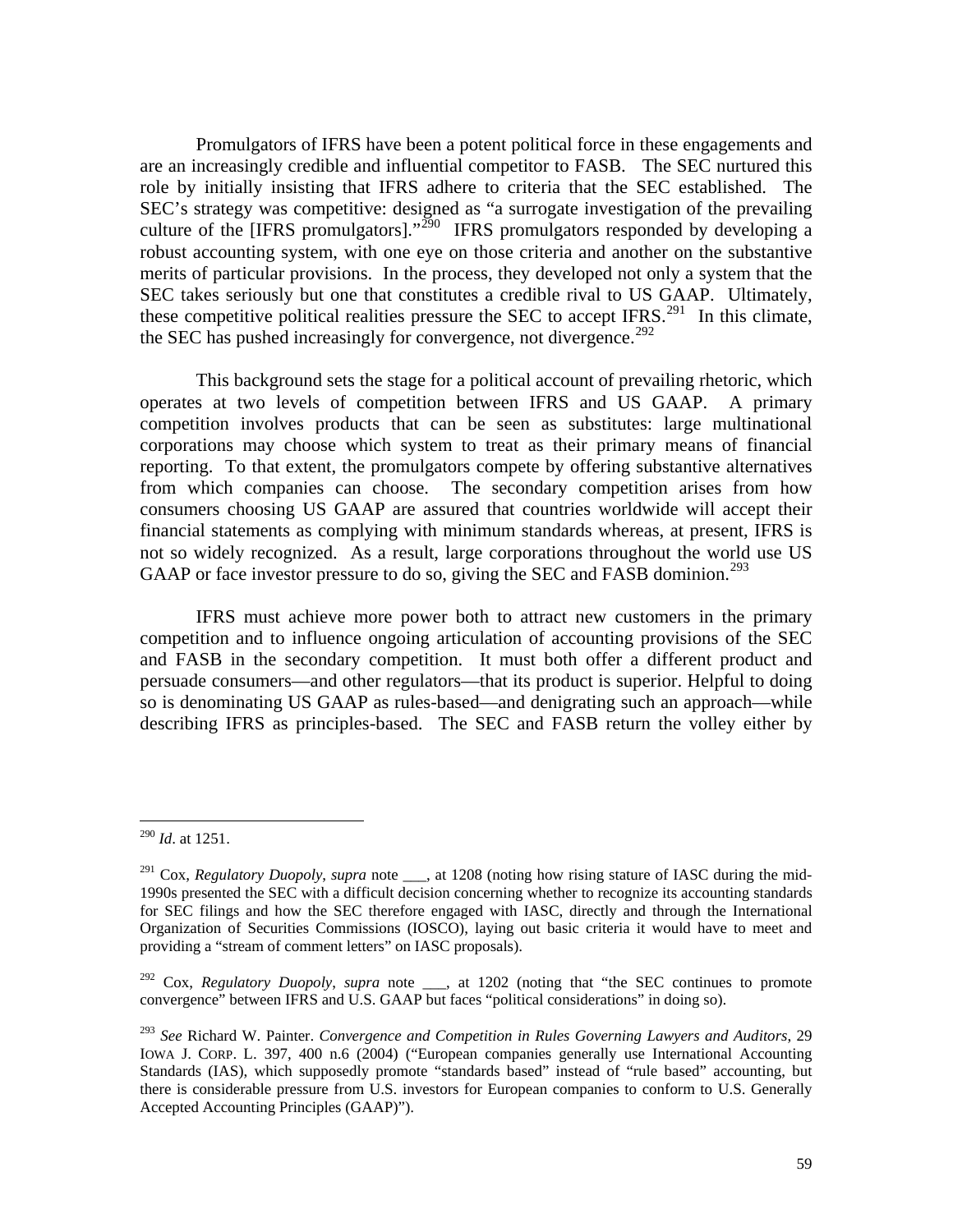explaining their version of a principles-based system (the objectives-oriented model) or claiming that US GAAP is principles-based too. $294$ 

 d. Other Countries. Other countries may take up the principles-based banner as a result of broader geopolitical realities. First, principles-based sloganeering may reflect efforts to signal mature rather than developing country status. The self-enforcing model of corporate law designed by Professors Black and Kraakman makes the case for rules in corporate laws of emerging economies.<sup>[295](#page-60-1)</sup> US governmental representatives make similar cases concerning securities regulation to countries such as China.<sup>[296](#page-60-2)</sup> It would be unsurprising if countries publicized having principles-based legal and accounting systems to signal maturity beyond the rules-based stage of development.

 Second, the label "rules-based" is used in national economic policy to designate things like fixed exchange rates, interest rate adjustments and budgeting policy (such as the rule against government borrowing to pay current costs but only to make investments).[297](#page-60-3) In contrast are "discretionary policies," flexible fiscal and monetary tools to influence economic demand and smooth business cycle vicissitudes. The International Monetary Fund and World Bank strongly favor rules, especially for emerging economies.<sup>[298](#page-60-4)</sup> But individual countries like discretionary policies to retain autonomy. When rules are imposed on emerging economies, it would be unsurprising for countries to join a bandwagon boasting that they offer principles-based systems.

 2. Limitations — If reports of principles-based systems are intended to distinguish legal/accounting products, the impossibility of offering such products makes the reports misleading. This by-product of jurisdictional competition is not explicitly addressed in prevalent debates concerning the merits of this phenomenon in corporate law, securities regulation or accounting. But if jurisdictional competition can produce misleading rhetoric, it is possible that the otherwise virtuous process of competition among regulators is impaired.

<span id="page-60-0"></span><sup>&</sup>lt;sup>294</sup> See supra note \_\_\_\_ (quoting FASB member Schiffer to this effect). In the SEC's case, constraints imposed by the Data Quality Act limit its rhetorical freedom to compete. *See supra* note \_\_\_.

<span id="page-60-1"></span><sup>&</sup>lt;sup>295</sup> *See supra* text accompanying notes - .

<span id="page-60-2"></span><sup>296</sup> *See*, *e.g*., Walter Lukken (CFTC Commissioner), Speech to China Financial Derivatives Forum (Shanghai, September 26, 2006) (reported in Securities Law Daily, Sept. 29, 2005) (advanced economies need principles as in recent CFTC codification (CFMA)—but for immature markets "a rules-based regulatory regime is essential")

<span id="page-60-3"></span><sup>297</sup> *See* Richard A. Posner, *Creating a Legal Framework for Economic Development*, in WORLD BANK RES. OBSERVER 1, 3-4 (1998) ("rules-first strategy" of law reform); Middle East Policy Council, Joining the Global Rules-Based Economy: Challenges and Opportunities for the GCC, (available at [http://www.mepc.org/main/main.asp\)](http://www.mepc.org/main/main.asp).

<span id="page-60-4"></span><sup>298</sup> GEORGE KOPITS (ED.), RULES-BASED FISCAL POLICY IN EMERGING MARKETS: BACKGROUND, ANALYSIS AND PROSPECTS (2004); TERESA DABÁN, ET AL. RULES-BASED FISCAL POLICY IN FRANCE, GERMANY, ITALY, AND SPAIN (IMF, 2003); *see also* Pablo Zapatero, *Searching for Coherence in Global Economic Policymaking*, 24 PA. ST. INT'L L. REV. 595, 621-622 (discussing rule-based coordination among IMF and other international economic institutions)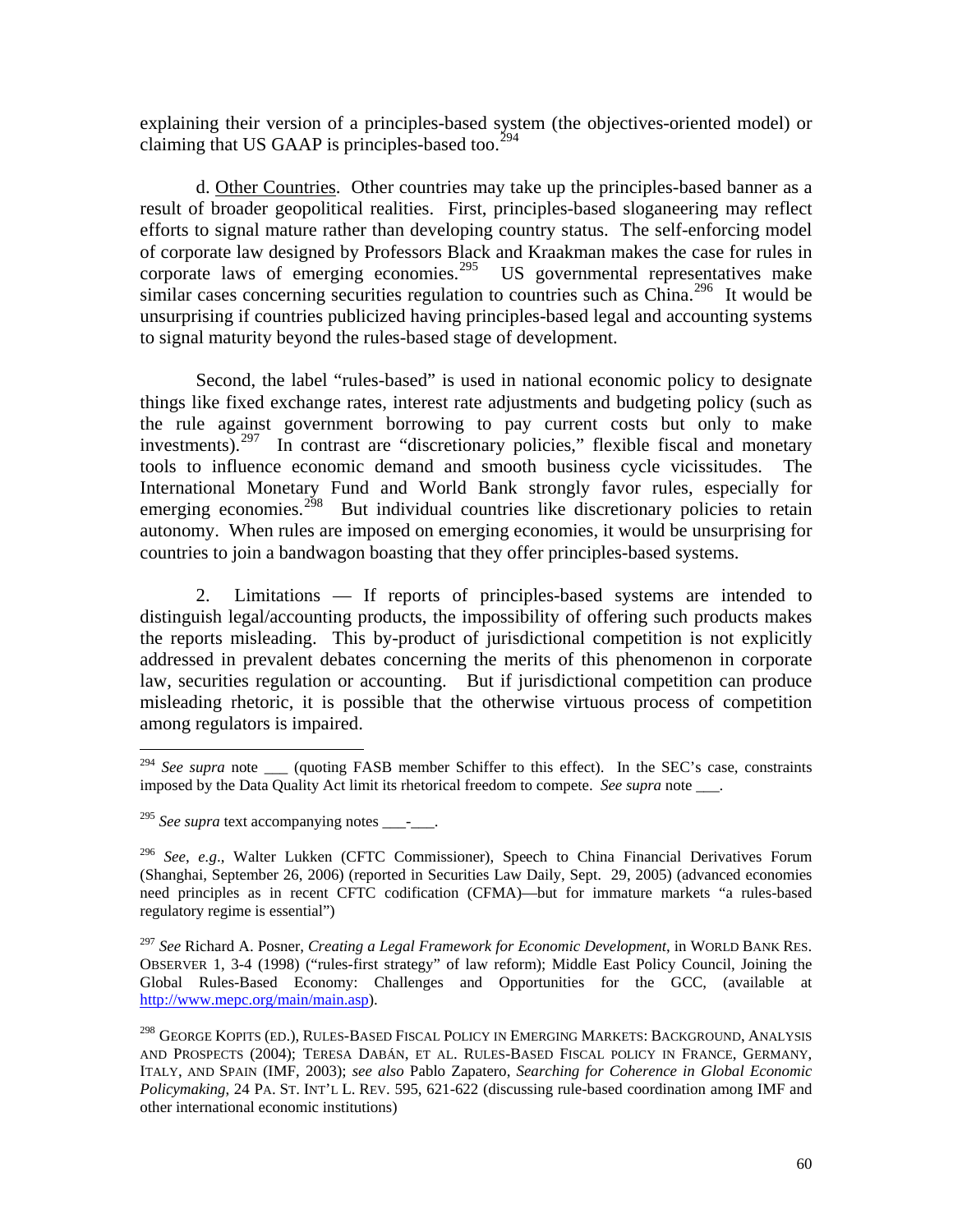The jurisdictional competition model is contested but, when its assumptions obtain, the model is plausible enough. The model, as applied to corporate law, securities regulation and accounting, envisions regulators as producers of goods and investors as consumers.[299](#page-61-0) The model is appealing when a large number of producers offer a complete range of goods and consumers command perfect information about offerings and can switch between them with little cost. $300$  Both visions require that perfect information about products be available to investors and understood accurately by them, plausible to the same extent that relatively efficient capital markets are plausible.<sup>[301](#page-61-2)</sup>

 But misleading regulatory characterizations weaken the information-based assumptions of the jurisdictional competition model. Ordinarily, imperfect information is ameliorated by intermediaries who charge fees to "channel information to consumers."[302](#page-61-3)  For example, in the state corporation charter competition story, customers used corporate lawyers to provide truthful objective assessments of the alternatives. $303$  They and securities lawyers and accountants can serve like functions within their respective specialties in the current competitions.

 Yet regulatory misstatement diminishes expert ability to filter information effectively. Indeed, especially in a competitive climate, many professionals have stakes in the outcome, as where Delaware lawyers or IFRS-trained accountants have incentives to echo official regulatory pronouncements. Rhetorical overstatement also makes it more difficult for professionals to communicate information effectively to clients who are led, through public statements, to believe the rhetoric. There are limited mechanisms to constrain or filter regulatory misstatements. While the SEC is subject to the Data Quality

<span id="page-61-0"></span><sup>&</sup>lt;sup>299</sup> The roots of the prevailing model of jurisdictional competition reside in one originally focused on the production of public goods. William W. Bratton & Joseph A. McCahery, *The New Economics of Jurisdictional Competition: Devolutionary Federalism in a Second-Best World*, 86 GEO. L.J. 201 (1997) (exploring and refining original contribution of Charles M. Tiebout, *A Pure Theory of Local Expenditures*, 64 J. POL. ECON. 416 (1956)).

<span id="page-61-1"></span><sup>300</sup> Cox, *Regulatory Duopoly*, *supra* note \_\_\_, at 1231-32 ((citing Tiebout, *supra* note \_\_\_, at 419); Bratton & McCarey, *supra* note \_\_\_, at 222-236 (discussing the consequences of relaxing the assumptions of the Tiebout model).

<span id="page-61-2"></span><sup>&</sup>lt;sup>301</sup> In efficient capital markets, discounts are assigned to the securities of issuers in less-preferred regimes compared to prices of securities governed by more-preferred regimes. Issuers respond by relocating to regimes where no discounts are imposed. *See* Cox, *Regulatory Duopoly*, *supra* note \_\_\_, at 1230-1231 (summarizing but criticizing the argument).

<span id="page-61-3"></span><sup>302</sup> *See* Bratton & McCahery, *supra* note \_\_\_, at 275. Professors Bratton and McCahery discuss this point in the context of competition for factors of production, *id.* at 268-276, but this provides a lesson concerning information.

<span id="page-61-4"></span><sup>303</sup> *See* Bratton & McCahery, *supra* note \_\_\_, at 267.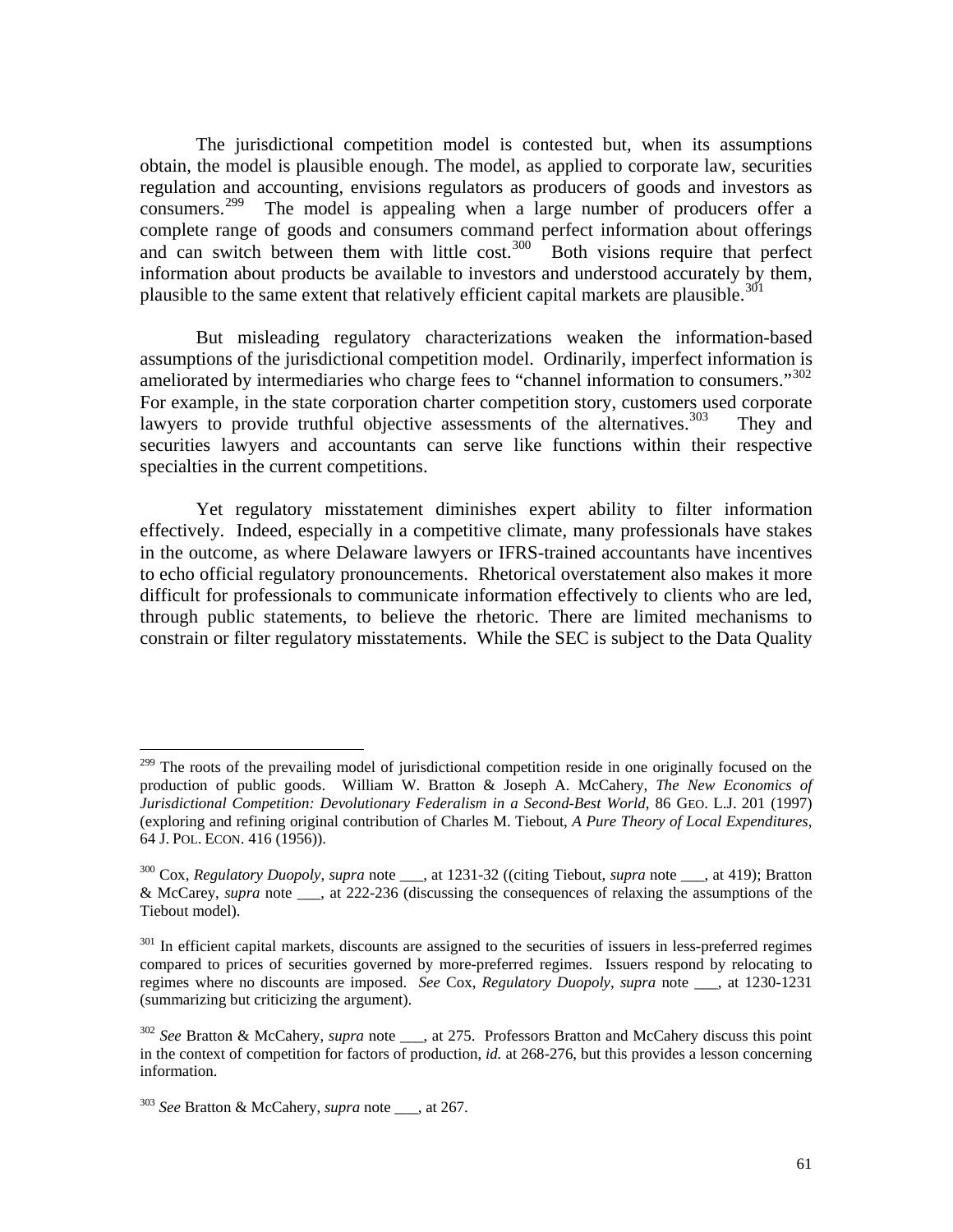Act limitations that command regulatory accuracy, promulgators of IFRS, Delaware and British Columbia are not.<sup>[304](#page-62-0)</sup>

 Regulatory mischaracterization is a problem for all philosophical dispositions implicated in debates over jurisdictional competition. Proponents assume that government actors exhibit business-like integrity; public interest theory views government as benevolent; and even public choice theory portrays government as responsive to private rent-seeking. Each of these accounts changes if regulatory competitors are susceptible to the same kinds of weaknesses of misleading statements that traditional business enterprises can engage in. Integrity, benevolence and responsiveness are impaired. Thus, jurisdictional competition debate may hinge, in part, on philosophical views concerning relative confidence in markets versus governments to promote social ends. $305$  But this analysis adds a limitation to its efficacy when sloganeering is misleading and neither consumers nor their professional advisors can be counted upon to pierce it.

 The additional argument does not mean that jurisdictional competition is never preferred. Rather, it means that the presence or risk of regulatory overstatement is a factor which deserves explicit recognition in the assessment. It appears to exist in the three specific contexts considered, making this a factor against unbridled jurisdictional competition in these contexts. It is uncertain whether that means that superior results would follow from alternatives to jurisdictional competition, such as harmonization. What is certain is the prudence of questioning the rhetoric invoking rules-based and principles-based systems.

#### **CONCLUSION**

 Rules and principles are imperfect categories to describe individual legal or accounting provisions. While some provisions may fit neatly into such categories, rational systems of law or accounting partake of both types and hybrids running across a continuum. Even when it is possible to classify individual provisions as rules or principles, fairly characterizing entire systems as rules-based or principles-based is an essentially impossible task. In addition to examining all the individual provisions within the system, one would have to account for how they are applied and how they interact. Once those stages of a system are accounted for, and the benefits appreciated, it is difficult to conclude that any system of corporate law, securities regulation or accounting

<span id="page-62-0"></span><sup>&</sup>lt;sup>304</sup> See supra note \_\_\_. Indeed, sovereign immunity likely would insulate states and state actors from exposure to liability for false advertising. *See College Sav. Bank v. Florida Prepaid Postsecondary Educ. Expense Bd*., 527 U.S. 666 (1999).

<span id="page-62-1"></span><sup>305</sup> See Cox, *Regulatory Duopoly*, *supra* note \_\_\_, at 1231-32 (noting that arguments on behalf of jurisdictional competition's virtues made separately by Professors Romano and Mahoney all display mistrust of government such that the arguments are equally persuasive to support abolishing mandatory disclosure or privatization of regulatory functions); Frederick Tung, *From Monopolists to Markets?: A Political Economy of Issuer Choice in International Securities Regulation*, 2002 WIS. L. REV. 1363, 1367- 68 (noting the market-preferring orientation of devotees of jurisdictional competition).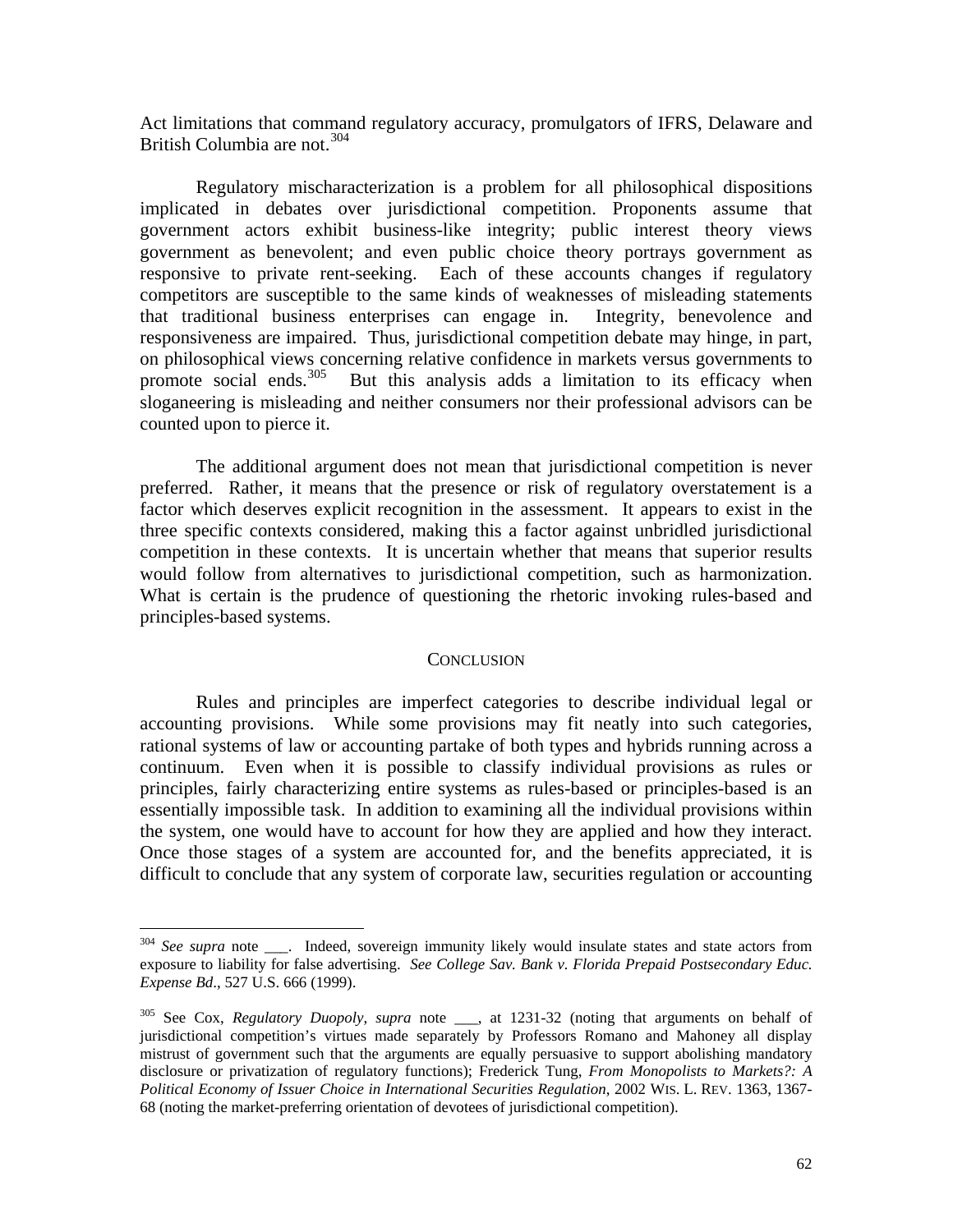systems *can be* rules-based or principles-based. Surveys of these fields warrant skepticism about the accuracy of such descriptive claims.

 Why global rhetoric championing principles-based systems is flourishing requires speculation. The phenomenon is possibly due to a combination of regulatory desire to provide a counterweight to demand for rules, a quest to rejuvenate ethics and a desire to distinguish a jurisdiction's legal-financial products. The first and second explanations seem credible and largely benign, although they pose some risk of backfiring if regulators become overzealous. The third seems most descriptively accurate but also most normatively troubling. If it is infeasible to establish a principles-based system of corporate law, securities regulation or accounting, then it is misleading to promote the possibility. Accordingly, the labels should be retired and regulators who use them greeted with skepticism that they are operating under unfortunate by-products of jurisdictional competition.

 Another way of concluding this analysis is to observe that the rhetoric of "rulesbased" versus "principles-based" as descriptions of complex regulatory systems is an instance of the common political habit of invoking binary classifications. Examples appearing in certain styles of political discourse include the stunningly oversimplified labels of "the right" and "the left" or use of the phrase "both sides of the debate" when reducing complex disagreements to oversimplified binaries (as in "both sides of the rationality debate" or "both sides of the Iraq War debate"). Political realities and positional complexities expose such labels as contextually false dichotomies. Unreflective invocation of binary labels in policy discourse retards rather than advances thoughtful dialogue. In the case of binary classifications of complex regulatory systems, this impairs weighing the relative advantages of using various forms of provisions to achieve varying objectives.

 If so, then it would be appealing to allow the simple labels to represent extreme ends of a spectrum, so that complex regulatory systems could range across a spectrum denominated at its poles by extreme principles-density to extreme rules-density. A classificatory scheme could be constructed in which systems are located at descriptive positions across that spectrum. Descriptive locations could include some terms suggested above, such as principles-heavy, principles-rich, rules-rich and rules-heavy.  $\frac{306}{100}$  $\frac{306}{100}$  $\frac{306}{100}$  A challenge in devising such a descriptive spectrum, however, is that to establish such locations still requires highly-sophisticated classification and measurement tools that have not been developed (involving sorting individual provisions into notoriously unstable categories plus then accounting for how the individual provisions are applied and how they interact).

1

<span id="page-63-0"></span><sup>&</sup>lt;sup>306</sup> See supra text accompanying notes \_\_\_\_<sup>\_</sup>\_\_\_\_ (discussing how Professors Black and Kraakman dubbed as "self-enforcing" the model of corporate law for emerging economies, which devotees of the binary labels would be tempted to call rules-based and I referred to as rules-rich or rules-heavy); *supra* text accompanying notes \_\_\_\_\_ (discussing how the proposed British Columbia Securities Act advertised itself as principles-based and I referred to as principles-heavy or principles-rich).